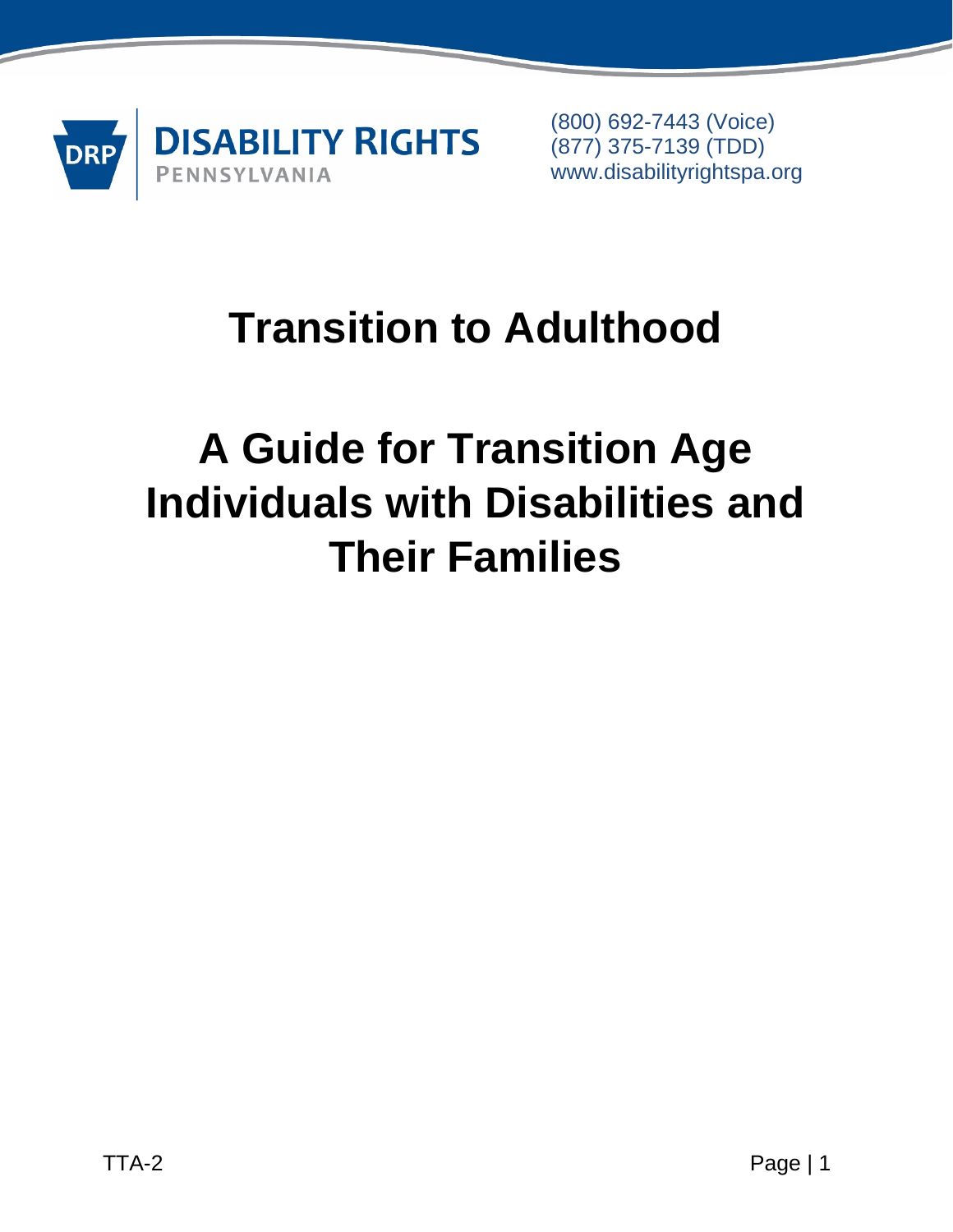#### **Table of Contents**

| Introduction |  |
|--------------|--|
|              |  |
|              |  |
|              |  |
|              |  |
|              |  |
|              |  |
|              |  |
|              |  |
|              |  |
|              |  |
|              |  |
|              |  |
|              |  |
|              |  |
|              |  |
|              |  |
|              |  |
|              |  |
|              |  |
|              |  |
|              |  |
|              |  |
|              |  |
|              |  |
|              |  |
|              |  |
|              |  |
|              |  |
|              |  |
|              |  |
|              |  |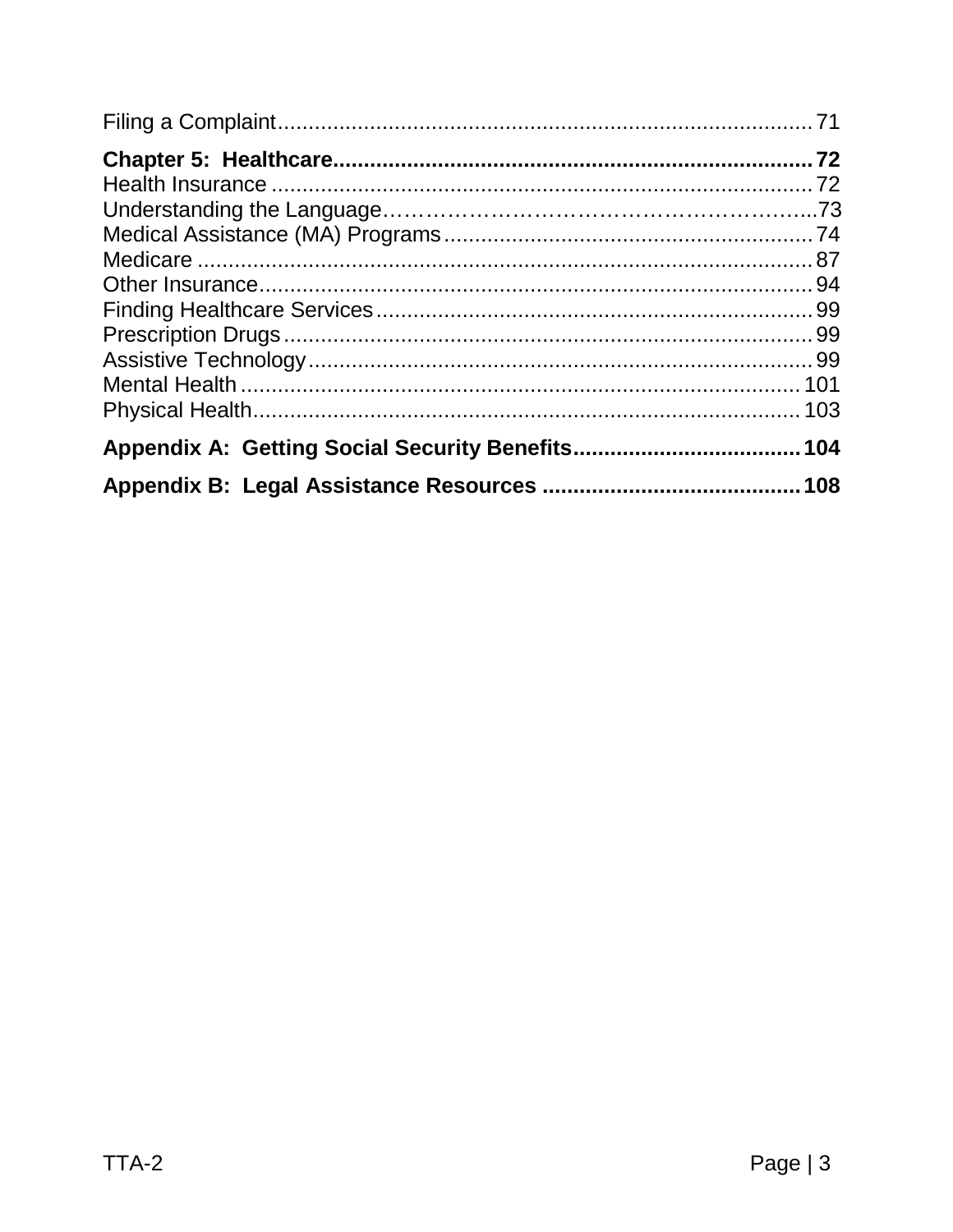#### **Introduction**

<span id="page-3-0"></span>The transition to adulthood can be an exciting, yet difficult time in a young person's life. When you leave high school, you get to make more decisions for yourself, but you may not have all the supports you're used to having. You may be wondering where you will live, how you will earn money, whether you want to continue your education, and how you will keep yourself healthy. If you have a disability, some of these questions can become even more complicated. For instance, do you need accessible housing? Will you need accommodations to help you be successful in school or a job? How will you pay for your disability-related medical expenses? It takes time to find the answers to these questions and organize your life as an adult, so it's important to start thinking about your transition before it happens. If you receive special education services in high school, planning for your transition to adulthood must be a part of your Individualized Education Program (IEP).

When you're in high school, you probably have family, friends, and/or teachers to help make sure you get everything you need and are entitled to receive. As an adult, you'll have more responsibility for making sure your rights are protected and for taking care of your own needs. You have the chance to decide what your life will be like, and there are many possibilities and opportunities open to you.

And remember, even though you have more responsibilities as an adult, you don't have to do everything by yourself. There are many programs and organizations that can help you get what you need. The purpose of this guide is to explain your rights as an adult with a disability and to help connect you to resources that can help you thrive, regardless of what you want to do. If you are still in high school, this guide can give you and your IEP team ideas about the kinds of things you should be planning for and the resources you should be connected to before you leave school. If you are already out of high school, you can use this guide to learn about your rights and help you navigate the world as an adult.

In the following pages, you will learn about effective IEP transition planning, and you will find tips and resources for taking care of some of the essential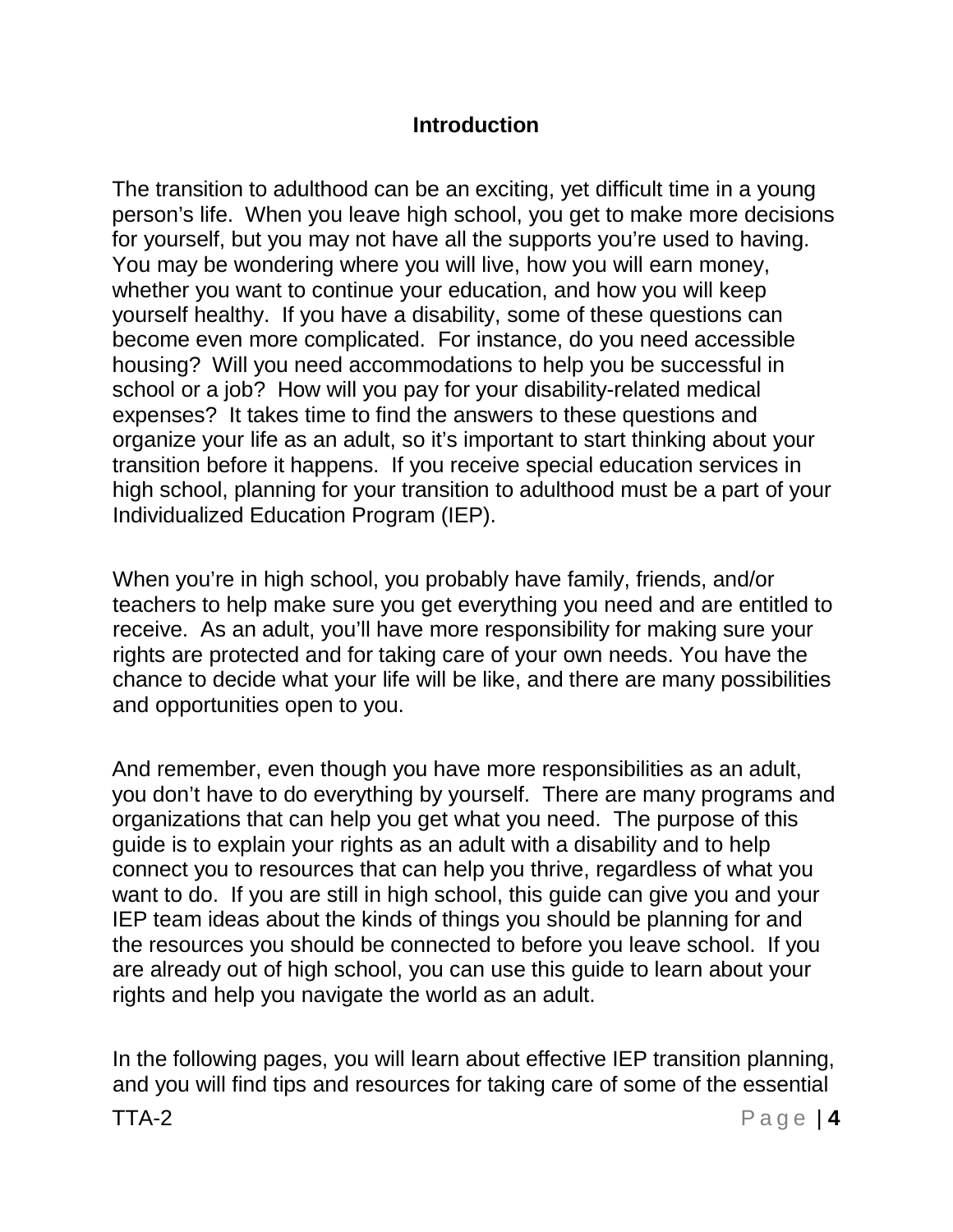areas of independent living: housing, healthcare, postsecondary education, and employment. This guide addresses many of the questions facing all young adults, as well as the unique questions facing young people with disabilities.

This guide is aimed at youth and young adults in Pennsylvania. If you live in another state, you will still find lots of useful information, but many of the resources may not be available to you, and some of the laws may be different in your state.

There is a lot of information in this guide, and the laws that protect you can be very complicated. This guide is meant to give you a brief overview of your rights. If you still have questions or need help understanding how the laws apply to a particular situation, please contact Disability Rights Pennsylvania at (800) 692-7443 (voice) or (877) 375-7139 (TDD) for assistance.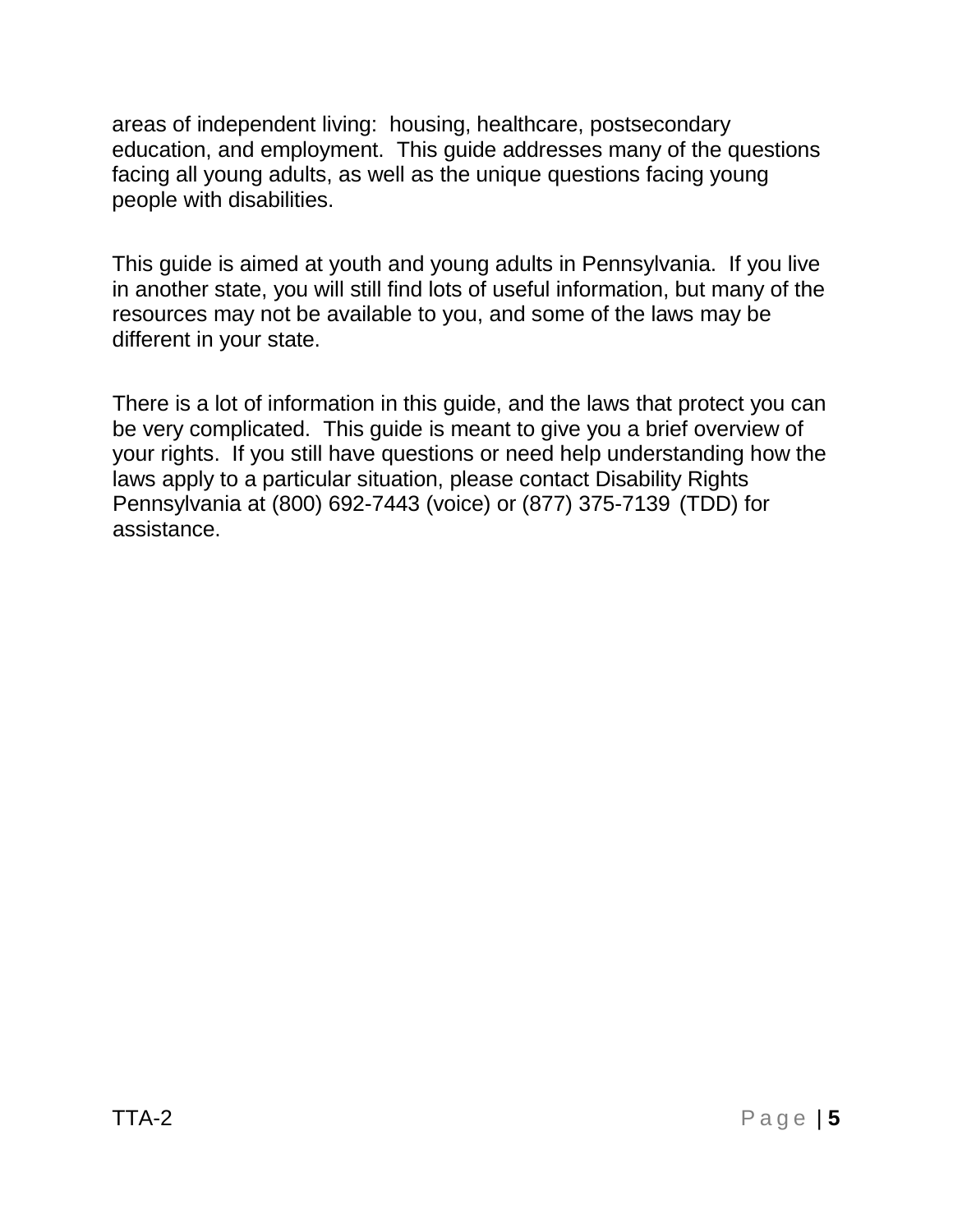### <span id="page-5-0"></span>**Chapter 1: Special Education in High School**

Effective transition planning in high school is an essential part of helping young people with disabilities make a smooth transition to adulthood. The transition planning portion of an Individualized Education Program (IEP) is an excellent tool for educating youth about the topics discussed in this guide and for connecting them to many of the related services. This chapter will discuss the rights of students with disabilities enrolled in public schools as they approach the end of their secondary education. It will also explain some of the ways in which the IEP team can help students make the most of the resources they have while still in high school in order to have an easier transition out of school and into adult life.

### <span id="page-5-1"></span>**Transition Planning**

The Individuals with Disabilities Education Act (IDEA) and Pennsylvania's Special Education Law, sometimes referred to as "Chapter 14", require public schools to help students with disabilities succeed while in school and prepare them for life after graduation. As part of this responsibility, schools work with families to create an IEP laying out the student's educational program, including any special support services he or she may need to successfully transition to life after high school.

Starting at least in the school year when you will turn 14, your IEP needs to include a transition plan. Your IEP team – including you – must create a transition plan to help you set and reach goals for after high school, such as further education, employment, and independent living. This transition plan must be based on your needs and interests, and it must be updated every year. In most cases, it is a good idea to review and update it more frequently, such as every semester or quarter. Remember, you and your parents can request an IEP meeting at any time.

Once transition planning becomes part of your IEP meetings, your school must invite you to participate. It is very helpful to have you at these meetings because you are the one who knows the most about your goals and interests. You are not required to attend, though. If you don't feel comfortable going to your IEP meeting, there are other ways for you to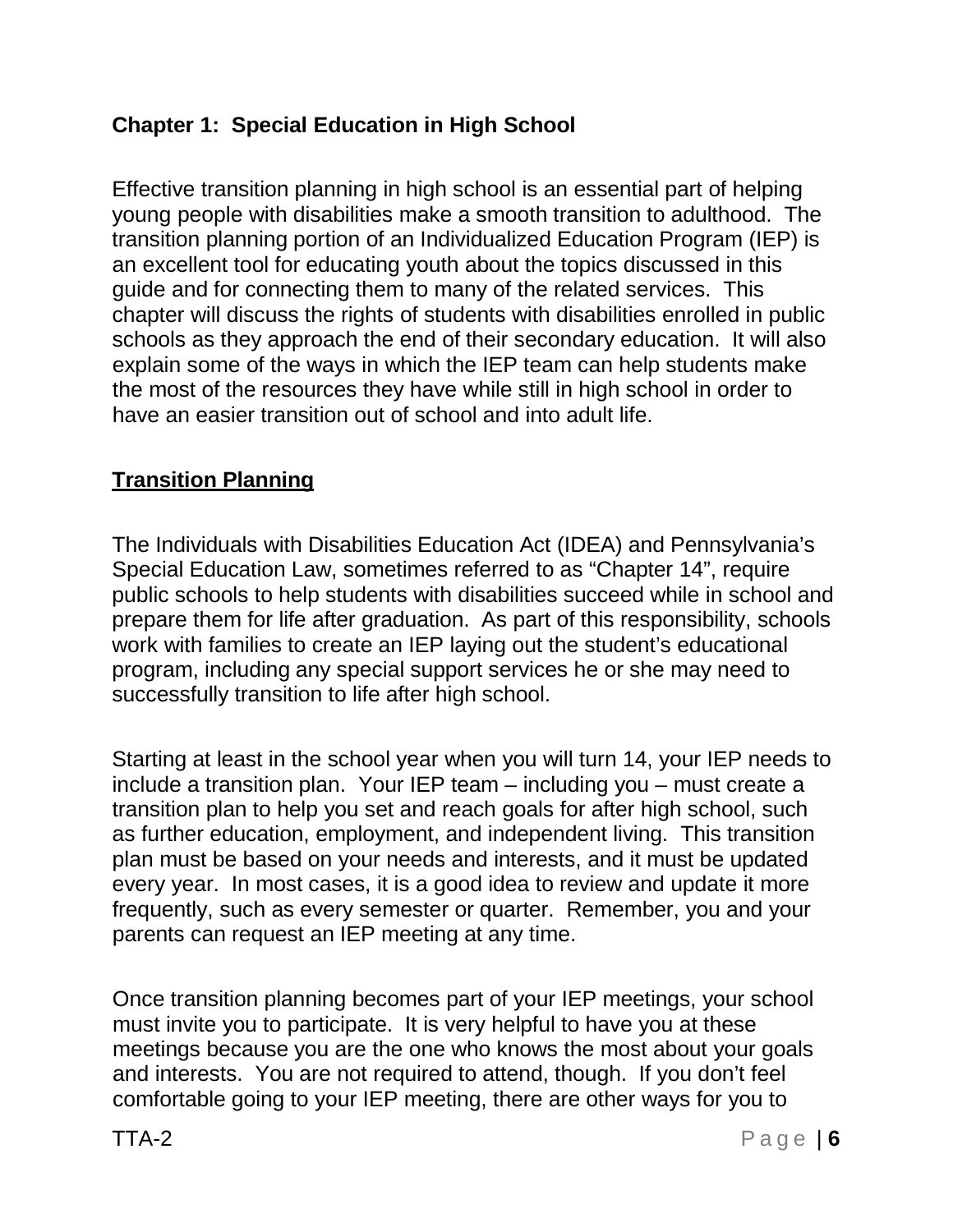participate, such as writing down some of the things you want from your transition plan and sending this note to the meeting with your parents.

Your IEP meeting is a great opportunity to practice self-advocacy skills, which will be essential in all areas of life after high school. Your school should help you learn self-advocacy skills, and training in this area can even be a part of your transition plan. Regardless of whether you attend the meeting, your IEP team must gather information about your strengths, interests, and preferences and consider them while completing the transition plan.

Creating a good transition plan takes several steps. There are a lot of ideas about the best way to write a transition plan, but all transition planning should involve the following components:

1. Your transition plan must be based on **age-appropriate transition assessments**. Assessments are required by law and are essential to creating an effective transition plan. Your school must perform assessments in the areas of training, education, employment, and, if appropriate for you, independent living skills. The IEP team should use a variety of assessments, both formal and informal.

To help set your transition goals, your IEP team should use assessments to learn about your interests. Some examples of these assessments are:

- Interest inventories
- Surveys
- Interviews
- Online assessments
- Direct observation

To help determine what transition services you need, your IEP team should use assessments related to aptitudes, abilities, and skills. These will help identify gaps between your current abilities and the skills you will need to reach your goals. These assessments can cover numerous areas, such as: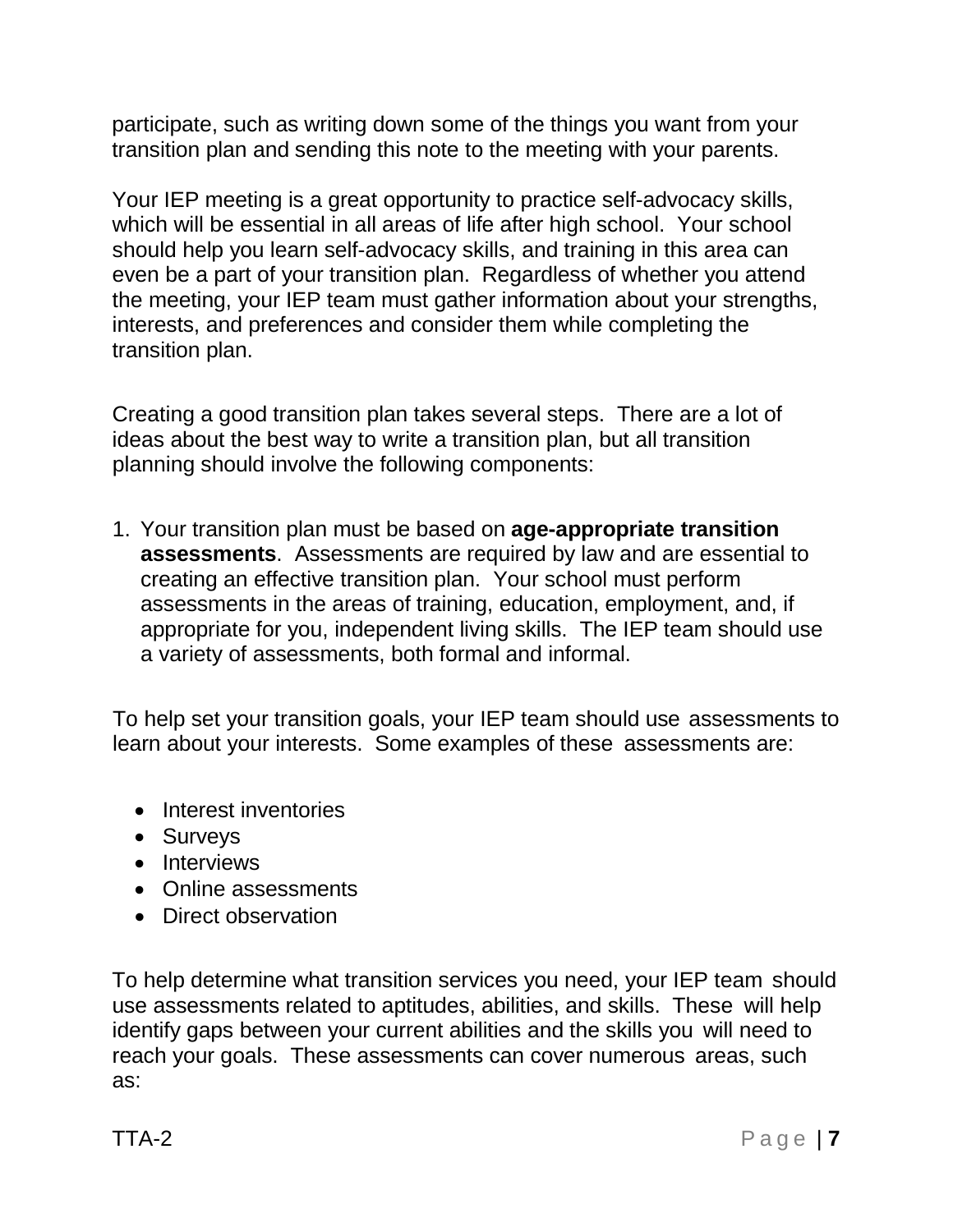- Academic skills
- Self-determination
- Adaptive behavior and independent living skills
- Various relevant aptitudes (such as artistic ability, clerical ability, and music ability)

There is no set list of assessments that you can or should use, and there is no real definition of exactly what a transition assessment should look like. Your IEP team will select assessments for you based on your specific needs, but an interest inventory is a good place to start for any student, as it can help to shape your goals and determine what other assessments you might need. There are many free interest assessments online. One example is the Department of Labor's Interest Profiler on its "My Next Move" website. You can use the Interest Profiler at [http://www.mynextmove.org/explore/ip t](http://www.mynextmove.org/explore/ip)o help you figure out some careers that might appeal to you.

Another helpful resource is the National Secondary Transition Technical Assistance Center's "Age Appropriate Transition Assessment Toolkit", which provides sample lists of both formal and informal assessments in many of the different categories mentioned above. You can link to this Toolkit at <http://nsttac.org/content/age-appropriate-transition-> assessmenttoolkit-3rd-edition.

2. As with any area of your IEP, your IEP team must set clear, **measurable post-secondary goals** for you. You will also set broader goals for your **post-school outcomes**. These two kinds of goals are described in more detail in the following paragraphs. You should take the lead role in setting goals in the areas of education and/or training, employment, and independent living skills. Sometimes a student's goals seem unrealistic to the rest of the IEP team (not every student can become a famous baseball player or movie star). You should have the final say in setting your goals, but let the rest of your IEP team help. If your goal seems unrealistic, try talking it through with the rest of your IEP team to figure out the interests and skills that led you to that goal. Maybe your IEP team can suggest other goals that would fit the same criteria. But "realistic goals" don't have to be small or easy. Your IEP team should have high expectations for you and should work under the belief that,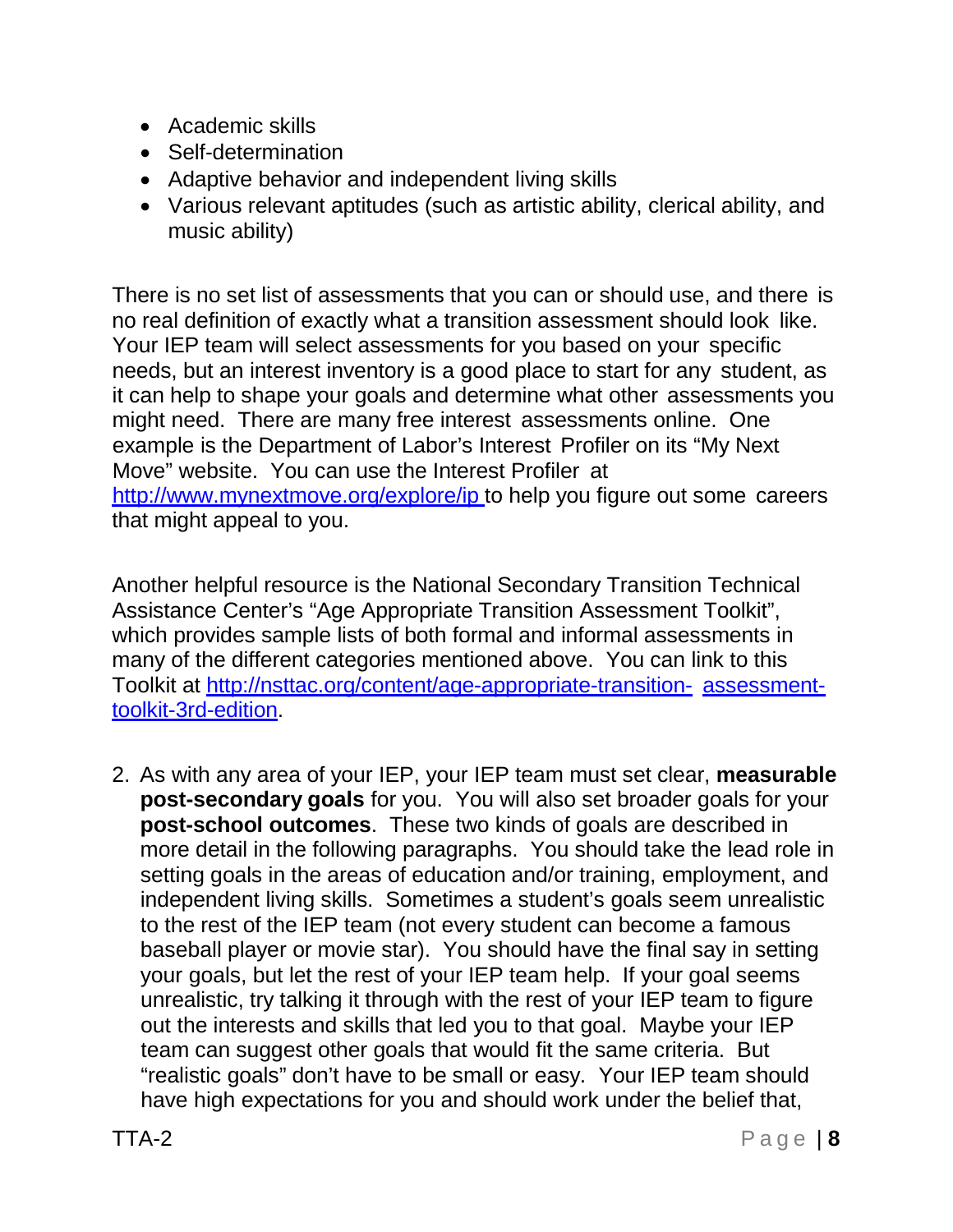with the right supports and services, you can achieve your goals.

Your transition plan should include two kinds of goals. First, you will set broad, long-term goals for your post-school outcomes. You will work to achieve these goals throughout high school and after graduation. Your transition plan must include goals in both education and employment, or one goal that fits both areas. Whether your IEP team sets goals related to independent living skills will depend on your individual needs.

Your desired post-school outcomes may not start out very specific. Few students know at age 14 exactly what they want to do after high school! For example, an early goal in the area of employment might be, "Jonathan will have a job that uses his strong math skills and his interest in technology." This goal doesn't say what specific job Jonathan wants, but it gives enough information to write a transition plan outlining the type of instruction and services he will need to prepare for the kind of job he wants. Since your transition plan must be reviewed and updated every year, your goals can evolve over time.

Of course, schools are not responsible for making sure you achieve these post-school outcomes – you'll be working on these long after you leave high school. However, your school is responsible for making sure you have the skills and knowledge you need to reach these goals, so you will also set focused, measurable goals that you will work on during school to prepare you to reach your post-school outcomes. These goals are similar to the measurable annual goals you have always had in your IEP. For each postschool outcome, your IEP team will identify skills you need to develop and will create a measurable goal(s) related to these skills. Each goal will include an objective, as well as criteria for measuring whether you have achieved your objective. Each goal should be broken down into benchmarks with detailed explanations of how your achievements will be measured and tracked.

To help clarify what your transition plan might look like, below are some examples of goals you might have:

**Post-school outcome:** After graduation, Sarah will enroll in a culinary arts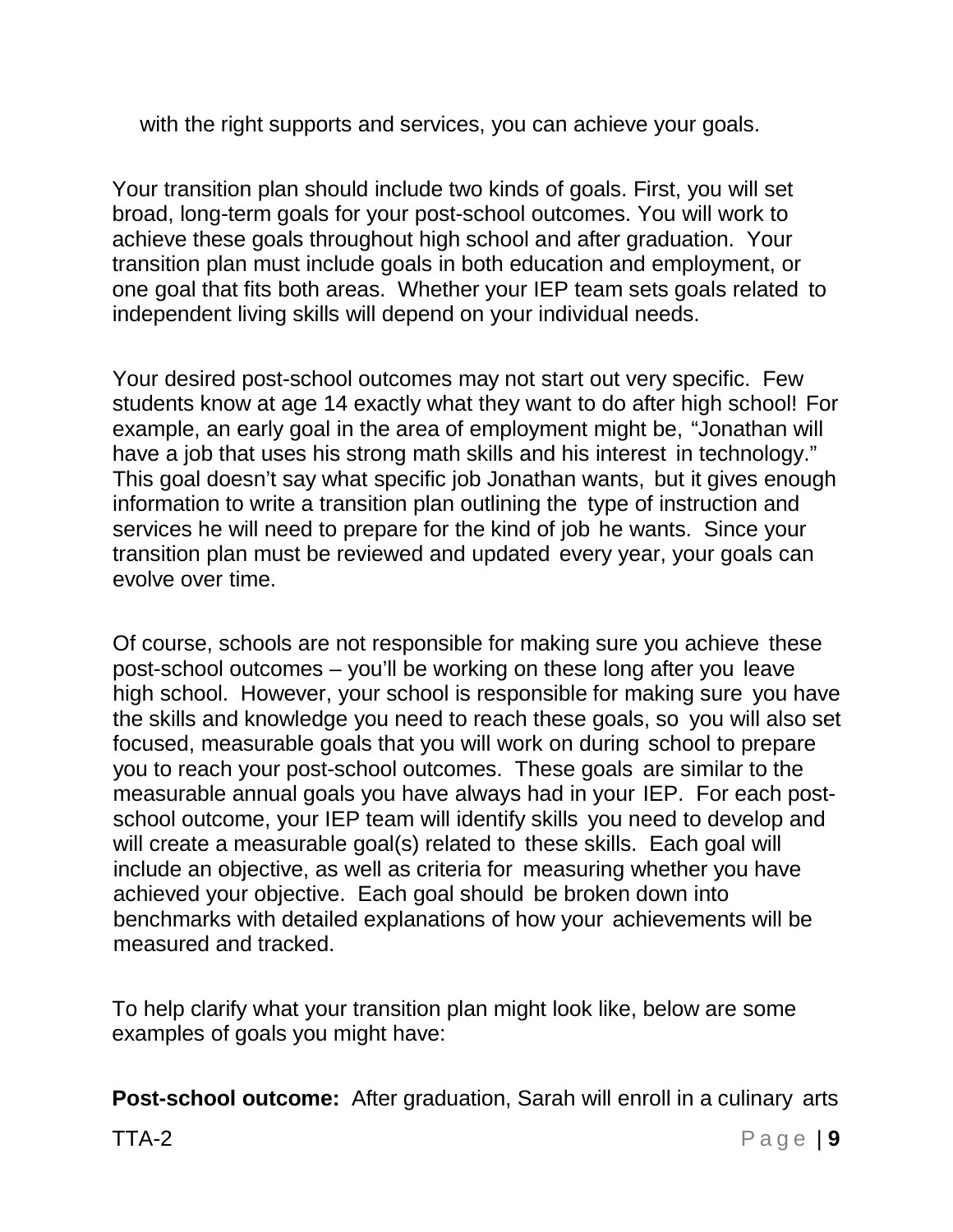program at a community college.

**Measurable post-secondary goal:** When given a 10 ingredient recipe, Sarah will correctly measure all ingredients in 8 out of 10 trials.

**Post-school outcome:** Craig will work part-time in a local bookstore with necessary supports.

**Measurable post-secondary goal:** Craig will be able to describe his disability and list three accommodations that would help support him in his work.

**Post-school outcome:** Lisa will live independently in an apartment with a roommate.

**Measurable post-secondary goal:** Lisa will open a checking account and accurately track her income and expenditures over the course of one month.

**A note about employment goals:** The IDEA requires that schools meet a student's educational needs in the Least Restrictive Environment (LRE) possible for that student. This requirement includes work placements that are part of a student's IEP. This means that whenever possible, a student must be placed in a job with peers without disabilities and be given the supports and services he or she needs to succeed there. In many cases, IEP teams decide that segregated employment, or a "sheltered workshop," is an appropriate post-secondary goal for a student, but this restrictive option is rarely necessary. Sheltered workshops employ individuals with disabilities and are allowed to pay far below minimum wage. Students who go from school to segregated employment often find themselves "trapped" without the skills and supports needed to move into more fulfilling work. Students should understand that supports are available to help them succeed in competitive, integrated employment. If you would like to work after high school, make sure that your IEP team considers all your options instead of automatically choosing segregated employment.

3. **Present levels of academic achievement and functional performance** must be documented in your transition plan. This section should include data from your age-appropriate transition assessments. It should describe your current levels of achievement as they relate to your transition goals.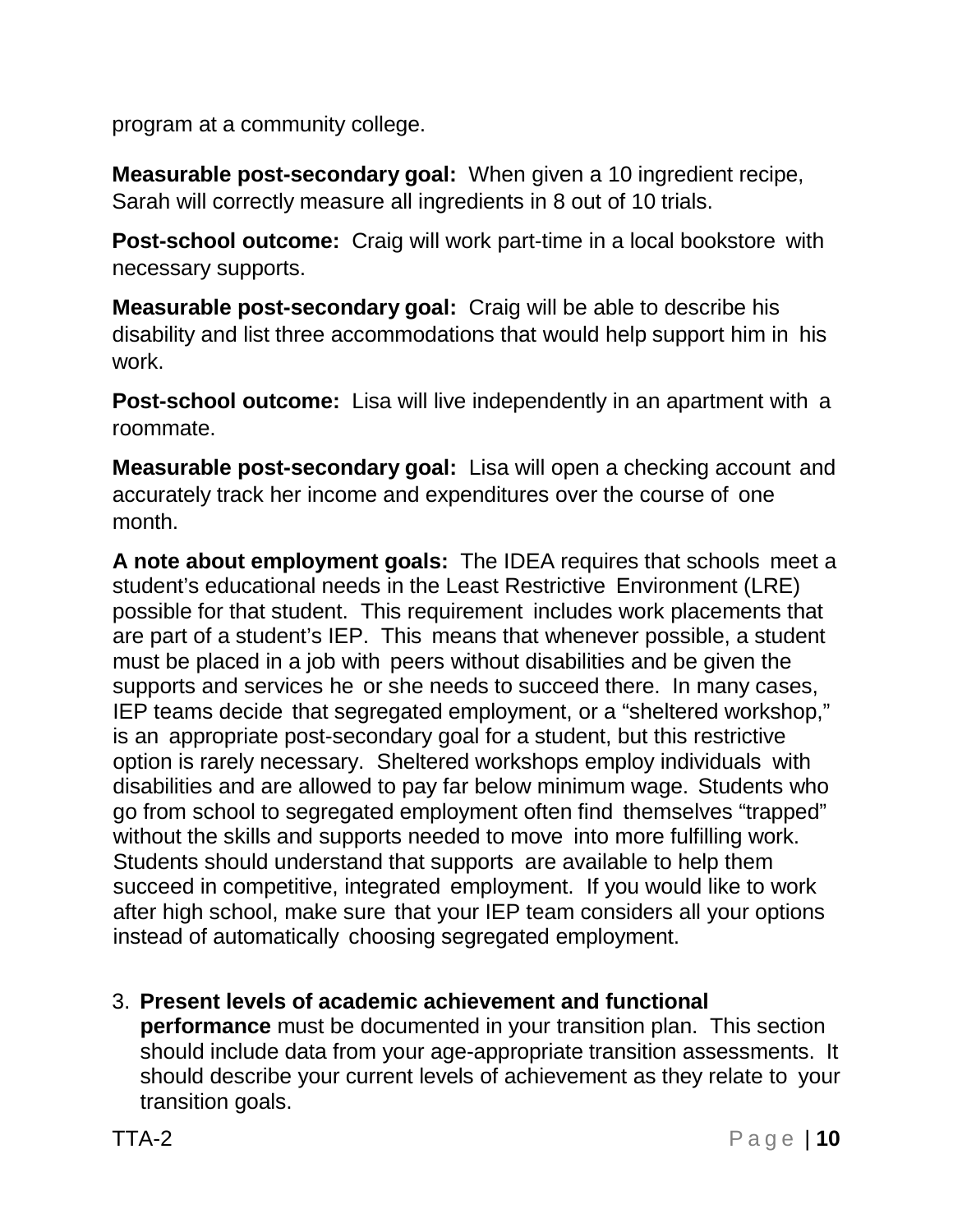If applicable, this section of the transition plan should also be used to explain why your IEP team chose not to set a goal in any of the three postsecondary goal areas. For example, if your IEP team has not set a goal in independent living, this section should contain data demonstrating that your skills are currently age-appropriate and you don't need specific activities during high school to develop these skills further.

4. Finally, the transition plan must describe, in detail, the **transition services, including the course of study,** you will receive in order to achieve your post-secondary goals. This section must include who is responsible for each service – which may include outside agencies and you or your family – and when it will happen. Your school must invite to your IEP meeting (with your parent's consent) any outside agencies that may be responsible for providing one or more of your transition services. It may be helpful to have representatives present from a variety of outside agencies, including post-secondary education, vocational rehabilitation services, centers for independent living, and vocational training. The school is not responsible for ensuring that outside agencies fulfill their commitments. However, if an outside agency fails to provide a transition service listed in your IEP, your school must find other ways for you to meet your transition goals.

Many transition services may take place outside of the classroom. If you are concerned about the idea of staying in high school past age 18, you can ask to have opportunities for community-based learning, job opportunities, and classes at the local community college, including vocational courses.

One good example of a college-based transition program for young adults who are 18 - 26 years old with intellectual or other developmental disabilities, is the Career and Independent Living and Learning Studies ("CILLS") Program at East Stroudsburg University (ESU). The CILLS Program is a non-degree, full-time, three year certificate program that promotes self-advocacy and utilizes mentors and peer supports to accommodate the different learning abilities of its participants. The CILLS Program activities include personal development situations and academic enrichment, along with opportunities to develop essential skills for independent living and future employment. If you are interested in learning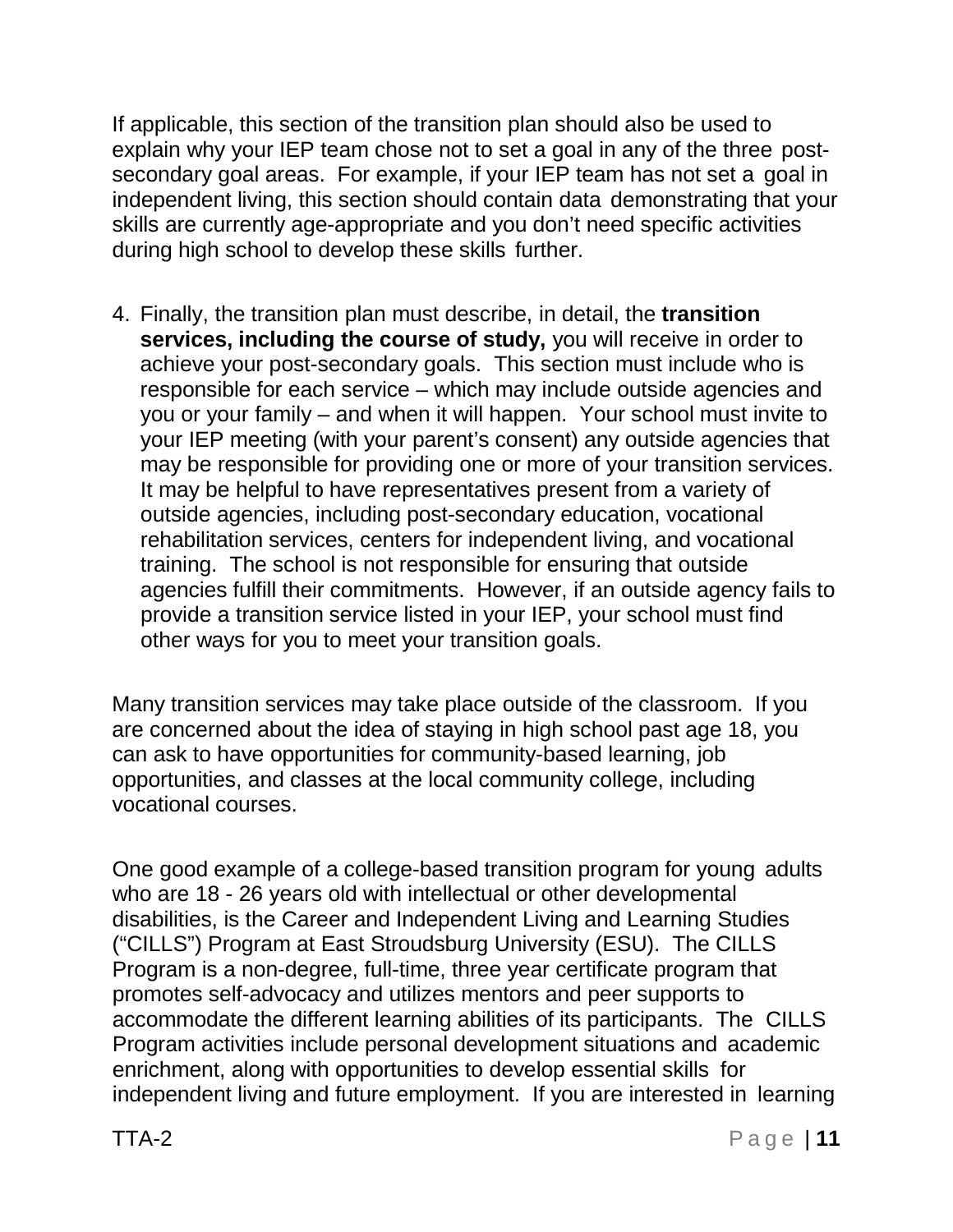more about the CILLS Program, contact ESU's Special Education and Rehabilitation Department at 570-422-3558 and/or visit [http://www4.esu.edu/academics/departments/special\\_education\\_rehabili](http://www4.esu.edu/academics/departments/special_education_rehabili) tation/career\_independent\_living\_learning\_studies.cfm.

Another good example of a transition program that is designed for students with intellectual and developmental disabilities who are still in high school is the Project SEARCH High School Transition Program ("Project SEARCH"). Project SEARCH is a business-led, one year, school-to-work program that takes place entirely at the workplace. The goal for each student is competitive employment and the program provides real-life work experience combined with training in employability and independent living skills to help participants make successful transitions from school to a productive adult life. If you are interested in learning more about Project SEARCH, including finding a Project SEARCH Program in your area, visit [http://www.projectsearch.us/OurPROGRAM/HighSchoolTransition.aspx.](http://www.projectsearch.us/OurPROGRAM/HighSchoolTransition.aspx)

These kinds of college-based and workplace-based transition services and programs, especially during the time after your senior year, may help keep your interest. Remember that, even though you are remaining in high school, you are still transitioning into adulthood along with your peers.

Transition services should include the following five areas: instruction, related services, community experiences, employment and other postschool objectives, and daily living skills. If your IEP team determines that you don't need any services in a particular area, your team should put a statement in your IEP explaining why.

Every student has unique needs, so every IEP will have a unique set of transition services. But there are two really important transition services that every IEP team should consider: registering to vote and getting referred to the Office of Vocational Rehabilitation (OVR).

**Registering to vote:** In Pennsylvania, at any IEP meeting when you are 17 or older, your IEP team must discuss whether you and your parents want voter registration to be one of your goals. If you decide that you do, the team must set out when, where, and how you will register. All students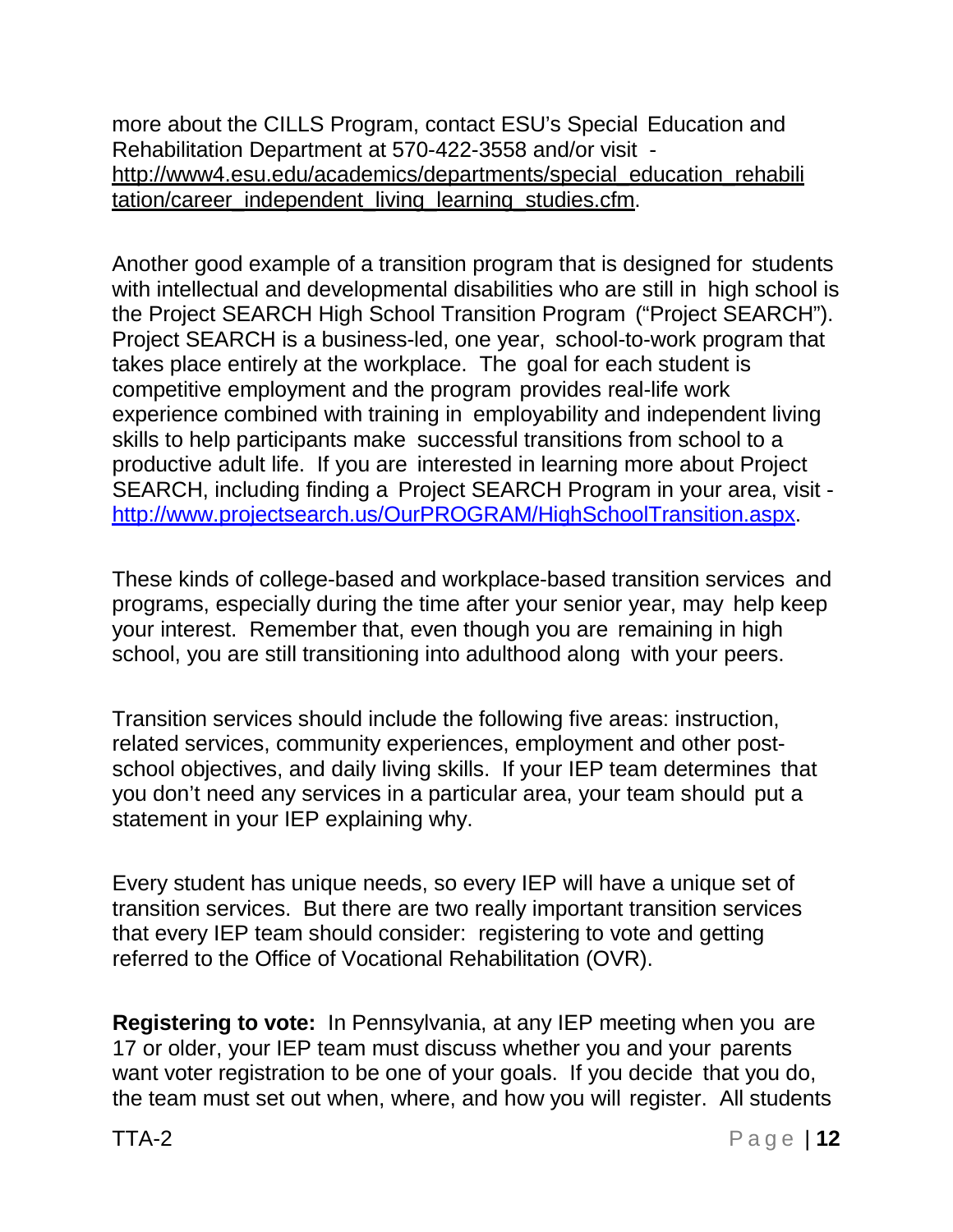must be given the option to register at school during the school day, with assistance from designated school officials. The school officials will then transmit the completed voter registration forms to the appropriate voter registration office. You and your parents may also choose to register to vote outside of the school setting, or may decline to register at all. Voter registration must be discussed annually, in case it needs to be renewed or changed for any reason. Your IEP team should not discuss political party affiliation or your political views, unless there is a specific reason to do so, such as if you want to volunteer with a political campaign as one of your transition activities.

**Referrals to OVR:** The Office of Vocational Rehabilitation (OVR) helps individuals with disabilities reach their employment and education goals. If you work with OVR, you will set a career goal, which might include going to college, and OVR will provide you with services to help you work toward it. Some available services include counseling, job assessments, training and education, job placement, and other support services you may need to help you be independent. OVR may even be able to help you pay for college. The services you get will be based on your needs. For more information on how to qualify for services from OVR, refer to "Chapter 4: Employment" of this guide, beginning on page 48.

## **Other Transition Services**

Below are several examples of other transition services. This is not a complete list of available services. Your IEP team should think thoroughly and creatively to find the right transition services for you.

#### **1. Instruction**

- o Opportunities to learn and practice self-advocacy skills
- o Classes needed to graduate and to get into college
- o Practical reading instruction, such as reading employment training materials and prescription bottles
- o Practical math instruction, such as understanding your utility bills and learning to use coupons
- o Instruction on test-taking and note-taking skills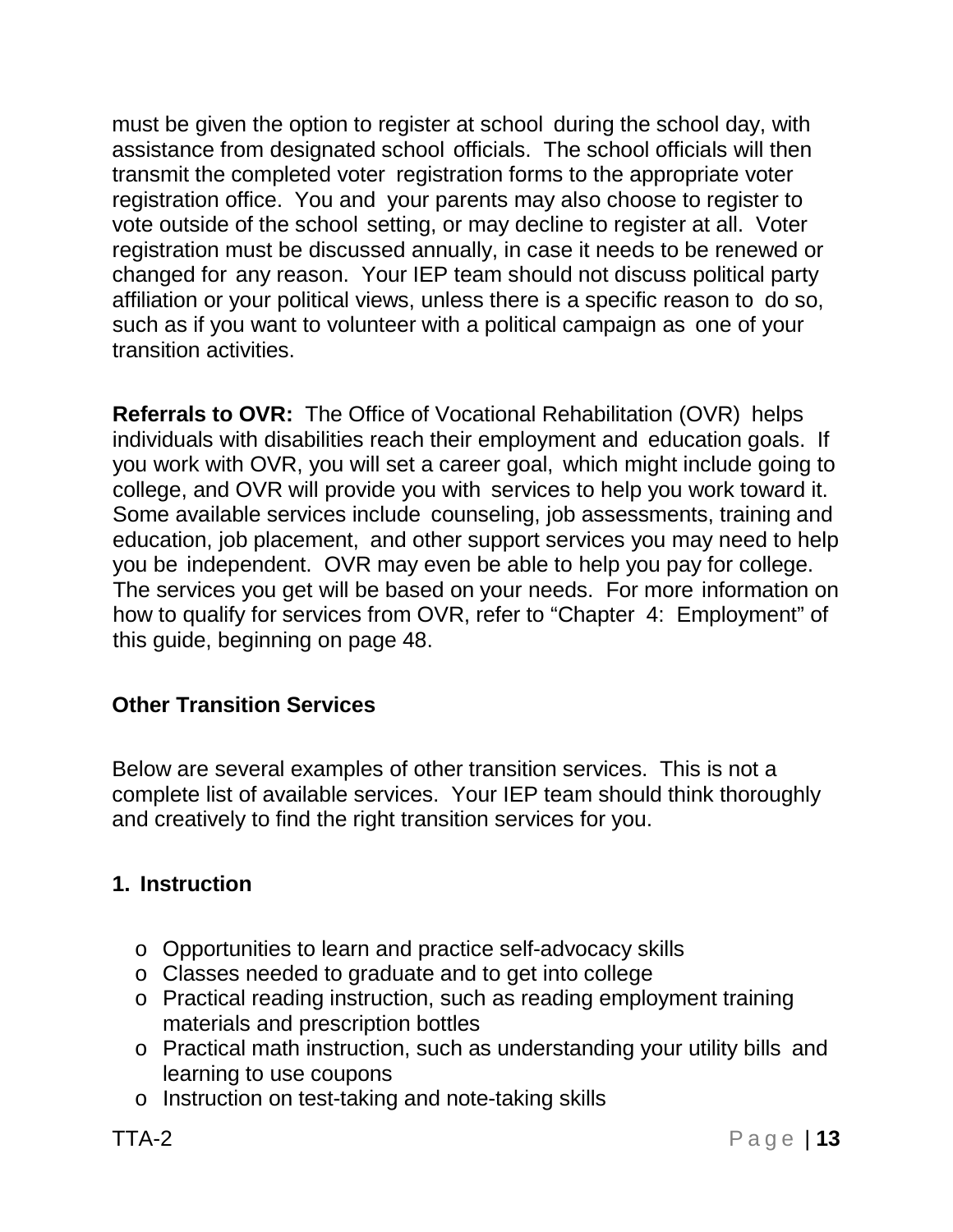- o College exploration or research
- o Instruction on rights and responsibilities after high school

#### **2. Related Services**

- o Connecting to adult service providers
- o Learning about and getting assistive technology
- o Navigating the adult health care and mental health care systems
- o Connecting to SSI, Medicaid, or other available government benefits

#### **3. Community Experiences**

- o
- o Registering to vote
- o Obtaining a driver's license or state ID card
- o Training on using public transportation
- o Visiting or joining a community recreation center

#### **4. Employment and Other Post-school Objectives**

- o Job search strategies and assistance, including learning internet job search skills
- o Interviewing skills
- o Instruction on completing a job application and creating cover letters and resumes
- o Connection to the Office of Vocational Rehabilitation
- o Job shadowing or work placement
- o Developing job skills
- o Informational interviews allowing the student to meet with someone in his or her desired profession to ask questions about how to get the job the student wants

## **5. Daily Living Skills**

- o Budget planning, including learning to read a pay stub, opening checking and savings accounts, and using online banking tools
- o Refilling prescriptions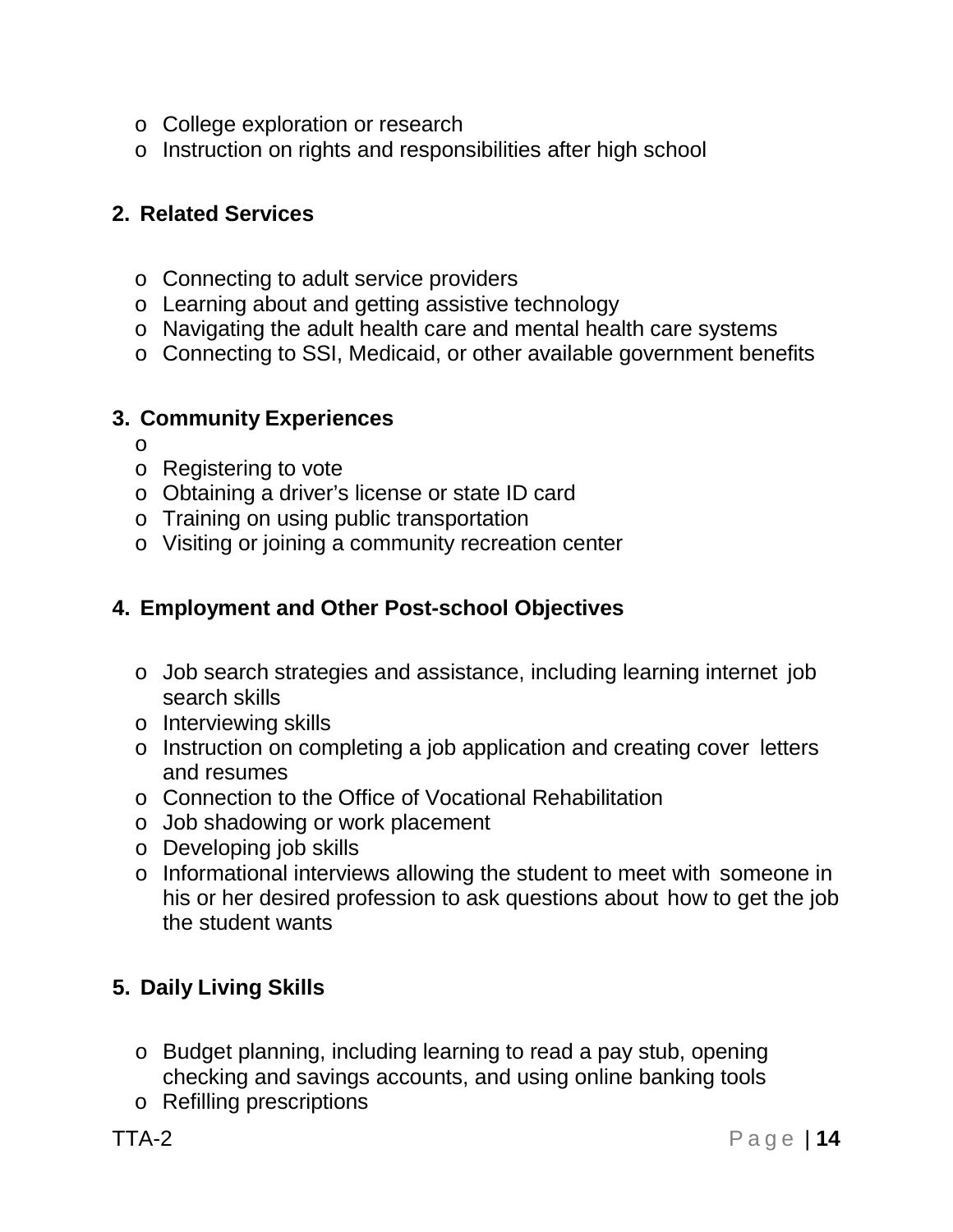- o Personal safety
- o Living situations and housing options
- o Computer skills
- o Maintaining your house, including laundry, shopping, and cooking

In addition to your transition plan, your school must create a **Summary of Performance (SOP)** before you leave, to help guide you after your special education services end. Your school must create a SOP during the last year that you will be receiving special education services, regardless of whether you are graduating or "aging out" (turning 21 years old.) The SOP is a summary of your academic achievement and functional performance at that time, and it must include recommendations on how to help you reach your post-secondary goals. The SOP is not a part of your IEP, so your school does not need to hold an IEP meeting to create it, and no additional evaluations are required. The IDEA does not specify who needs to be involved in creating the SOP, but because of the information it requires, it should be created by members of your IEP team. When possible, you should be involved in creating the SOP, as you will have valuable input about the supports and services that have helped you during school and that may continue to help as you work toward your post-secondary goals.

Because the SOP provides you with a clear description of your goals and the services that can help you reach them, it can be a good tool as you transition to adulthood. However, it is important to remember that once you exit high school, the IDEA no longer applies. While the SOP may help provide documentation of your disability and give you ideas about possible accommodations you might need, it does not guarantee any supports or protections in post-secondary education, employment, or other adult services. The other chapters in this guide contain information on the laws governing these areas.

## **Graduation**

There are two ways for you to earn a regular diploma from your public school district or public charter school. One way to earn a diploma is by completing the required courses and credits for graduation. The other way is by completing your Individualized Education Program (IEP). Your IEP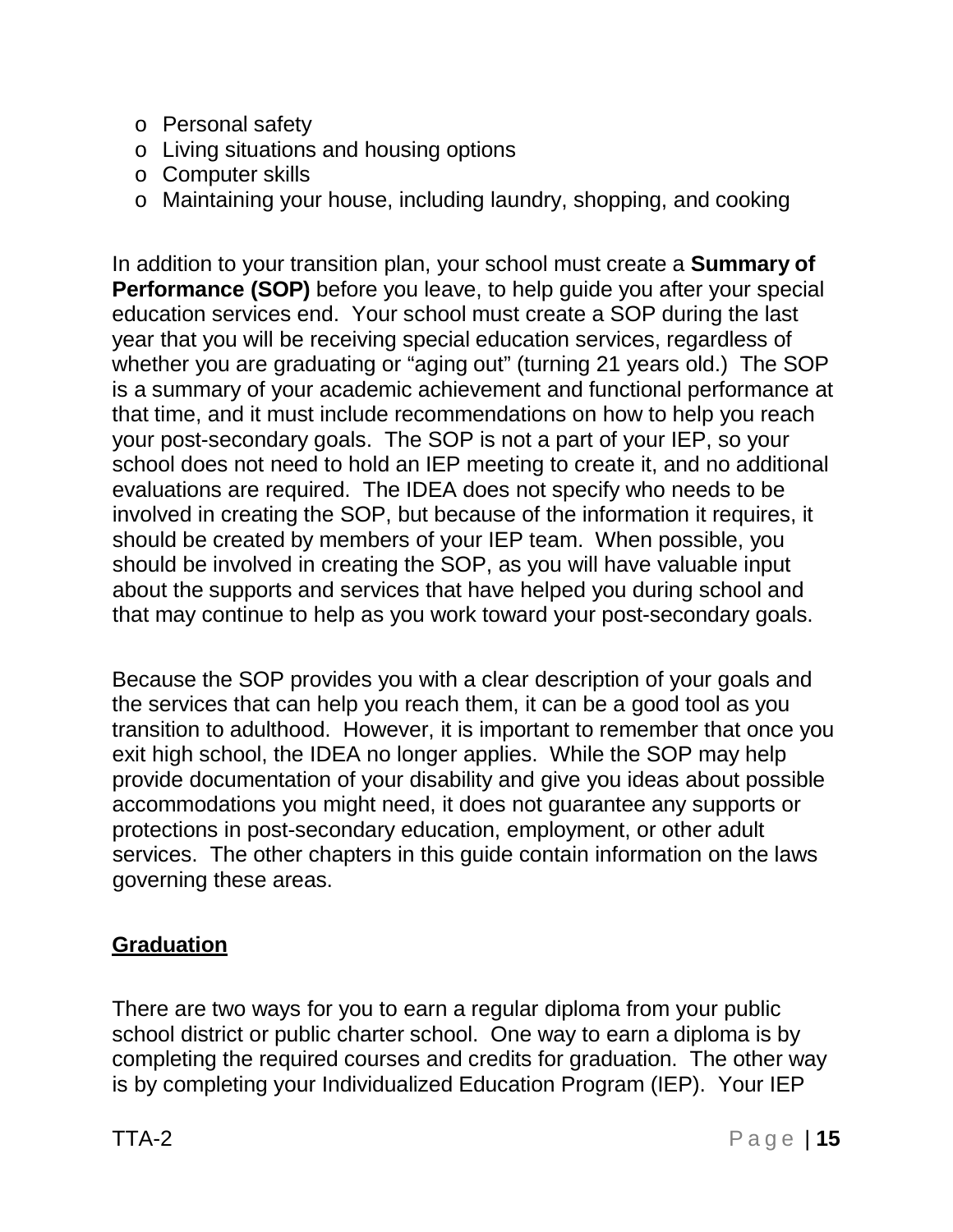team will decide which way is right for you. At the end of your  $12<sup>th</sup>$  grade year, if you have not completed the goals in your IEP, you have the right to delay graduation and continue in school until you turn 21, whether or not you have completed the required courses and credits for graduation.

If you decide to continue in school after your  $12<sup>th</sup>$  grade year, you are still allowed to walk in the graduation ceremony with your class, even if you will not be accepting a diploma. At the ceremony, you will get a certificate of attendance that recognizes your achievement, but you will not get a diploma. No one else has to know that you are not getting your diploma if you don't want them to. Your certificate of attendance does not disqualify you from continuing to receive special education services – only a regular diploma does that. When you do officially graduate, you will receive a regular diploma.

Unless you are illegally "forced" to graduate, which is discussed in more detail later in this section, you no longer have the right to attend public schools or receive special education services once you accept a diploma. The decision to graduate a student who receives special education services must be made by the IEP team, which includes you and your parents. If you and your parents don't think you should graduate, explain your reasoning at an IEP meeting and put your reasons in a letter to the district.

After your IEP meeting, if your school still thinks you should graduate, you and your family can disagree with this decision. The law considers graduation to be a "change in placement." This means that when your school district proposes that you graduate with a regular diploma, they have to give you a Notice of Recommended Educational Placement (NOREP) informing you of that decision. A NOREP is a form that your school must give your parents when they want to change something about your IEP.

If you and your parents disagree with the school district's proposal that you should graduate, you can challenge the district's decision. There are two ways to do that: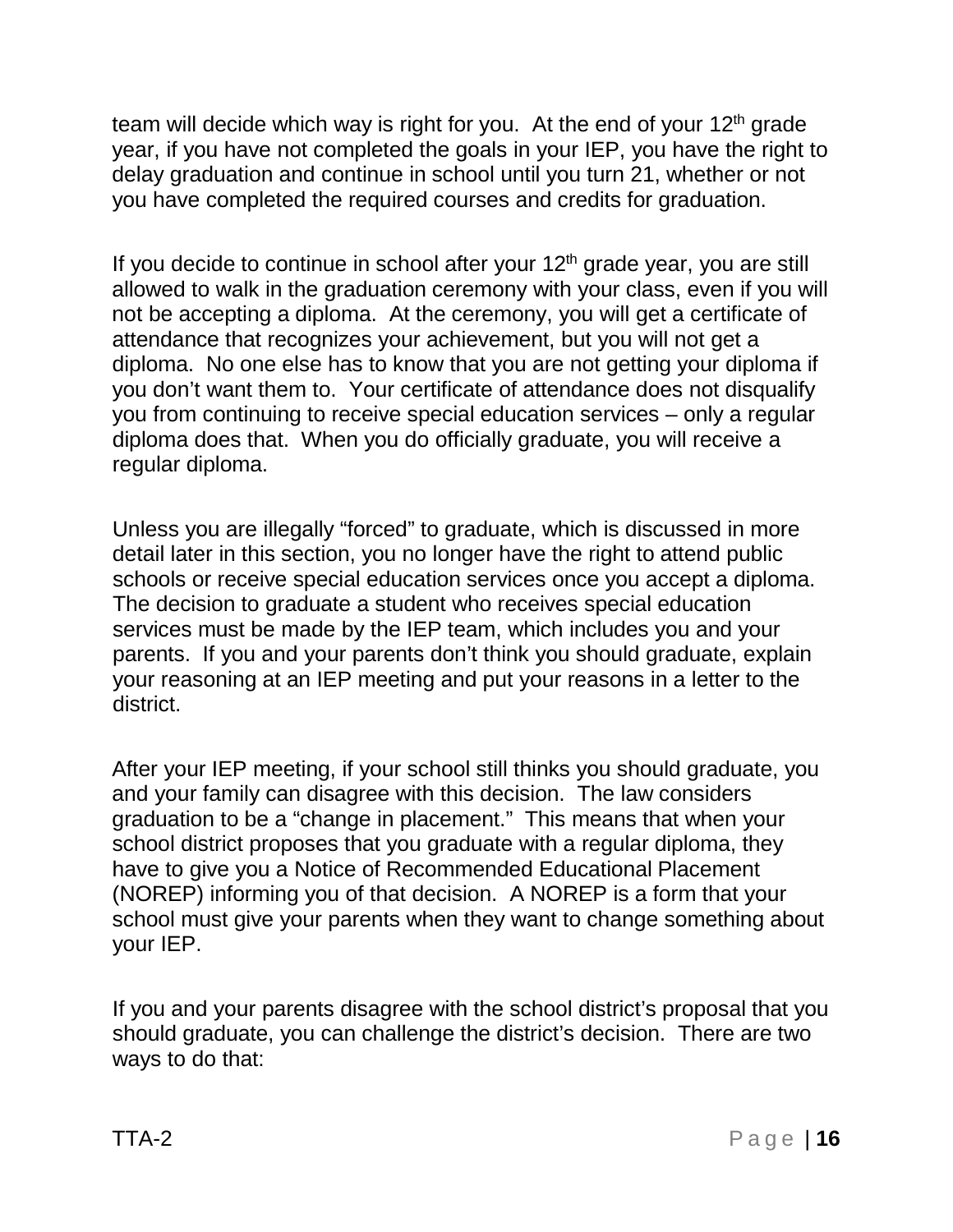- You can disagree with the NOREP and ask for mediation; or
- You can disagree with the NOREP and ask for a Due Process Hearing.

If you and your family are going to challenge the school district's decision that you graduate through mediation or a Due Process Hearing, you should indicate that on the NOREP and return a copy of the NOREP as soon as possible (within 10 days). You must also file your request for mediation or a Due Process Hearing with the Office for Dispute Resolution (ODR). These options are discussed in more detail in the next section on Dispute Resolution.

In some cases, a school may try to force a student with a disability to accept a diploma and pressure his/her parents to agree to a NOREP recommending graduation, even if the student is under 21 and has not yet attained his/her IEP goals. In these circumstances, a school may tell a family that "the school cannot teach anything more" to the student or the student "cannot learn anything else by staying in school." These tactics of "forcing" the student to graduate and accept a diploma may not prevent the family from challenging the graduation at a later time. Such a challenge, if successful, would allow the student to receive compensatory education services – whatever is needed for the student to work towards and attain his or her IEP goals – directly from the school district and/or services paid for by the district in an appropriate post-graduation setting.

If you believe that you were forced to accept a diploma and graduate from high school, and you would like to know more about your educational rights, please contact Disability Rights Pennsylvania (DRP) at 800-692- 7443 (voice) or 877-375-7139 (TDD). The email address is[:](mailto:%20intake@disabilityrightspa.org.) [intake@disabilityrightspa.org.](mailto:%20intake@disabilityrightspa.org.)

#### <span id="page-16-0"></span>**Dispute Resolution**

There are many people on an IEP team, so sometimes it's not easy to get everyone to agree on an appropriate IEP or placement. If you and your parents think you are not getting the services you need, there are several options for dispute resolution. Your parents can request any of these options at any time. For more information about any of these options,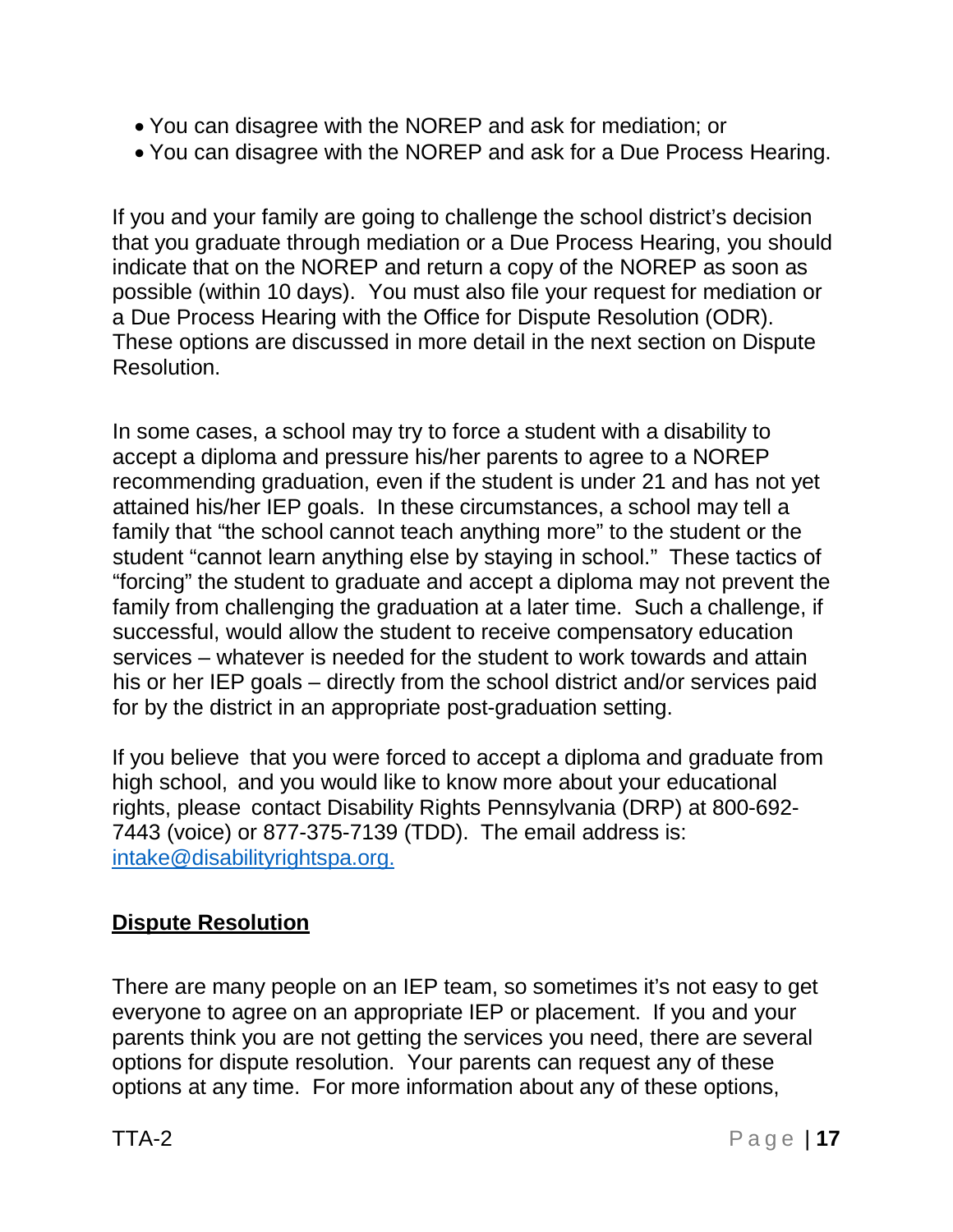contact the Office for Dispute Resolution (ODR) at (800) 222-3353 or visit ODR's website at [http://odr-pa.org/.](http://odr-pa.org/)

While you are involved in the dispute resolution process, the school cannot change your placement or your services unless your parents agree to the change. This is because of a legal concept called "stay put" or "pendency" which means that you have the right to stay put in your current educational program until the dispute is over. For instance, if you and your family challenge the school district's decision that you graduate, you will be allowed to continue attending school until the dispute has been resolved.

**If you think there will be problems at the IEP meeting**, your parents can request a neutral IEP facilitator to sit in on the meeting. A facilitator can't make decisions about the IEP or order the school to do anything, but sometimes it helps to have a neutral third-party present to keep everyone on topic and make sure everyone gets heard. You can get a request form at<http://odr-pa.org/early-dispute-resolution/iep-facilitation/> or by calling ODR. The form needs to be signed by your parents and your school.

**If your school issues a NOREP that you and your parents don't agree with**, mediation is another option. Mediation is a free service offered by ODR, and it is less complicated than going to a Due Process Hearing. When your parents request mediation, ODR will assign a mediator who is trained to help your family and the school reach an agreement. The mediator does not work for you or for the school. He or she is a neutral person. In Pennsylvania, neither your parents nor your school are allowed to bring an attorney to mediation.

Everything discussed at mediation is confidential, meaning that nobody at the meeting can tell other people what you said without your permission. This also means that your discussion during mediation can't be used as evidence if you later go to a Due Process Hearing. If your family and your school reach an agreement during mediation, it has to be put in writing and signed by both sides. Both sides are then required to follow the agreement.

If you want to go to mediation, you can get a request form at [http://odr-](http://odr-/)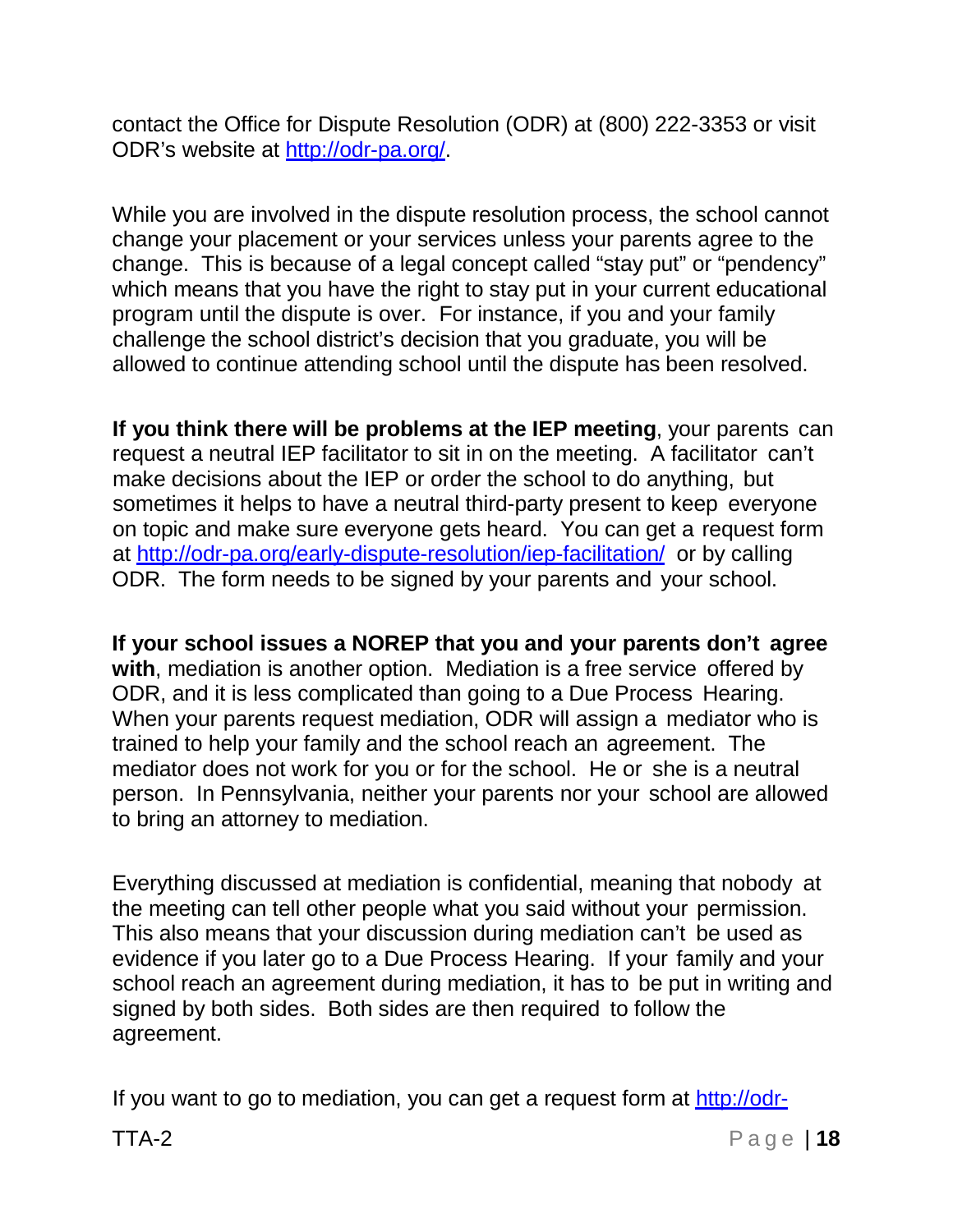pa.org/wp-content/uploads/pdf/Mediation-Request-Form.pdf or by calling ODR. You can also request mediation by checking the mediation box on your NOREP and then contacting ODR.

**If there is little hope you can resolve your disagreement through mediation, or if mediation has already been unsuccessful,** you may consider requesting a Due Process Hearing. In a Due Process Hearing, your school and your family go in front of a Hearing Officer to explain what they want and why. Both sides will present evidence (including documents and testimony from witnesses). Both sides can also bring in experts (such as psychologists) to help present their case. Your parents can request a Due Process Hearing for almost any disagreement they have with the school district regarding your special education services. You do not need to have IEP facilitation or go to mediation before requesting a Due Process Hearing.

If your parents want to request a Due Process Hearing, they must do so within two years of the date they knew (or should have known) about the problem. They can start the process by checking the "Due Process Hearing" box on the NOREP, but they also have to write a letter  $-$  a "complaint" – and send copies to the school and ODR. They can write this letter themselves or ask an attorney or special education advocate to help them. Your parents don't need to fill out any special form, but ODR has one they can use. It is available at [http://odr-pa.org/wp](http://odr-pa.org/wp-)content/uploads/pdf/Due-Process-Request-Form.pdf.

Regardless of whether your parents use ODR's form, there are several things that must be included in the complaint (giving as much detail as possible): (1) the student's name, school, and home address; (2) an explanation of the problem; and (3) suggestions for solving the problem – that is, what you want the school to do. Be sure to include any and all problems that you want the Hearing Officer to make a decision about. If you forget to include something in your complaint, you can't bring it up in the Hearing.

Parents have the right to have an attorney represent them at the Due Process Hearing, but they will be responsible for paying for the attorney. This isn't always possible. Parents are allowed to represent themselves at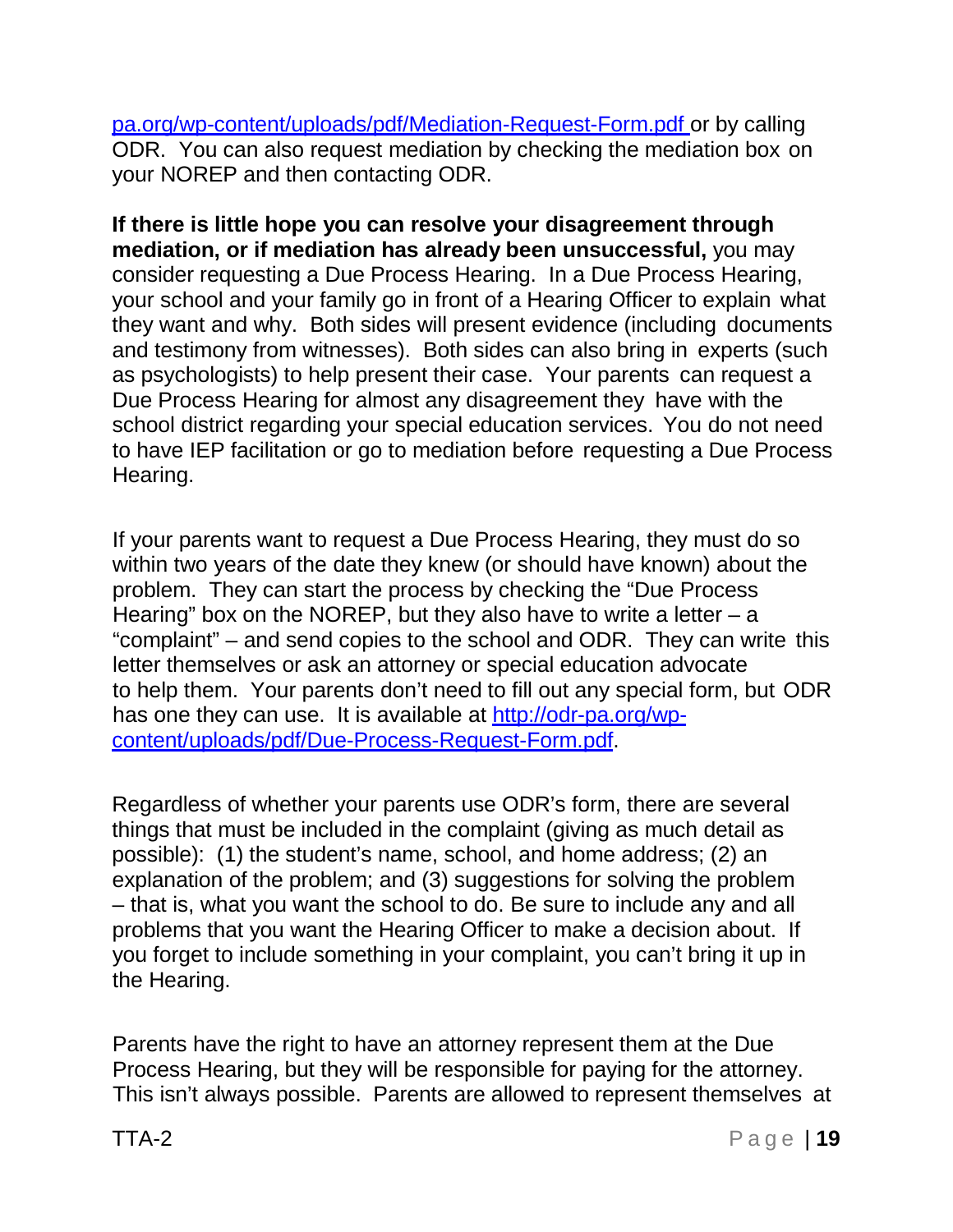Due Process Hearings, but it's a good idea to have someone help them if at all possible. The school will always have an attorney. If your parents can't afford an attorney or an advocate, they can sometimes get one for free from a local non-profit organization. Also, if your parents win the case, they may be able to collect attorney's fees from the school. This is not guaranteed, though, and your parents may still have to pay certain costs up front.

To give parents and school districts another option to resolve disagreements before going through a Due Process Hearing, ODR has instituted a relatively new process called an Evaluative Conciliation Conference (ECC). During the first phase, an ECC Consultant provides an assessment of the strengths and weaknesses of each side's position based on her understanding of the law and on her analysis of hearing decision and case law trends for similar types of issues. If both sides agree to engage in the second phase of ECC, the ECC Consultant will facilitate discussions with both sides which may result in a settlement agreement on some or all of the issues. The ECC process is voluntary, so each phase requires each side's willingness to participate in good faith with the ultimate goal of settling issues before litigation ensues. You can download the ECC Request Form at [http://odr-](http://odr-/) pa.org/wp-content/uploads/pdf/ECC-Request-Form.pdf.

Requests for facilitation, mediation, ECC, or a Due Process Hearing can be sent to ODR by mail, email, or fax:

Fax: (717) 657-5983 Email: [odr@odr-pa.org](mailto:odr@odr-pa.org) Address: Pennsylvania's Office for Dispute Resolution 6340 Flank Drive Harrisburg, PA 17112-2764

#### <span id="page-19-0"></span>**Chapter 2: Post-Secondary Education**

If you choose to pursue post-secondary education, such as college or vocational school, it is important to understand that it will be a lot different than high school. After you leave high school, the Individuals with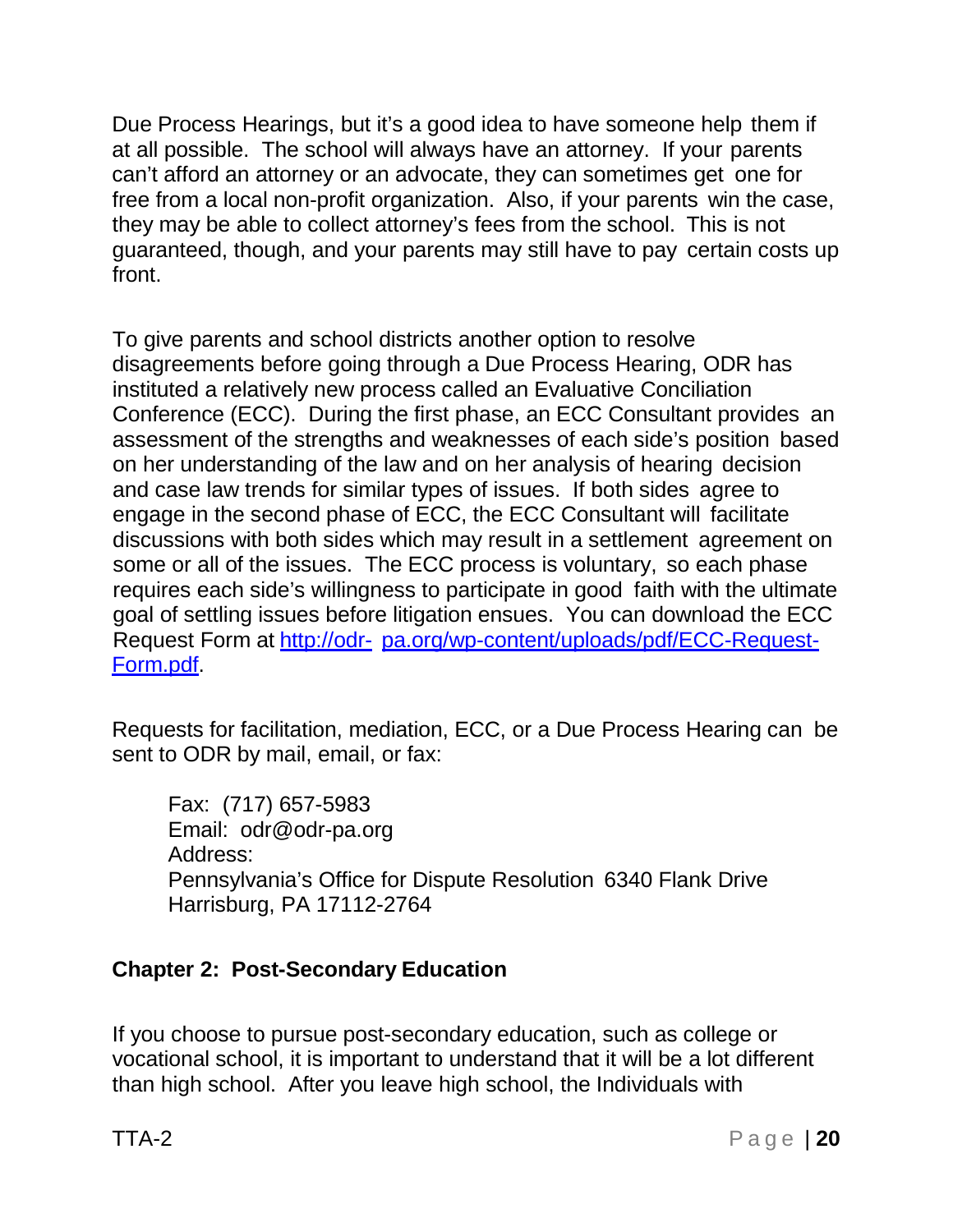Disabilities Education Act (IDEA) no longer applies to you. This means you won't have an Individualized Education Program (IEP) and you won't get all the services and supports your IEP gave you. However, you are still protected by the Americans with Disabilities Act (ADA) and Section 504 of the Rehabilitation Act (Section 504). You have access to educational opportunities like people without disabilities, and you may be eligible for accommodations that can help you succeed in the educational program you choose.

### <span id="page-20-0"></span>**Post-Secondary Education Options**

You have several options when you are choosing the kind of postsecondary education you want. You can choose a four-year college/university, a two-year community college/junior college, or a vocational or technical school (career schools).

### <span id="page-20-1"></span>**Types of Programs**

**Four-year college or university:** Most students who graduate from a four-year program at a college or university earn a bachelor's degree. Generally, you earn either a Bachelor of Arts or a Bachelor of Science in a "major" concentration that you choose, such as engineering, English, photography, or geology. However, there are many other kinds of bachelor's degrees and some specialty colleges, such as art school or theater school.

After you get your bachelor's degree, you may want to go to graduate school or a professional school. Graduate degrees include master's degrees and doctoral degrees (Ph.D.). Some professional schools are law school, medical school, and business school. If you plan to go to graduate school, you may want to choose a major in college that relates to your future program. But your undergraduate major doesn't lock you into one type of career or educational path. Many graduate programs require certain undergraduate classes though, so make sure you find out what those are.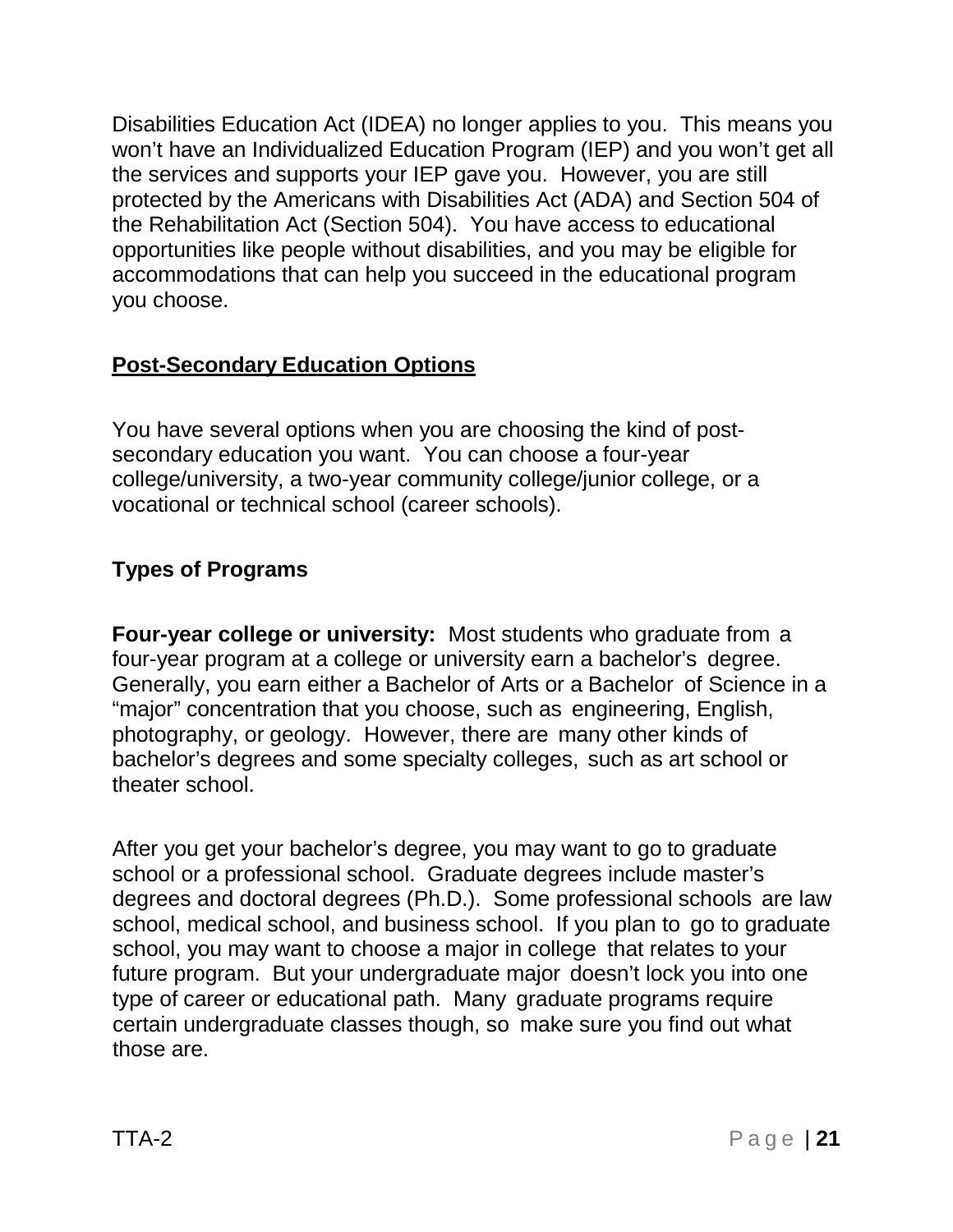#### **Benefits of four-year colleges or universities:**

- They don't prepare you for one specific career instead, they leave open many options.
- There are many jobs that require a bachelor's degree, or at least prefer to hire candidates who have one.
- They usually have many school-sponsored activities and groups, such as sports teams, drama clubs, LGBT or other identity groups, and volunteer groups. These can provide opportunities to socialize, learn something, and get involved in your community.

**Two-year community college or junior college:** Most students who graduate from a two-year program at a community college or junior college earn an associate's degree. Many students choose to start their postsecondary education in a two-year program and then go on to a four-year program to earn their bachelor's degree. Some reasons to do this include saving money during your first two years of school, raising your grades so you can get into a better four-year college, and staying close to home longer.

Most community colleges and junior colleges have something called "articulation agreements" with four-year colleges and universities. This means that the credits you earn at your two-year program will transfer to your four-year program, so you'll have fewer classes to take once you get there. Before you enroll, make sure to ask about the types of articulation agreements your community college or junior college has. You should also check the transfer policies of schools you might want to transfer into. Otherwise, you might lose the credits from your two-year program and get stuck paying for four more years of school if you want your bachelor's degree.

#### **Benefits of two-year community colleges or junior colleges**:

- They are usually much less expensive than four-year programs, especially if you choose a public school.
- They often have more open admissions standards, so they are a good place to start if your high school transcript or test scores aren't as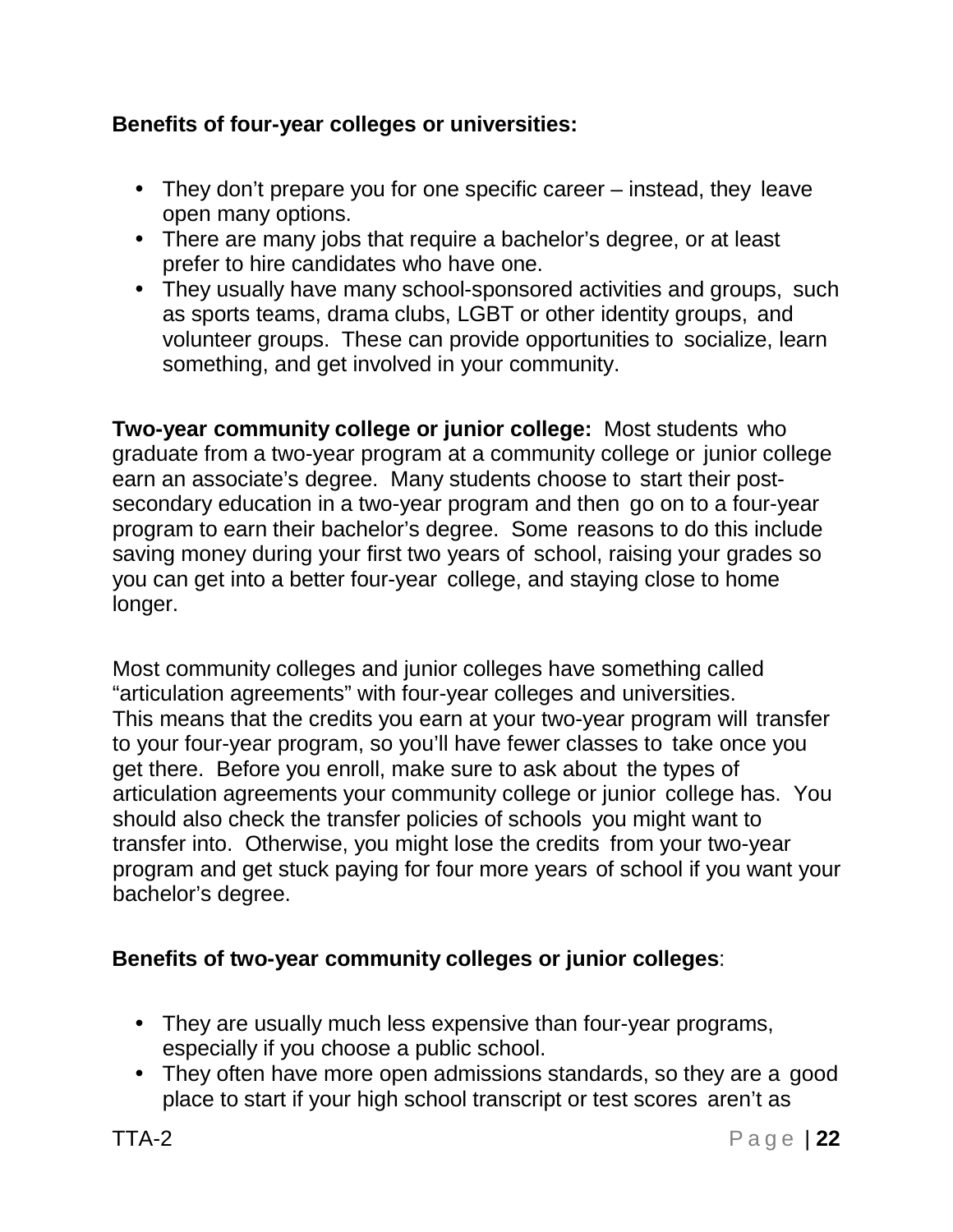strong as you'd like.

- There are so many community colleges and junior colleges that there is almost certainly one near your home. There are many reasons why you might want to live at home or near home, and you can usually do that with a two-year program.
- They often have flexible schedules, so you can schedule classes around work and other commitments.
- Many two-year programs can prepare you to transfer to a four-year program to earn your bachelor's degree.
- Many two-year programs offer the same certificates and technical or vocational degrees as a career school, but with a better reputation and lower tuition.

**Vocational or technical school:** You have probably seen career schools advertised on television, buses, and billboards. Career schools offer specialized education related to a specific career that you choose. Some examples of the most popular careers at career schools are paralegal, dental assistant, electrician, and auto mechanic. Most students who graduate from a career school earn a certificate or diploma, but some earn an associate's degree or even a bachelor's degree. Many career school programs are only one year long, but some are two years or longer, depending on the type of degree, diploma, or certificate you will earn. Career schools tend to have more hands-on training than community colleges.

## **Benefits of vocational or technical schools**:

- They help you get the training you need for your career in a much shorter time than getting a college degree.
- They often provide hands-on training, which some students find more helpful and more interesting than sitting in a classroom.
- You only have to take classes that apply to the career that interests you.
- They tend to have open admissions policies. This means you can apply even if you don't have a strong high school transcript. For some schools, anyone over 18 can apply, even without a diploma.
- There are so many career schools that there is almost certainly one near your home. Many career schools also offer online or distance-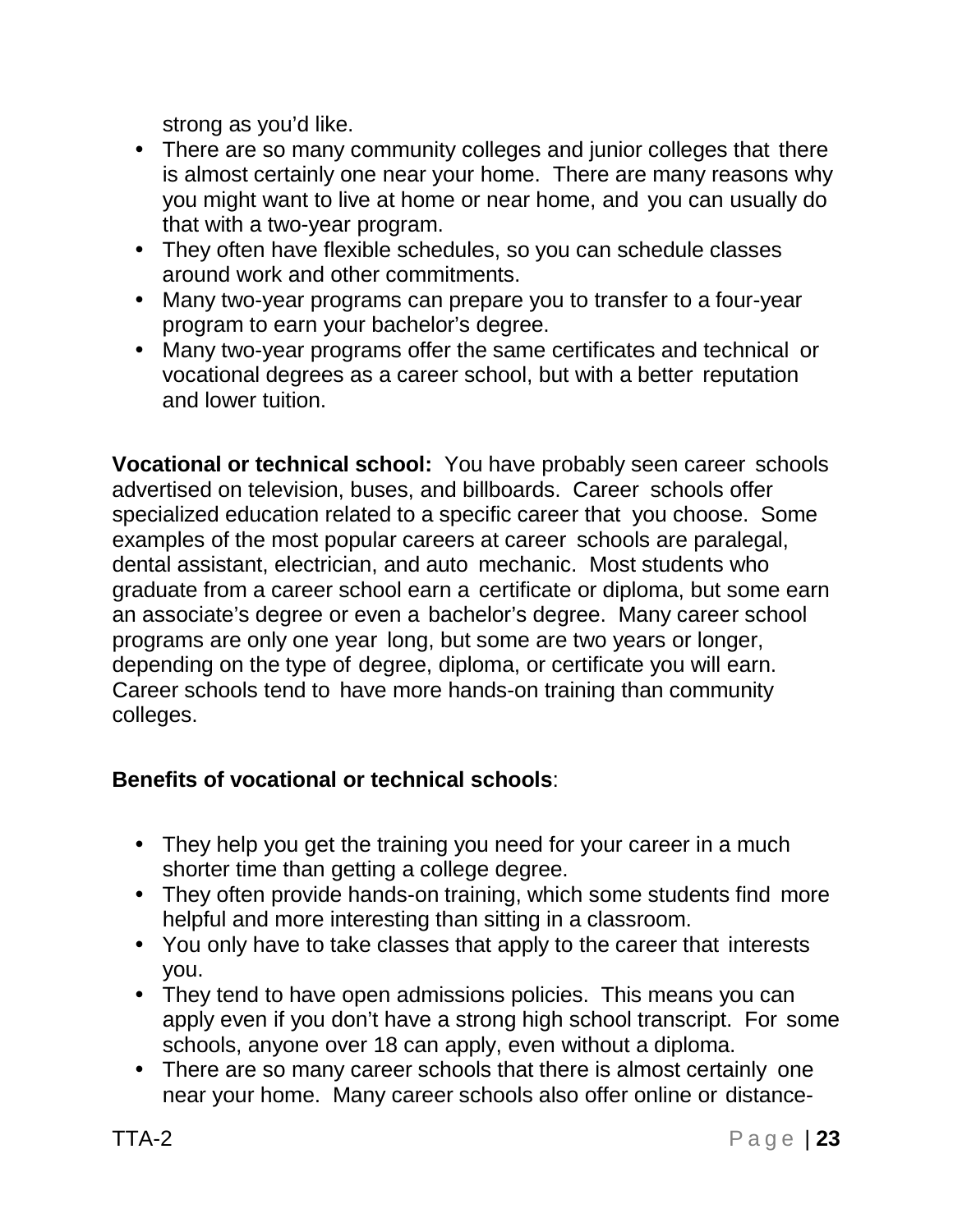learning programs, meaning you have to go to campus a lot less, or not at all.

- They often have flexible schedules, so you can schedule classes around work and other commitments.
- Good career schools have very high post-graduation employment rates.
- You can always go back to get an associate's or bachelor's degree later, after you have worked for a little while.

### **Risks of vocational or technical schools:**

Be careful when choosing a career school. Since most career schools are for-profit, they tend to cost more than similar programs at other schools. And credits from a career school are less likely to transfer to another school if you decide you want to go on and work toward a four-year degree. Many career schools also have bad reputations and leave students with lots of debt and few job opportunities. Here are some ways to find out whether the career school you're considering is trustworthy and high-quality:

- Ask for information about employment rates and a list of companies that have hired recent graduates.
- Ask for contact information for recent graduates so you can speak with them about the program.
- Ask about hands-on training and the type of services the school has to help you find a job after you graduate.
- Call up companies you might like to work for and ask their opinion of the school.
- Check with the Better Business Bureau (BBB) to see what kinds of complaints have been filed against the school. The BBB monitors and evaluates businesses and organizations and gives people information about fraud. If the BBB accredits a business, it means that business has met certain Standards for Trust that the BBB sets. You can find the BBB's review of the school you're considering at [http://www.bbb.org/us/consumers/.](http://www.bbb.org/us/consumers/)
- Look at the school's student loan default rates. If a school has a high student loan default rate, it means that a large percentage of its graduates aren't paying back their federal student loans for some reason. It is a good bet that students from this school have trouble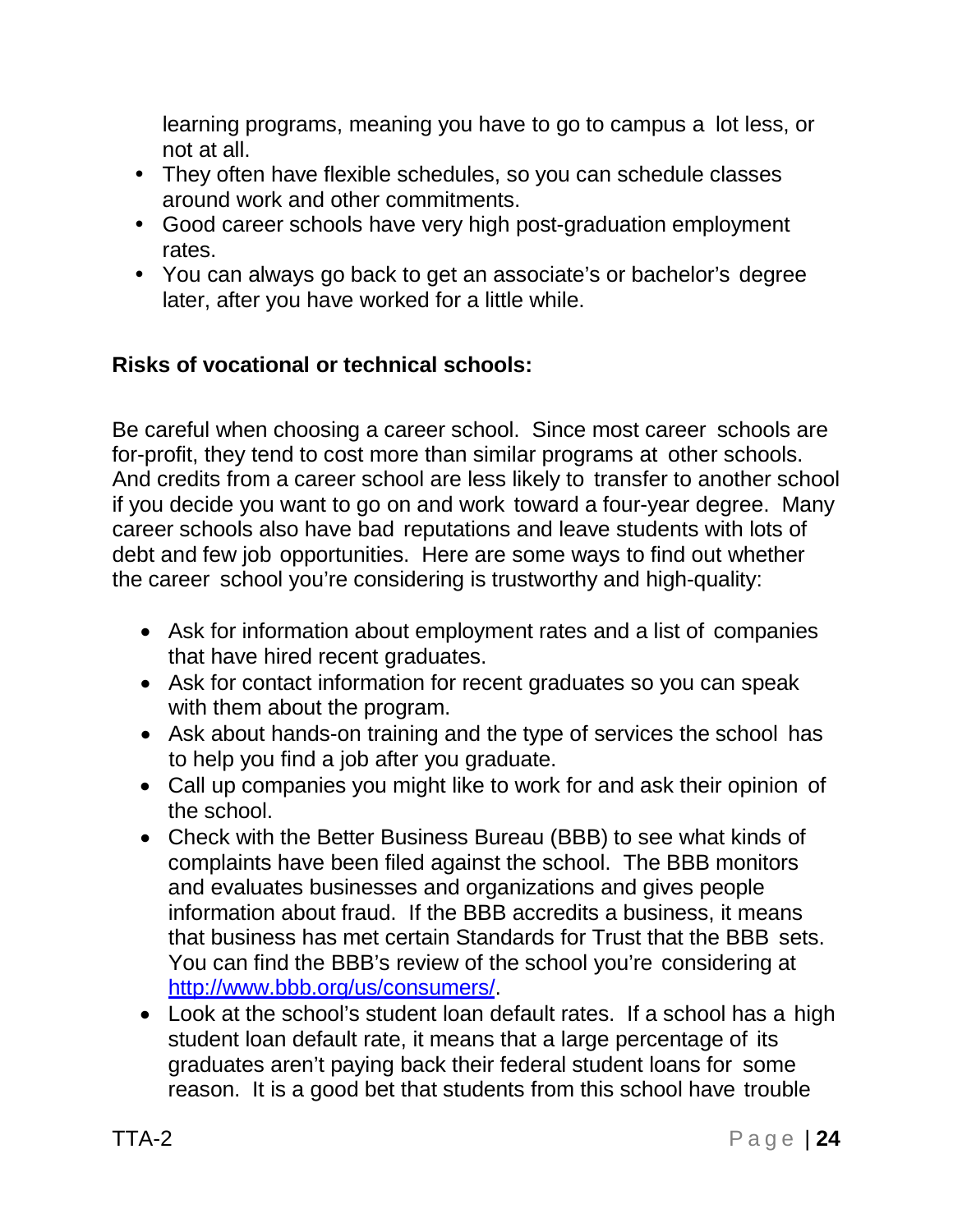finding good jobs. You also may not be able to get federal student loans if you go to a school with a high student loan default rate. Under current rules, if a school's default rate was over 40% in either of the last two years, students there cannot get federal student loans. You can find a school's student loan default rate at [http://www.nslds.ed.gov/nslds\\_SA/defaultmanagement/search\\_co](http://www.nslds.ed.gov/nslds_SA/defaultmanagement/search_co) hort\_3yr2010.cfm

**Transition and Post-secondary Programs for Students with Intellectual Disabilities (TPSID):** Several colleges offer programs specifically designed for youth with intellectual disabilities who are transitioning out of high school. These can be degree, certificate, or nondegree programs, and are designed to provide students with intellectual disabilities with the training and supports they need to prepare them for employment. Visit <http://www.thinkcollege.net/for-> students to hear from students about why college might be right for you, and to get advice from current college students. You can also learn more about the TPSIDs around the country and search for one that fits your needs.

Most TPSIDs must be paid for out-of-pocket or through scholarships. However, some TPSIDs apply to the U.S. Department of Education to become approved Comprehensive Transition and Post-secondary (CTP) programs. If a program is an approved CTP program, students may be eligible to receive funding through federal financial aid. For more on federal financial aid, see page 33. A CTP program can be a degree, certificate, or non-degree program, and may be offered by a college or career school. CTP programs offer academic advising and a structured curriculum and require students to participate in inclusive education with students without disabilities for at least half of the program. As of March 1, 2014, there are 30 approved CTP programs across the country. Unfortunately, there is only one CTP program in Pennsylvania at this time (through Arcadia University). For a complete list of approved CTP programs, visit [http://studentaid.ed.gov/eligibility/intellectual-disabilities.](http://studentaid.ed.gov/eligibility/intellectual-disabilities)

## **Benefits of TPSIDs:**

 Studies show that individuals with intellectual disabilities who get some kind of post-secondary education are more likely to find competitive employment, require less on-the-job support, and earn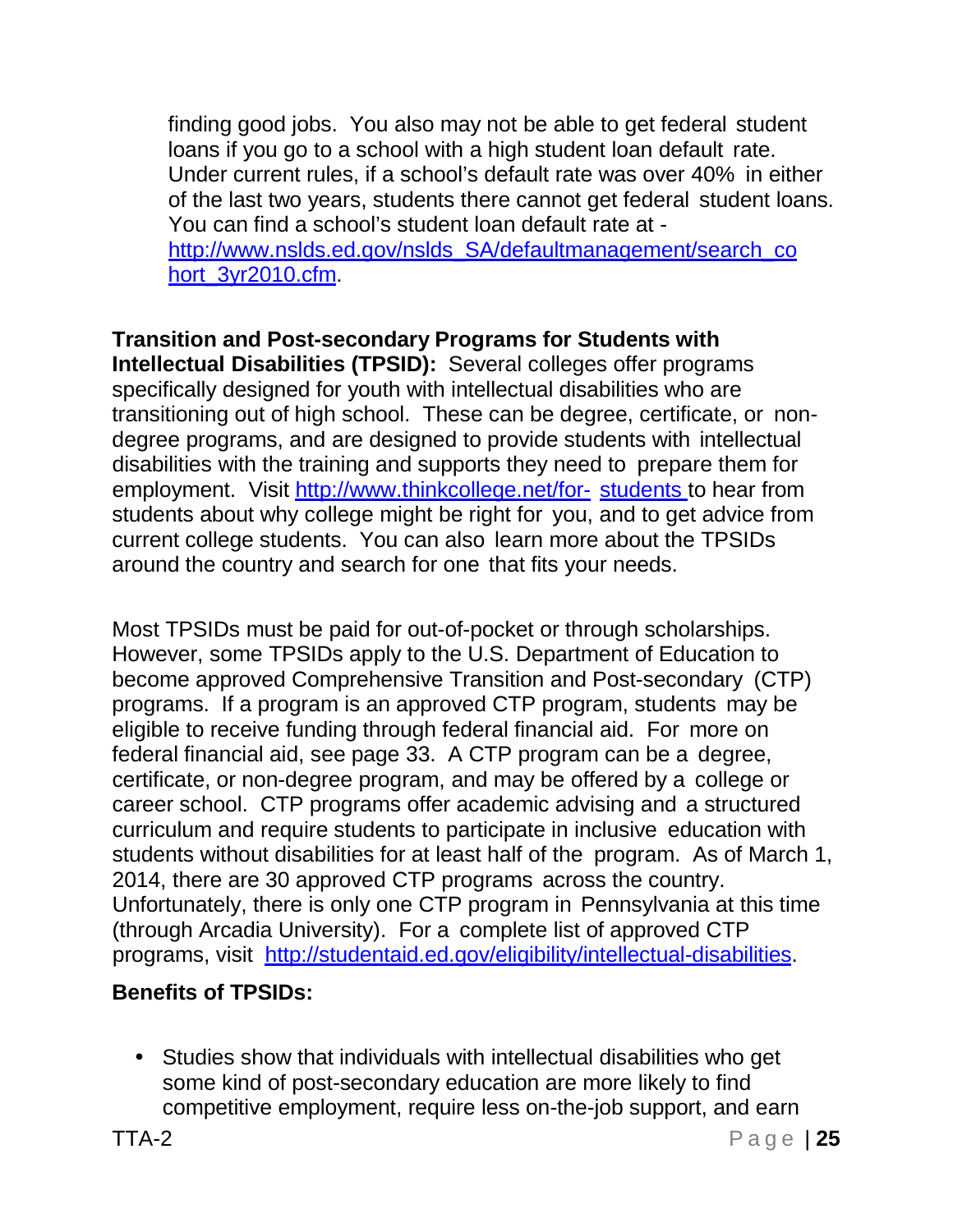more money.

- TPSIDs are designed specifically for students with intellectual disabilities, so they are likely to have more of the supports students need.
- TPSIDs offer students with intellectual disabilities the opportunity to experience college with students both with and without disabilities. This allows students to succeed in an inclusive environment and can increase self-esteem.

## <span id="page-25-0"></span>**Choosing a School**

Post-secondary schools come in all sizes, from a few dozen students to tens of thousands. There are large universities, which offer graduate programs in addition to undergraduate programs, small liberal arts colleges, religious colleges, and many others. Some schools are famous for their sports teams and some don't have any sports teams. So how do you find out what your options are and pick a school?

**The school search:** Your high school's guidance counselor or career office is a good place to start your school search. Another good option is to look through a college guide at the library or bookstore. These days, though, the internet may be the best resource in your school search. Here are a few websites that can help you find the schools that are right for you. Some of the websites listed here require you to sign up for an account before you search, but all of them are free.

**The U.S. Department of Education's College Navigator** has information about four-year programs, two-year programs, and career schools. You can get more information about different programs here <http://nces.ed.gov/collegenavigator/>

**Zinch and Cappex** let you search based on standard search topics, such as location, as well as hundreds of interests, such as clubs you belong to, your hobbies, and classes that interest you. On Cappex, you can use a calculator to find out your chances of getting into the school you choose. You can also link them up to your Facebook account. You can find fouryear programs, two- year programs, and career schools. The websites for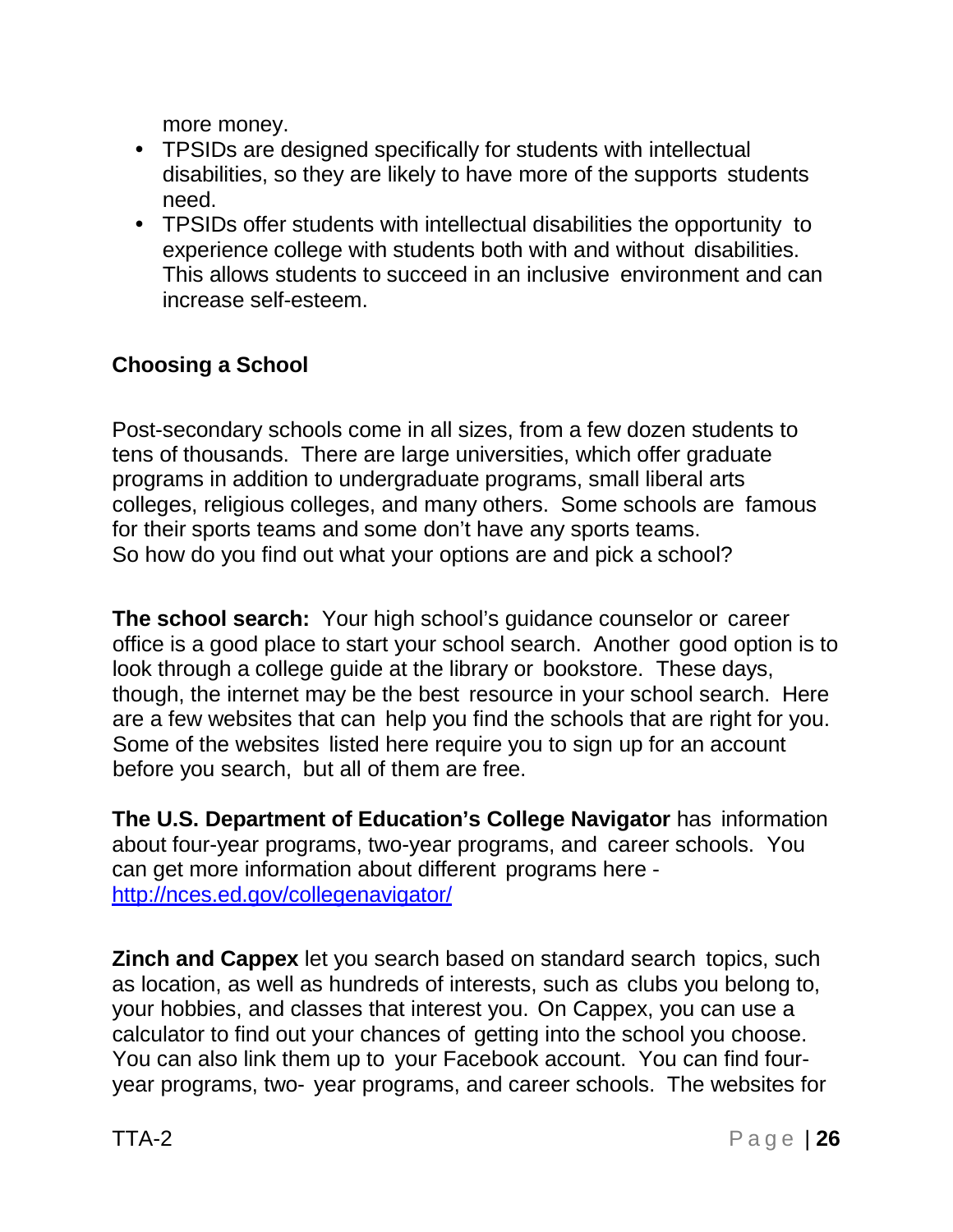Zinch and Cappex are below –

<http://www.zinch.com/college/search>

<http://www.cappex.com/>

**College View and The College Board's Big Future** let you choose a number of features you want to search by, such as diversity and disability services, and rank how important each feature is to you. You can find fouryear programs, two-year programs, and career schools.

<http://www.collegeview.com/collegesearch/index.jsp>

https://bigfuture.collegeboard.org/college-search

**RWM and The Accrediting Commission of Career Schools and Colleges (ACCSC)** let you search for private career schools by location, subject area, and degree type. ACCSC only lists accredited schools.

<http://www.rwm.org/rwm/>

<http://www.accsc.org/Directory/index.aspx>

**Picking your school:** There are many factors to consider when you decide where to go to school. Try not to get caught up in choosing a school with a famous name. A school's reputation is one thing to think about, but finding the right fit for you is much more important.

**Academics:** Take a look at the school's course catalog to see if you are interested in the classes the school offers. Find out if any classes are required and how much time you have before you need to choose a major. Ask the school about the average size of classes and how much time professors devote to their undergraduate students. See if the school offers any statistics about what students go on to do after they graduate.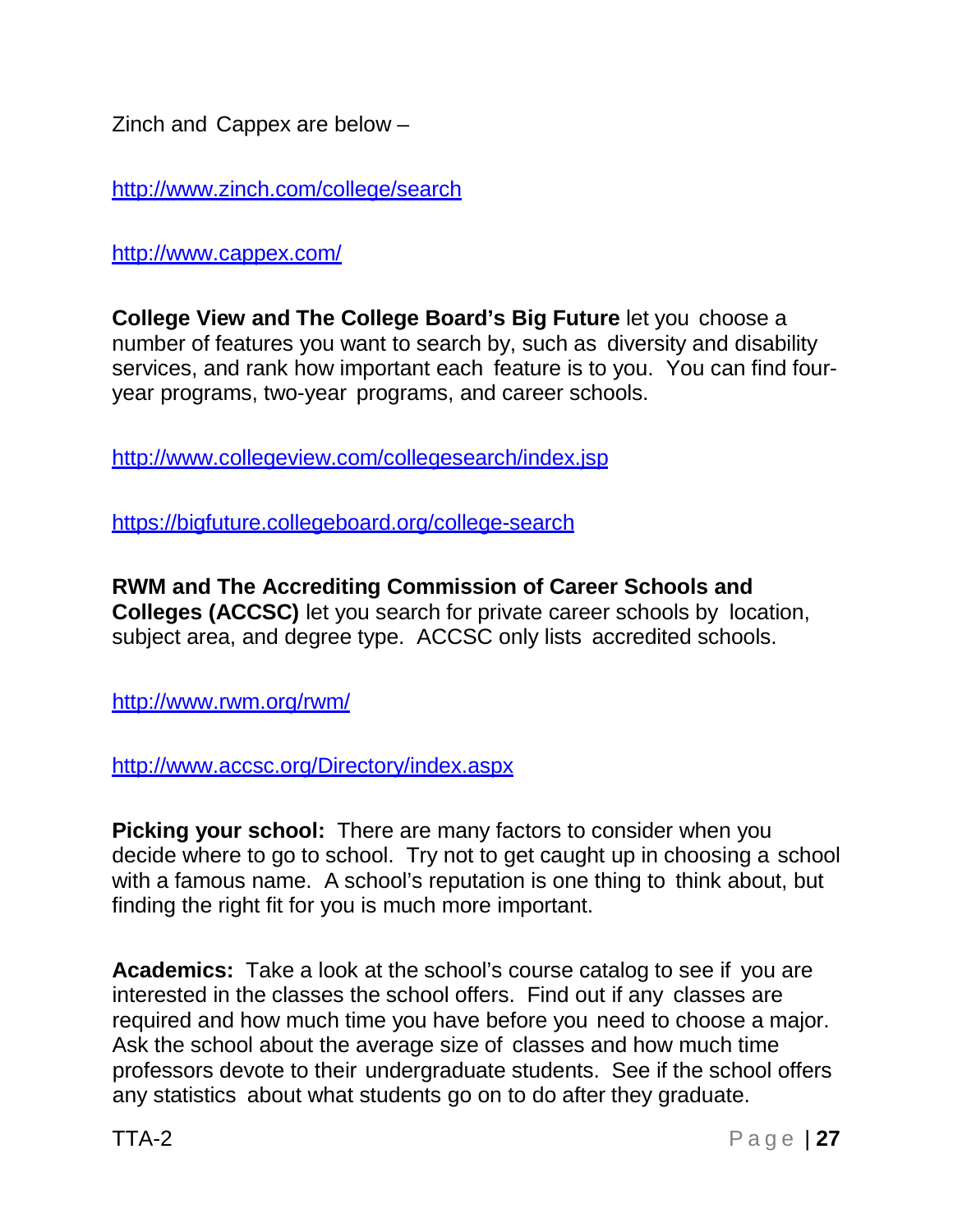**Student life:** Find out what kind of activities and clubs the school has. If you can, visit the school to talk to current students and see if you like the location. If you can't visit, ask the admissions office to give you contact information for some current students who are willing to talk to you. You can also read college guides and search the internet to find out what students say about the school.

**Financial aid:** Look at your financial aid offer and really think about whether you can afford to go to a particular school. If the school is offering loans as part of your financial aid package, consider how much debt you are comfortable taking on. Don't forget to look at any outside scholarships you might be able to get.

**Accreditation:** If a school is accredited, it means that an outside agency has looked over the program and decided that it meets certain standards. Four-year programs, two-year programs, and career schools can all be accredited. It is a good idea to choose a school that is accredited. You need to go to an accredited school to get federal financial aid and many other types of financial aid. And if your school is not accredited, there is a good chance you won't be able to transfer credits to another school. Depending on where you live, you will also need to go to an accredited school to get many jobs or licenses, such as a license to be a lawyer or a psychologist. Most schools will say whether they are accredited, but you should double-check on the Department of Education's accreditation website at - [http://ope.ed.gov/accreditation/Search.aspx.](http://ope.ed.gov/accreditation/Search.aspx)

## <span id="page-27-0"></span>**Paying for School**

Finding money to pay for school can be one of the hardest things about post-secondary education. Almost all students need some kind of financial aid, such as scholarships, grants, and low-interest loans. You can get financial aid from the U.S. federal government, the state where you live, the college you go to, or a nonprofit or private organization. Below is a brief summary of the financial aid that may be available to you. For more information, talk to your school's financial aid office, or visit the U.S. Department of Education's helpful financial aid website at [http://studentaid.ed.gov/.](http://studentaid.ed.gov/)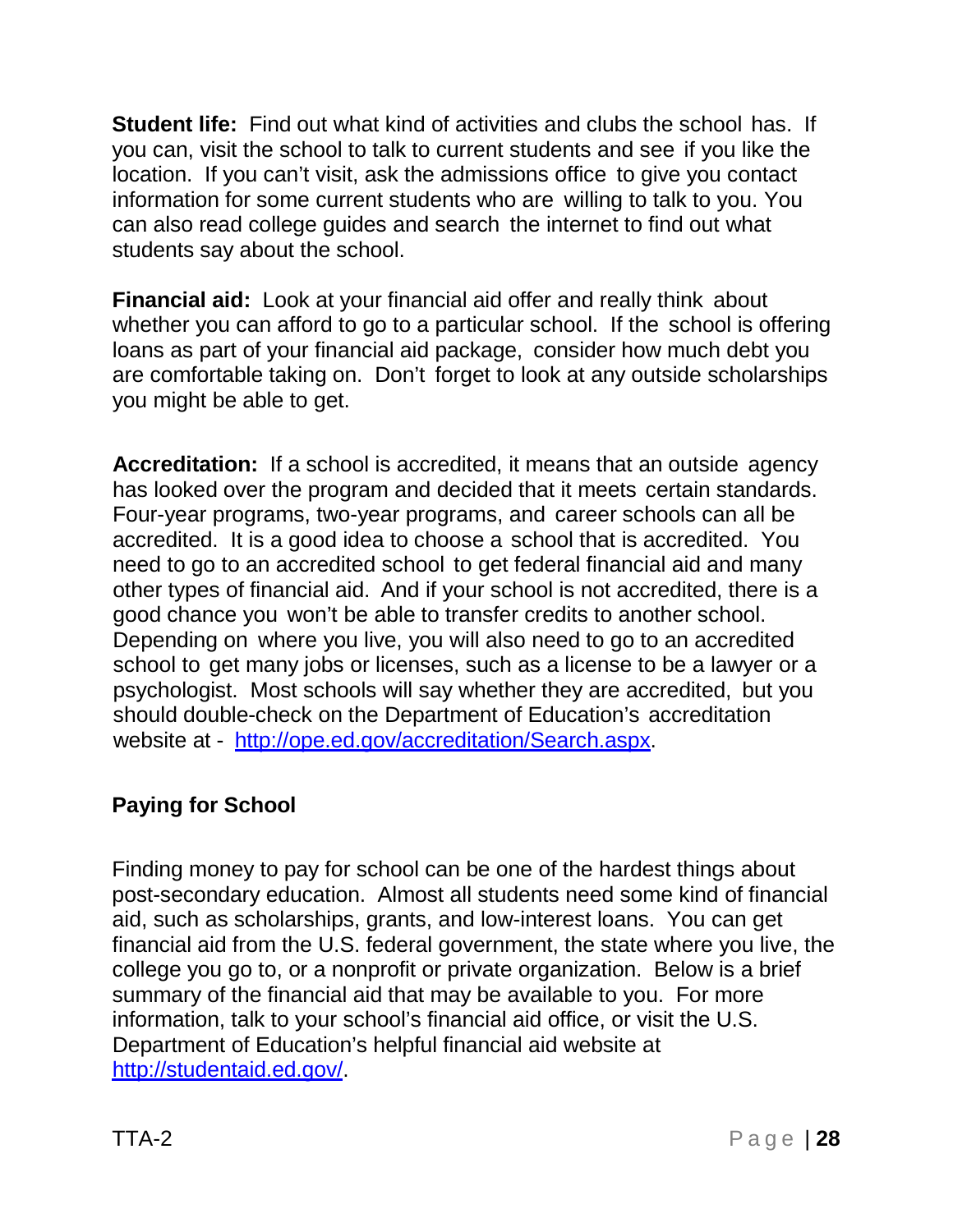One of the first things you should do when applying to college is fill out the Free Application for Federal Student Aid (FAFSA) to see what kind of financial aid you can get from the U.S. government. Many states, schools, and private organizations also use the FAFSA to help them decide who should get their grants and scholarships. You can fill out the FAFSA at [http://www.fafsa.ed.gov/.](http://www.fafsa.ed.gov/) **You should fill out the FAFSA early, because some types of aid are offered on a first come, first served basis.**

The FAFSA is always free. Watch out for websites that try to make you pay for help filling out the FAFSA. There are many free places to get the help you need. Check out the help page on FAFSA's website, and if you still have questions, you can contact the Federal Student Aid Information Center by phone at (800) 433-3243 or (800) 730-8913 (TTY) or by email at [FederalStudentAidCustomerService@ed.gov.](mailto:FederalStudentAidCustomerService@ed.gov)

#### **Aid from the federal government:**

After you submit the FAFSA, your school will send you a financial aid offer, which may include some combination of grants, loans, and work- study. A large portion of the financial aid offered will probably come from the federal government. Financial aid from the federal government is usually based on need. To get federal financial aid, you need to be enrolled at least half time in a college, university, or career school that participates in federal financial aid. You also need to be making satisfactory progress toward your degree or certificate. Each school decides what it means to be making "satisfactory progress," so ask your school's financial aid office about this.

**Grants:** When you get a grant, you are given money for school that you usually don't have to pay back. Some grants have requirements you need to follow after you get them. In some cases, if you don't follow these requirements, you will have to pay back some or all of your grant money. For more information on federal grants, visit [http://studentaid.ed.gov/types/grants-scholarships.](http://studentaid.ed.gov/types/grants-scholarships)

**Loans:** When you take out federal loans, the government lets you borrow money that you are expected to pay back later, with interest. This means you will have to pay back more than you borrowed, so you should be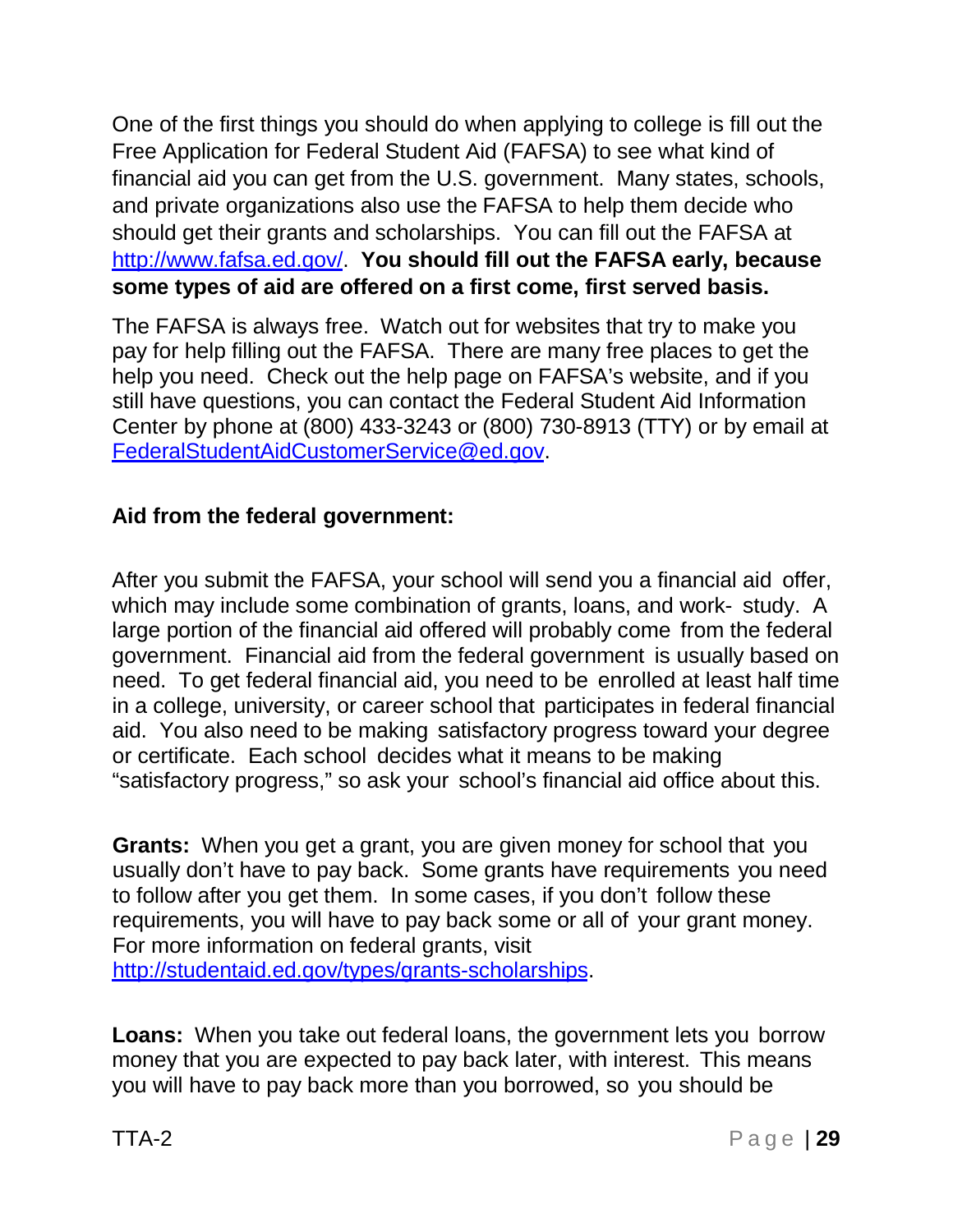careful about how much you take. Your school will decide the maximum amount you can borrow. This number can seem pretty low, so you might be tempted to take out private loans to give you more spending money. But remember, private loans don't have many of the benefits that federal loans have. For more information on federal loans, visit [http://studentaid.ed.gov/types/loans.](http://studentaid.ed.gov/types/loans)

**Loan repayment programs:** Taking on a lot of debt can be scary. The federal government offers two assistance programs to help you handle repaying your loans. These programs won't help you pay for school, but they can save you a lot of money after you graduate.

Anyone with federal loans can qualify for Income-Based Repayment (IBR). If you enroll in IBR, your monthly loan payments will be based on your income. If you earn less than 150% of the federal poverty level, you won't pay any money toward your federal loans. If you earn more, you will pay a small percentage of the money you earn that is above 150% of the federal poverty level. For most people, your total payments will be less than 10% of your income. After 25 years, the federal government will forgive any federal loans you still have, meaning you don't have to pay whatever's left over.

If you are eligible for Public Service Loan Forgiveness (PSLF) the federal government will forgive any federal loans that you have left over after only 10 years. You can use IBR with PLSF to reduce your monthly payments during the 10 years that you have to make payments. You are eligible for PSLF if:

You work for a nonprofit, tax-exempt 501(c)(3) organization; or You work for the federal government or a state, local, or tribal government (this includes the military and public schools and colleges); or You serve full-time in the AmeriCorps or Peace Corps.

With IBR, either alone or with PSLF, you are still responsible for paying off any private loans in full.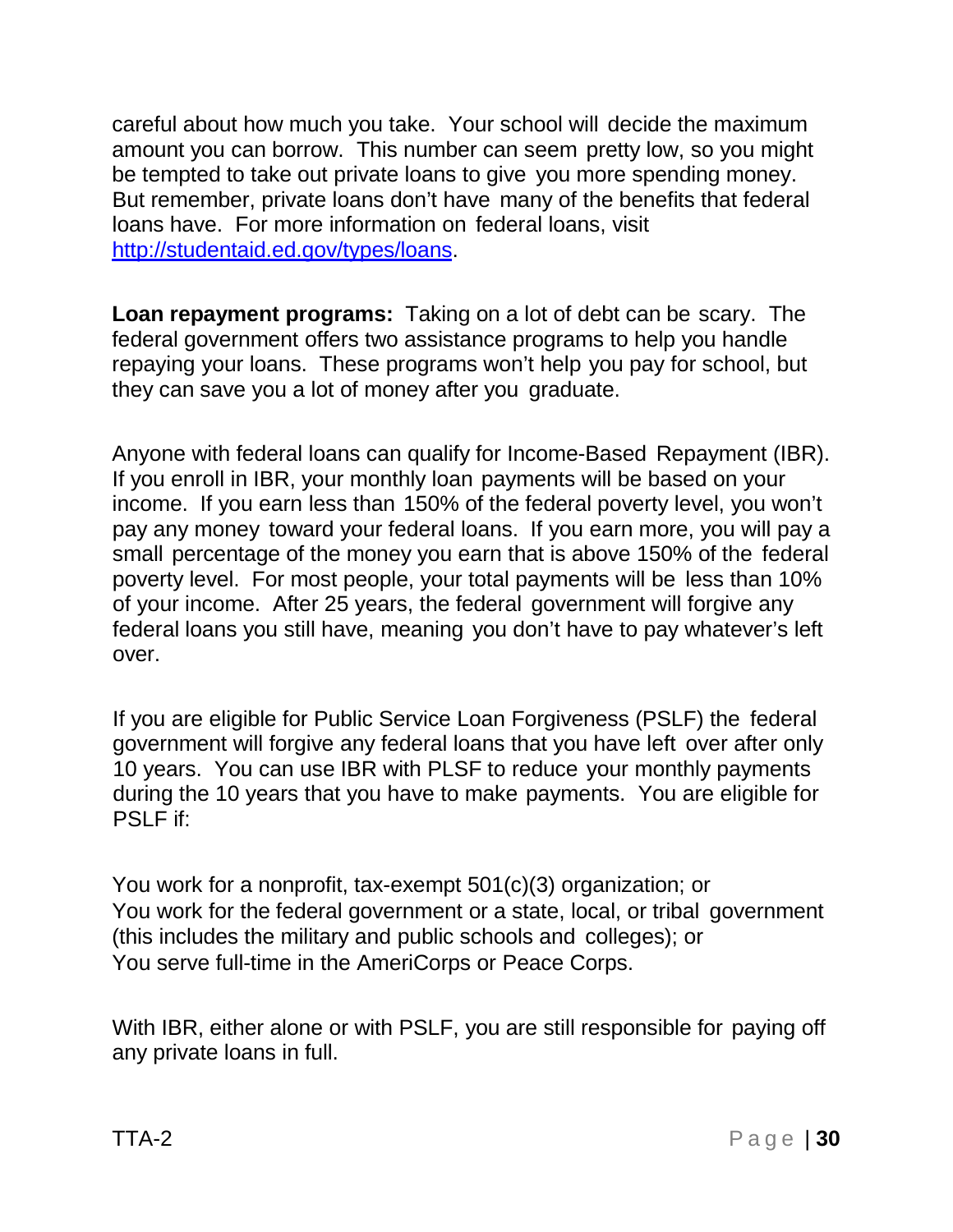**Work-Study:** With the Federal Work-Study Program, you work to earn money for school. Although you are paid by your school, the funding comes from the federal government. Since this is a chunk of money that can only go to students participating in Federal Work- Study, it is usually a lot easier to get a Work-Study job than another kind of job. There are oncampus and off-campus Work-Study placements. Off-campus placements will usually be at local nonprofits or other organizations that serve the public interest. Your school will determine which jobs are eligible. The federal government will set a limit on how much you can earn through Work-Study, and your school may set a limit on how many hours you can work each week. You apply for Federal Work-Study through the FAFSA, and your school may have additional application requirements. Check with your school's financial aid office.

### **Aid from your state government:**

**State Grant Agencies:** Each state has a state grant agency that offers different types of financial aid. Below is a description of some financial aid opportunities for residents of Pennsylvania. For more information on these and more state financial aid opportunities, visit the Pennsylvania Higher Education Assistance Agency's (PHEAA) website at [http://www.pheaa.org/.](http://www.pheaa.org/) PHEAA is Pennsylvania's state grant agency. If you don't live in Pennsylvania, you can find your state grant agency at [http://www2.ed.gov/sgt.](http://www2.ed.gov/sgt)

**Pennsylvania State Grant Program:** A Pennsylvania State Grant is money for school that you don't have to pay back. Pennsylvania State Grants are based on need. The amount of money you get will depend on your family's income and the type of post-secondary school you go to. Call PHEAA at (800) 692-7392 to see if your school is eligible for Pennsylvania State Grants. You can apply for a Pennsylvania State Grant by selecting that option on the online FAFSA application, or by completing the separate online application on PHEAA's website. Either way, your application is not complete until you print, sign, and mail in the last page of the application. To be sure your application will be considered, get it in by May 1<sup>st</sup> of the year you will start post-secondary school. For more information and a list of eligibility requirements, visit PHEAA's funding website at [http://www.pheaa.org/funding-opportunities/index.shtml.](http://www.pheaa.org/funding-opportunities/index.shtml)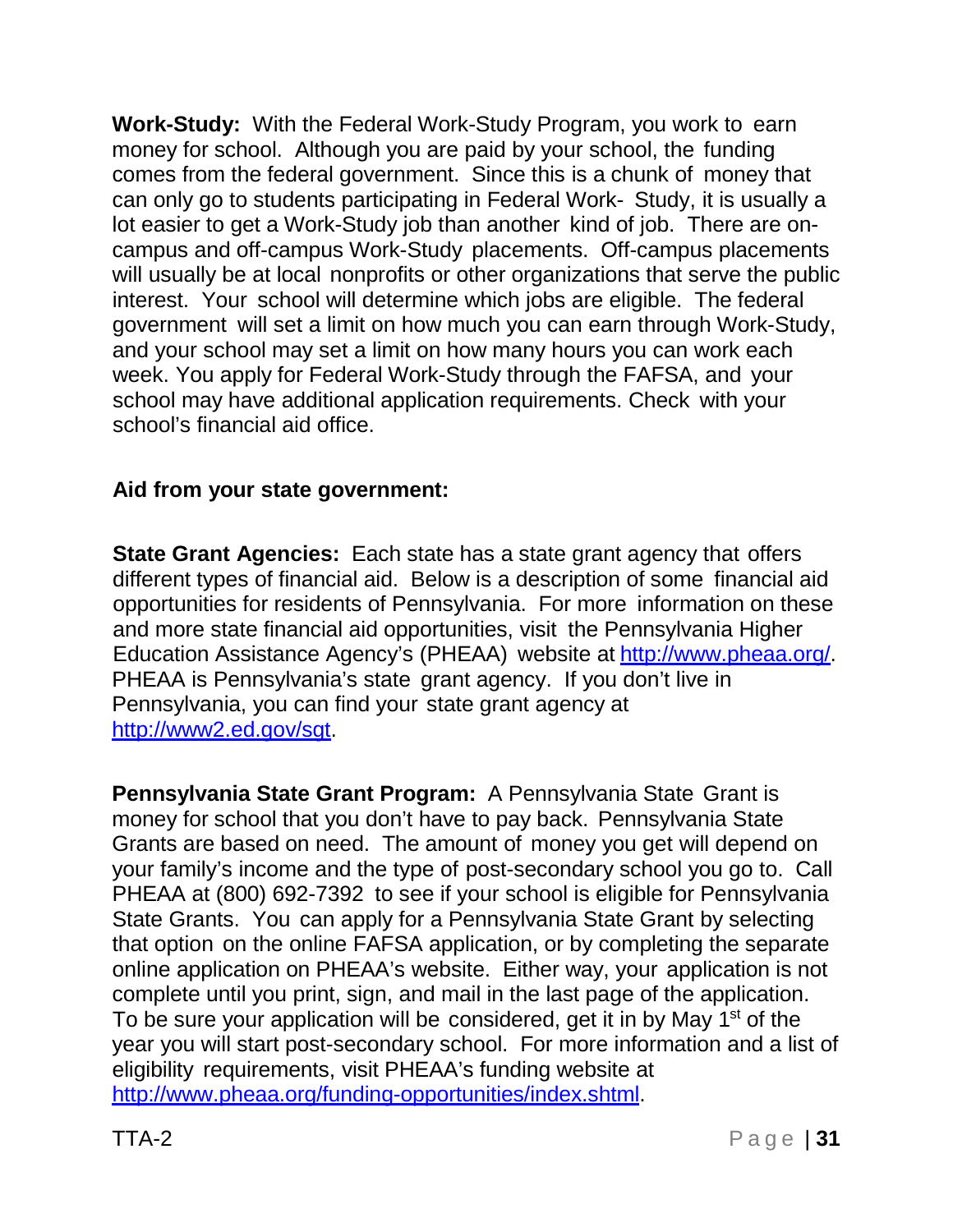**Work-Study:** Pennsylvania has its own State Work-Study Program. To be eligible for State Work-Study, you need to be eligible for a Pennsylvania State Grant and meet a few other requirements. The purpose of State Work-Study is to help you earn money for school through career-related work experience, so Work-Study jobs need to be related in some way to your course of study. To find a job with a PHEAA-approved employer, visit https:/[/www.pheaa.org/state-work-study/index.cfm.](http://www.pheaa.org/state-work-study/index.cfm)

You can also find your own job and ask the employer to apply for approval at [http://www.pheaa.org/partner-access/work-study](http://www.pheaa.org/partner-access/work-study-)employers/index.shtml. Employers benefit from participating in the State Work-Study Program, because PHEAA will pay for part or all of your earnings.

To find out application deadlines and apply for State Work-Study, visit [http://www.pheaa.org/funding-opportunities/work-study](http://www.pheaa.org/funding-opportunities/work-study-)employment/apply.shtml. If you qualify, PHEAA will offer you a Work-Study award. The amount of your Work-Study award is the maximum amount that PHEAA will pay for. Your employer can pay you more, but anything above your award amount won't be reimbursed by PHEAA.

**Other Pennsylvania grants and scholarships:** Pennsylvania offers several other grants and scholarships, including one for blind or deaf students and one reserved for students aging out of foster care. For details on other grants and scholarships, visit [http://www.pheaa.org/funding](http://www.pheaa.org/funding-opportunities/index.shtml)[opportunities/index.shtml.](http://www.pheaa.org/funding-opportunities/index.shtml)

**Office of Vocational Rehabilitation (OVR):** The Office of Vocational Rehabilitation helps individuals with disabilities reach their employment and education goals. If you work with an OVR, you and your counselor will write an Individualized Plan for Employment (IPE). Your IPE will include a career goal and the services that OVR will provide to help you work toward it. The services you get will be based on your needs. If your IPE includes college as part of your goal, OVR may provide money toward tuition. If you have special circumstances, such as medical expenses, you can apply for a waiver to receive additional aid. Tuition assistance from OVR is meant as a last resort. You need to use the FAFSA to apply for aid from the federal and state governments first. There are 21 different district offices in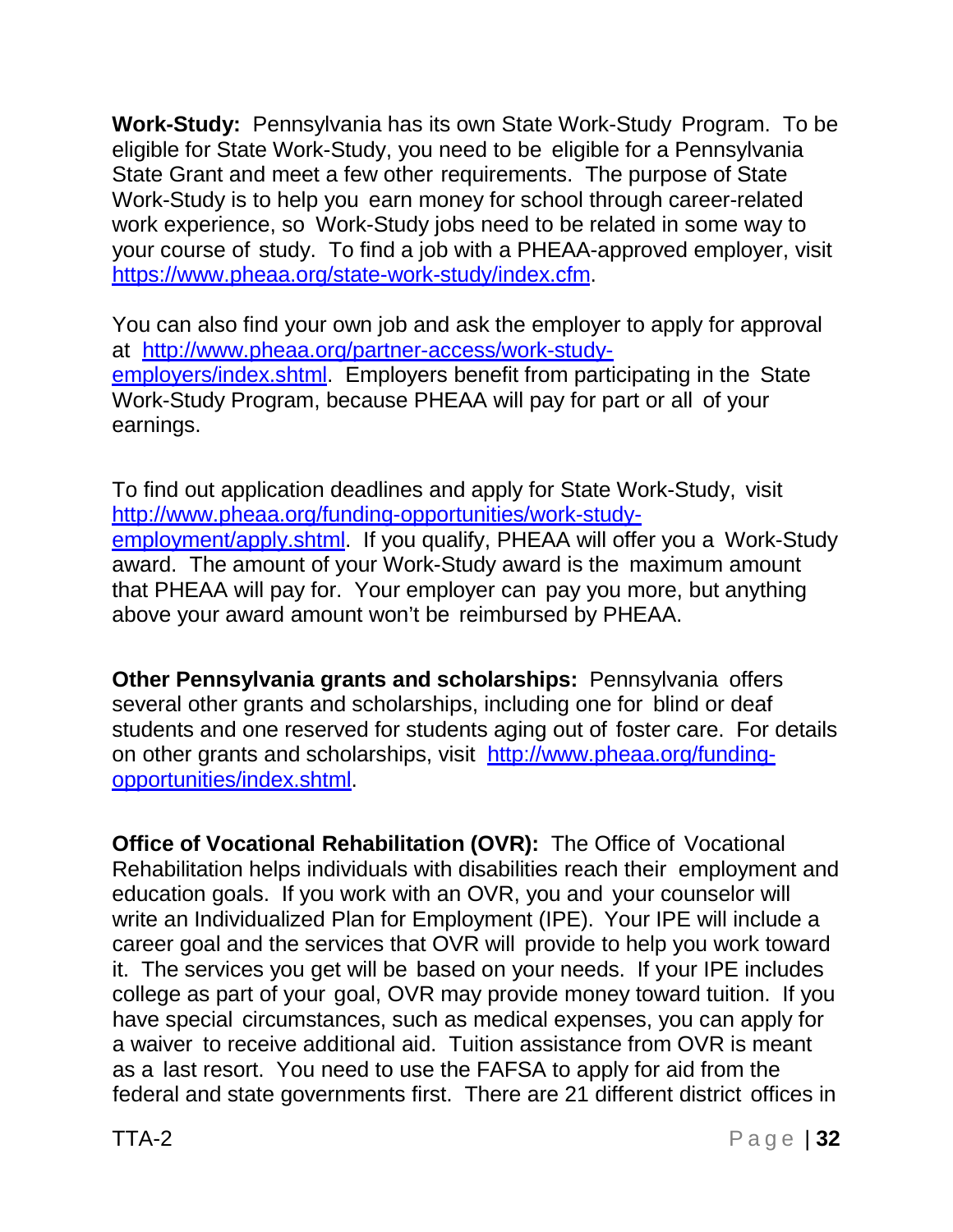Pennsylvania. You can contact the Central Office at (800) 442-6351 or (866) 830-7327 (TTY). You can also find the local OVR that serves your county on the Pennsylvania Department of Labor and Industry's website.

#### **Aid from your college or university:**

Your school may offer need-based scholarships, merit-based scholarships, or both. Some scholarships have no requirements, but some require you to do something, such as take specific classes or maintain a certain grade point average. For some, you may even have to promise to work in a certain job after you graduate. If you don't follow the requirements, you might have to pay back your scholarship. For some school-based scholarships, you will have to fill out a separate scholarship application, but for some, you will be considered for a scholarship based on your application for admission. Contact your school's financial aid office to find out what scholarships are available and what you need to do to apply.

### **Aid from nonprofit and private organizations:**

There are thousands of scholarships available through nonprofit and private organizations. Scholarships can come in any amount. They may be only a few hundred dollars, or they may cover all of your tuition and school expenses. Some of these scholarships are based only on financial need. Others are based on numerous criteria, such as your grades, a writing competition, an identity-group you belong to (such as women or African-American students), or your background (such as first-generation college students). Start your scholarship search early – before your last year of high school, if possible. Scholarship deadlines vary and some deadlines may be a whole year before you start post- secondary school.

**Scholarships for students with disabilities:** There are many organizations that offer scholarships that are only for students with disabilities or give preference to students with disabilities. Some of these scholarships are described below, but this is not a complete list. There are scholarships available based on specific disabilities. You can find these on the internet.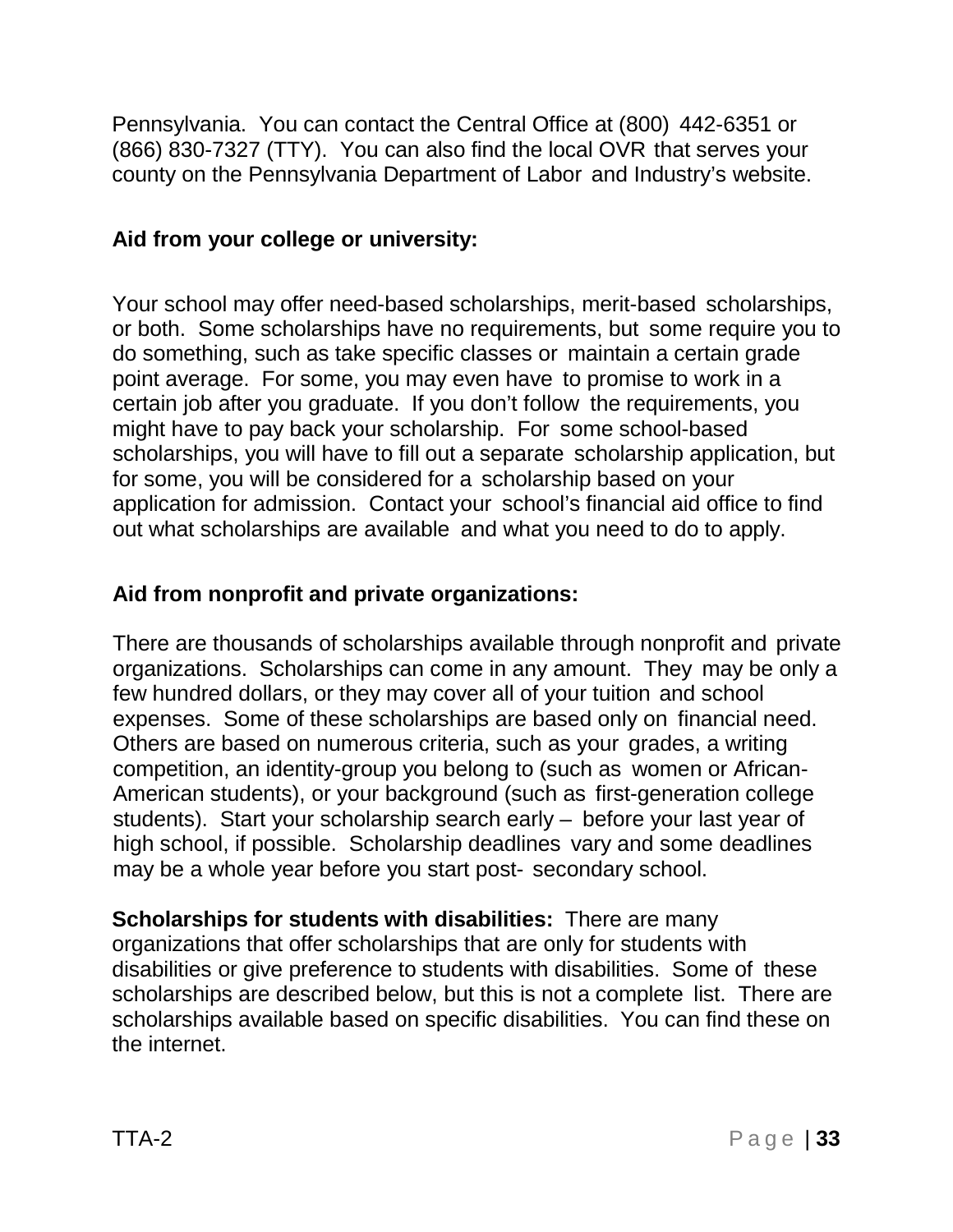**Incight** offers scholarships of \$500 to \$2,500 to students with disabilities who "have demonstrated outstanding merit in giving back to the community and overcoming obstacles in order to pursue higher education." Apply online at [http://www.incighteducation.org/scholarship/.](http://www.incighteducation.org/scholarship/)

**The Google Lime Scholarship Program** provides \$10,000 toward tuition for students with disabilities who are pursuing degrees in computer science, computer engineering, or a closely related field. Apply online at <http://www.limeconnect.com/opportunities/page/google-lime-> scholarshipprogram.

**Mays Mission for the Handicapped** offers scholarships to students with disabilities. For more information, visit [http://www.maysmission.org/schol.html.](http://www.maysmission.org/schol.html)

**The American Association on Health and Disability** offers scholarships of up to \$1,000. For more information, visit [http://www.aahd.us/initiatives/scholarship-program/.](http://www.aahd.us/initiatives/scholarship-program/)

**Finding other scholarships:** There are several great free websites that let you search for scholarships with all different eligibility criteria, including scholarships for students with disabilities. And remember, you should never have to pay to search for scholarships.

The U.S. Department of Labor's Scholarship Search: <http://www.careerinfonet.org/scholarshipsearch/>

FastWeb: <http://www.fastweb.com/>

Scholarships.com: <http://www.scholarships.com/>

## <span id="page-33-0"></span>**Legal Rights**

**The Americans with Disabilities Act (ADA) and Section 504 of the Rehabilitation Act (Section 504)** prohibit schools from discriminating against students and potential students based on their disability. To be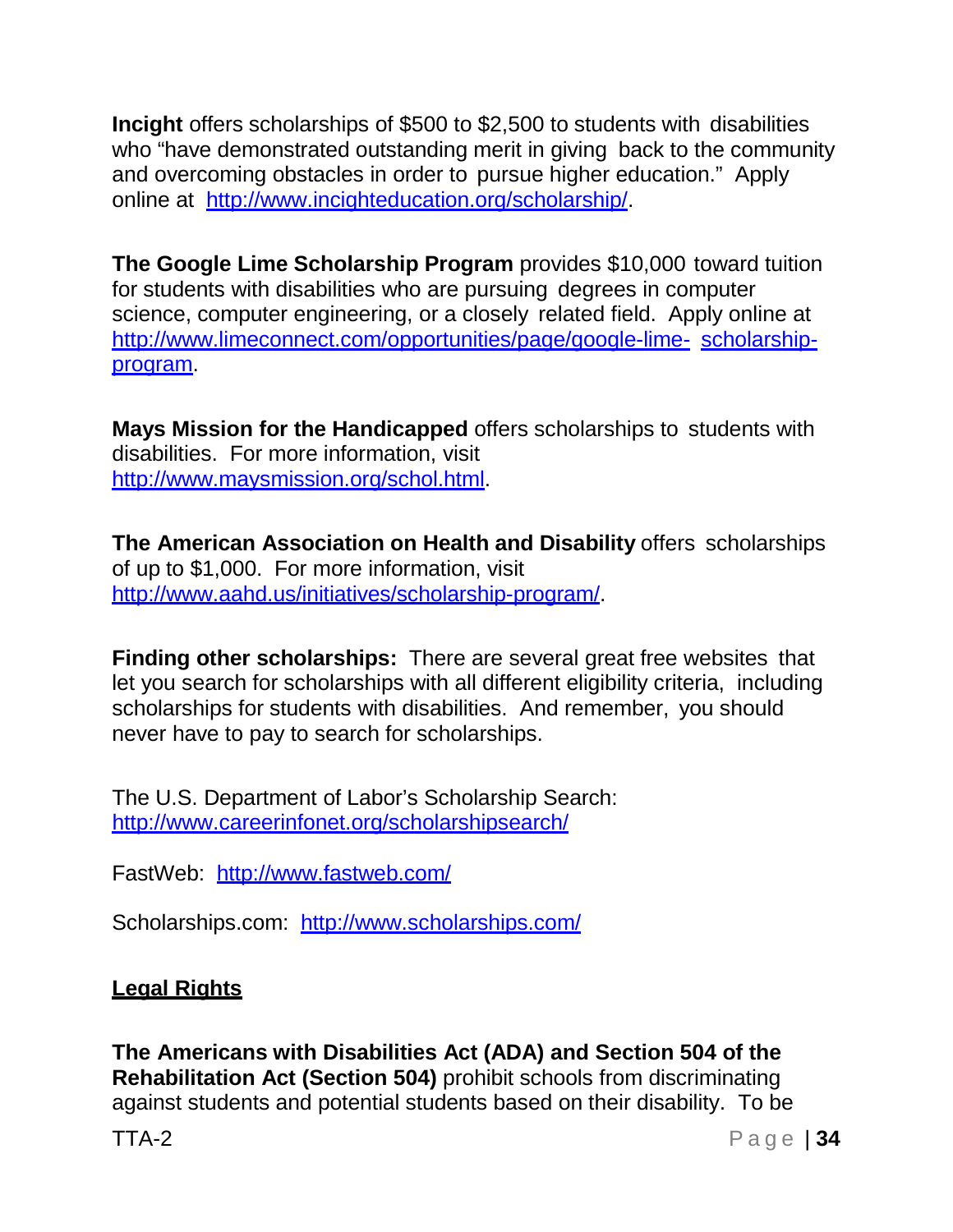protected by the ADA and Section 504, you need to have a disability and you need to be qualified for the educational program. To be "qualified" means that you meet the essential requirements for getting admitted to the program. You need to have the necessary skills, education, and experience, and be able to fulfill the essential requirements of the program, with or without reasonable accommodations.

### **Which schools are covered?**

Almost all schools, including most vocational and technical schools, are covered by both laws. The ADA covers all public and private colleges, universities, and other educational programs, except colleges and universities controlled by religious organizations.

Section 504 covers any program that receives any federal financial assistance. The assistance can be direct or indirect, including something as simple as accepting students who get federal financial aid. This means that almost all colleges and universities are covered by Section 504, and other educational programs may be as well.

#### **What counts as a disability?**

Under the ADA and Section 504, a disability is an impairment that substantially limits one or more major life activities. Major life activities include functional activities such as your ability to care for yourself, see, walk, work, learn, read, or communicate. Major life activities also include major bodily functions, such as the respiratory or immune systems. You are protected by these laws if:

- You currently have such an impairment;
- You have a record of having such an impairment; or
- You are regarded as having such an impairment.

These laws are supposed to make it easy for you to get protections, so many impairments can qualify. You can even qualify if your impairment is in remission or if it's episodic, such as epilepsy or major depression. Also, you have a disability even if mitigating measures, such as medication or hearing aids, help you to function better. If you only need ordinary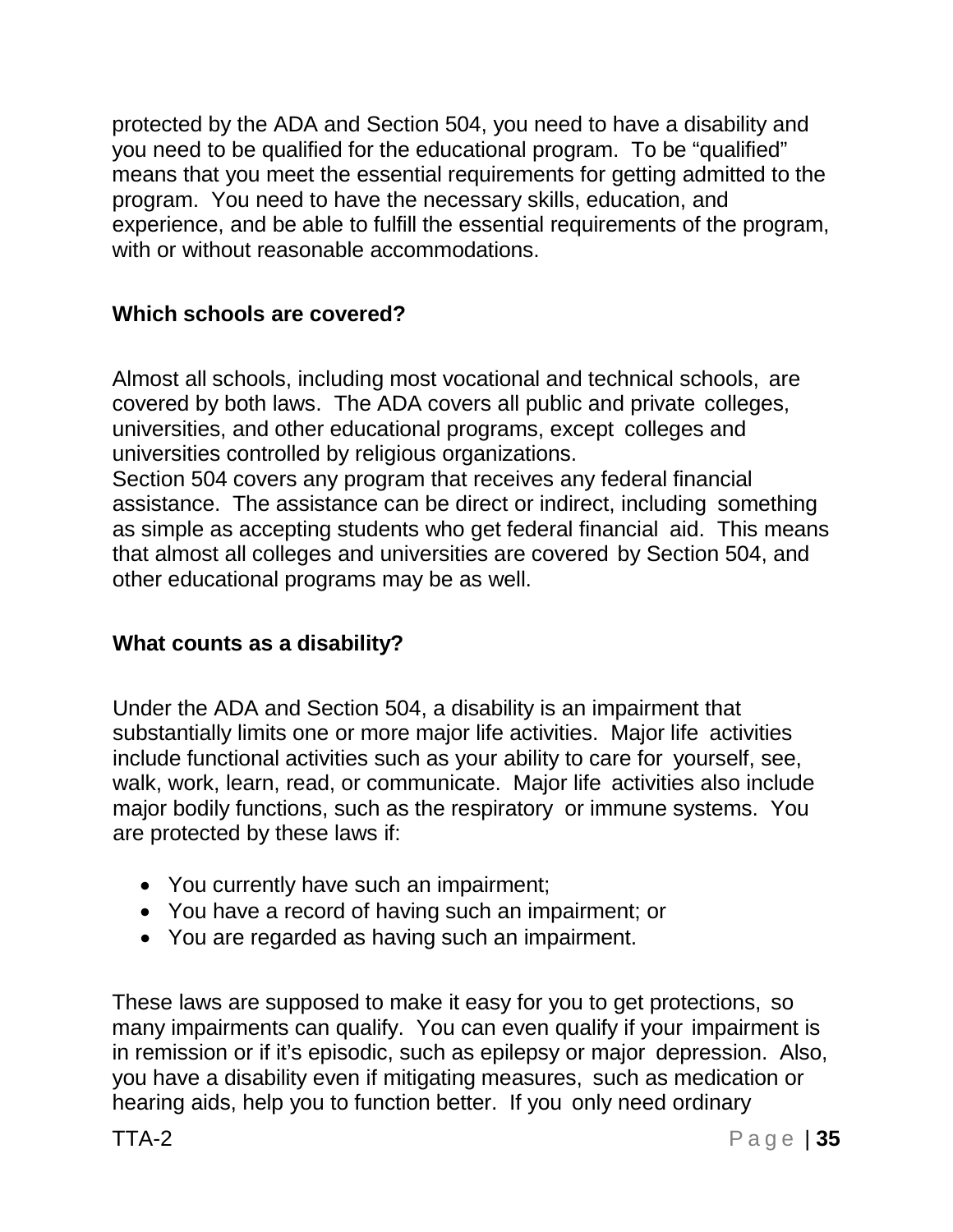eyeglasses or contact lenses, though, your vision impairment is not a disability.

#### **Illegal practices**

**Discrimination** includes many different types of action under the ADA and Section 504. If a school does any of the following, the action is illegal. Not every illegal practice is included in this list.

- Denies you admission because you have a disability.
- Excludes you from any class or course of study because you have a disability.
- Excludes you from school-sponsored events and activities because you have a disability.
- Guides you toward more restrictive educational or career options than other students because you have a disability.
- Refuses to allow reasonable accommodations for your disability.
- Charges you for your accommodations.

## <span id="page-35-0"></span>**Getting Accommodations**

Both the ADA and Section 504 require schools to make reasonable accommodations if you need them because of your disability.

#### **What are reasonable accommodations?**

Reasonable accommodations are changes or adjustments that make it possible for you to be successful in school and access all the services and benefits other students get. Just like in high school, the school needs to make it possible for you to get all these services and benefits in the most integrated setting that is possible and appropriate for you. You and your school should work together to find the right accommodations for you. Some examples of reasonable accommodations are listed below. This is not a complete list and not all of the listed accommodations will be necessary for all people with disabilities: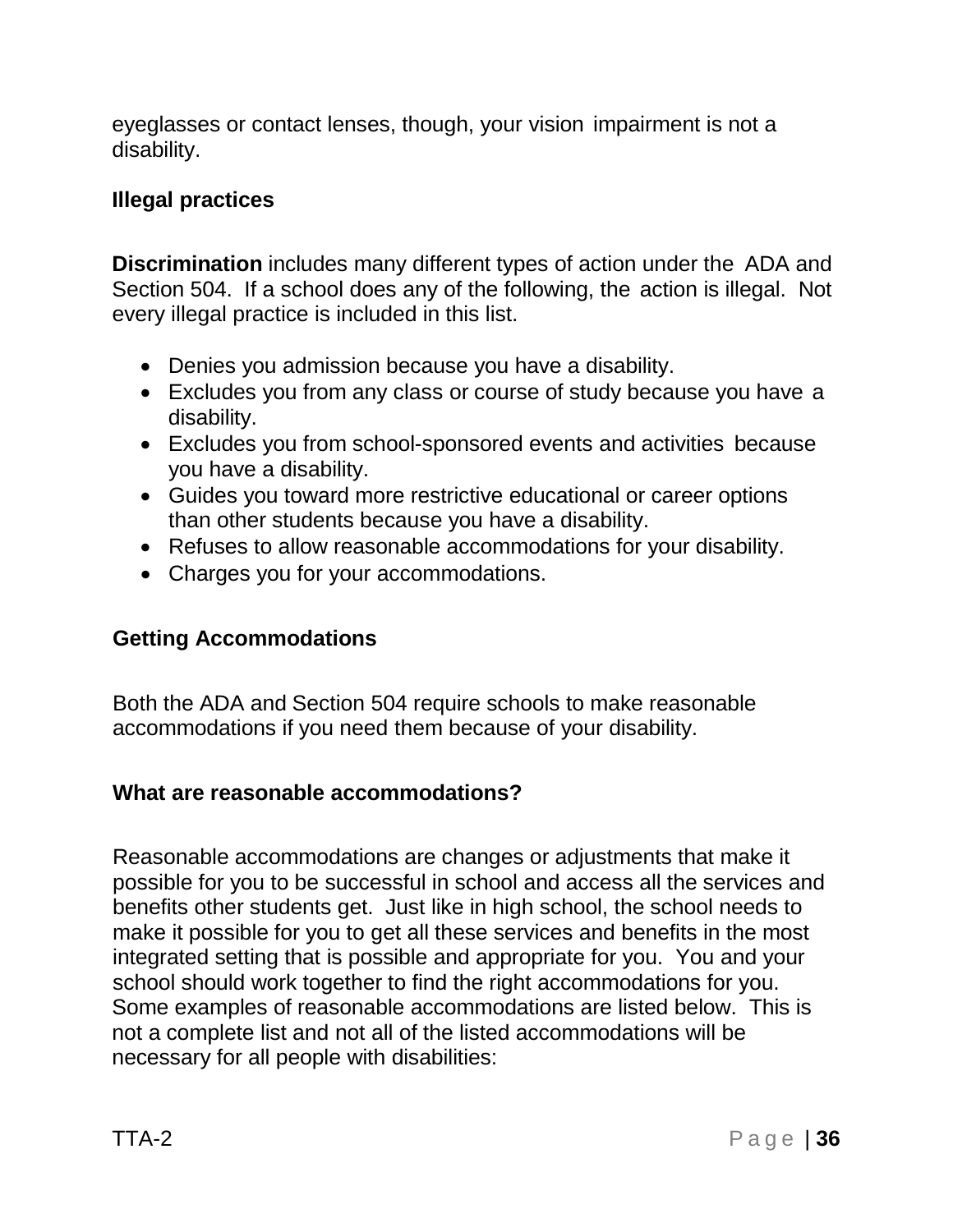- Giving extra time for tests.
- Not lowering your grade for spelling errors on papers and exams.
- Letting you take extra time to complete the degree.
- Providing note-takers, qualified interpreters, or qualified readers.
- Making class materials available in alternative formats, such as Braille or as an audiobook.
- Providing assistive technology for use in your schoolwork.

However, there are also several things your school **doesn't** have to provide:

- Items that you also need in your personal life. For example, personal computers, hearing aids, and personal care aids.
- Accommodations allowing you access to services and benefits other students don't get. For example, providing accessible housing when housing is not available to other students.
- Anything that would fundamentally change the educational program. For example, reducing or eliminating requirements of a class or the program.

You are the expert about your disability, so don't be afraid to tell your school what accommodations would help you the most.

# **How to get Reasonable Accommodations:**

To get a reasonable accommodation, you should talk to your school's disability services office or the ADA or Section 504 coordinator. If your school does not have these services, ask the dean of student affairs or your academic advisor about your school's procedure for requesting accommodations. Ask if your school has documentation requirements for proving that you have a disability and for proving that you need your accommodations because of it. Make your request in writing and keep a copy for yourself so that you have proof of what you asked for and when you asked for it. In your request, you may want to give a reasonable deadline for the school to respond, such as two weeks. That way, you can assume they have denied your request if they don't respond by the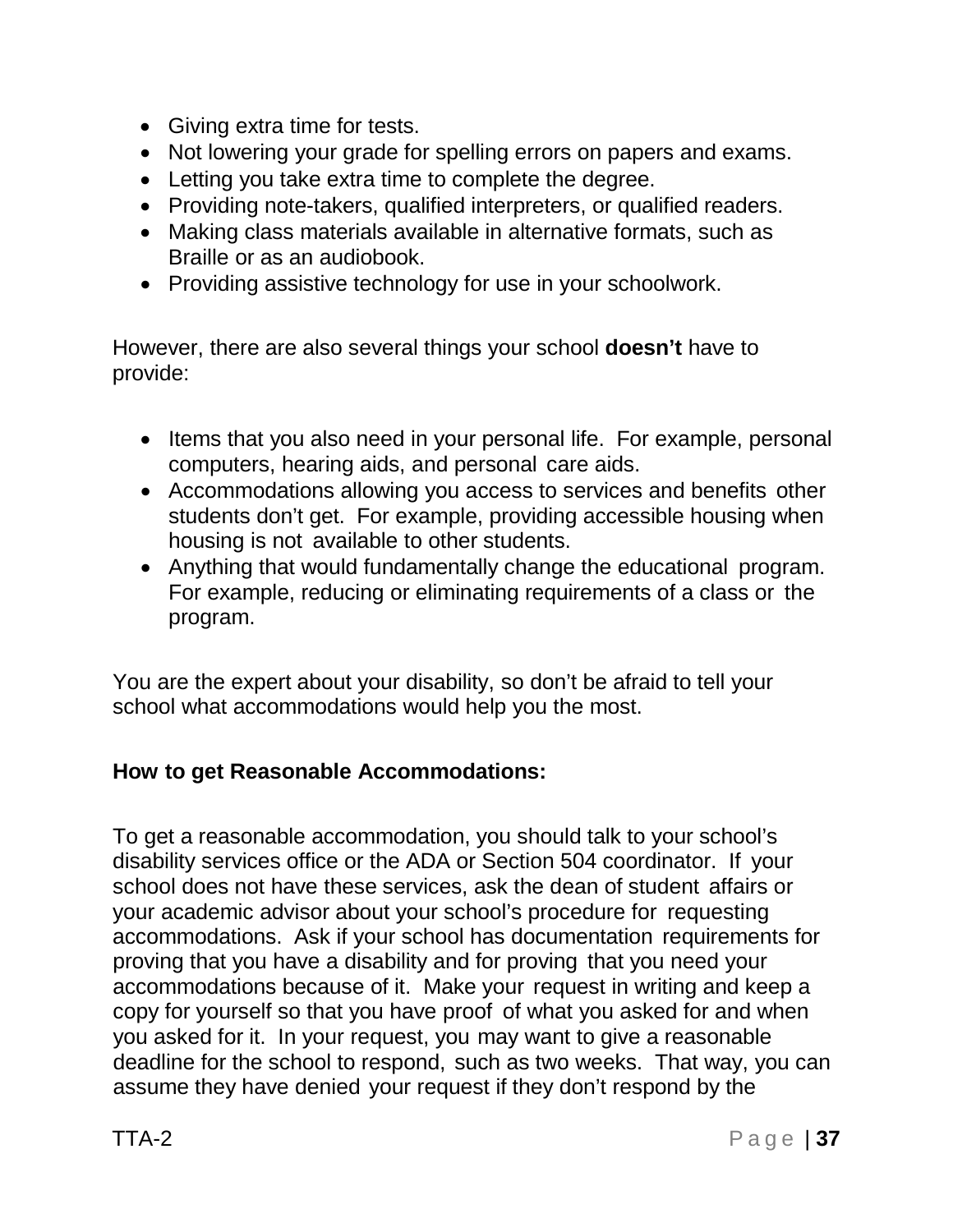deadline. If your school refuses to make a reasonable accommodation or fails to make one in a reasonable amount of time, you may be able to file a complaint.

For more information on how to file a complaint, **see page 37**.

Once your school approves your request for accommodations, you and your disability services office should work together to figure out the best accommodations for you. Accommodations may be different for different courses. You will get an accommodation letter to show to your teachers or professors. The letter will state that you have a disability and explain the accommodations you need, but it does not need to say what your disability is. You are responsible for meeting with your teachers and professors to discuss the accommodations you need and the best way to put them in place.

## **Documentation:**

Getting accommodations in post-secondary school is a lot different than in elementary, middle, and high school. Under the IDEA, your school had to evaluate you to figure out if you needed special education services and what services you needed. Under the ADA and Section 504, you have to ask for accommodations, and your school may ask to see documentation. Documentation requirements vary from school to school, but you are the one responsible for getting it and for getting any evaluations you need. In addition to any standard health evaluations, you may want to get an assistive technology evaluation to see what types of assistive technology could help you. If you don't already have a medical professional to do your evaluations, you may be able to get your evaluations through your school's student health services. Ask your school whether this is an option.

Under the ADA and Section 504, you are considered to have a disability based on your functional impairments, not on your diagnosis. This means that it is not enough to tell your school, "I have ADHD." Whoever provides your documentation should write a letter that includes the following information: (1) the individual's credentials and qualifications for evaluating your specific disability and needs; (2) a description of any testing and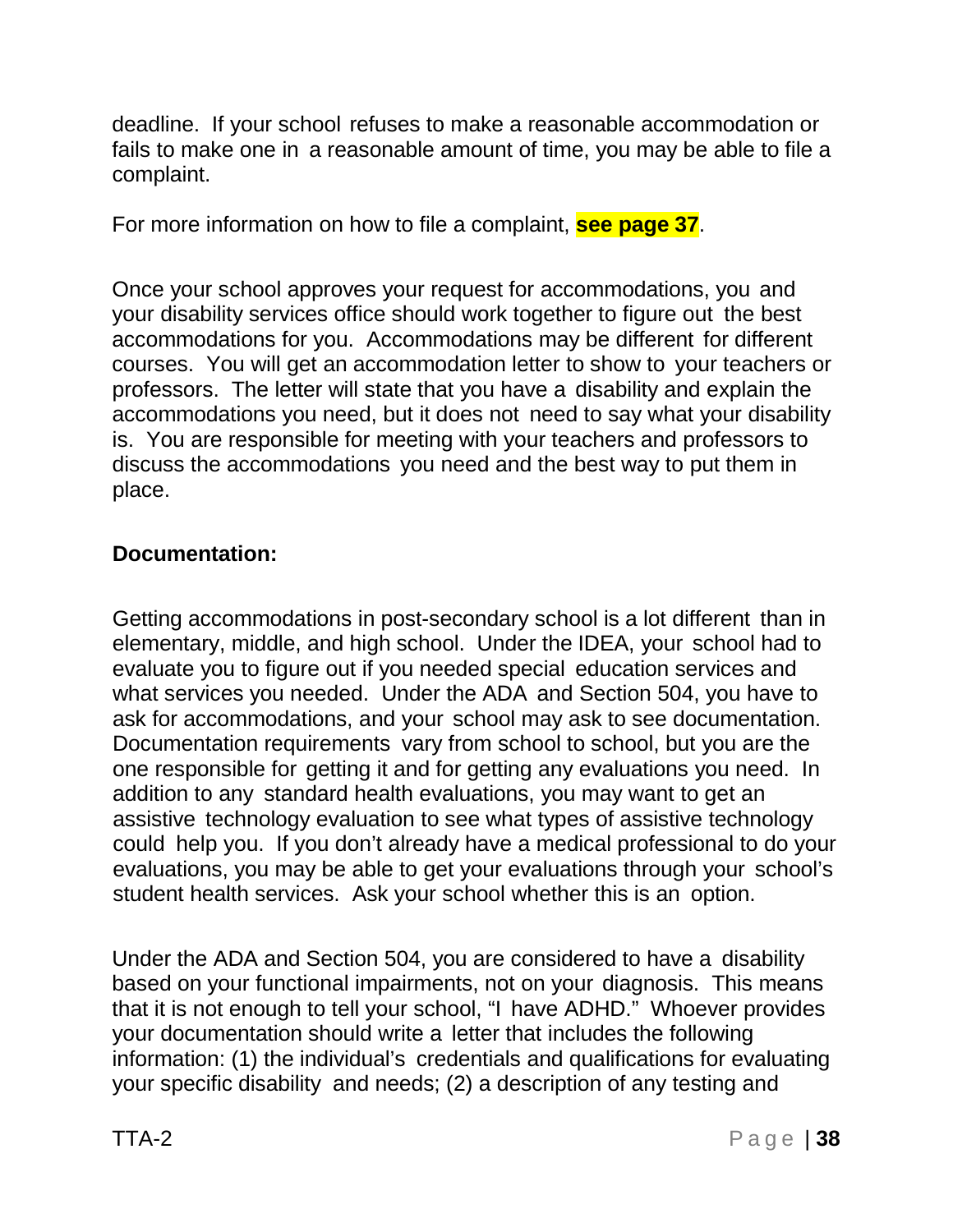evaluations you have had; (3) your diagnosis and how you meet that diagnosis; (4) how your disability substantially limits one or more major life activities; and

(5) the accommodations that you need. The letter should be as specific as possible.

## **Admissions exams:**

Many schools require you to take a standardized test, such as the SAT, ACT, or TOEFL, as part of your application process. You are entitled to reasonable accommodations while taking your test.

Because these tests are usually given by organizations other than your school, you need to contact the organization that gives the test you are taking. Make sure to do this long before test day! Some organizations have strict rules and deadlines for requesting accommodations. When the testing organization reports your score to your schools, they may note that you took the test under "nonstandard" conditions. They cannot specify why or what the conditions were, and schools cannot give different weight to your test scores. They must treat them the same as any test score from a student who did not use accommodations.

## **Disclosing Your Disability**

You have the right to decide how much information you want to disclose about your disability and whether you even want to disclose that you have a disability. Whether you are applying to a school or are already a student, schools may not ask if you have a disability, what your disability is, or if you will need accommodations. However, schools may ask you to voluntarily disclose that you have a disability in their application materials. This information can only be used for affirmative action purposes. Many schools use affirmative action to make sure that they have a diverse student body. You are not required to answer this question.

## **Deciding to disclose:**

When you have a hidden disability, it can be tough to decide if you should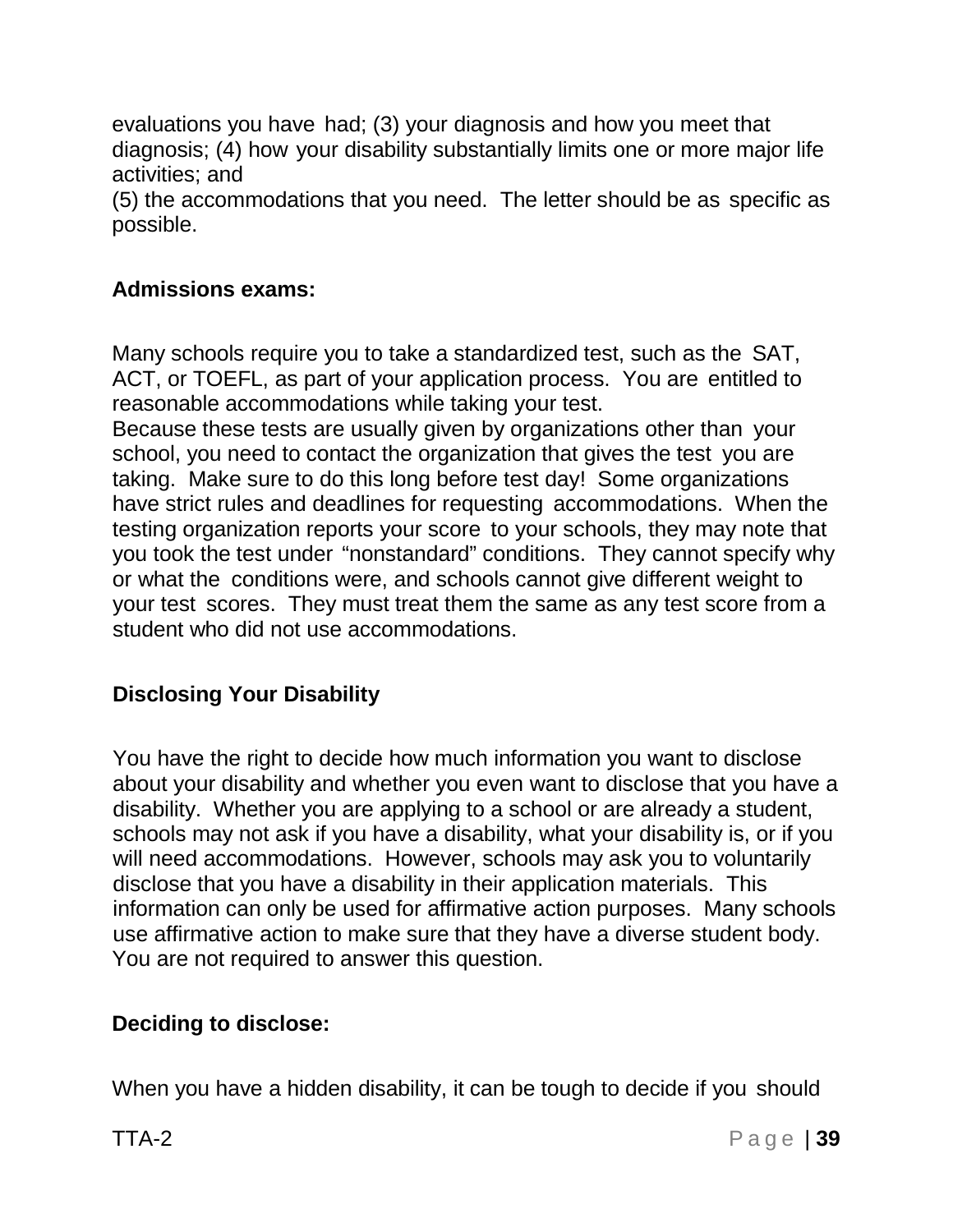tell people. It is your decision, but you need to disclose your disability if you want protections under the anti-discrimination laws. If you don't tell your school that you have a disability, you can't get reasonable accommodations. However, even if you choose not to disclose, you are protected from discrimination if the school acts because someone thinks you have a disability.

Even if you tell your school about your disability, you don't need to tell your classmates or any professors or teachers if you don't need accommodations. It's okay to keep your disability private if it makes you more comfortable. But remember that even though you can't control what people think about your disability, you have the right to be protected from discrimination and harassment.

## **When to disclose:**

You should tell someone about your disability as soon as you realize that you need an accommodation. If you already know that you will need accommodations, you should meet with your school's disability services office as soon as possible after you are accepted. Getting the proper documentation together can take a while and some accommodations may take time to put in place. But you can ask for accommodations at any time. Some people like to start classes and see how they do without accommodations before asking for any. But don't wait until you are already having problems to tell someone you need an accommodation.

# **Filing a Complaint**

Two agencies enforce the ADA and Section 504: the Department of Justice (DOJ) and the Office for Civil Rights of the U.S. Department of Education (OCR). If you think a school has discriminated against you because of your disability, including denying a reasonable accommodation, you can file a complaint. Where you file your complaint depends on the type of educational program. But don't worry about making a mistake – if you send the complaint to the wrong place, it will be forwarded to the right agency. The ADA and Section 504 prohibit retaliation, such as expulsion from the program, for filing a complaint.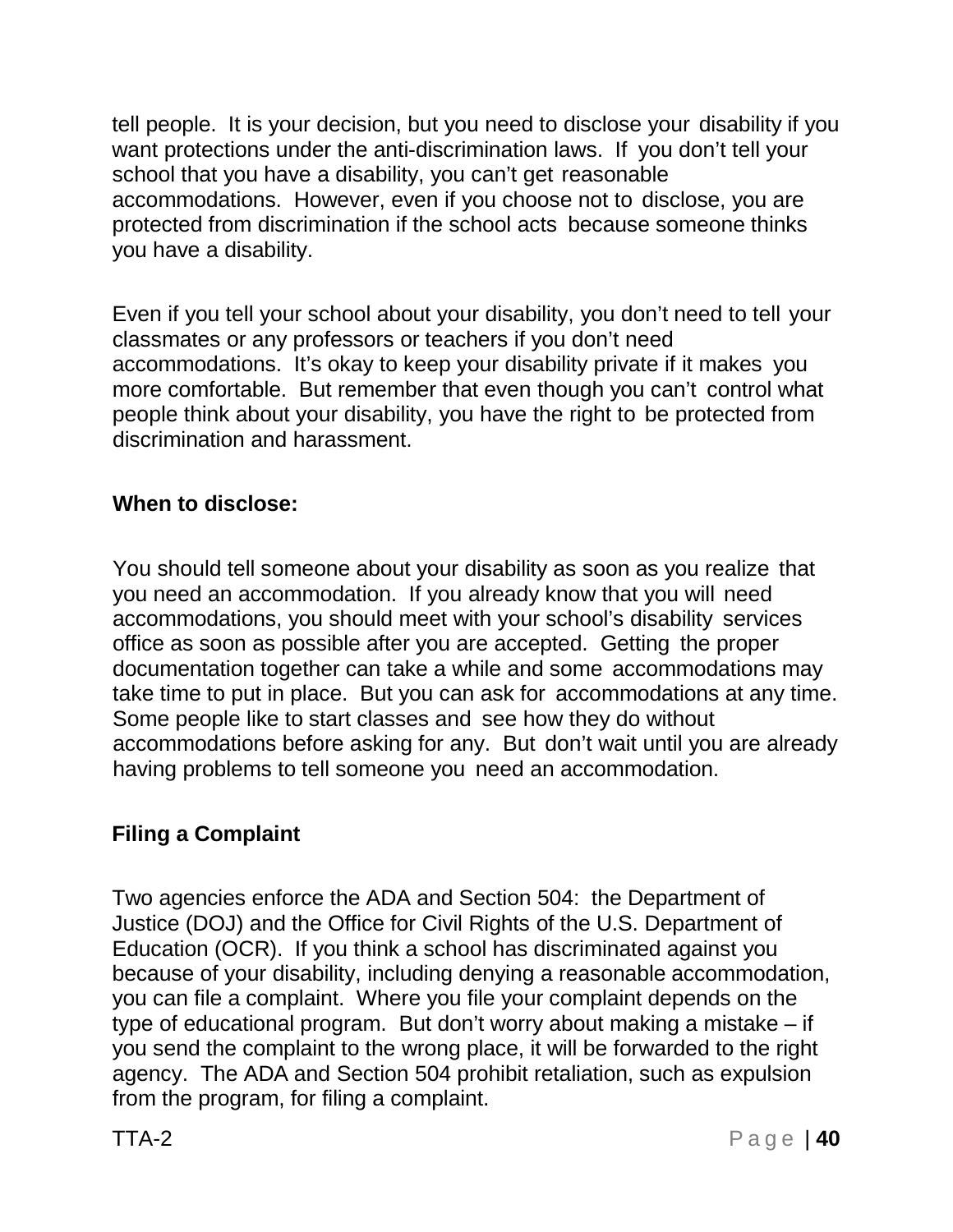It is a good idea to start by filing an internal grievance or appeal with the school. You don't have to do this before filing a complaint with the DOJ or OCR, but it might help your problem get resolved more quickly. The DOJ and OCR may also ask you to do this before they investigate your claim. Every school has its own procedures for filing a grievance or appeal. Ask your school's disability services office or dean of student affairs what the procedure is at your school.

Both the ADA and Section 504 also allow you to file a lawsuit in federal court. You do not need to file a complaint before you file a lawsuit, and you can file a lawsuit even if the DOJ or OCR decides that there was no discrimination and dismisses your complaint. You must file your lawsuit within two years of the date of discrimination.

**OCR** enforces Title II of the ADA and Section 504 of the Rehabilitation Act. If the school is a state or local government entity, such as a state school or a local community college, you are protected by Title II of the ADA. If the school gets federal financial assistance, you are covered by Section 504 of the Rehabilitation Act. You have 180 days from the date the discrimination happens to file a complaint with OCR.

To file a complaint with OCR, you can file online at [http://www2.ed.gov/about/offices/list/ocr/complaintintro.html.](http://www2.ed.gov/about/offices/list/ocr/complaintintro.html) If you don't want to use the electronic complaint form, you can file your complaint with the OCR office for the state your school is in. To find your state office, go to <http://wdcrobcolp01.ed.gov/CFAPPS/OCR/contactus.cfm> or contact OCR's National Headquarters.

You can reach the National Headquarters by phone, fax, or email. OCR encourages communication by fax and email when possible.

Phone: (800) 421-3481 (voice) or (877) 521-2172 (TDD) Fax: (202) 453-6012 Email: [OCR@ed.gov](mailto:OCR@ed.gov)

To file a complaint in Pennsylvania, contact OCR's office in Philadelphia.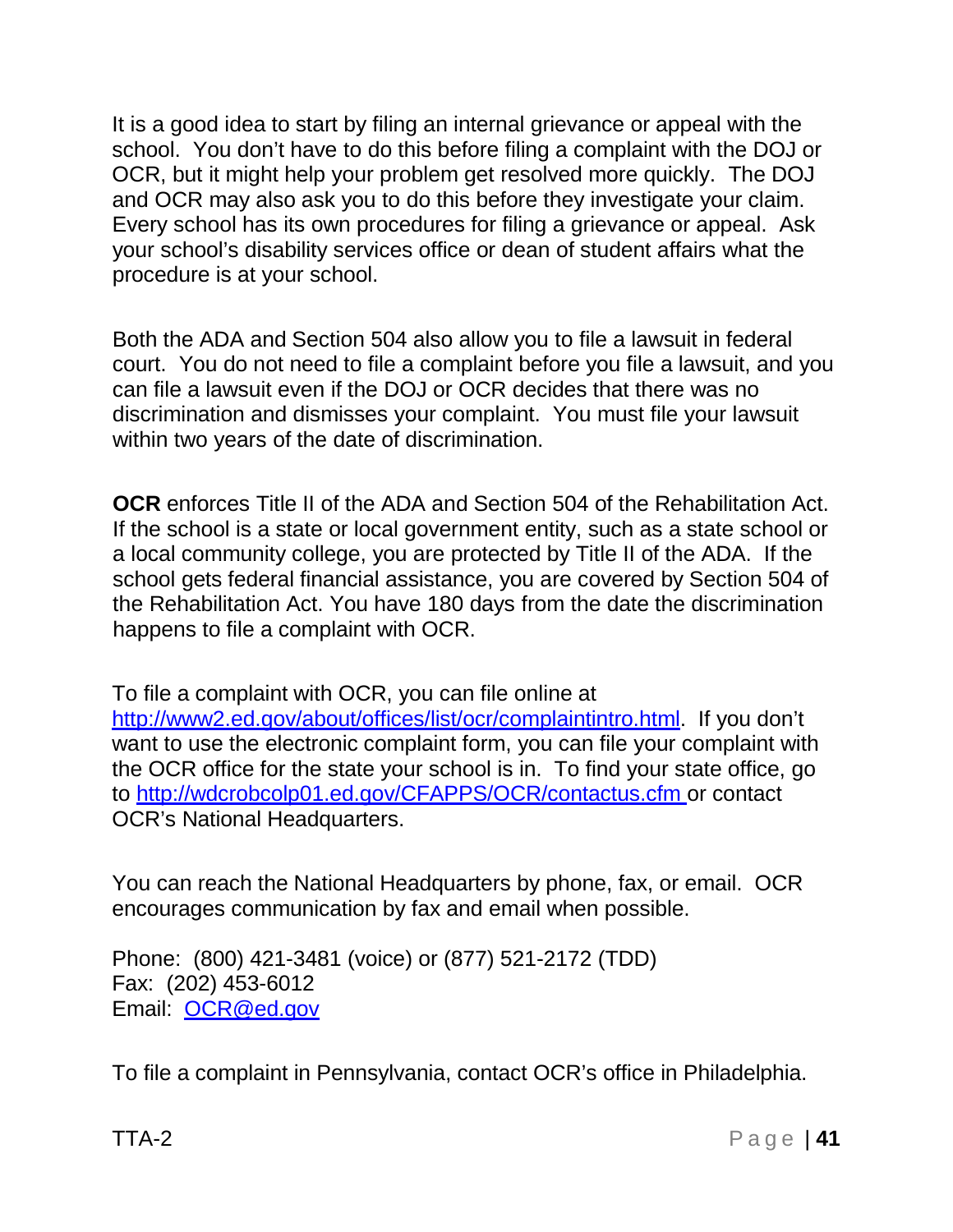Phone: (215) 656-8541 (voice) or (877) 521-2172 (TDD) Fax: (215) 656-8605 Email: [OCR.Philadelphia@ed.gov](mailto:OCR.Philadelphia@ed.gov) Address: Office for Civil Rights U.S. Department of Education The Wanamaker Building 100 Penn Square East, Suite 515 Philadelphia, PA 19107

**DOJ** enforces Title III of the ADA. If the school is a private school, you are protected by Title III of the ADA. You have 180 days from the date the discrimination happened to file a complaint with DOJ.

To file a complaint with DOJ, mail, fax, or email a letter to the DOJ's Civil Rights Division. Your letter should include: (1) your full name and contact information; (2) the name of the school that discriminated against you; (3) a description of what happened, including dates and names of individuals involved; and (4) any other relevant information. Include copies of relevant documents and keep the originals for yourself. Send your complaint to:

Fax: (202) 307-1197 Email: [ADA.complaint@usdoj.gov](mailto:ADA.complaint@usdoj.gov) Address: U.S. Department of Justice 950 Pennsylvania Avenue, NW Civil Rights Division Disability Rights – NYAVE Washington, D.C. 20530

If you need help filing your complaint, call the DOJ's ADA Information line at (800) 514-0301 (voice) or (800) 514-0383 (TTY).

The laws governing your rights in post-secondary education can get complicated, but it's important to remember that there are laws protecting you and that you have resources to ensure that you get those protections. The information in this guide is meant to give you a brief overview of your post-secondary education rights. If you still have questions or need help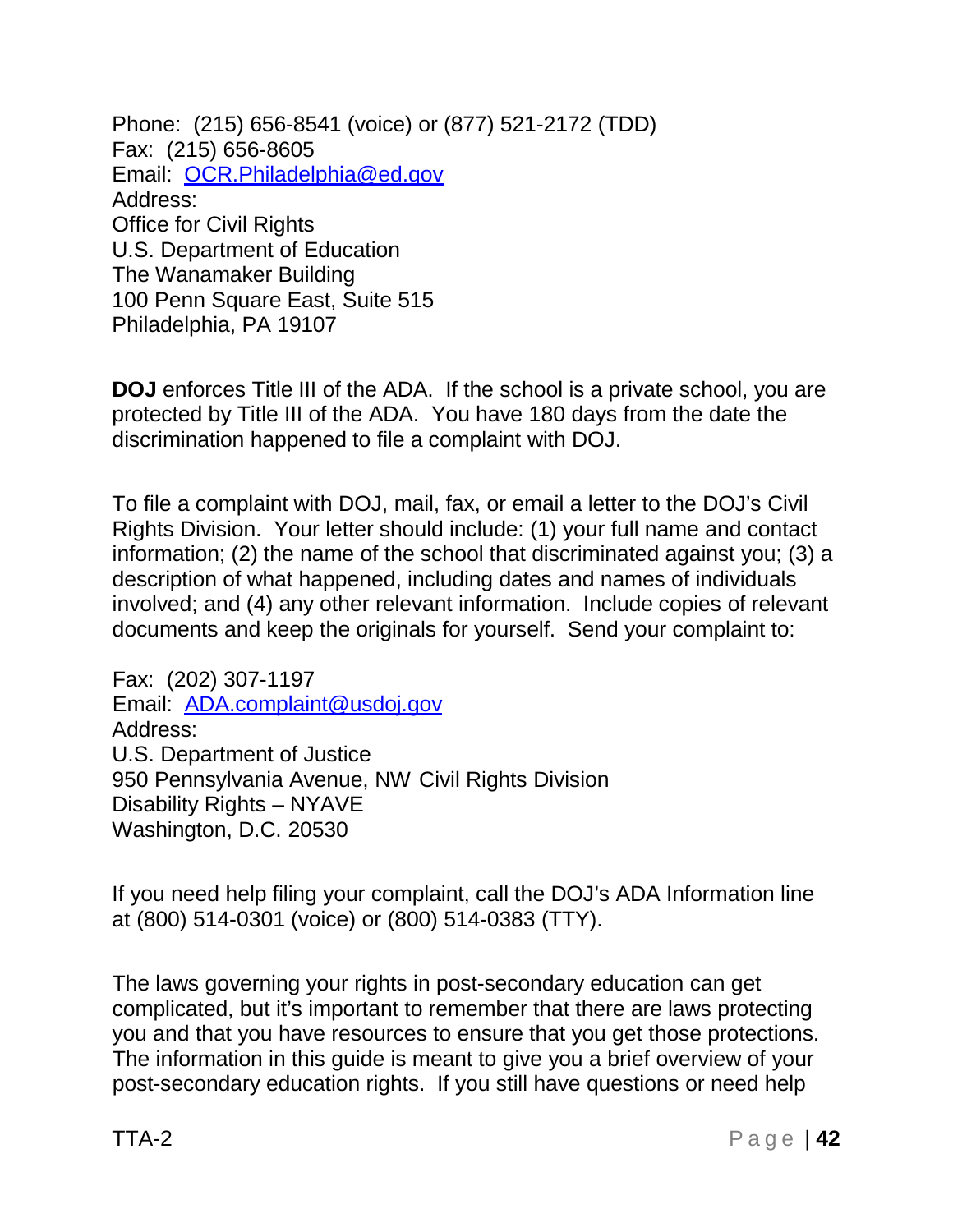understanding how the laws apply to a particular situation, contact Disability Rights Pennsylvania at (800) 692-7443 (voice) or (877) 375-7139 (TDD) for assistance.

## **Chapter 3: Housing**

#### **Housing Resources**

Most people need some support, especially when they are first out on their own. Below are some resources to consider if you are looking for **affordable housing** in the community. There are many sources for information about housing. If you need additional information please contact the Disability Rights Network of Pennsylvania at 1-800-692-7443.

**Rental Assistance** programs are run by your local Public Housing Agency (PHA). There are three main programs run by the PHA – Public Housing, Housing Choice Vouchers (Section 8), and Privately Owned Subsidized Housing. These programs often have long waiting lists, and some PHAs close their waiting lists when they get too full, so it's important to apply early. To find your local PHA, go to

[http://www.hud.gov/local/pa/renting/hawebsites.cfm.](http://www.hud.gov/local/pa/renting/hawebsites.cfm)

**Public Housing** is available to low income families and individuals, and rent is usually 30% of a household's monthly income. Most public housing units are apartments and townhouses, located near each other, but some – called "scattered sites" – are spread out in the community.

**Section 8 Housing Vouchers** allow families and individuals to find their own housing in the community. The PHA pays part of the rent so that the household pays only 30% of its monthly income. The rent for the housing has to be within the Fair Market Rents for your community. This is set by the Department of Housing and Urban Development (HUD). If the housing you choose costs more than the Fair Market Rents, you have to pay the extra rent.

Sometimes a few of these vouchers are set aside just for persons with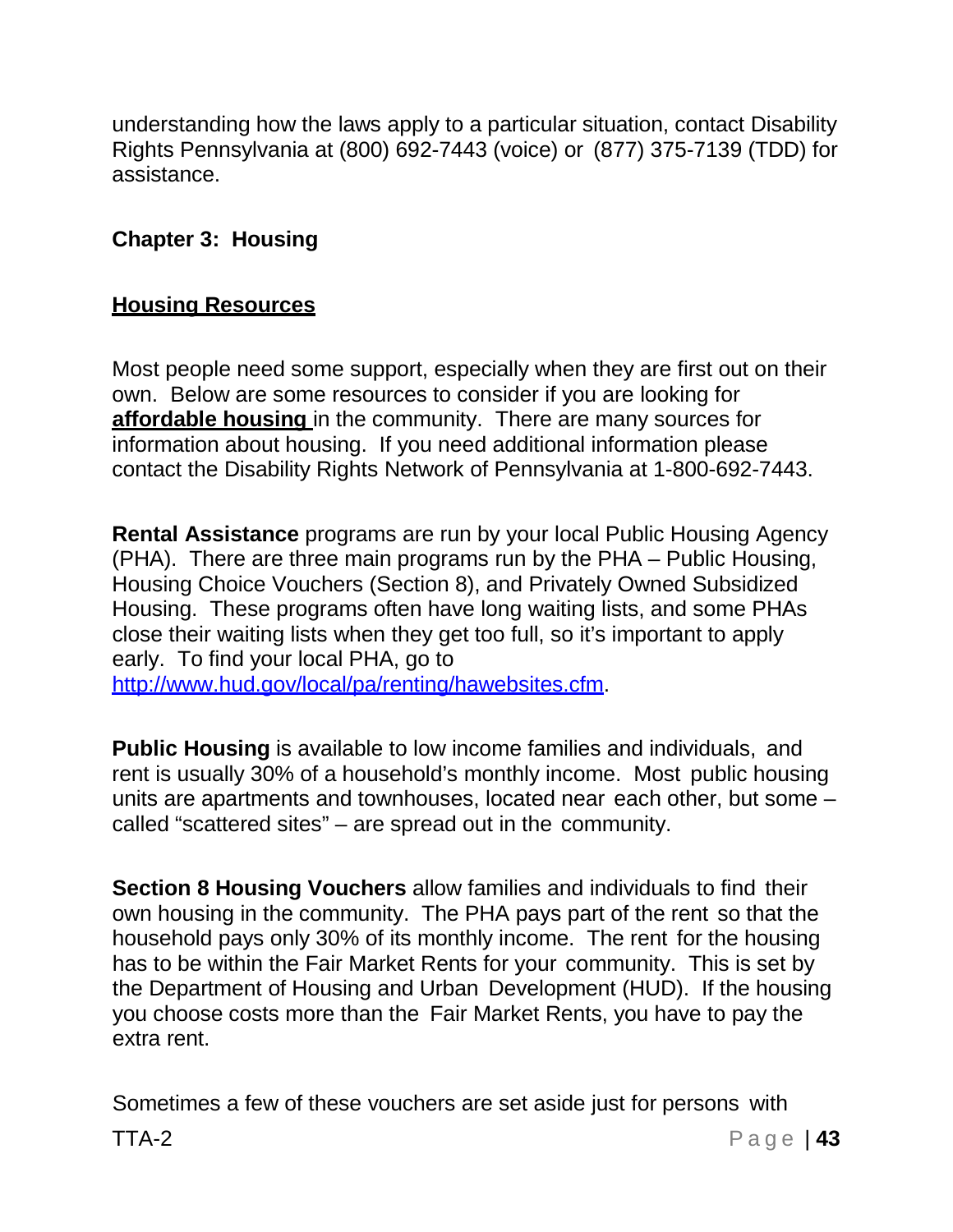disabilities. When one person stops using one of these vouchers, it has to go to another person with a disability.

**Privately Owned Subsidized Housing** is housing that is owned by a private person or company, but gets public money so it can have cheaper rent. You can search for some of these apartments and houses by going to [http://www.hud.gov/apps/section8/index.cfm.](http://www.hud.gov/apps/section8/index.cfm)

**Affordable Housing Locator Websites** can help you find affordable housing in Pennsylvania. There are at least two websites that let you search for units that are subsidized or have sliding scale rent (rent that is based on your income). You can also search for units that have special accessibility accommodations. These are good websites to use if you have a Housing Choice Voucher or if you don't qualify for Rental Assistance.

PA Housing Search [http://www.pahousingsearch.com](http://www.pahousingsearch.com/)

Columbus Property Management (CPM) Home Finder (Southeast Pennsylvania only) <http://www.cpmhomefinder.com/>

There are also several housing programs that link supportive services to housing. These **supportive housing** programs are described below.

**Domiciliary Care (Dom Care)** is for individuals with disabilities who need some help with activities of daily living, but do not need 24 hour care. In Dom Care you live in a provider's home. You and the provider will be matched, and some providers and consumers develop close, family-like relationships. Your rent gets you a private bedroom, use of common areas, such as the kitchen and living room, and food. The provider gives you some support and care based on your needs, such as help with meals and laundry. You and the Dom Care provider work together to set house rules about things like noise, visitors, pets, etc. You have rights in the Dom Care program that have to be respected and you can file complaints if you feel you are not treated well.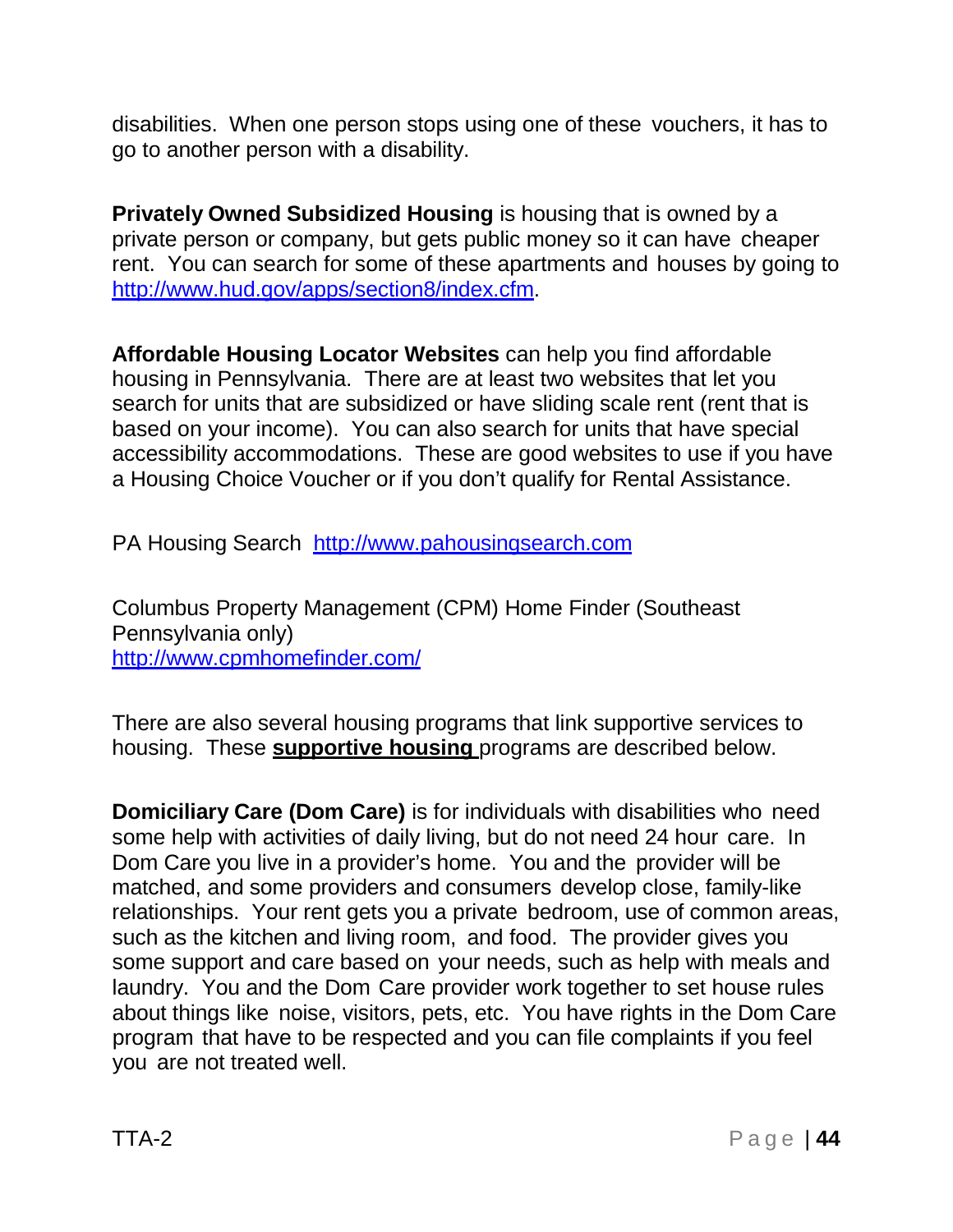The cost of Dom Care is usually covered by your SSI benefit and a state supplement. There is a Dom Care program in every county in Pennsylvania. Although Dom Care is run by the Area Agency on Aging (AAA), you only have to be 18 or older to use it. To learn more, contact your local Area Agency on Aging – you can find yours on the Pennsylvania Department of Aging's website [\(http://www.aging.state.pa.us/\)](http://www.aging.state.pa.us/)) under "local resources."

**Shelter Plus Care** (Western Pennsylvania) gives rental assistance to homeless persons with disabilities. Individuals get affordable housing and are connected to supportive services. Some Shelter Plus Care programs offer housing to anyone with a disability, but some are reserved for individuals with a behavioral health impairment or substance abuse disorder. For information about Shelter Plus Care in Western Pennsylvania, contact one of the organizations below:

DuBois Housing Authority Contact: Kimberly A. Stroka, Project Manager Phone: (814) 371-2290 Fax: (814) 371-2733 Email: [duboisha@choiceonemail.com](mailto:duboisha@choiceonemail.com) Address: Dubois Housing Authority 21 East Long Avenue DuBois, PA 15801 <http://www.duboishousing.org/Shelter.htm>

FamilyLinks Phone: (412) 343-7166 Address: FamilyLinks 2644 Banksville Road Pittsburgh, PA 15216 <http://www.familylinks.org/>

**Permanent Supportive Housing** is affordable housing for persons with disabilities, including substance abuse disorders. Along with housing, supportive services are available, such as case management, employment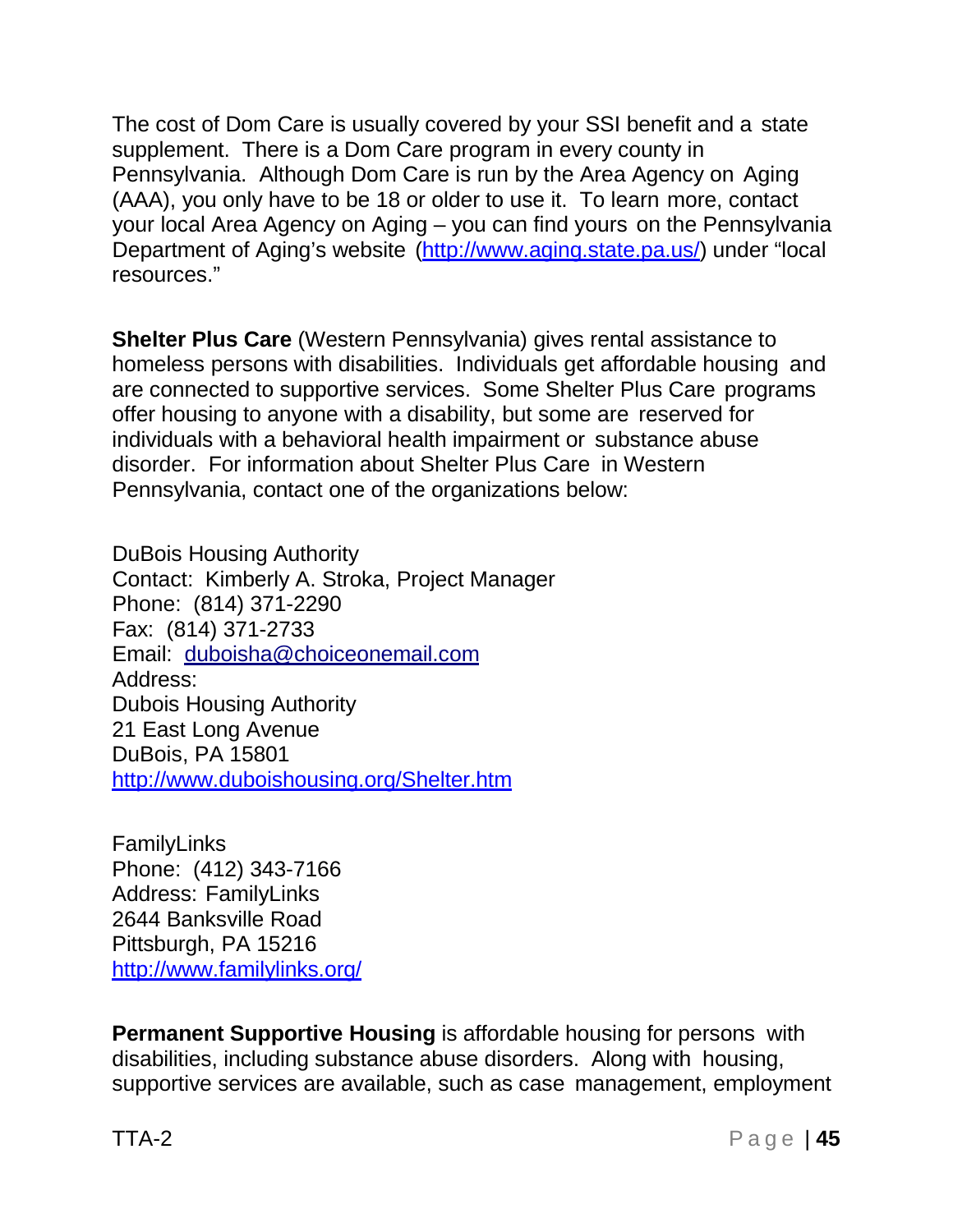support, mental health services, and life skills training. All supportive services are completely optional. Many organizations across the state offer Permanent Supportive Housing, but space is limited. A few are listed below.

Allegheny County: Transitional Services, Inc. Contact: Jessica Burr, Clearinghouse Manager Phone: (412) 461-1322, ext. 252 Fax: Attention: Clearinghouse Manager (412) 461-0308 Email: [jburr@transitionalservices.org](mailto:jburr@transitionalservices.org) Address: Transitional Services, Inc. Attention: Clearinghouse Manager 806 West Street Homestead, Pa 15120 [http://www.transitionalservices.org](http://www.transitionalservices.org/)

Lackawanna County: Catherine McAuley Center Phone: (570) 342-1342 Fax: (570) 341-8108 Address: Catherine McAuley Center 430 Pittston Avenue Scranton, PA 18505 <http://www.catherinemcauleycenter.org/>

Philadelphia: Project H.O.M.E. Phone: (215) 232-7272 <http://www.projecthome.org/our-work/housing>

**Fairweather Lodges** provide shared housing and employment for individuals with behavioral health impairments. Five to eight people live in the house. They decide on the house rules together, run a business together, and share responsibilities, like paying bills and taking care of the house. There are not many Fairweather Lodges in Pennsylvania yet, but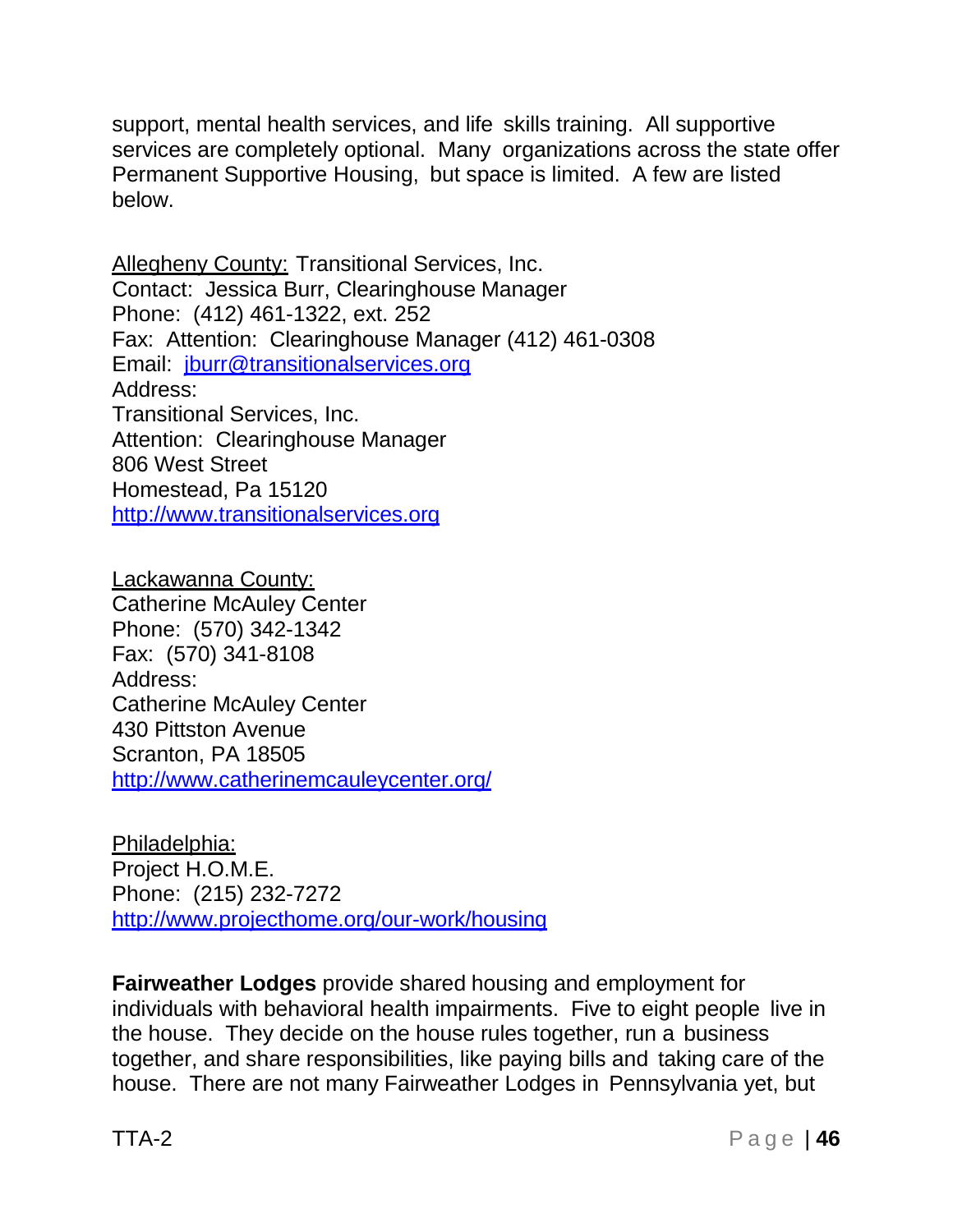there will be more soon. For more information, contact one of the organizations listed below.

Allegheny County: Family Services of Western Pennsylvania Phone: (888) 222-4200 [http://www.fswp.org](http://www.fswp.org/)

Mercy Behavioral Health Phone: (877) 637-2924 <http://www.mercybehavioral.org/>

Centre County: Strawberry Fields, Incorporated Phone: (814) 234-6023 Fax: (814) 234-1439 Email: [sfields@sfionline.org](mailto:sfields@sfionline.org) Address: Strawberry Fields, Inc. 3054 Enterprise Dr. State College, PA 16801

Delaware County: Elwyn Contact: Lewis Manges Phone: (610) 891-2081 Email: [Lew\\_Manges@elwyn.org](mailto:Lew_Manges@elwyn.org) <http://www.elwyn.org/>

Erie County: Stairways Behavioral Health Contact: Kim Stucke Phone: (814) 878-2170 Email: [kmstucke@stairwaysbh.org](mailto:kmstucke@stairwaysbh.org) <http://www.stairwaysbh.org/>

**Need more help with housing? Contact your Center for Independent**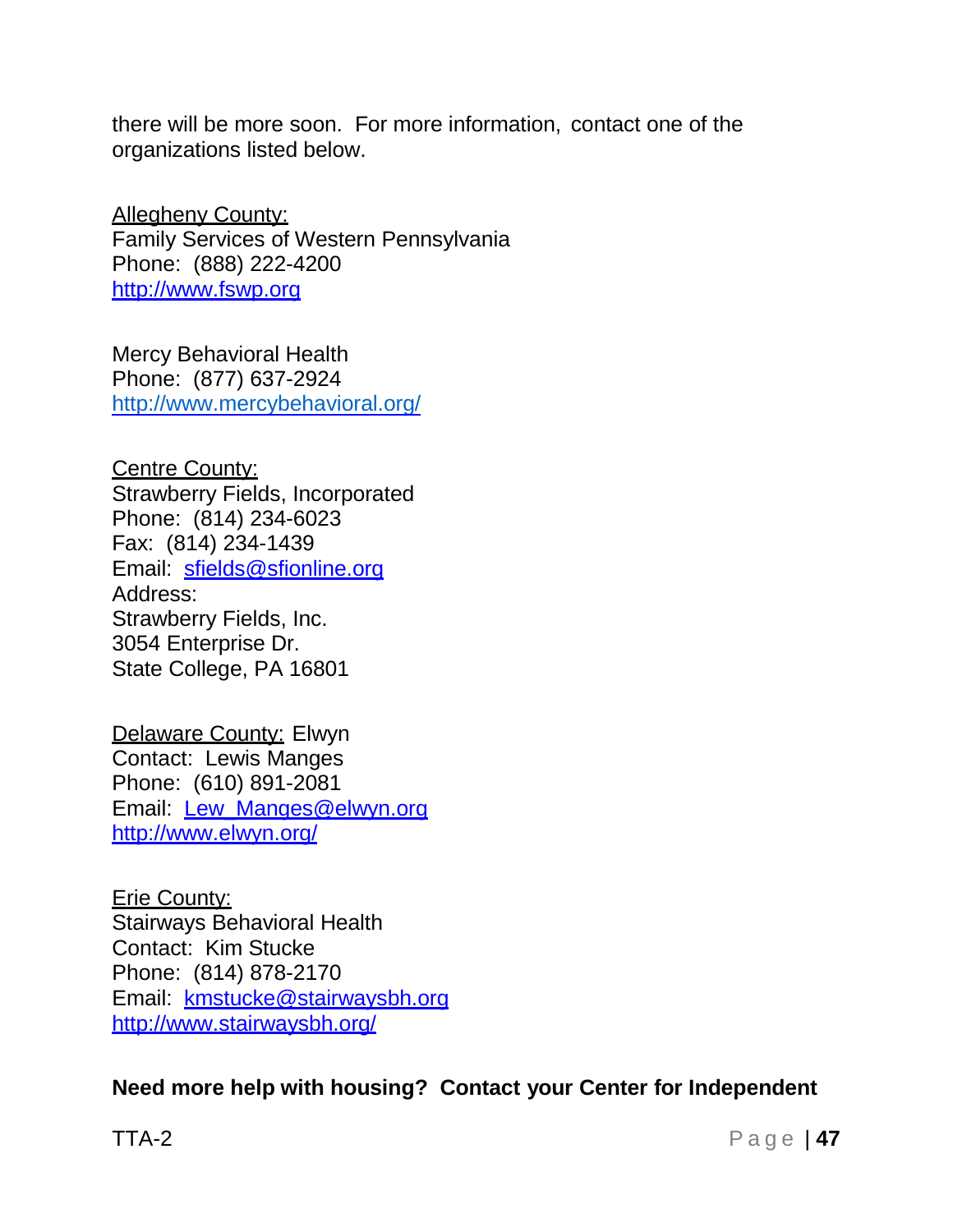# **Living (CIL) or Local Housing Option Team (L-HOT).**

**CILs** offer many services to help empower people with disabilities. These services always include information and referral, advocacy, peer mentoring, and life skills training. Each CIL also has additional services based on the needs of its community. If you have a question about services and programs in your community, call your local CIL for help. You can find the CIL in your area at [http://www.pcil.net/pages/cils/locate\\_a\\_cil.aspx.](http://www.pcil.net/pages/cils/locate_a_cil.aspx)

**L-HOTs** are made up of different agencies and individuals who are interested in finding solutions to the housing problems faced by people with disabilities. L-HOTs work to identify these problems and create more housing options. If you have a behavioral health impairment, your local L-HOT can be a great source of information about supportive housing options in your area. You can find the contact information for all the current L-HOTs at [http://www.pahousingchoices.org/housing-resources/local](http://www.pahousingchoices.org/housing-resources/local-)housing-options-teams/.

## **Housing Rights**

When you are looking for housing, you have the right to have access to the same housing as a person without a disability. Landlords and realtors cannot discriminate against you because you or someone you know has a disability. They also have to allow certain changes to the building and to their rules if you need the changes to have full access to the house or apartment.

It is illegal for most landlords or realtors to:

- Refuse to rent or sell to you because of a disability;
- Tell you a house or apartment isn't available when it is;
- Set a different price or different contract terms for you;
- Give you fewer services than other tenants;
- Use discriminatory language in advertisements. This includes stating that an apartment or house is not accessible;
- Threaten, intimidate, or harass you;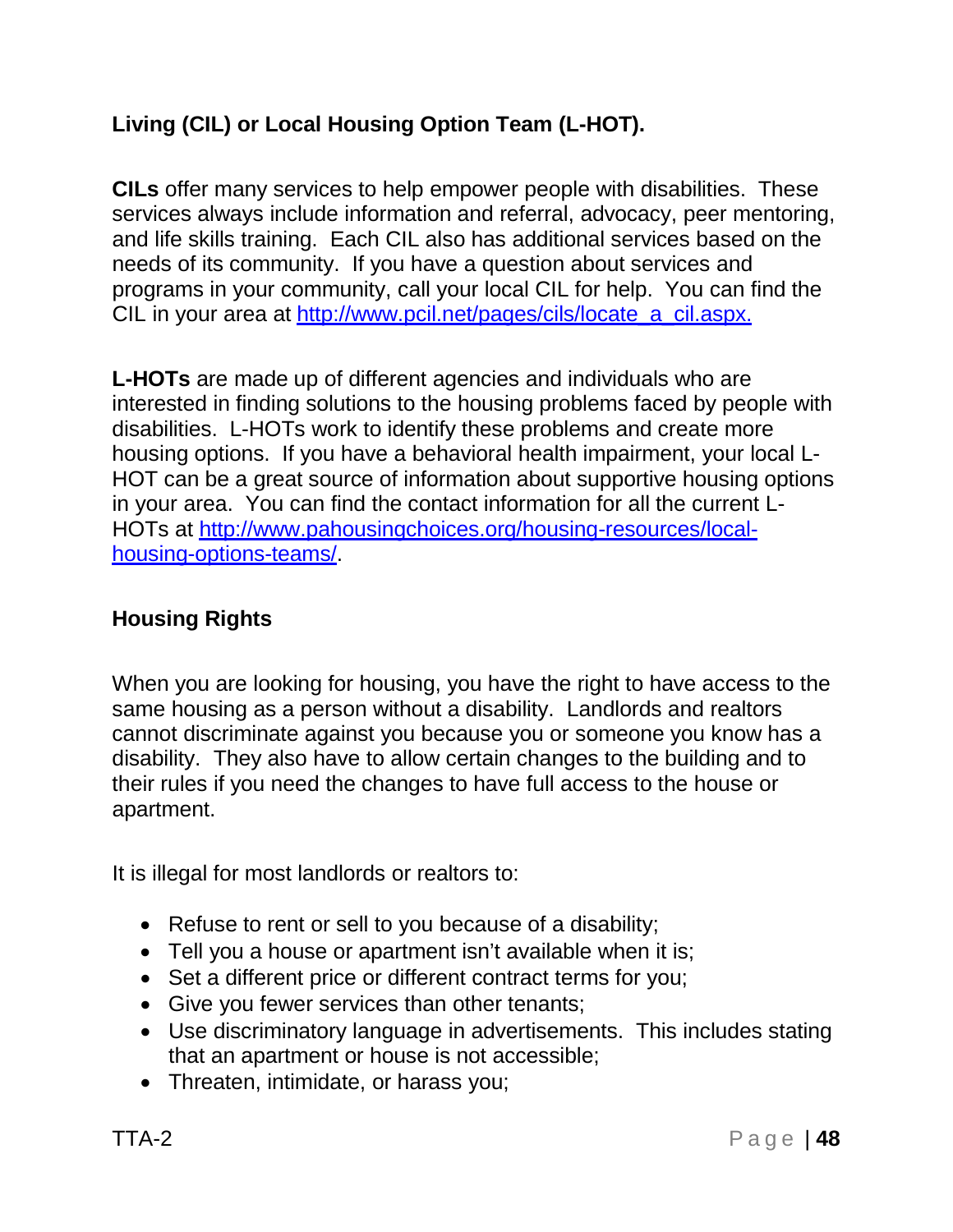- Refuse to make reasonable accommodations in policies, practices, or procedures that are necessary to allow you equal enjoyment of the premises;
- Make you pay extra fees because of your reasonable accommodation;
- Refuse to allow you to make reasonable modifications to the premises at your own expense if necessary to provide you with equal enjoyment of the property; or
- Ask you if you have a disability or what kind of disability you have. If you need an accommodation or modification and it is not obvious why you need it, the landlord can ask for just enough information to understand. The landlord cannot ask you for more details than he needs. The landlord also cannot ask about other disabilities that don't relate to the accommodation or modification.

It is okay for a landlord to give preference to people with disabilities or to advertise that housing is accessible to people with disabilities.

**Reasonable accommodations** are changes in rules, policies, or services to allow an individual with a disability to have an equal opportunity to use and enjoy the housing. The accommodation must be related to your disability. The landlord is responsible for any costs related to making the accommodation. There is no complete list of reasonable accommodations, but some examples are listed below:

- Giving you a reserved parking space if you need to park close to the building because of your disability;
- Letting you have a service animal even if the housing doesn't allow pets;
- Not charging guest fees or parking fees for your home health care aide;
- Helping you fill out the rental application form if you have a visual impairment; and
- Letting you mail your rent check instead of bringing it to the office if you have a behavioral health impairment that makes you afraid to leave your apartment.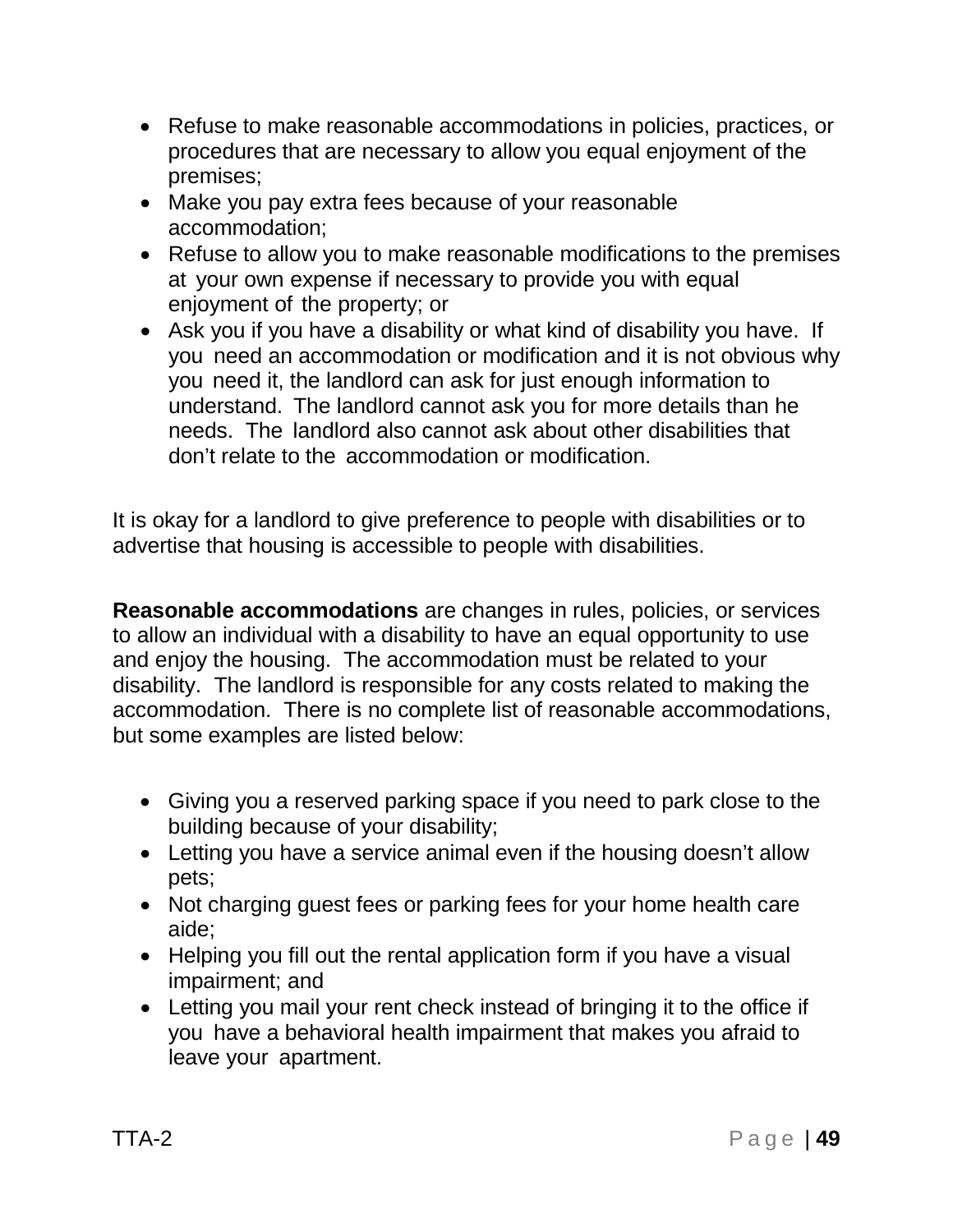**Reasonable modifications** are physical changes to your house, apartment, or apartment building to allow you full use of your home. You can request a reasonable modification before you move in or at any time while you live at the premises. You are responsible for paying for reasonable modifications and you might have to put things back the way they were when you move out. You are also responsible for the upkeep of the modification unless it is in a common area that the landlord normally maintains. Your landlord can insist that whoever makes the modification get the necessary permits and do the work in a workmanlike manner. However, if your landlord wants you to use a certain contractor to do the work or make it look a certain way, you only have to agree if the modification will still do what you need and the landlord pays any extra costs. There is no complete list of reasonable modifications, but some examples are listed below:

- Putting a grab bar in your bathroom;
- Widening doors or lowering counters because you use a wheelchair;
- Putting a ramp into the building or your apartment;
- Replacing your doorknobs with levers;
- Installing a peephole because of a hearing disability so you can see who is at the door; and
- Replacing carpeting with a smooth, finished floor.

**REMEMBER**, you can only get an accommodation or modification if you need it because of your disability. Your landlord can't guess what you need. He or she only has to make changes that you ask for. There is no special way that you have to ask for your accommodations or modifications, but it's a good idea to make your request in writing and keep a copy for yourself. If the landlord doesn't respond to your request promptly, it counts as failing to allow a reasonable accommodation. You'll want the written request as proof of what you asked for and when you asked for it, in case you need to file a complaint.

# **Filing a Complaint**

If you think a landlord or realtor has discriminated against you, you have one year to file a complaint with the Department of Housing and Urban Development (HUD) or two years to file a lawsuit in federal court. If you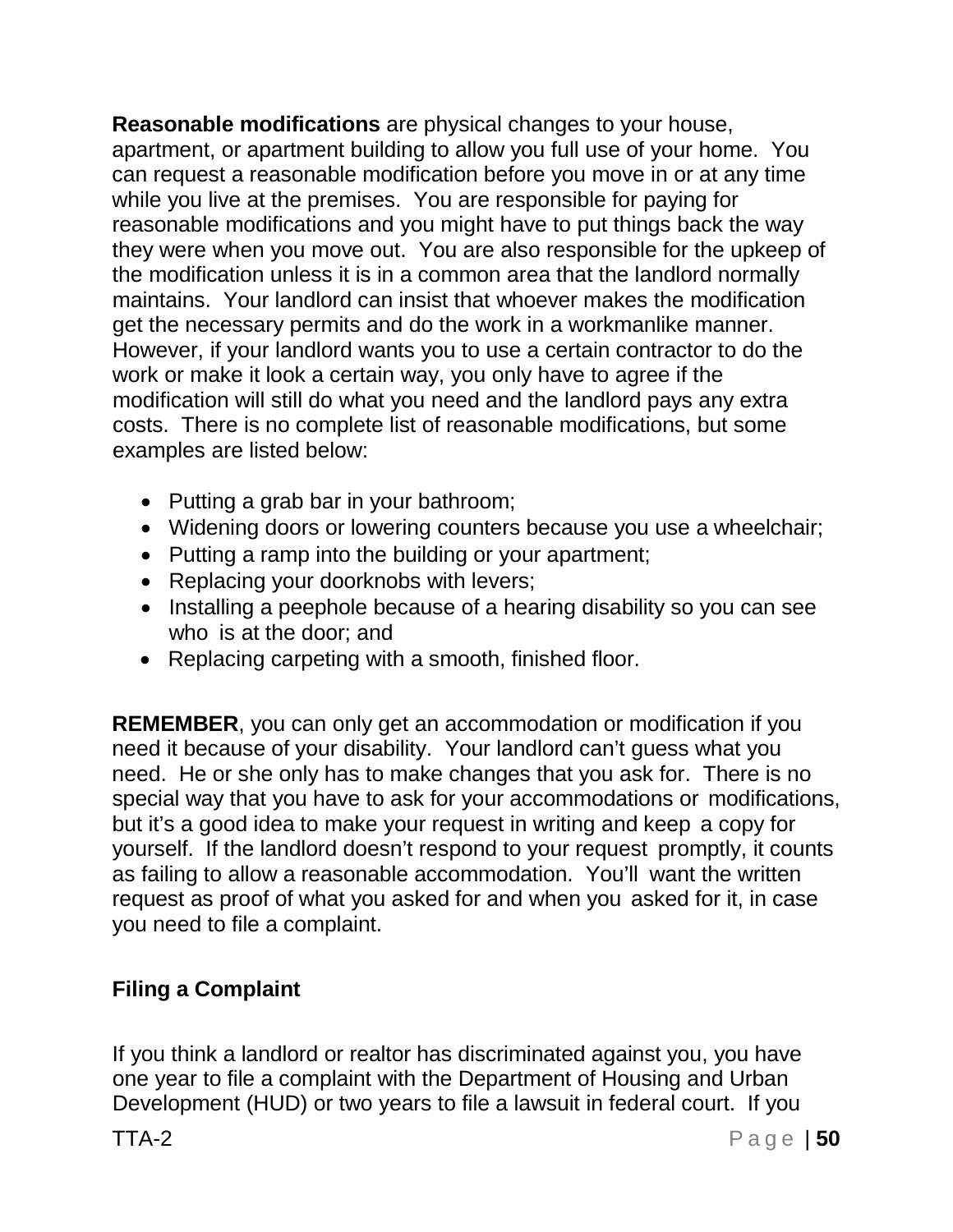want to file a complaint, you can file online or download a form from [www.hud.gov.](http://www.hud.gov/) You can also send a letter that includes the following: (1) your name and address; (2) the name and address of the person your complaint is about; (3) the address of the house or apartment you were trying to rent, buy, or get an accommodation for; (4) the date the incident occurred and whether it happened one time or is ongoing; and (5) a short description of what happened. Send your form or letter to:

Fair Housing Hub U.S. Dept. of Housing and Urban Development The Wanamaker Building 100 Penn Square East Philadelphia, PA 19107

Keep track of when you filed your complaint, because HUD has to complete an investigation into your situation within 100 days. If you need help, you can contact the complaints office for Pennsylvania at (888) 799- 2085 or (215) 656-3450 (TTY) or Complaints office 03@hud.gov.

## **Chapter 4: Employment**

When you become an adult, you may have to begin supporting yourself financially. If you have a disability, sometimes you just need the right supports to help you find and keep a job. If you decide that you want to work, you have many rights and resources to help you reach your work goals.

## **Starting to Work**

When you are still in high school, your Individualized Education Program (IEP) should have goals designed to help you gain the skills you need to work, but once you leave school, you might need help gaining a few more skills or locating the right job. Finding a job can be difficult for anyone, with or without a disability. But the good news is that many employers are starting to realize that people with disabilities are a valuable and talented pool of applicants who are often overlooked. Below are some resources that can help you prepare for and find a job.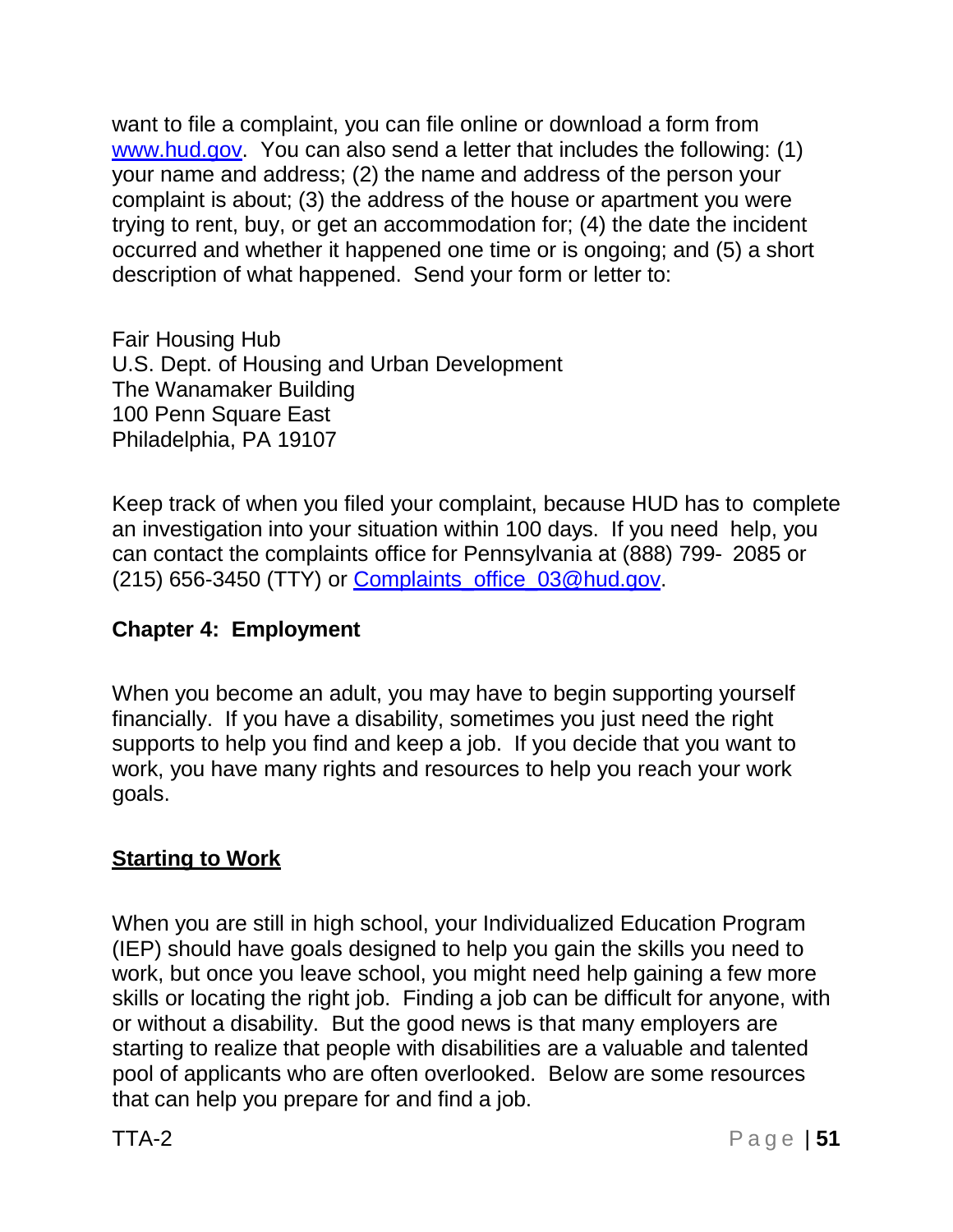## **Preparing to Work**

There are several places in Pennsylvania that can help you figure out your skills, learn new skills, set goals, and find jobs.

**The Office of Vocational Rehabilitation** (OVR) can provide many different services to help individuals with disabilities get ready to work, find a job, and keep their job. If you work with OVR, you will set a career goal and OVR will provide you with services to help you work toward it. Some available services include counseling, job coaching, job assessments, training, job placement, and other support services you may need to help you be independent. OVR may also be able to provide assistive technology. To qualify for OVR services you must meet two factors:

- 1. You have a mental or physical disability that causes a substantial impediment to employment and you can benefit from OVR services; and
- 2. You need OVR services to prepare for, enter, engage in, or retain employment.

There are 21 different district offices in Pennsylvania. You should apply for OVR services by contacting the district office that is closest to you. To find the district office closest to you, contact the Central Office at (800) 442- 6351 or (866) 830-7327 (TTY). You can also find the local OVR that serves your county on the Pennsylvania Department of Labor and Industry's website. Contact your district office and request an application for services. Once you complete the application an OVR Counselor will determine your eligibility for services after an assessment. The assessment will look at your abilities, limitations, interests, and skills. If you are approved for services then you should receive individualized employment services based on your need. If you are eligible for SSI, you are automatically eligible for Vocational Rehabilitation services.

**One-Stop Career Centers** can help you assess your skills and experience, get job training and coaching, and find a job. In Pennsylvania, the One-Stop Career Center is called CareerLink, and there are many offices across the state. Any Pennsylvania resident who is eligible to work in the United States is eligible for free services from CareerLink. The CareerLink website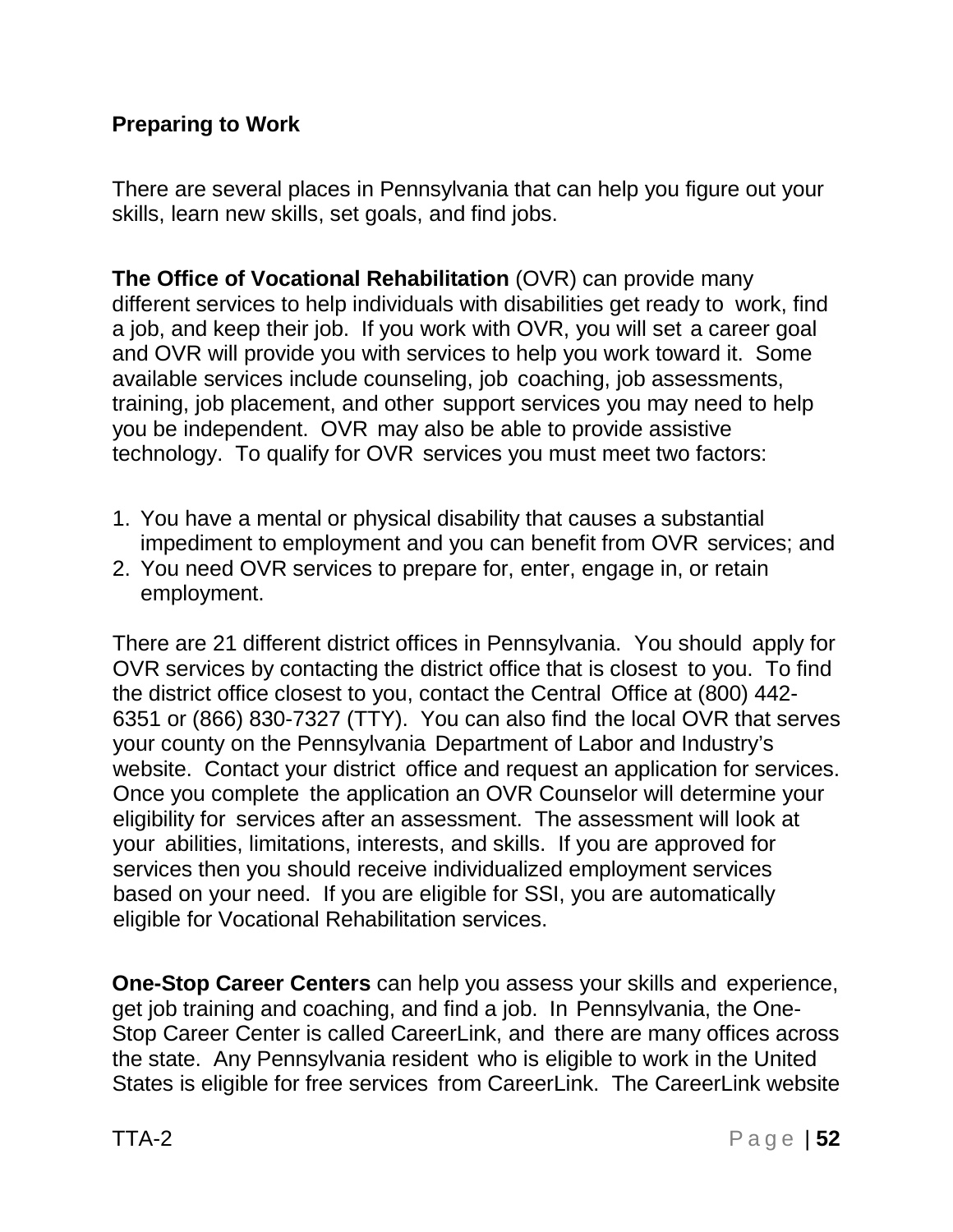allows you to search for jobs and training opportunities and create an online resume. For more services, such as job referrals, resume and interview assistance, occupational skills training, and a variety of workshops related to career development, go to your local CareerLink office. To use CareerLink internet services or find the CareerLink office closest to you, go to [http://www.pacareerlink.state.pa.us.](http://www.pacareerlink.state.pa.us/) The search engine for your local CareerLink office is linked on the right hand side of the page.

**Goodwill** offers job training and placement services for youth and individuals with disabilities at some of their locations. Your local Goodwill may offer individualized placement and support services, help with writing a resume and preparing for interviews, and more. To find out what services are available in your area, contact your local Goodwill and ask for an employment specialist. You can find your local Goodwill at [http://locator.goodwill.org/.](http://locator.goodwill.org/)

**Home and Community-Based Services Waivers (Waivers)** are Medical Assistance programs that provide a variety of healthcare and daily living services to low-income individuals with disabilities.

Several of the available Waivers offer prevocational services that help prepare Waiver participants for paid employment. For more on Medical Assistance and Waivers, see page 74.

## **Internships and On-the-Job Training Programs**

Internships and On-the-Job Training Programs are a great place to start if you don't have much work experience. Below are some internship and career development opportunities for youth. Some are specifically directed toward youth with disabilities.

#### **National:**

**The American Association of People with Disabilities (AAPD)** has paid summer internships for students and recent graduates. Interns live in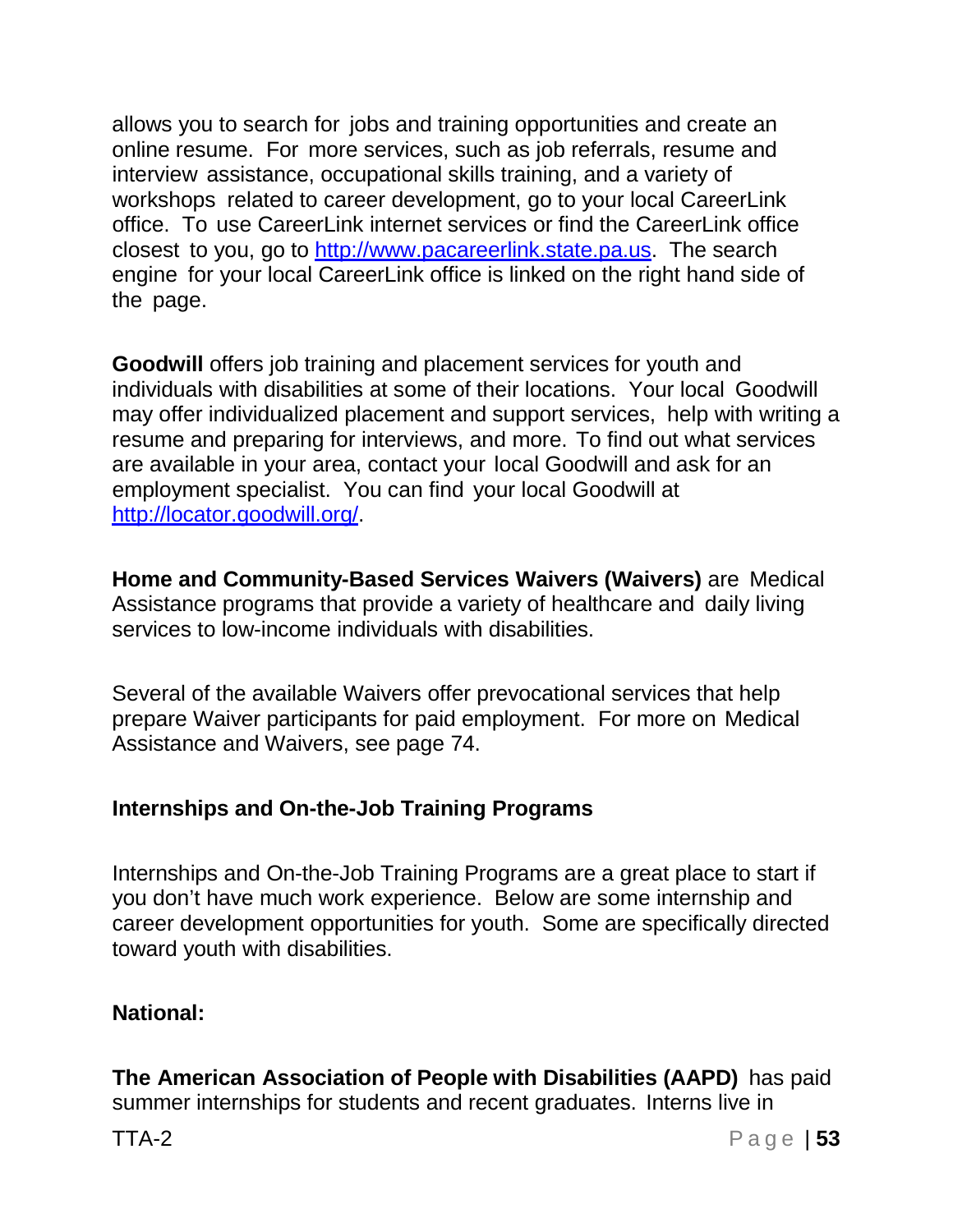Washington, D.C. for 10 weeks and work in Congressional offices, federal agencies, and private organizations. AAPD provides interns with accessible housing, a stipend for expenses, and free travel to and from Washington, D.C. AAPD also offers internships in their office throughout the year. For more information and to apply for an internship, visit

<http://www.aapd.com/what-we-do/employment/internship-program/> or call (202) 457-0046.

**The Workforce Recruitment Program (WRP)** connects federal sector employers across the country to college students and recent graduates with disabilities. To be eligible for WRP you have to have a disability and be a full-time undergraduate or graduate student. You are also eligible if you graduated no more than one year ago. WRP does not work directly with students – it coordinates with a contact at your school. Check with your school's disability or career services coordinator to see if your school is already connected to WRP. If not, ask them to contact the WRP Coordinator at [wrp@dol.gov.](mailto:wrp@dol.gov)

**Job Corps** provides academic and career training for young people ages 16-24 who meet low income requirements. Job Corps students choose from a list of careers and get on-the-job training. Students can also take classes to earn their GED or high school diploma. During your Job Corps program, and for six months after you graduate, Job Corps specialists will help you develop interview skills, create a resume, and find a job. They can also help you earn college credit at nearby community colleges and transfer to a degree program if you want to. Job Corps students decide for themselves how quickly they want to go through the program and can spend between eight months and two years completing it.

Job Corps provides students with health and dental care, free meal services, and a living allowance. Most Job Corps locations also provide free housing in dormitories, but some are open only to commuters. If you live on campus, Job Corps will pay for you to travel between your home and the center at the beginning and end of your program and during winter and summer breaks. There are Job Corps centers across the country, including four in Pennsylvania. You will usually be placed in the center closest to your home. For more information about Job Corps, you can download an informational brochure at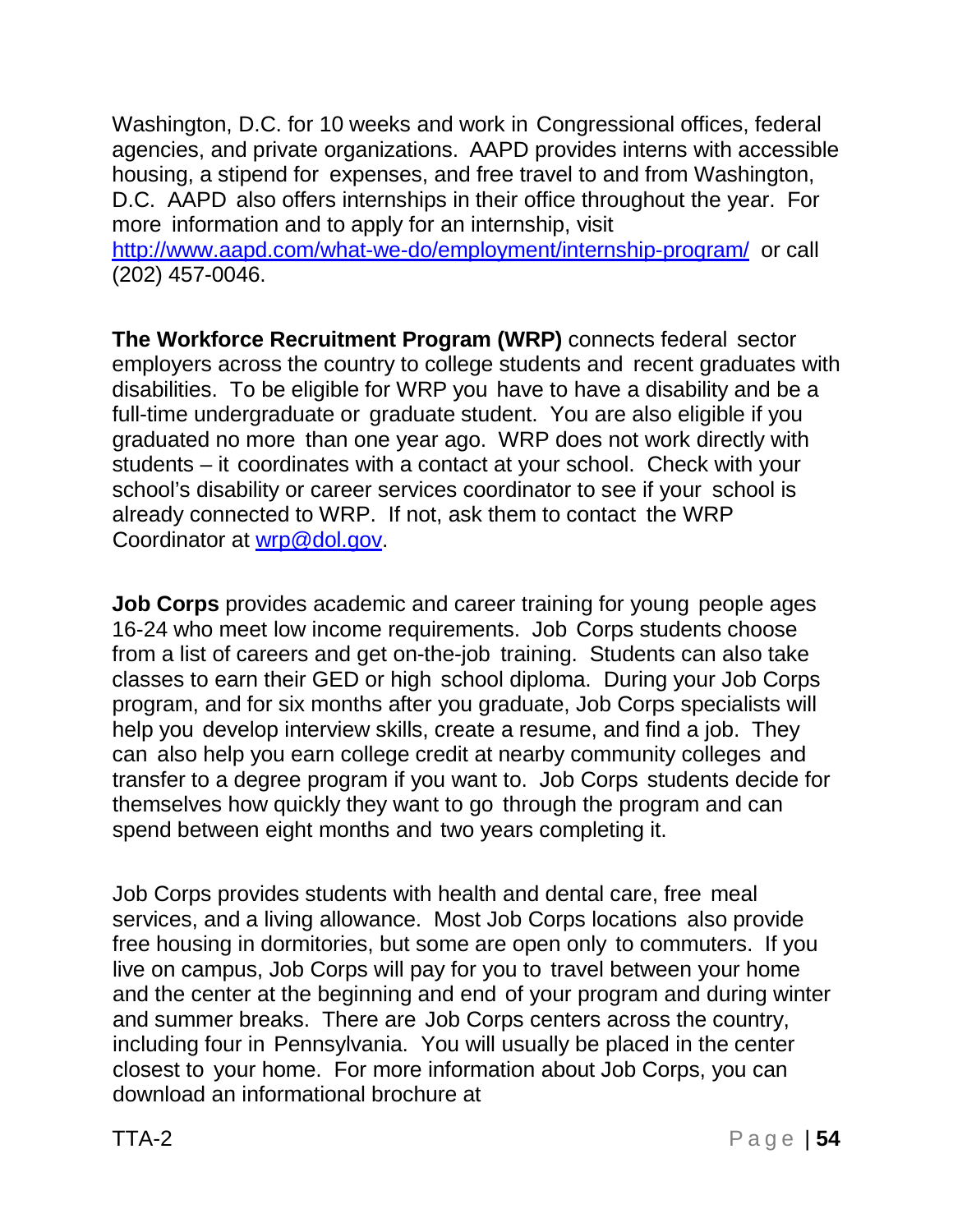https://recruiting.jobcorps.gov/en/requestinfo.aspx or call (800) 733-5627**.**

#### **Beaver County:**

**Job Training for Beaver County, Inc.** offers a variety of career services for youth ages 14-21, including work experience programs, such as internships, and skills training. To find out more about the programs available and whom to contact, visit http://itbc.org/youth/ or call (724) 728-2020. This program is only available to residents of Beaver County.

## **Philadelphia:**

**WorkReady** is run by the Philadelphia Youth Network. WorkReady offers both summer and year-round paid programs for youth with varying levels of work experience. WorkReady places youth with a variety of organizations where they can improve their work readiness. Youth ages 14-21 are eligible to participate. For more information, call the WorkReady Philadelphia Hotline at (267) 502-3742. To apply online, go to [http://www.mypyn.org/workready\\_app.php.](http://www.mypyn.org/workready_app.php) This program is only available to residents of Philadelphia.

# **Finding Open Positions**

There are several ways to get connected to state, local government, federal, and non-federal jobs:

**The Pennsylvania State Civil Service Commission** connects individuals to state and local government jobs. There are hundreds of different civil service jobs in a number of areas, such as education, accounting, and law enforcement. For each application you submit, you need to go to one of eight testing centers and take a civil service exam. The topics tested will vary depending on the job you apply for, but they generally include questions about how to interact with clients, supervisors, and coworkers. For some jobs, there may be basic math questions or a typing test. Each job posting will list the test subjects required for that job. To apply for a civil service job, go to <http://www.scsc.state.pa.us/> and create an account.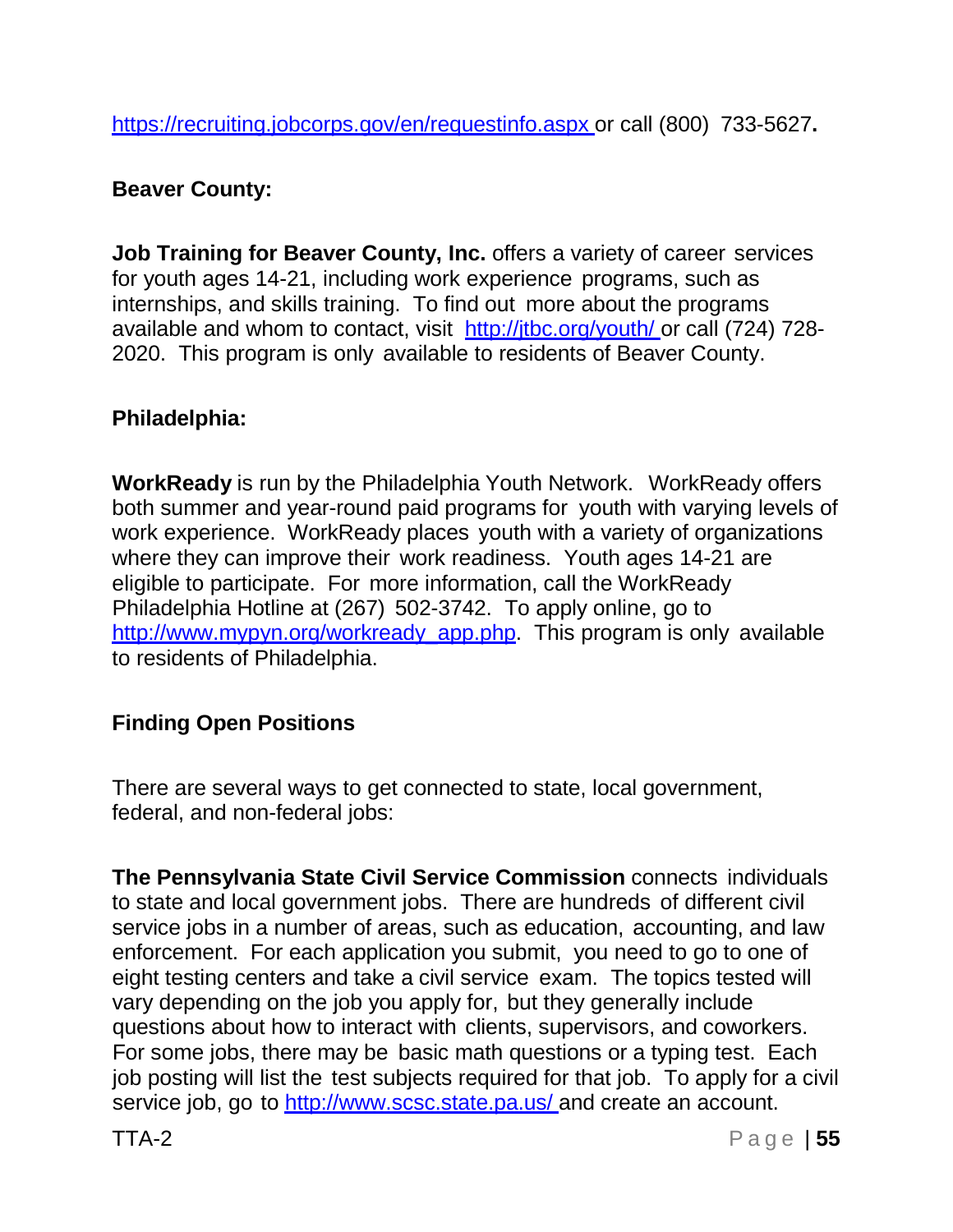Once you are logged into your account, you will be able to view open jobs and apply for the jobs that interest you. If you need accommodations to take your civil service exam, you have to submit a Justification for Testing Accommodation Form. You can download this form at [http://www.portal.state.pa.us/portal/server.pt/community/testing\\_infor](http://www.portal.state.pa.us/portal/server.pt/community/testing_infor) mation/14273.

**Many agencies in the federal government** have goals to hire more people with disabilities. If you want to work for the federal government, there are two ways to get hired: competitively and non- competitively. If a job is filled competitively, it means that you find an open job you want to apply for and go through the full application process. You can find government jobs to apply for at [http://www.USAJOBS.gov.](http://www.usajobs.gov/) If you don't have internet access, or you need more help, you can call (202) 606-2525.

If you have a disability, you can also apply for a non-competitive job. This means that you send in an application for an open job and may be able to get the job through a much shorter and simpler process.

To apply non-competitively, you need to have a statement from a doctor or vocational rehabilitation specialist that proves you have a disability and certifies that you are ready to do the job. If you are interested in applying non-competitively, you should contact the Selective Placement Program Coordinator (SPPC) for the agency you want to work for. Most federal agencies have an SPPC to help recruit, hire, and accommodate people with disabilities. You can find each agency's SPPC at [http://apps.opm.gov/sppc\\_directory/.](http://apps.opm.gov/sppc_directory/)

**If you are looking for a non-government job**, there are several job search websites specifically for people with disabilities. All of the websites listed below are free for people looking for jobs:

- GettingHired: <http://www.gettinghired.com/>
- Hire Disability Solutions: <http://www.hireds.com/>
- Ability Jobs: <http://www.abilityjobs.com/>
- National Business & Disability Council: <http://www.viscardicenter.org/services/nbdc/job-seekers/>
- Career Opportunities for Students with Disabilities: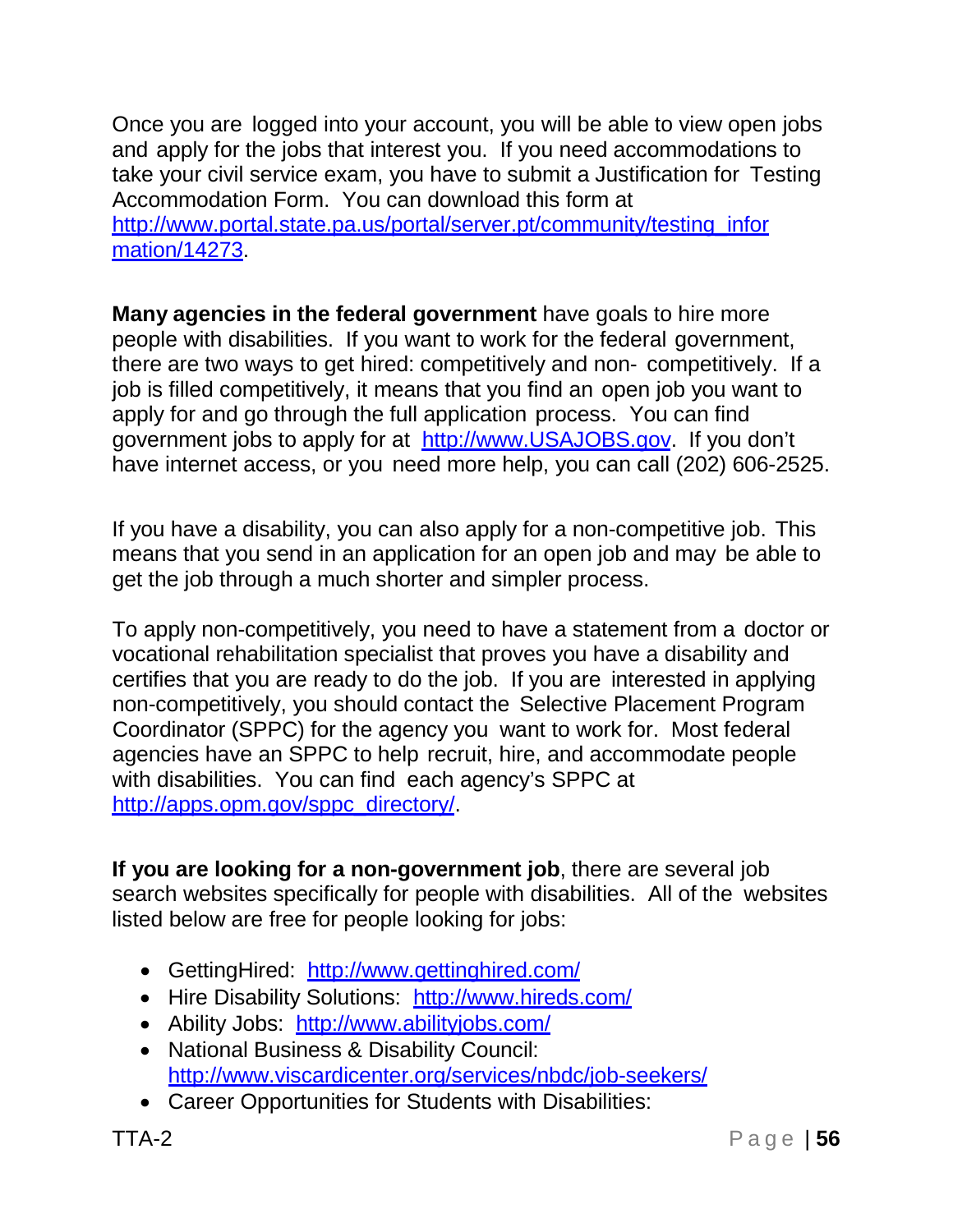<http://www.cosdonline.org/>

- American Association of People with Disabilities: <http://jobs.aapd.com/>
- Think Beyond the Label Dot Com: <http://www.thinkbeyondthelabel.com/Job-Board/GetAJob.aspx>

#### **Work and Social Security Benefits**

Many young people with disabilities receive Social Security benefits to help them support themselves. This can be either Supplemental Security Income (SSI) or Social Security Disability Insurance (SSDI). For descriptions of these benefits and information about applying, see page 101 of this guide. Many people believe that people who receive Social Security benefits cannot work at all, but the Social Security Administration (SSA) actually encourages beneficiaries to work if they can. SSA supports beneficiaries who want to work by offering training and placement resources. SSA also offers a variety of work incentive programs to help you earn extra income without losing your benefits. These resources and programs are described below.

**Ticket to Work** helps Social Security beneficiaries prepare for and find employment. Beneficiaries can "assign" their ticket to an Employment Network (EN) or OVR to get free employment services. When you work with an EN, you set work goals and figure out what services you need from the EN to help you reach your goals. All ENs offer career counseling and job placement, but some also have more services, so you should think about what you need from your EN. Don't be afraid to call around before you choose which one is right for you – you don't have to assign your ticket to an EN just because you talk to them. The EN can also choose which assignments to accept, so you may have to try a few different ENs. If you choose one EN and change your mind later, you can move your ticket to a different EN. To search for an EN near you, go to <http://www.choosework.net/> and click on the map. After you search, click on the "Report Card" link next to any EN's name to find detailed contact information and a list of services that EN provides.

While you are using your ticket, SSA will not perform a medical Continuing Disability Review (CDR) as long as you are making progress toward your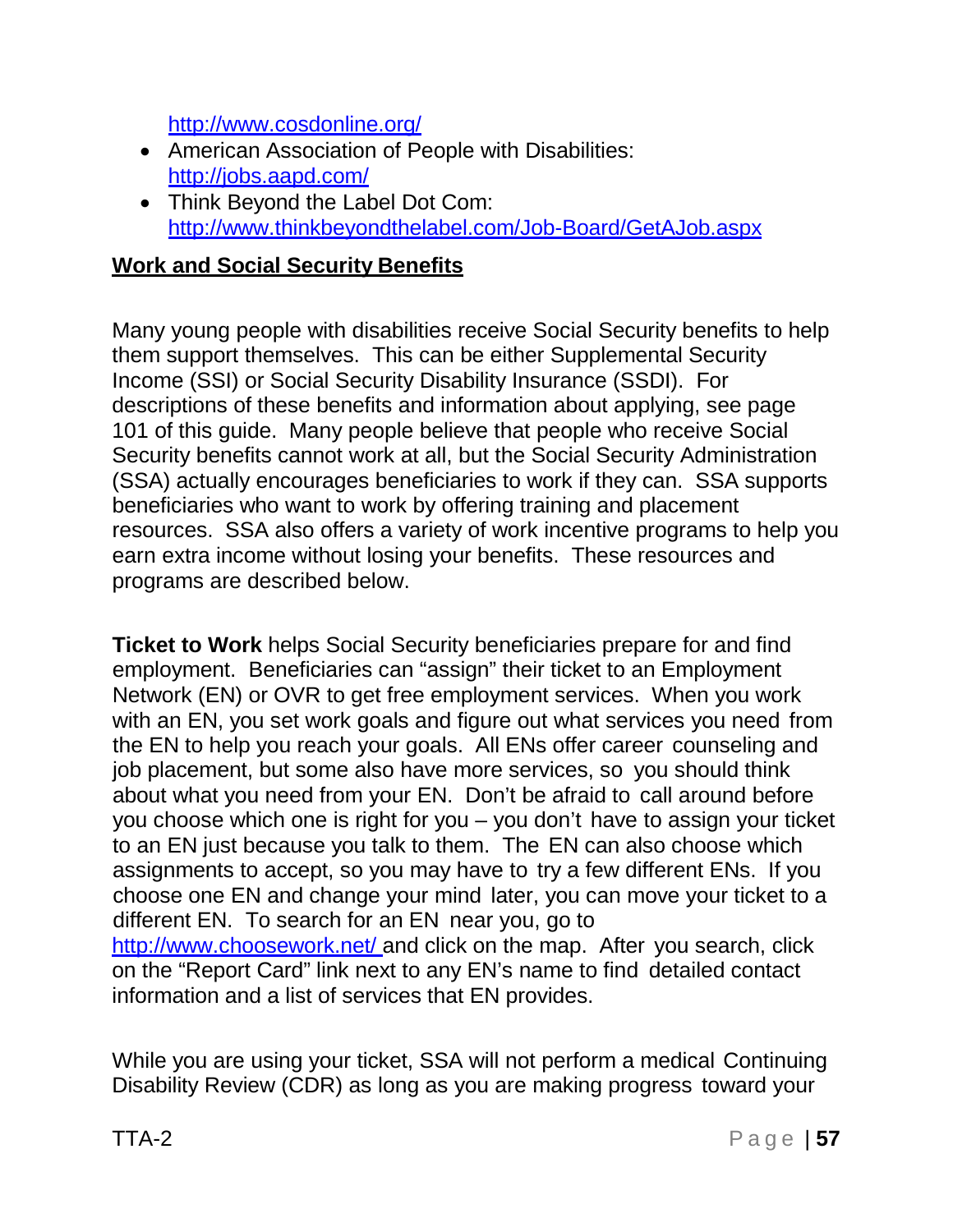employment goals. If you use your ticket, you can still use any of the Work Incentives described below. If you want more information about Ticket to Work, or you need help finding an EN or OVR, call the Ticket Call Center, MAXIMUS, at (866) 968-7842 or (866) 833-2967 (TTY).

**Social Security Work Incentives:** If you get Supplemental Security Income (SSI), you might be worried that you'll lose your benefits if you get a job. But even if you have a job, you can still qualify for SSI. If you get SSI, you will always make more money by working. You can usually keep your Medicaid too. For more on SSI, see page 101. Only "countable income" lowers your SSI benefit. This is your gross income minus any exclusions you qualify for. Once the Social Security Administration (SSA) finds that number, for every two dollars of countable income that you earn, your SSI benefit will go down by one dollar. This means that you can keep your full SSI benefit and more than half of your extra income.

When you first leave high school, you will most likely only qualify for SSI, but if you have already worked and paid Social Security taxes, you may be eligible for Social Security Disability Insurance (SSDI). In some cases, you can also qualify for SSDI based on your parents' earnings record. For more on getting SSDI, see page 102. Calculating your SSDI benefit if you go back to work is a little more complicated than calculating your SSI benefit. If you get SSDI, you can use a 9-month Trial Work Period to try working without losing any of your SSDI benefit. You can start your Trial Work Period at any time, but once you start it, you have 5 years to use all 9 months. For 2014, a Trial Work month is any month in which you earn more than \$770.

SSA has several work incentive programs to help you keep more of your income without losing your benefits. Most apply only to SSI benefits, but some can be used with SSDI too. These programs are described below.

**The Earned Income Exclusion** applies to anyone with SSI or SSDI who gets income from a job. With the Earned Income Exclusion, SSA doesn't count the first \$85 of your monthly income when they figure out your countable income.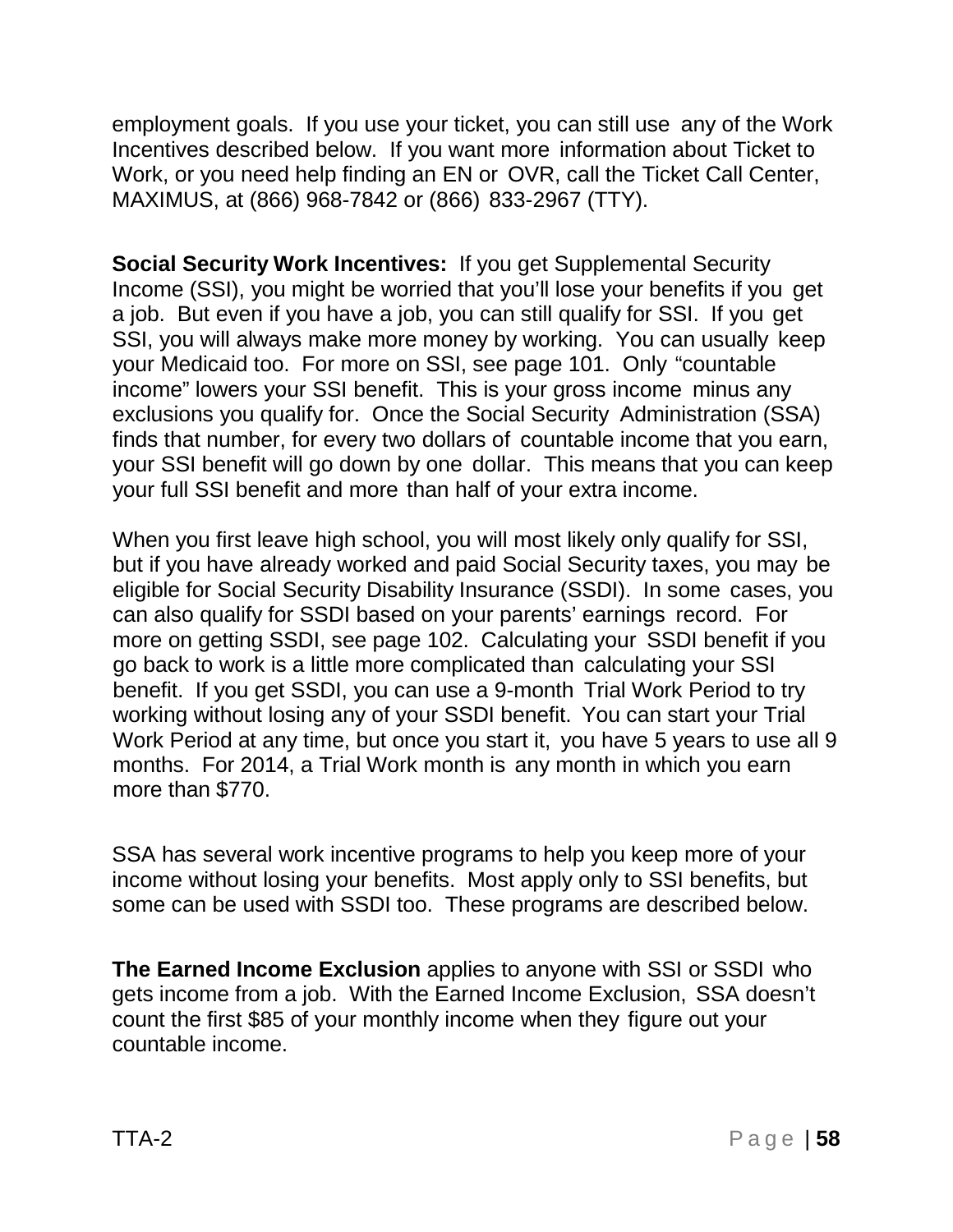**The Student Earned Income Exclusion (SEIE)** helps students who are younger than 22 and receive SSI keep more money from their jobs. This exclusion is in addition to the regular Earned Income Exclusion. If you go to school regularly, you can earn up to \$1,750 per month (to a maximum of \$7,060 per year) without reducing your SSI benefit at all. Going to school "regularly" means you are attending college at least 8 hours per week, attending school in grades 7-12 at least 12 hours per week, or in a job training program (vocational school, etc.) at least 12 hours per week. You can also use this exclusion if you go to school for fewer hours for reasons out of your control, such as illness, or if you are homeschooled. If you earn more than \$1,750 in a month or get past the yearly maximum, the extra money will be part of calculating your countable income. Note that the rates listed are for 2014.

**An Impairment Related Work Expense (IRWE)** is money you spend out of pocket to make it possible for you to work. You can deduct IRWEs from your total income, so this money won't count when SSA calculates your SSI or SSDI benefit. These have to be things that you need to work because of your disability and they can't be things that your job or insurance pays for already. It's okay if you also use the item in your daily life, though. For example, if you need a wheelchair so you can get around at your job, this counts as an IRWE, even if you use the wheelchair at home too. Other examples of IRWEs could be service animals (and things you need to care for your animal), special transportation (or modifications to your own vehicle), medicine, and attendant care services, as long as you need these things to get to work or to do your job. Your local Social Security office has to approve any IRWEs.

**A Plan to Achieve Self Support (PASS Plan)** can help you get back to work in a job you actually like. When you have SSI, it can be hard to work toward education and job goals, because you can't save up very much money without losing your benefits. A PASS Plan can help you save enough money to reach your goals and still keep your benefits. A PASS Plan is a good idea if you have SSI (or could have it, but you have too much money), you want to work, and you have income other than your SSI payment. To get a PASS Plan, you choose a work-related goal and figure out what you need to get there, such as tuition for school, childcare while you take classes, or supplies for starting a business. Then you find out how much these things will cost and tell SSA how much money you will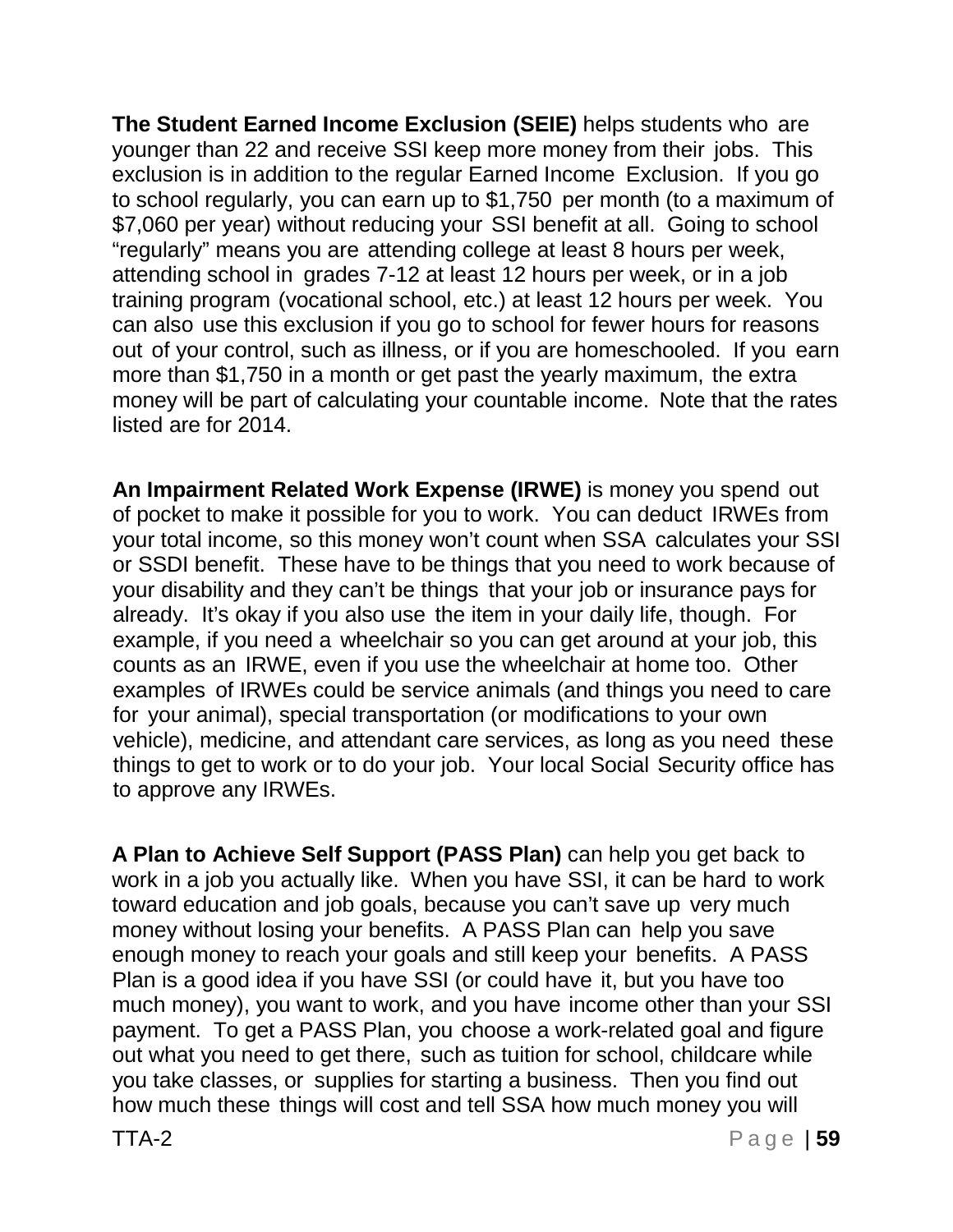need to save up. If SSA approves your PASS Plan, you can set aside a certain amount of money each month. The money you set aside doesn't count toward your countable income or your assets.

To get approved, you need to submit Form SSA-545-BK to your local SSA office. You can download this form at [http://www.ssa.gov](http://www.ssa.gov/) or pick it up at the SSA office. You can find your local SSA office at <http://www.ssa.gov/locator> or by calling (800) 772-1213. You can fill out the PASS Plan application by yourself, but it can get pretty complicated, especially if your goal is to start your own business (you'll need a separate business plan for this). It's a good idea to go to a vocational rehabilitation counselor to get help creating your plan and filling in the form. Your local Work Benefits Counseling Project may also be able to help you with your PASS Plan application, or SSA can refer you to someone who can help.

**Continued Medicaid Eligibility (The 1619(b) Incentive)** lets you keep your Medicaid when your income is too high to get any SSI cash benefit. To get Medicaid under 1619(b), you need to have been eligible for a cash benefit for at least one month out of the last 12 and still meet the qualifications for SSI, other than income. You also have to need Medicaid in order to work and you need to have an income that is below your state threshold. For 2014, the threshold in Pennsylvania is \$35,897. If you earn more than this, but you have a PASS Plan, IRWEs, or very high medical expenses, you might be able to get an individual threshold that is higher, so contact your local Social Security office. If you get Medicaid under 1619(b) and then you have to stop working or work less, just report your change in income to SSA and you can switch back to getting cash benefits.

**Expedited Reinstatement** helps you get your full SSI or SSDI benefit back if you need to stop working or have to reduce your hours because of your disability. If your income while you were working was too high to receive a cash benefit check you can ask for Expedited Reinstatement. As long as it is less than 60 months since you stopped getting benefits, you won't have to go through the whole application process again. While you wait for SSA to decide if you can get benefits again, you may be able to get temporary payments and Medicaid coverage that you won't have to repay, even if you don't end up getting your benefits back.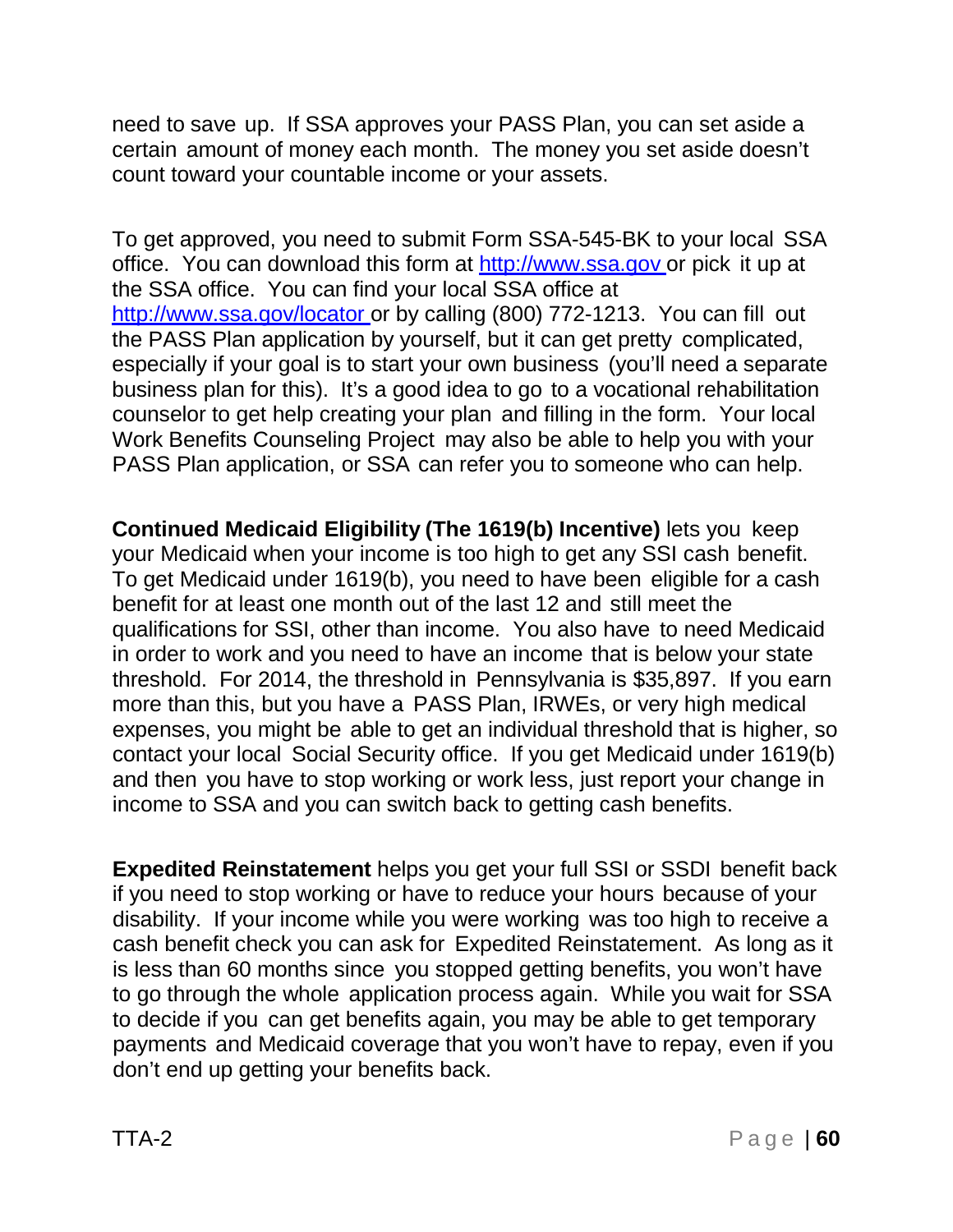If you need more help understanding Social Security work incentives or have other questions related to working while receiving Social Security benefits, contact a Work Incentives Planning and Assistance (WIPA) program. The WIPA program provides SSA grants to organizations that help Social Security beneficiaries. Anyone who gets SSI or SSDI can get help from WIPA. These programs can help you learn about SSA's work incentives and how working will affect your benefits. They can also give you information about job placement, help you figure out healthcare once you start working, and teach you about other services that you can get. There are three projects in Pennsylvania, and each one serves many counties across the state. The contact information for these projects is as follows:

AHEDD Phone: (866) 902-4333 Email: [inforequest@ahedd.org](mailto:inforequest@ahedd.org) <http://www.ahedd.org/>

Disability Rights Pennsylvania Phone: (800) 692-7443 or (877) 375-7139 (TDD) Email: [intake@drnpa.org](mailto:intake@drnpa.org) [http://www.drnpa.org](http://www.drnpa.org/)

Goodwill Phone: (866) 960-9675 or (866) 541-7001 (TTY) Email: [wipa@yourgoodwill.org](mailto:wipa@yourgoodwill.org) [http://www.yourgoodwill.org](http://www.yourgoodwill.org/)

# **Employment Rights**

You have the right to the same job opportunities as people without disabilities, and you have the right to certain accommodations to help you be successful in your job. As you are getting ready to leave high school, it is important for you to learn about your work-related rights.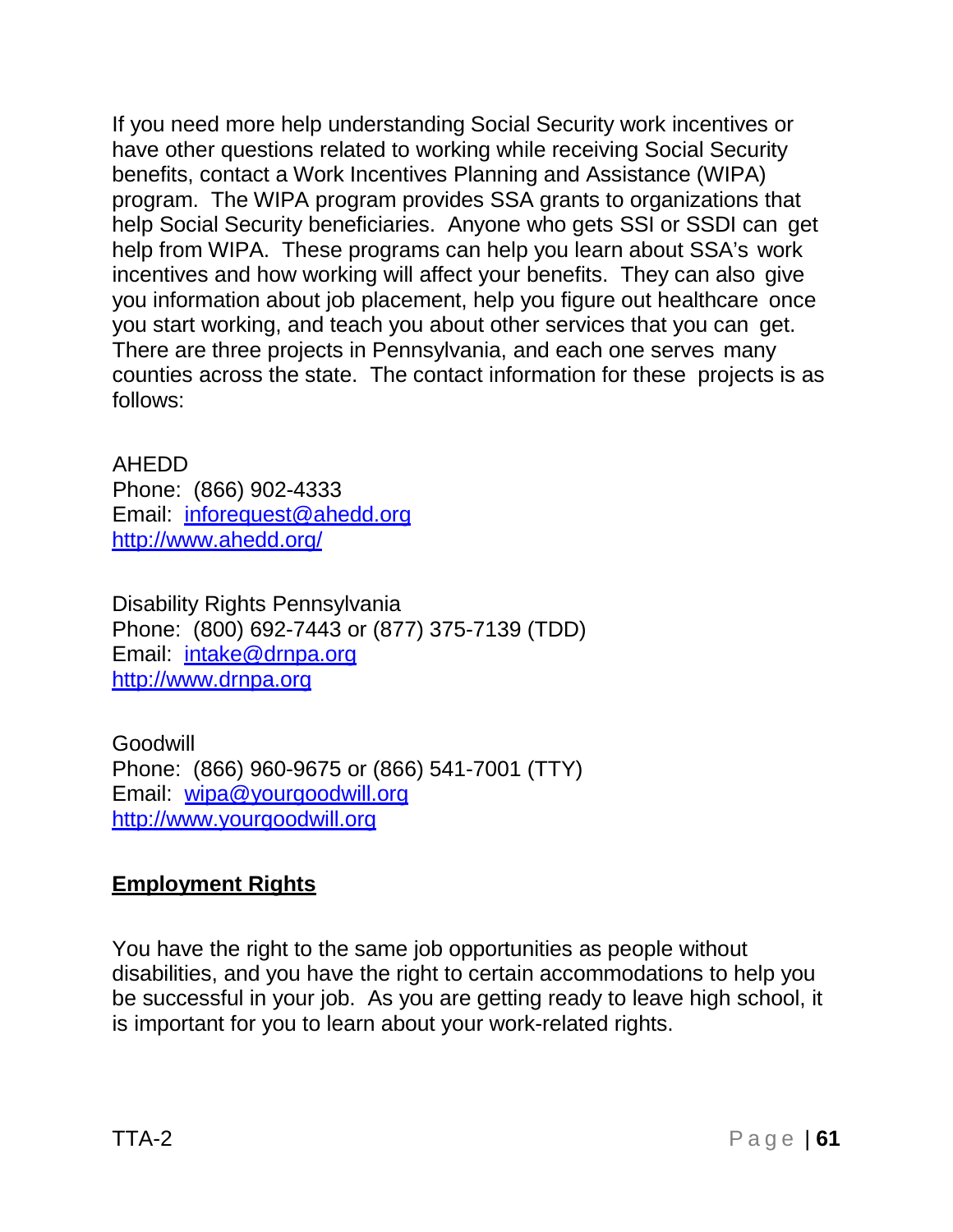## **Anti-Discrimination Laws**

The Americans with Disabilities Act (ADA), the Rehabilitation Act, and the Pennsylvania Human Relations Act (PHRA) - make it illegal for employers to discriminate against an employee or job applicant because he or she has a disability. To be protected by the ADA, the Rehabilitation Act, or the PHRA, you need to have a disability and you need to be qualified for a job with an employer who is subject to the particular law. To be "qualified" means that you have the necessary skills, experience, and education, and you can perform the essential functions of the job, with or without a reasonable accommodation.

#### **What counts as a disability?**

Under the ADA, the Rehabilitation Act, and the PHRA, a disability is an impairment that substantially limits one or more major life activities, including functional activities such as your ability to care for yourself, see, walk, work, learn, read, or communicate. Major life activities also include major bodily functions, such as the respiratory or immune systems. You are protected by these laws if:

- You currently have such an impairment;
- You have a record of having such an impairment; or
- You are regarded as having such an impairment.

These laws are supposed to make it easy for you to get protections, so many disabilities can qualify. You can even qualify if your impairment is in remission or if it's episodic, such as epilepsy or major depression. Also, you have a disability even if mitigating measures, such as medication or hearing aids, help you to function better. If you only need ordinary eyeglasses or contact lenses, though, your vision impairment is not a disability.

Substance abuse disorders can qualify as a disability, but you are not protected from discrimination based on your current use of illegal substances.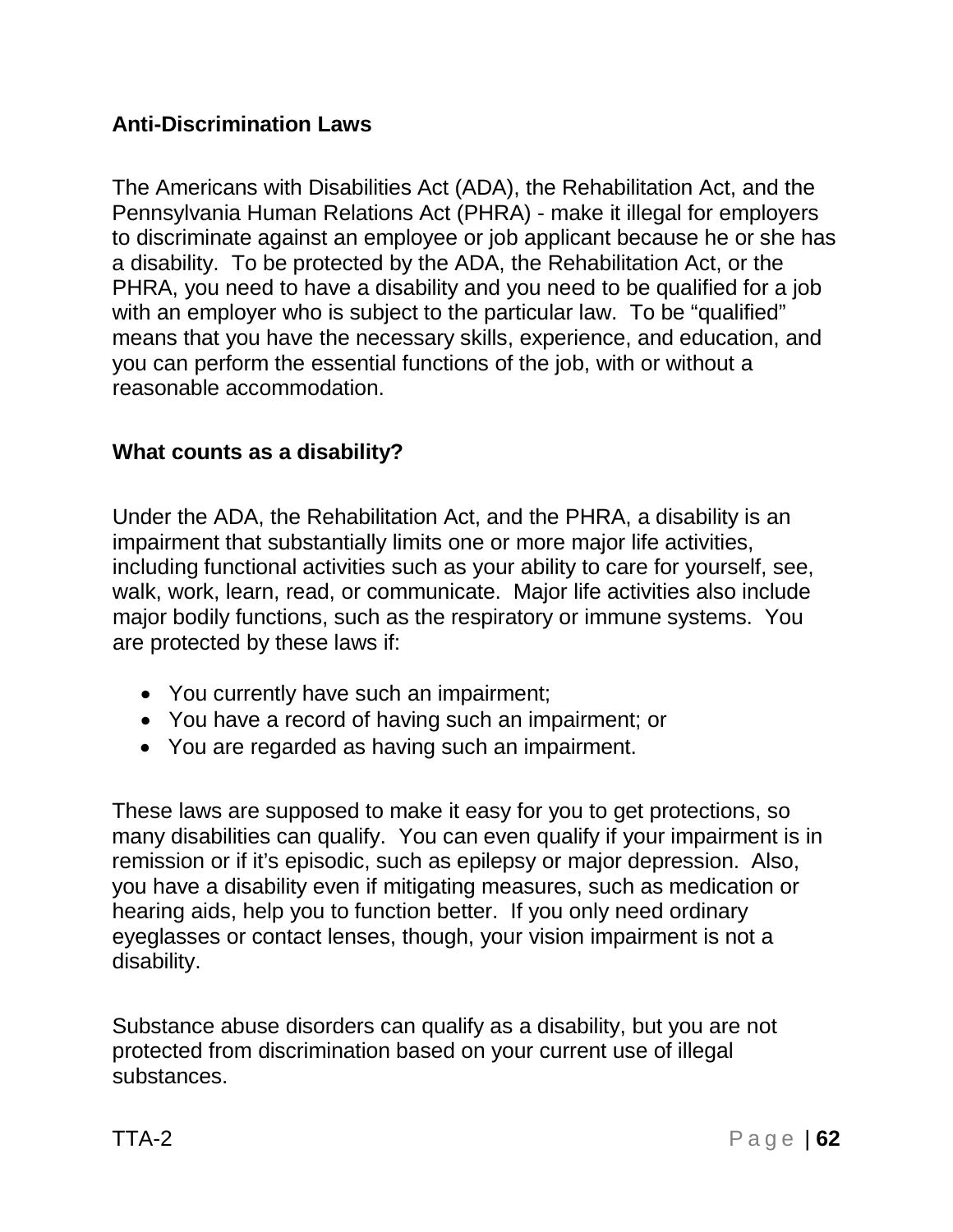## **Illegal practices**

**Discrimination** by an employer can include a range of activities, such as:

- Refusing to hire you;
- Saying that a position is not available when it is;
- Using different standards or tests when deciding whether to hire you;
- Demoting you or refusing to promote you;
- Paying you less or giving you different or fewer benefits;
- Firing you;
- Excluding you from employee activities;
- Denying you access to any of the privileges of employment;
- Placing you on involuntary leave; or
- Refusing to provide a reasonable accommodation.

**Harassment** because of your disability is considered discrimination if it is so severe and persistent that it creates a hostile work environment. This means that the abuse makes you unable to do your job, prevents you from accessing all the benefits of employment, or results in an adverse action, such as demotion or termination. To qualify as illegal discrimination, the harassment has to be based on your disability and it has to be more than just occasional teasing. It is illegal for an employer to harass you, and your employer also has to take action if you report that a coworker is harassing you.

## **Getting Accommodations**

All three anti-discrimination laws require employers to make reasonable accommodations if you need them because of your disability.

#### **What are reasonable accommodations?**

Reasonable accommodations are changes or adjustments that make it possible for you to apply for a job, to do your job, and to access all the benefits of the job. Reasonable accommodations can include changes to employer policies, such as allowing you to have a flexible schedule, or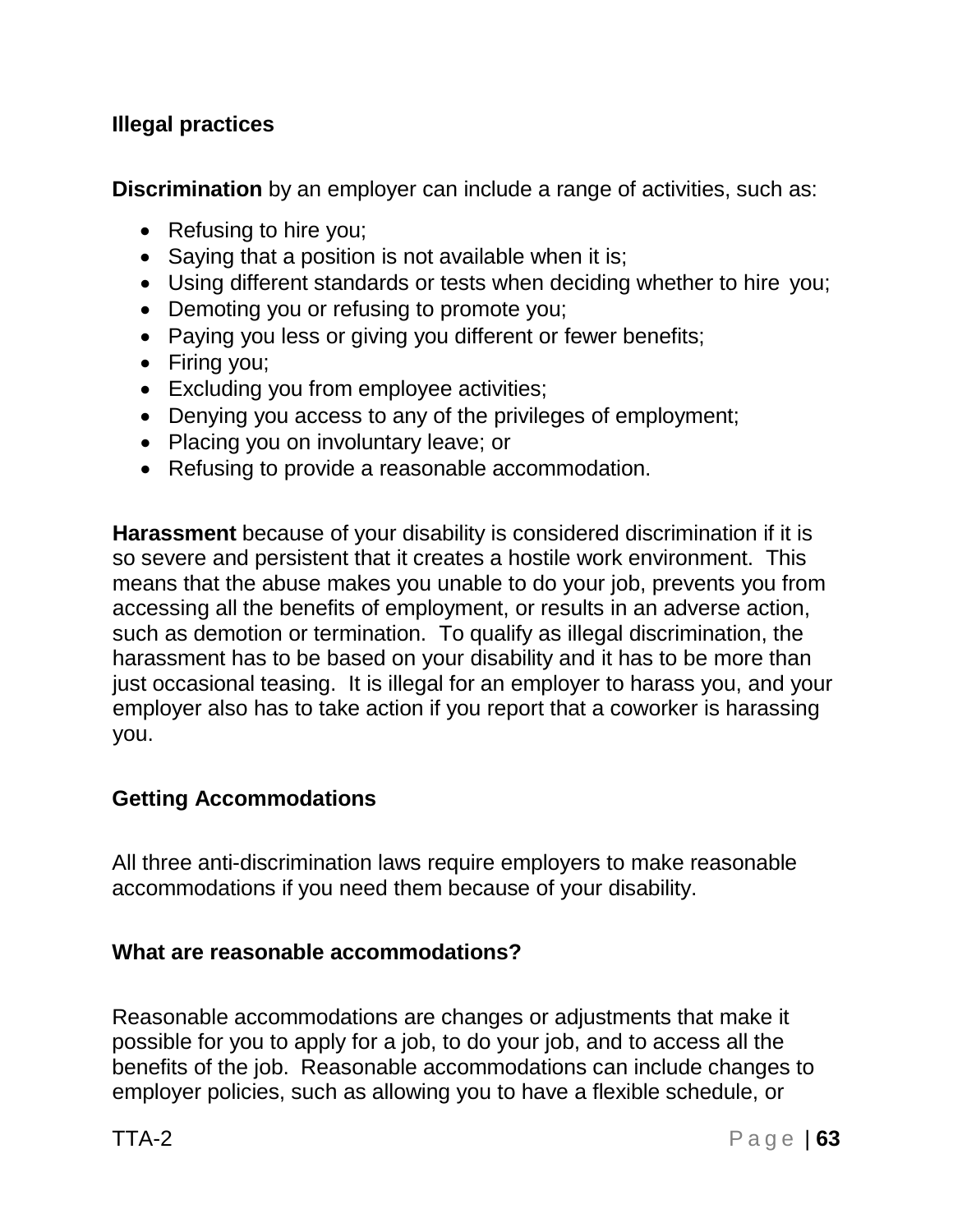changes to the office, such as adding a ramp. They can also include assistive technology, such as a computer program to help someone with a visual impairment. An employer doesn't have to provide items that you also need in your personal life, though. The employer also does not have to eliminate essential functions of the job as an accommodation.

You are the expert about your disability, so don't be afraid to tell your employer what accommodations would help you the most. If you're not sure what might be helpful, you can search for ideas on the Job Accommodation Network at http://askian.org/soar/. Your doctor might also be a good person to help you figure out what you need.

## **How to get reasonable accommodations:**

To get a reasonable accommodation, you should talk to your human resources department or your supervisor. You don't need to give your employer details about your disability. All you need to say is that you need a change at work for reasons related to a medical condition. However, if you have a non-obvious disability, or it's not obvious why you need the accommodation, the employer may be allowed to request documentation to show that you have a disability and that you need the accommodation because of your disability. As soon as you ask for an accommodation, your employer should start working with you to figure out what would help you. It is a good idea to make your request in writing and keep a copy for yourself so that you have proof of what you asked for and when you asked for it.

If your employer refuses to make a reasonable accommodation or fails to make one in a reasonable amount of time, you may be able to file a complaint. For information about how to file a complaint, see page 63 of this guide.

# **Disclosing Your Disability**

You have the right to decide how much you want to tell people about your disability and whether you even want to disclose that you have a disability.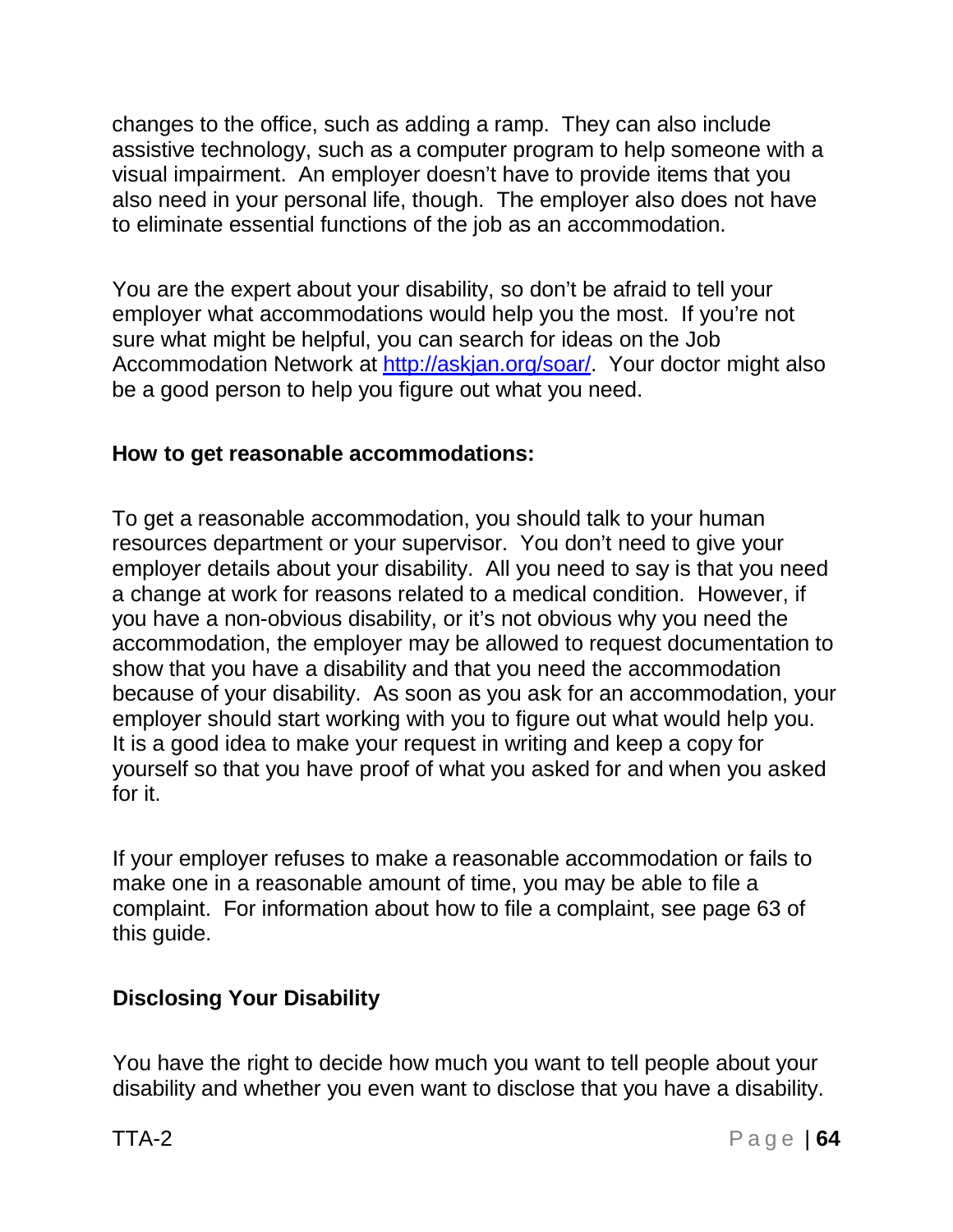Employers cannot ask you if you have a disability, unless they have affirmative action procedures for individuals with disabilities. Employers who use affirmative action procedures to help them recruit and hire more individuals with disabilities may ask you on the application if you have a disability. You are not required to answer this question.

## **Deciding to disclose:**

When you have a hidden disability, it can be tough to decide if you should tell people. It is your decision, but you need to disclose your disability if you want protections under the anti-discrimination laws. If you don't tell your employer that you have a disability, you can't get reasonable accommodations. You also won't be protected from getting in trouble or getting fired if you have problems at work because you don't have those accommodations.

Even if you tell your boss about your disability, you don't need to tell everyone at work unless you want to. Some people like to keep their disability private because they don't need any accommodations and don't think their disability is relevant to their job. Others worry that their coworkers will think less of them or treat them differently. It's okay to keep your disability private if it makes you more comfortable. But remember that even though you can't control what people think about your disability, you have the right to be protected from discrimination and harassment.

#### **When to disclose:**

You should tell someone about your disability as soon as you realize that you need an accommodation. This might be before the interview if you need accommodations at your interview. It might also be after you have been offered the job or have started working if you need an accommodation to do your job or to access benefits of your job (such as an employee lunchroom or employee parking). Don't wait until you are already having problems to tell someone you need an accommodation.

#### **How to disclose:**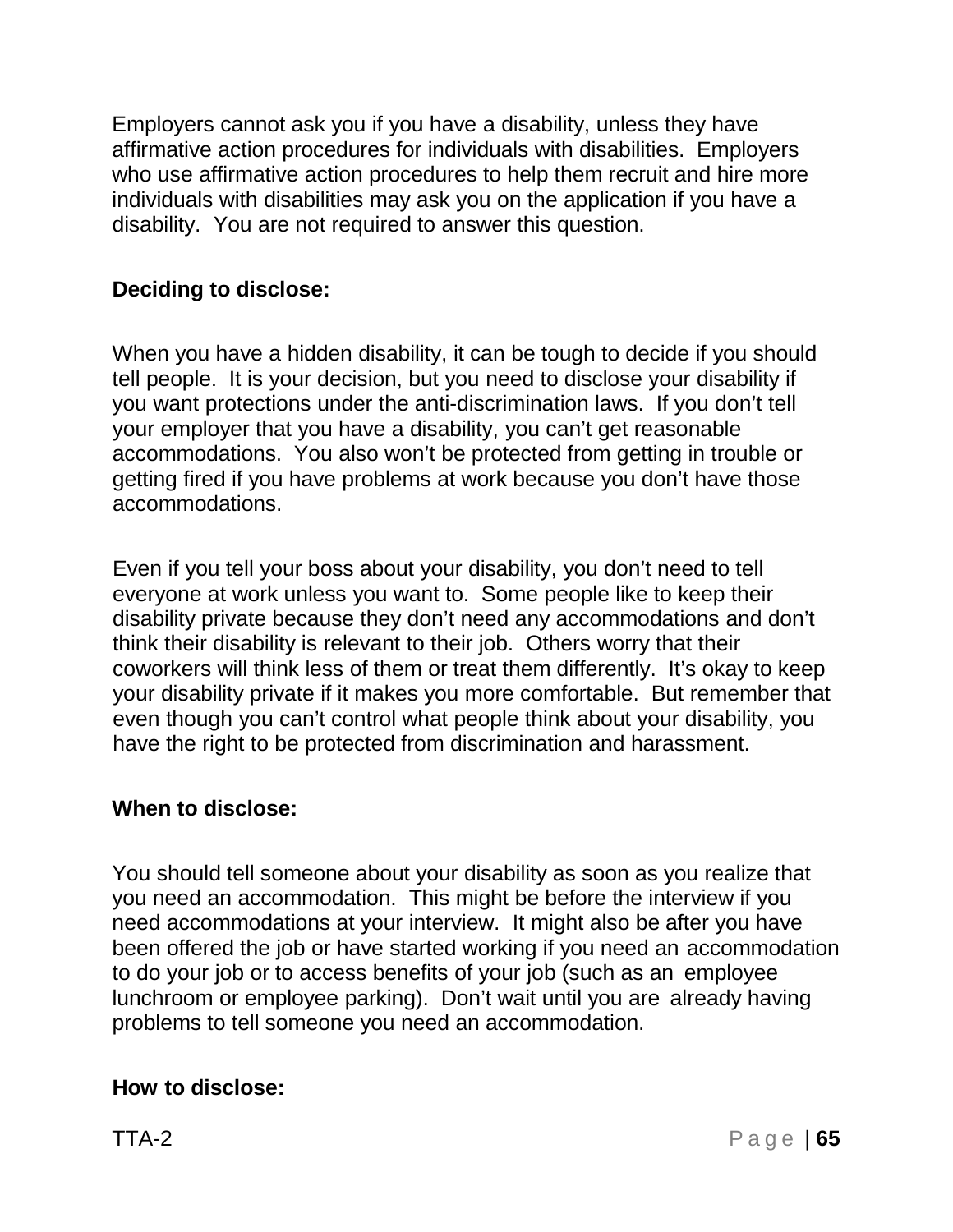You only need to tell someone how your disability will affect your job performance and what services and supports you need to succeed in your job. Discuss your disability in a matter-of-fact way and keep the discussion positive. This is especially important if your disability comes up before you are hired. For instance, if there is a gap in your work history, an interviewer might ask you about it. If you had to take time off work because of your disability, you may want to disclose this. But don't focus too much on reasons you couldn't work. Instead, use this as an opportunity to discuss what you did during your time off that may have given you valuable life experience. Focus on your strengths and abilities and tell the interviewer why you are ready to move forward and be successful in the position you're applying for.

# **Medical Exams and Disability-Related Inquiries**

The ADA restricts when and why an employer can make medical inquiries or require medical exams. A "medical inquiry" is any question that is "likely to illicit information about a disability." A question that might have a disability-related answer, but also has many answers that are not related to a disability is not a "medical inquiry." For example, the question, "How many days were you sick last year?" is medical, because it is directly related to the severity of any health impairments you may have. On the other hand, the question, "How many days were you absent from your last job?" is not disability-related, because there are many reasons why an employee might miss work. The rules for inquiries and exams vary depending on where you are in the application and employment process:

- **Before you are offered a job:** No medical inquiries or medical exams allowed.
- **After you are offered a job:** Any inquiries or medical exams allowed if required of all applicants. Withdrawing an offer is allowed only when it is job-related and consistent with business necessity and there are no reasonable accommodations available.
- **After you begin work:** Medical inquiries or medical exams allowed only when they are job-related and consistent with business necessity.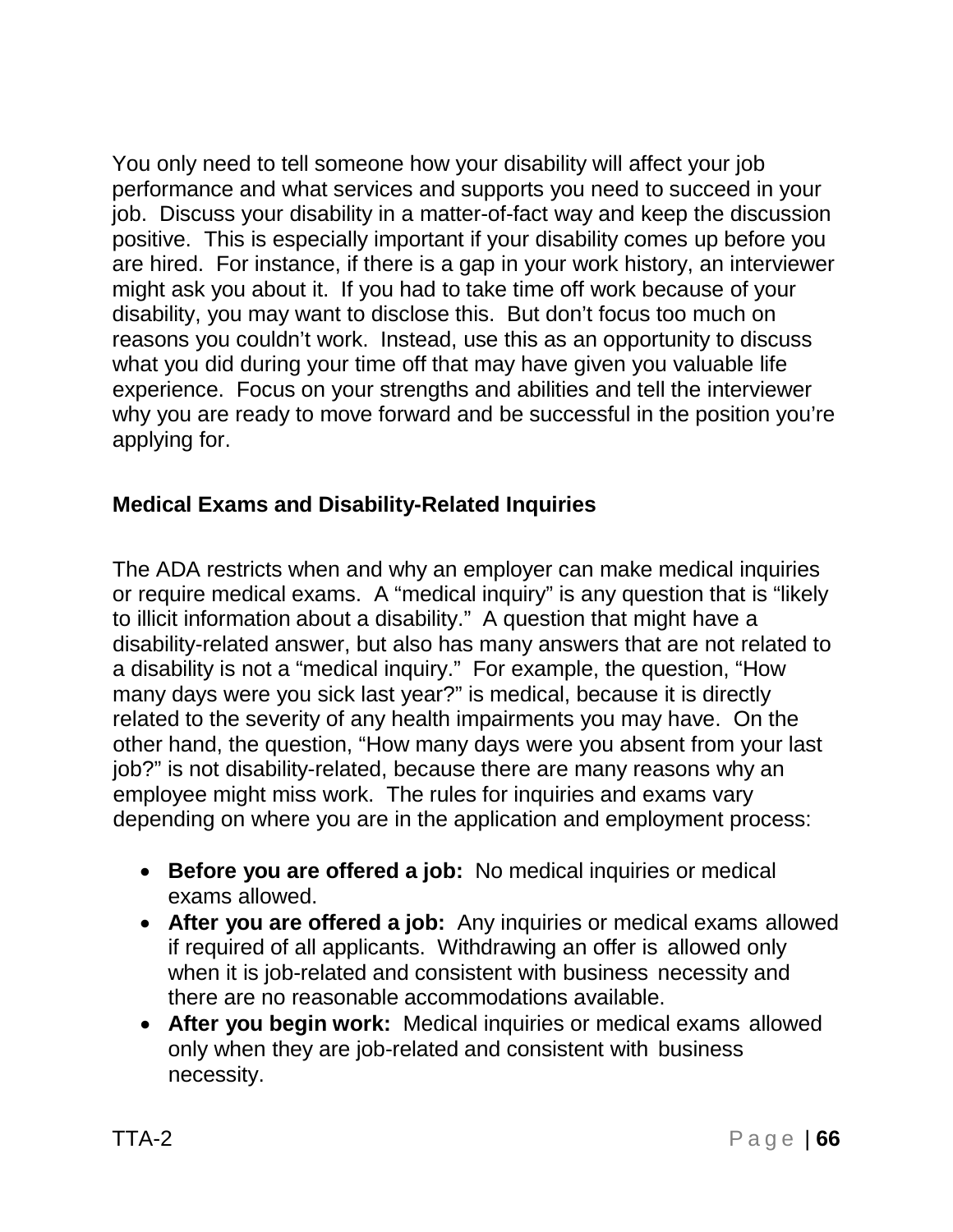A few things to note:

- Tests for illegal drug use can be required at any step, as current use of illegal drugs is not protected by the ADA.
- Employers can require non-medical tests and exams. Examples include agility and fitness tests (as long as these don't include medical tests, such as measuring heart rate or blood pressure) and psychological tests used to determine qualities such as honesty and reliability.
- If you request an accommodation at any step, and your need for the accommodation is not obvious, employers can ask questions or require exams, but only as much as is necessary to verify your need for the accommodation.

## **Filing a Complaint**

If you think an employer has discriminated against you because of your disability, or you have been harassed at work, you can file a complaint. Several agencies enforce the ADA, the Rehabilitation Act, and the PHRA. Where you file a complaint depends on the type of employer. The ADA, the Rehabilitation Act, and the PHRA prohibit retaliation, such as firing or disciplining, for filing a complaint.

**If the employer is a private employer with at least 15 employees or is a state or local government,** you are protected by the ADA. The Equal Employment Opportunity Commission (EEOC) enforces the ADA.

You have 180 days from the date the discrimination happens to file your complaint, or 300 days if you also file a complaint with the Pennsylvania Human Relations Commission (see next page). You can file in person, by mail, or by phone. To file a complaint in Pennsylvania, contact the Philadelphia District Office of the EEOC:

Phone: (800) 669-4000 or (800) 669-5820 (TTY) Address: 801 Market Street, Suite 1300 Philadelphia, PA 19107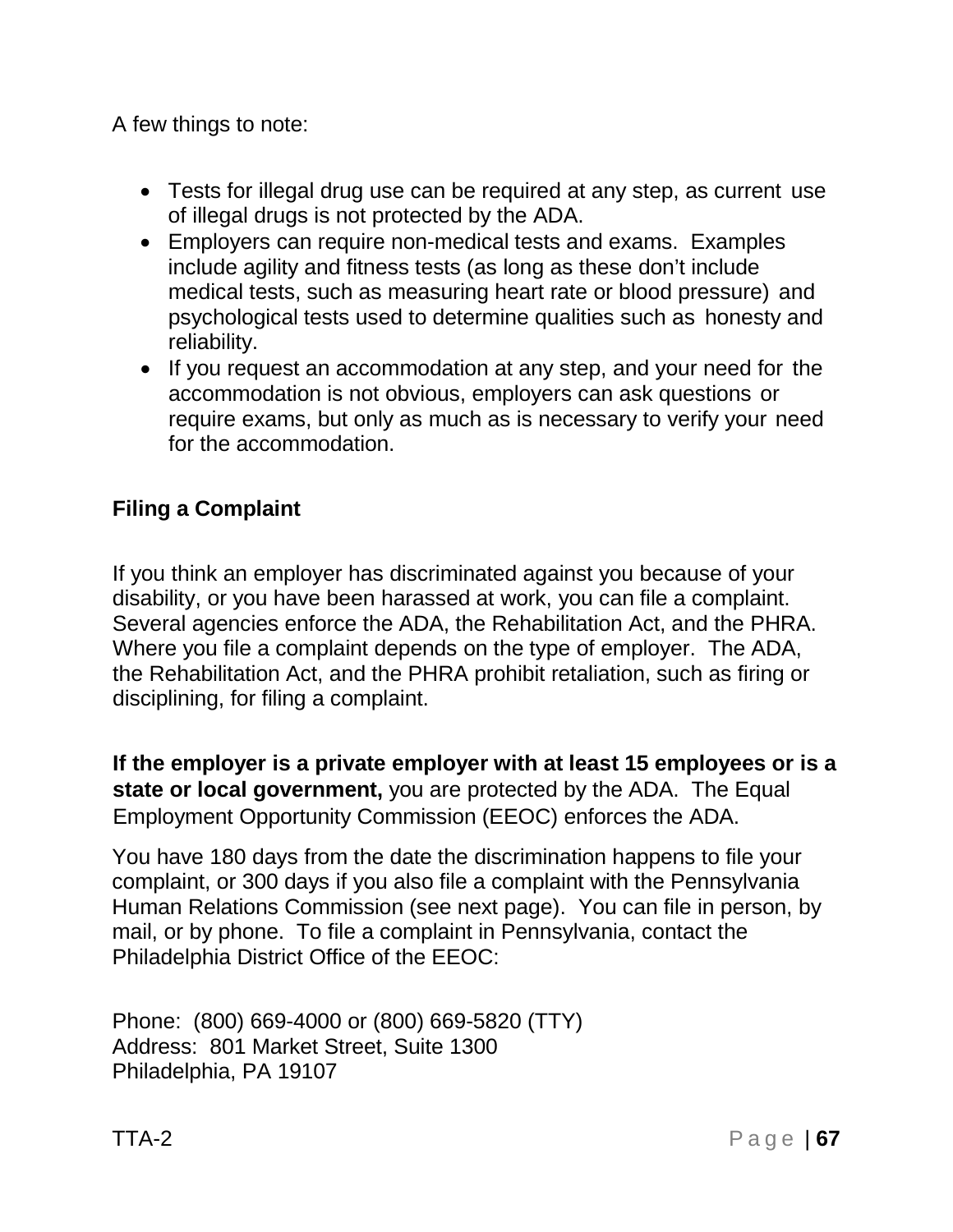You cannot file a private lawsuit in federal court unless you get a "right-tosue" letter from the EEOC first. You can request a "right-to-sue" letter if the EEOC does not act on your complaint within 180 days. You have 90 days from receipt of your "right-to-sue" letter to file your lawsuit.

**If the employer is a private employer in Pennsylvania with at least 4 employees,** you are protected by the PHRA. The Pennsylvania Human Relations Commission (PHRC) enforces the PHRA.

You have 180 days to file a complaint with the PHRC. If the action in your complaint also violates a federal law, the PHRC will file your complaint with the appropriate federal agency. There are three PHRC regional offices in Pennsylvania, serving all sixty-seven counties. You can download a complaint form or find out which office serves your county by going to <http://www.phrc.state.pa.us/> and clicking "File a complaint" on the left side of the page.

#### **Philadelphia**

Phone: (215) 560-2496 or (215) 560-3599 (TTY) Address: PA Human Relations Commission Philadelphia Regional Office 110 North 8th Street, Suite 501 Philadelphia, PA 19107

#### **Pittsburgh**

Phone: (412) 565-5395 or (412) 565-5711 (TTY) Address: PA Human Relations Commission Pittsburgh Regional Office 301 Fifth Avenue Suite 390 Piatt Place Pittsburgh, PA 15222

#### **Harrisburg**

Phone: (717) 787-9784 or (717) 787-7279 (TTY) Address: PA Human Relations Commission Harrisburg Regional Office Riverfront Office Center, 5<sup>th</sup> Floor South Front Street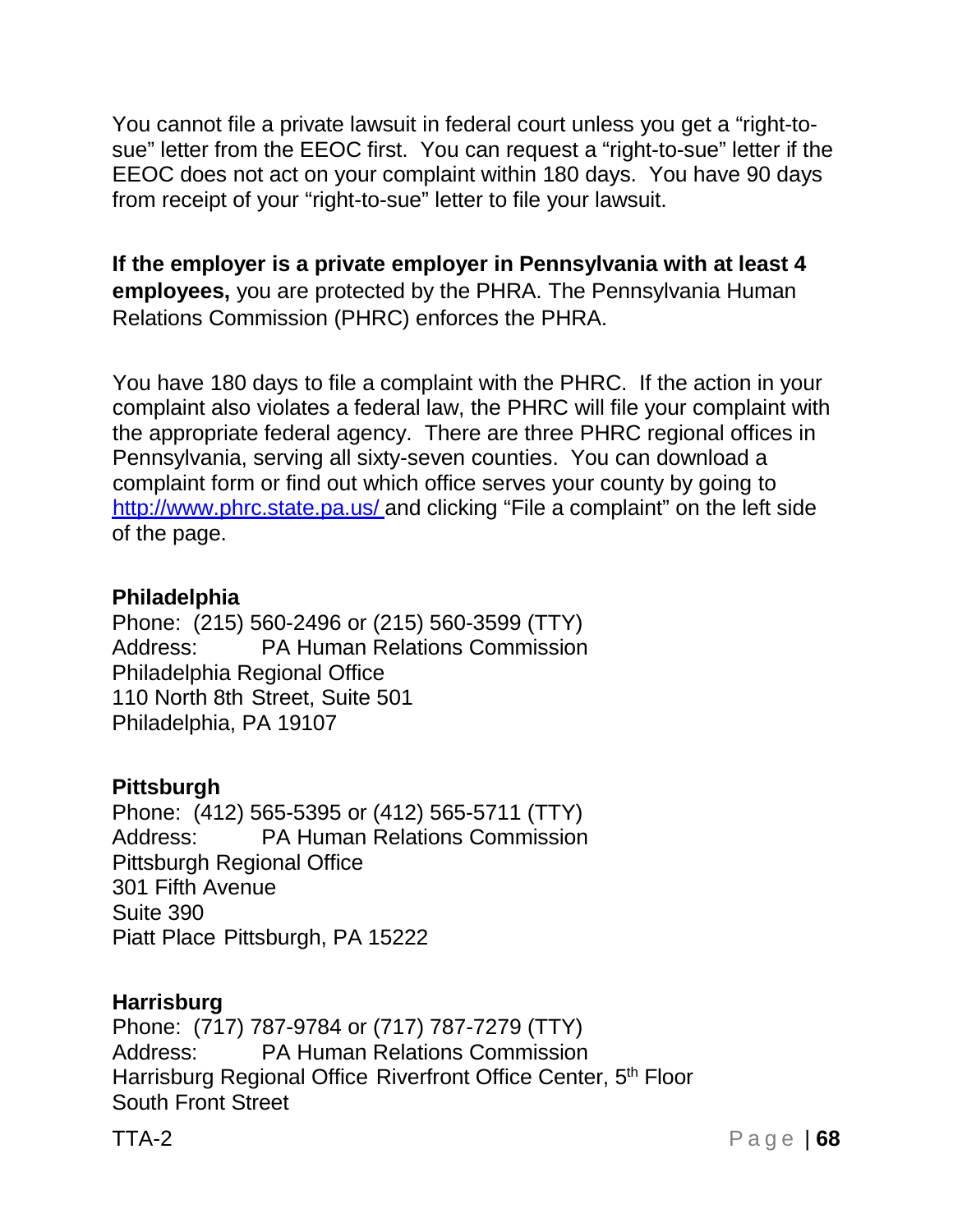Harrisburg, PA 17104

You cannot file a private lawsuit in a state court unless you get a "right-tosue" letter from the PHRC first.

**If the employer is a federal executive branch agency,** such as the Department of Labor or the Department of Education, you are protected by Section 501 of the Rehabilitation Act. The EEOC enforces Section 501.

Before filing a complaint with the EEOC, you must contact an equal employment opportunity counselor at the agency where you think the discrimination happened. You have 45 days to do this.

**If the employer has a contract with the federal government,** you are protected by Section 503 of the Rehabilitation Act. The Department of Labor's Office of Federal Contract Compliance Programs (OFCCP) enforces Section 503.

You have 300 days from the date the discrimination happened to file a complaint. You can get a complaint form at [http://www.dol.gov/ofccp/.](http://www.dol.gov/ofccp/) To file your complaint, you can submit it electronically, mail it to your regional office, or bring it to the regional office in person. You can contact the regional office for Pennsylvania at:

Phone: (215) 861-5765 or (877) 889-5627 (TTY) Fax: (215) 861-5769 Address: U.S. Department of Labor for OFCCP Curtis Center, Suite 200 East 170 S. Independence Mall West Philadelphia, PA 19106-3317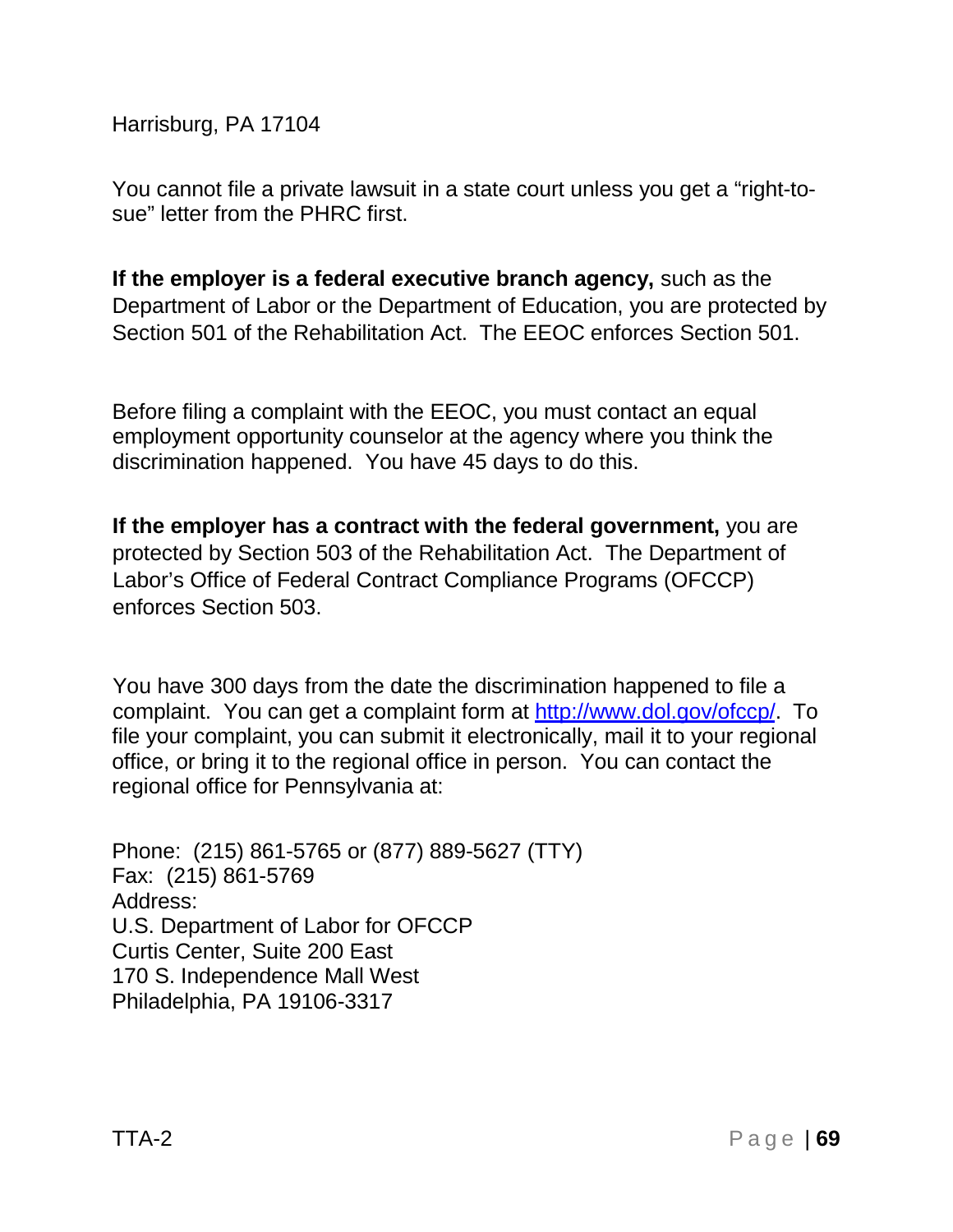**If the employer receives financial assistance from any federal agency or department,** you are protected by Section 504 of the Rehabilitation Act. The individual government agencies enforce Section 504.

To file a complaint, contact the federal agency that supplies the employer with financial assistance. You can also file a private lawsuit in federal court for a violation of Section 504. You do not need to file an administrative complaint with the federal agency first.

## **Family and Medical Leave Act (FMLA)**

The Family and Medical Leave Act (FMLA) helps you keep your job if you need to take time off because of your disability. It covers all public agencies. It also covers private employers if the employer has at least 50 employees within a 75 mile radius of your work location. You are protected by the FMLA once you have worked for a covered employer for at least one year as long as you worked at least 1,250 hours in the last year.

If you need to take time off because of a serious health condition, you are entitled to take up to 12 weeks of unpaid leave each year without losing your job. This time does not need to be taken all at once.

Your time off is unpaid, but you can choose to use any paid vacation, personal, or sick leave to cover part of the time off. Your employer can also require you to do this. When you get back from your leave, you must be returned to your original position or to an equivalent position with equivalent pay and benefits.

Any benefits you had before you left are still yours, but your employer doesn't have to let you accrue more benefits, such as sick days and vacation days, while you are away. If you have insurance through work, you can keep it by continuing to pay the required employee contribution.

An employer can ask you to support your request for leave with certification from your health care provider. The certification should list: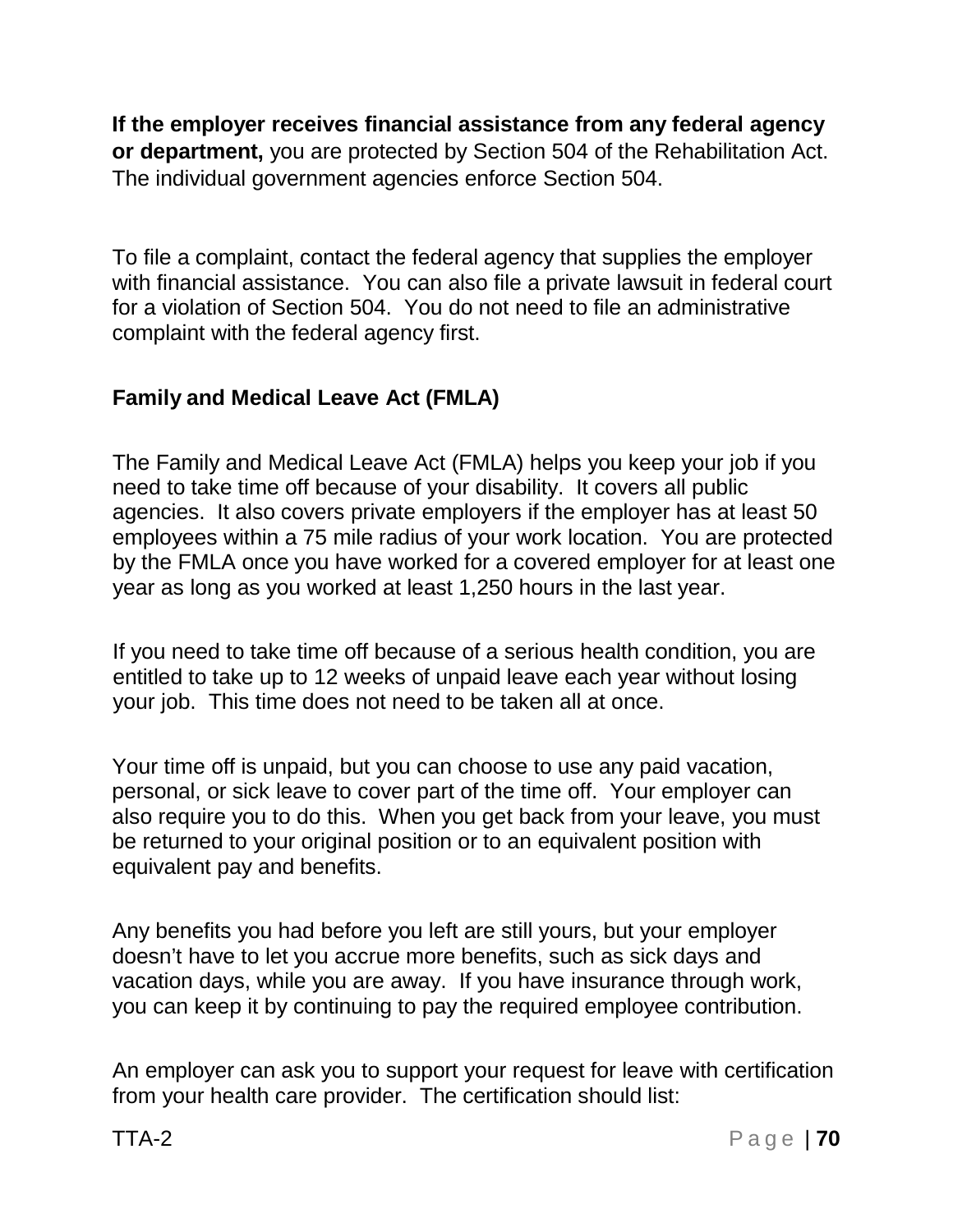- The date the serious health condition started:
- The length the condition will probably last;
- Appropriate medical facts about the condition; and
- A statement that you are unable to perform the functions of your job.

It is illegal for your employer to intimidate, threaten, or coerce you to stop you from taking leave under this law. This means that your employer cannot threaten punishment, such as denying benefits or promotions, if you take leave. Your employer also can't promise benefits, such as promotions or bonuses, if you don't take leave.

#### **Filing a Complaint**

If you think your employer has violated the FMLA, you can file a complaint with the Wage and Hour Division of the U.S. Department of Labor. You should file as soon as possible, but you have up to two years. The FMLA prohibits retaliation, such as firing or disciplining, for filing a complaint. To file a complaint, contact the Wage and Hour Division local office that is closest to you. There are three local offices in Pennsylvania:

#### **Philadelphia**

Phone: (215) 597-4950 Address: U.S. Dept. of Labor Wage & Hour Division 1617 John F. Kennedy Blvd., Suite 1780 Philadelphia, PA 19103

#### **Pittsburgh**

Phone: (412) 395-4996 Address: U.S. Dept. of Labor Wage & Hour Division Federal Building 1000 Liberty Ave., Suite 1416 Pittsburgh, PA 15222

#### **Wilkes-Barre**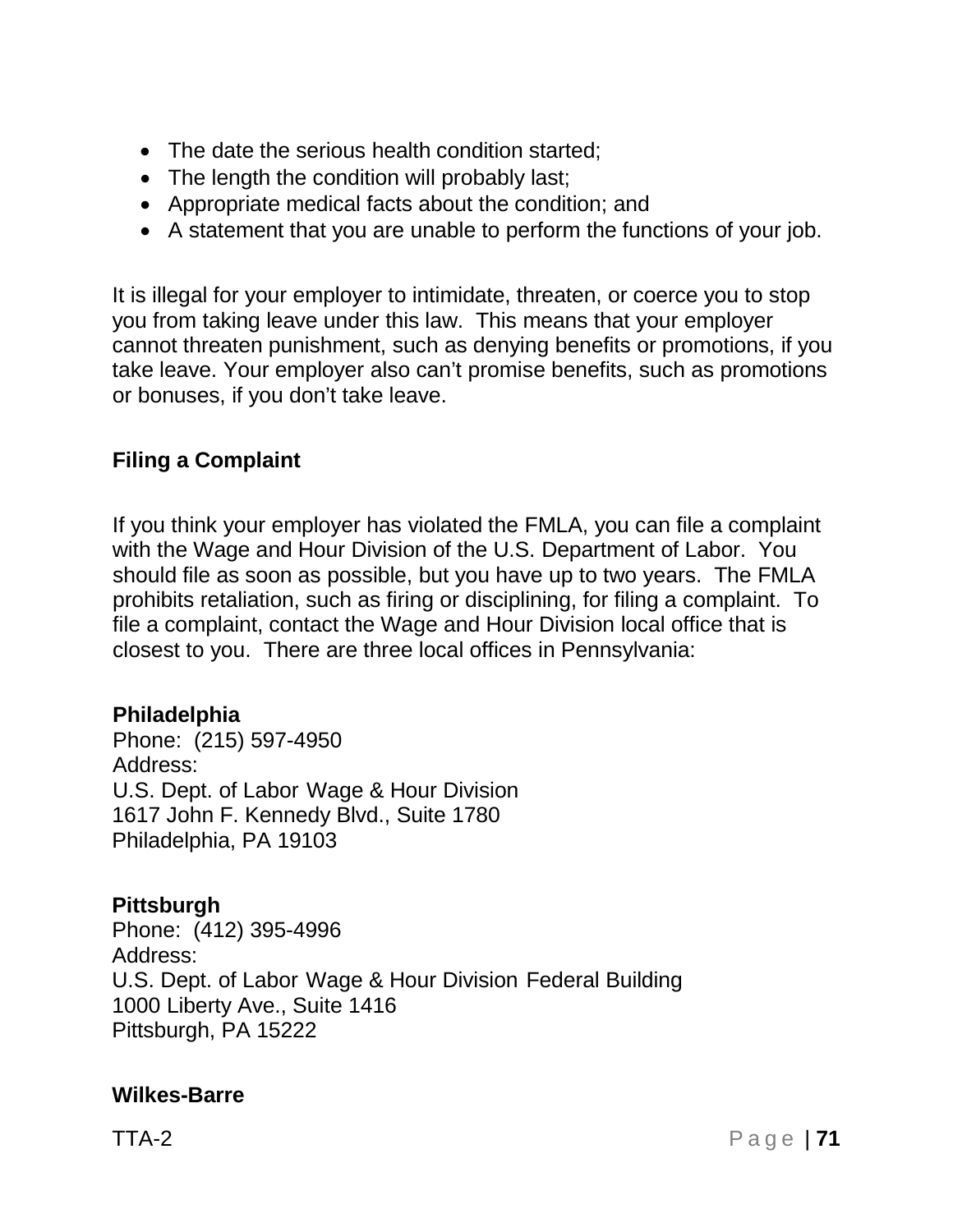Phone: (570) 826-6316 Address: U.S. Dept. of Labor Wage & Hour Division 7 North Wilkes-Barre Blvd. Stegmaier Bldg., Suite 373M Wilkes-Barre, PA 18702

You can also file a private lawsuit in federal court within two years of the last action that violated the FMLA. You don't need to file a complaint with the Wage and Hour Division first.

The laws governing your employment rights can get complicated, but it's important to remember that there are laws protecting you and that you have resources to ensure that you get those protections. The information in this guide is meant to give you a brief overview of your employment rights. If you still have questions or need help understanding how the laws apply to a particular situation, contact the Disability Rights Network of Pennsylvania at (800) 692-7443 (voice) or (877) 375-7139 (TDD) for assistance.

## **Chapter 5: Healthcare**

When you turn 21, many of the services you used as a child are no longer available to you. You may need to find new health insurance, new healthcare providers, and new resources for getting your personal care items and services, such as assistive technology and personal care assistants. This chapter will discuss ways to get health insurance and where to get healthcare services. Some information in this chapter may change due to the proposed Healthy PA Plan.

## **Health Insurance**

Health insurance options for adults include Medical Assistance (MA), Medicare, and private insurance policies. If you have a disability, it is very likely that you will qualify for MA. Some people with disabilities may also qualify for Medicare. If you do not qualify for either MA or Medicare or both, there are several options for getting private health insurance. This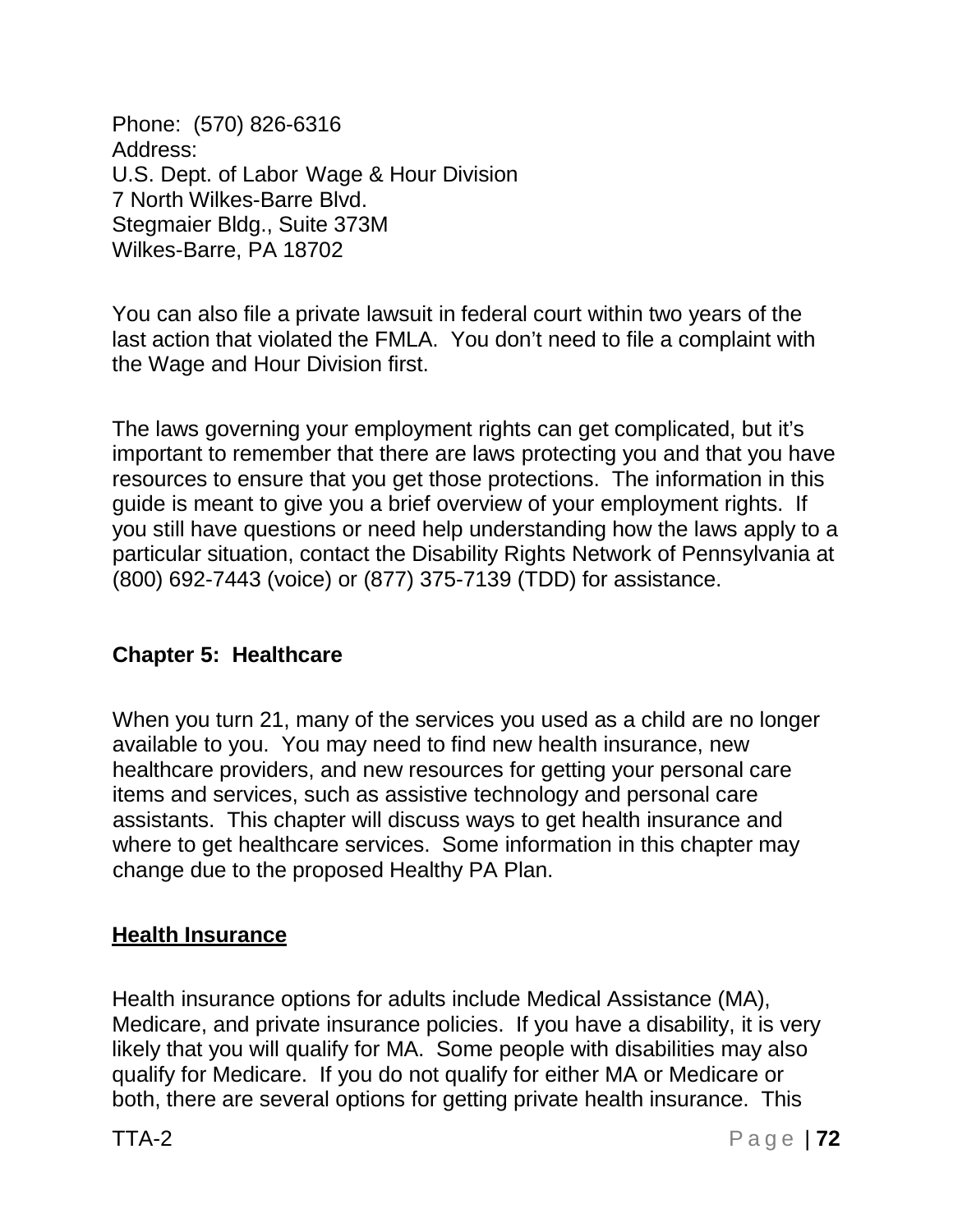section describes some of the health insurance options for adults.

#### **Understanding the Language:**

If you have never been in charge of your own insurance before, you may not be familiar with a lot of the words insurance companies use. Here are some of the words you will see a lot:

- **Premiums:** An insurance premium is the amount of money you may have to pay each month to your insurance company for health coverage.
- **Deductible:** A deductible is the amount of money you may have to spend on your medical expenses before your insurance will start to pay. Deductibles can be annual or per incident.
- **Copayment:** A copayment is a set amount of money that you pay for each medical service. This amount may be different for different services. For example, you may have to pay \$20 for a visit to your regular doctor and \$30 for a visit to a specialist. Not all insurance policies require copayments.
- **Coinsurance:** Coinsurance is the portion of the total cost of a service that you have to pay. For instance, if you have a coinsurance of 30%, and your doctor charges \$100 per visit, you will have to pay \$30 and your insurance company will pay \$70. Not all insurance policies require coinsurance.
- **Primary Care Physician (PCP):** Your PCP is the doctor that you see for standard checkups. Some insurance policies require you to choose a PCP and get a referral from your PCP anytime you need to see a specialist.
- **Managed Care Plan:** A managed care plan is a type of health insurance that forms contracts with healthcare providers and medical facilities to provide care for members at a reduced cost. The providers who have these contracts become part of the managed care plan's "network."
- **Network:** Your network is usually made up of a group of healthcare providers who have contracts with your health insurance company agreeing to charge a reduced rate for their services. Most insurance plans will give incentives to use "in-network" providers, such as lower copays or coinsurance rates.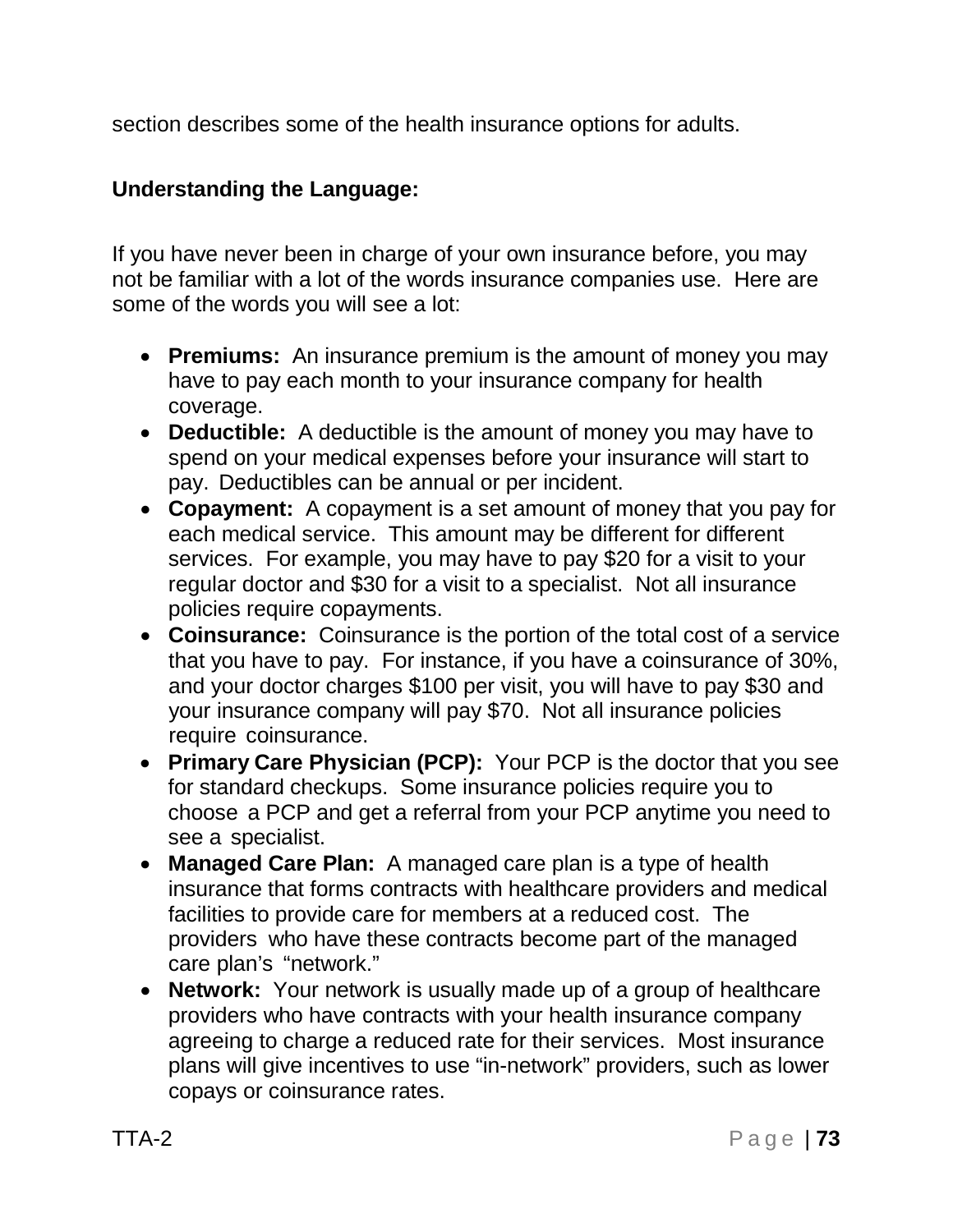- **Out-of-Network:** A healthcare provider that does not have an agreement with your health insurance company is considered "out-ofnetwork." Some insurance plans do not cover any services from outof- network providers, and some will allow you to see out-of-network providers, but will charge a higher copay or coinsurance.
- **Fee-for-Service (FFS):** FFS is a type of payment system in which healthcare providers, including PCPs, get paid separately for each service, such as an office visit, screening test, or treatment. With a FFS model, patients are not limited to a set network of providers.

## **Medical Assistance (MA) Programs**

#### **Part One – Eligibility and Application Requirements**

**Standard MA:** MA, also known as Medicaid or Medical Assistance, is a free public health insurance program paid for by the Department of Public Welfare (DPW) and the federal government. MA is available for many different groups of people, including individuals with disabilities. In Pennsylvania, the MA available to individuals with disabilities is known as Healthy Horizons. If you receive SSI payments, you automatically qualify for Healthy Horizons, and if you receive SSDI payments, you qualify for Healthy Horizons if you meet certain income and resource requirements. You don't need to have SSI or SSDI to get Healthy Horizons, though. If your health care professional certifies that you have a disability that will last at least 12 months, you can qualify for Healthy Horizons if you meet the income and resource requirements.

**Income:** If you do not receive SSI payments, you need to meet the income requirement to qualify for MA. To meet the income requirement, your income must be at or below the Federal Poverty Income Guidelines. In 2014, the Federal Poverty Income Guidelines is \$973 per month for a one person household. MA allows certain deductions from your total income before they compare it to the income requirement. These include a \$65 deduction for all applicants and deductions for Impairment Related Work Expenses (IRWE), which are expenses for things related to your disability that you need in order to be able to work, such as an alteration to your vehicle.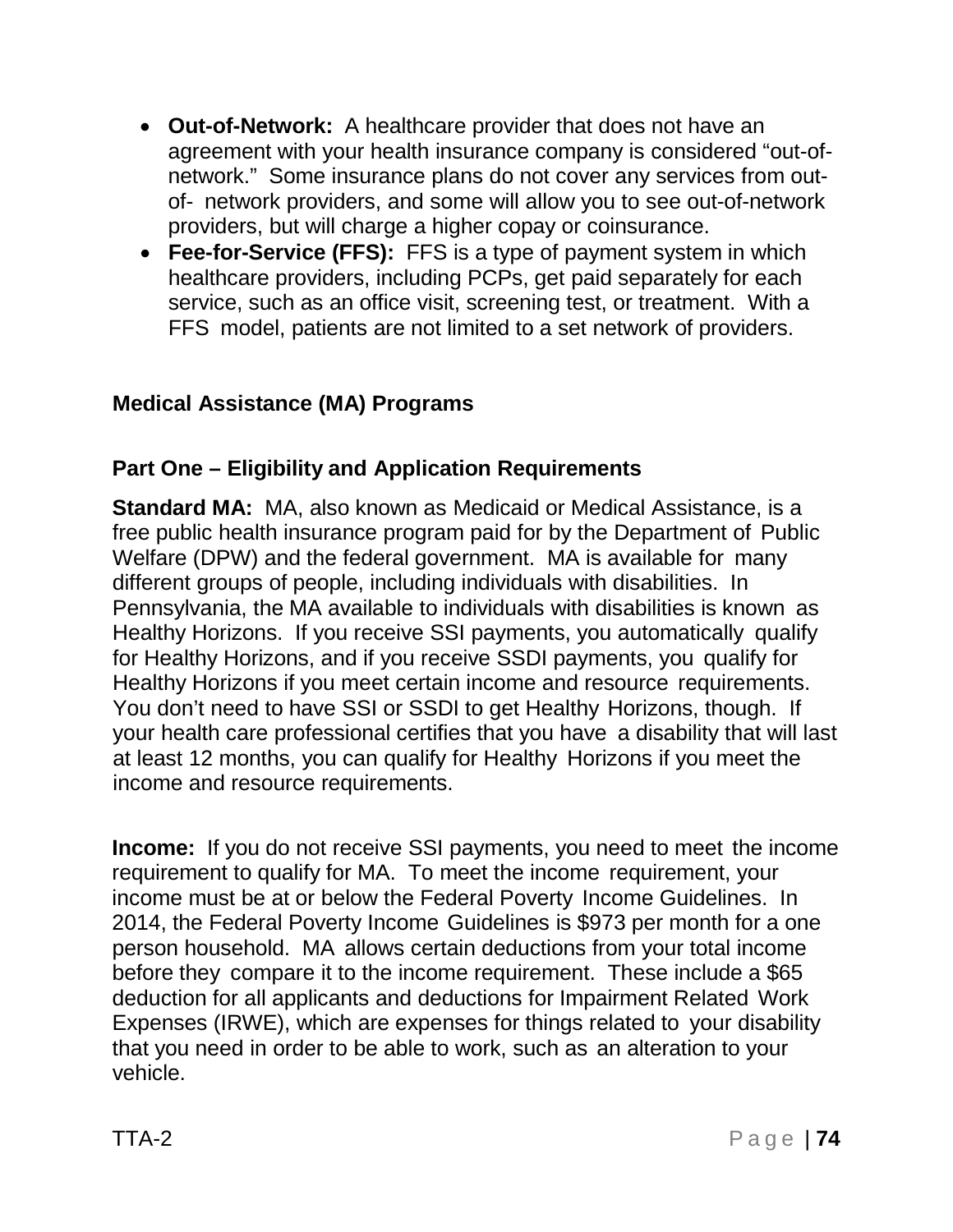**Resources:** To meet the resource requirement, individuals need to have under \$2,000 in resources and couples need to have under \$3,000. If you are under 21, you are pregnant, or you are responsible for the care of a child under 21, you do not need to meet the resource requirement.

If you have a disability, but your income is higher than the guidelines, you may still be able to qualify for MA. The first option is to reduce your countable income through the "spenddown" option. To apply for MA under the spenddown option, indicate on your application that you would like to do so. You then have two choices of spenddown programs:

**Non Money Payment (NMP) option:** The caseworker assigned to your application will tell you your monthly spenddown amount. Each month, you will submit receipts or bills to show that you owe or have paid that amount in medical expenses, including insurance premiums, doctors' visits, and prescription costs. Once you meet your spenddown amount, MA will pay the rest of your medical expenses for that month, including costs for prescriptions and most durable medical equipment.

**Medically Needy Only (MNO) option:** Your caseworker will give you a spenddown amount for a six-month period. You can include expenses from up to three months before this period in your spenddown, so this may be a good option if you have a lot of old unpaid bills. Once you meet your spenddown amount, MA will pay the rest of your medical expenses for that six-month period. The income limits are higher for MNO than for NMP, but if you get MA under the MNO option, it won't cover prescriptions or durable medical equipment.

If you do not meet the income requirements and are unable to meet the requirements by "spending down" your income, you may be eligible for Medical Assistance for Workers with Disabilities (MAWD) or for MA under a Home and Community-Based Services Waiver (Waiver). Eligibility requirements for MAWD are explained on page 72 and eligibility requirements for Waivers are explained beginning on page 74.

You can apply for MA online, in person, or by mail.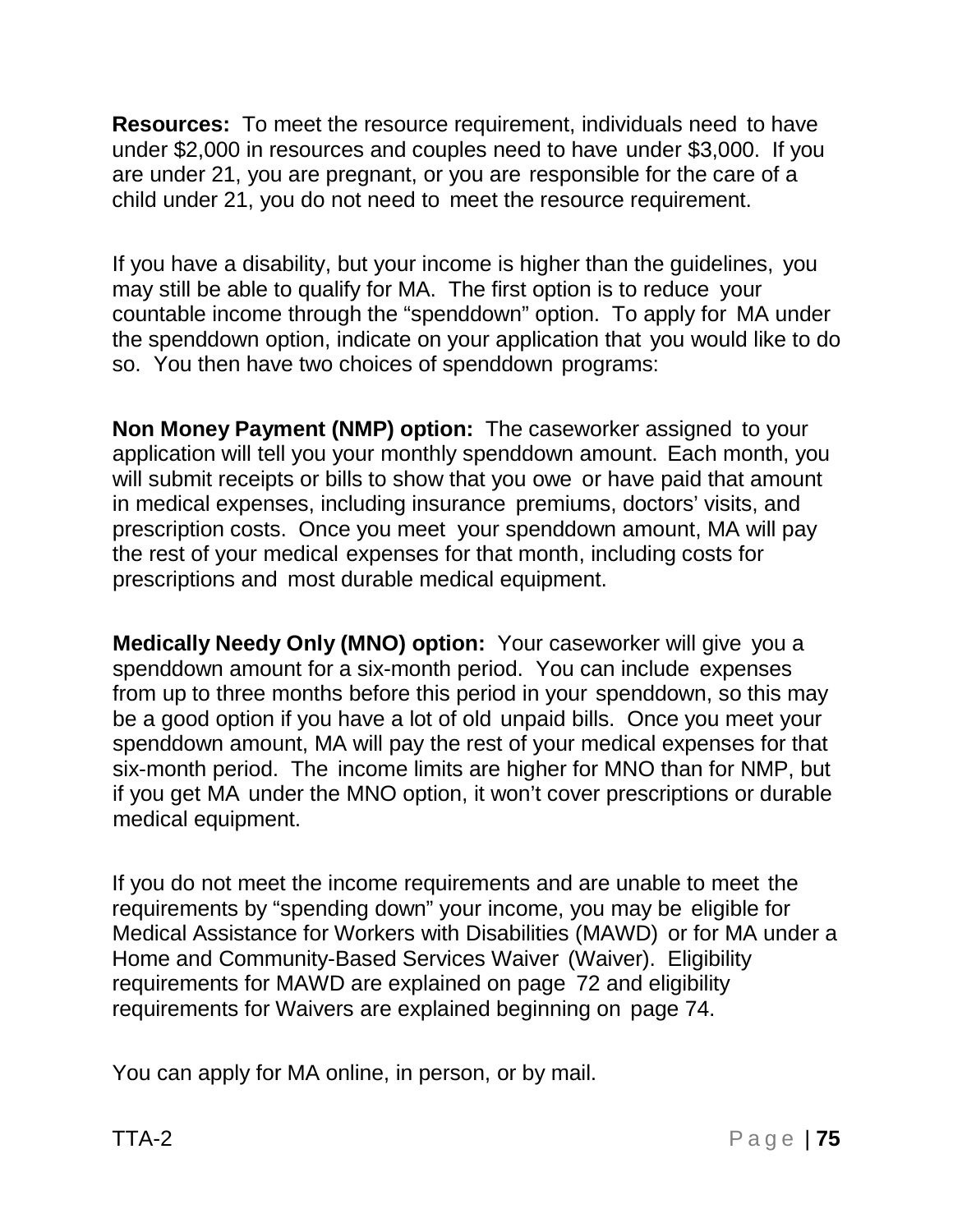**Online**: <http://www.compass.state.pa.us/>

**In person**: Go to your local County Assistance Office (CAO). To find your local CAO, visit

<http://www.dpw.state.pa.us/findfacilsandlocs/countyassistanceoffic> econtactinformation/index.htm or call DPW at (800) 692-7462.

**By mail**: Download the application at

<http://services.dpw.state.pa.us/oimpolicymanuals/manuals/bop/ma> /PA\_600.pdf and mail it to your CAO.

# **Medical Assistance for Workers with Disabilities (MAWD):** MAWD

gives you insurance if you have a disability, but your income or resources are too high for you to qualify for MA. The income and resource limits are higher for MAWD than for MA, but you have to pay a premium to get MAWD. The premium will be 5% of your countable income, meaning your income after DPW takes certain deductions. If you qualify for MAWD and pay the premium, you will get the same coverage as people who qualify for MA. To qualify for MAWD, you must meet the following requirements:

- You are between the ages of 16 and 64,
- You have a disability,
- You are employed and getting paid,
- You have \$10,000 or less in countable resources, and
- Your countable income is less than 250% of the Federal Poverty Income Guideline (in 2014, 250% of the Federal Poverty Income Guideline is \$2,431 per month for a one-person household).

To meet the definition of disability, you must:

- Be receiving Social Security Benefits,
- Have received Social Security Benefits in the past 12 months and still meet the SSA's definition of disability, or
- Be declared disabled by the CAO.

If you don't receive SSI or SSDI, the CAO can declare you "presumptively disabled" and give you MAWD as long as you provide information about your disability from one of a variety of sources within three months. This information can come from places such as the Office of Vocational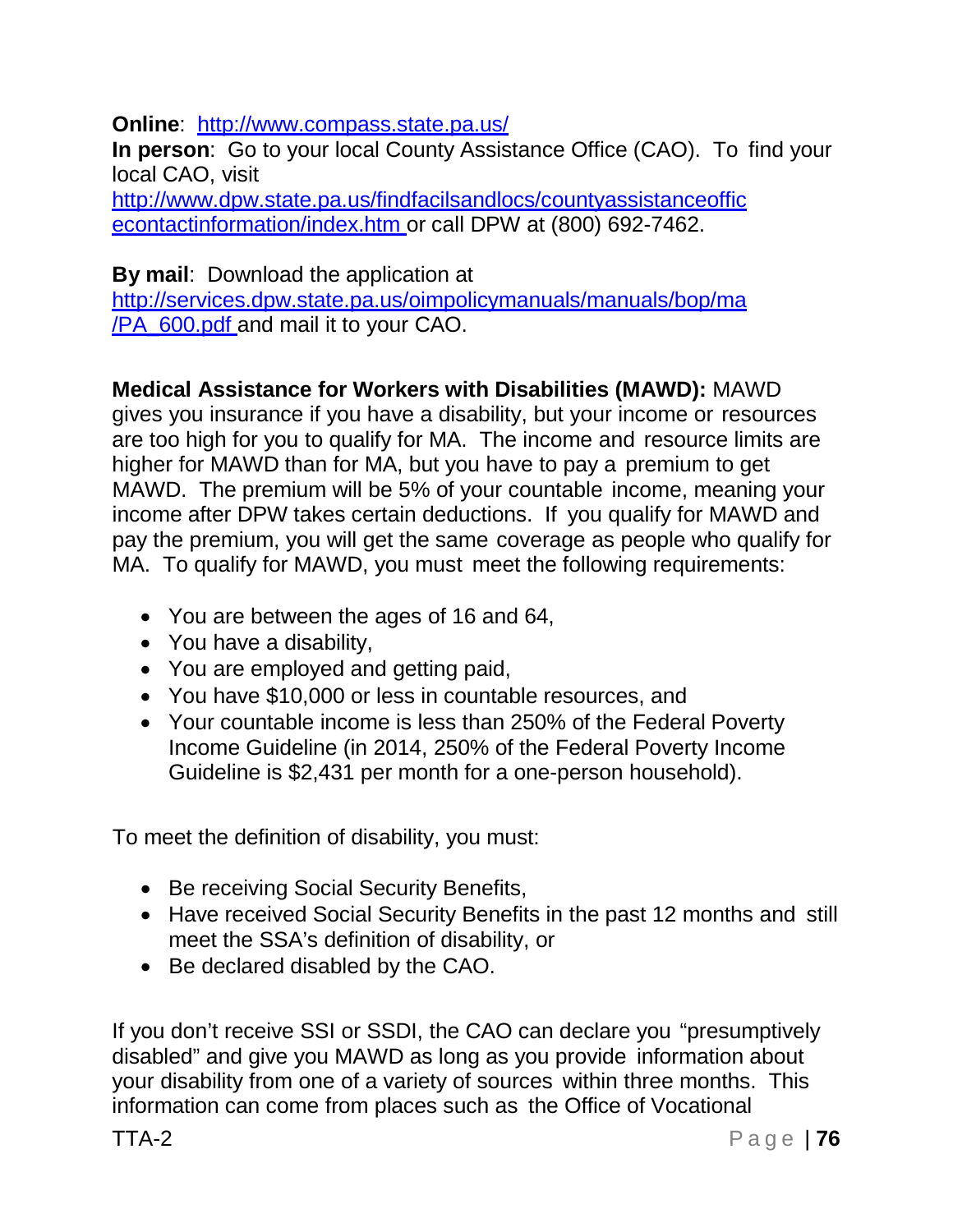Rehabilitation or your Center for Independent Living. DPW's Medical Review Team will then evaluate your documentation and determine if you can still get MAWD past the three month period. If your impairment no longer meets the definition of disability, you may qualify as a worker with a medically improved disability, as long as medical professionals determine that you still have a severe impairment.

DPW does not have requirements about the type of work you can do or how much you have to work. You can work for only one hour per week and still qualify, and jobs like babysitting or mowing your neighbor's lawn count as work as long as you get paid for it. If you don't get a paystub for the work you do, you can get a letter from your employer. If you are selfemployed, you must provide proof of your self-employment. You can do this by submitting the MAWD Self- Employment Form found at [\(http://services.dpw.state.pa.us/oimpolicymanuals/manuals/bop/ma/P](http://services.dpw.state.pa.us/oimpolicymanuals/manuals/bop/ma/P) A 1762.pdf) or by submitting other verification, such as a business plan, customer lists, or tax returns. If you are applying for MAWD as a worker with a medically approved disability, you must be working at least 40 hours a month and earning at least minimum wage.

If you are married, your spouse's income and resources count toward the limits, and unlike with MA, you have to meet the resource requirement even if you have a child under 21. Your spouse's income will not count when determining the amount of your monthly premium.

You can apply for MAWD online, in person, or by mail. If you apply online, put in the comments section that you are applying for MAWD. For more details about applying, see the section in this guide on applying for MA (page 72) or go to

<http://www.dpw.state.pa.us/fordisabilityservices/healthcarema/medica> lassistancebenefitsforworkerswithdisabilities/index.htm.

**Home and Community-Based Services Waivers (Waivers):** In order to live independently, some individuals with disabilities need more services and supports than they can get through MA. Waiver programs support individuals who are at risk of institutionalization, or are leaving institutions, and want to live independently in the community instead.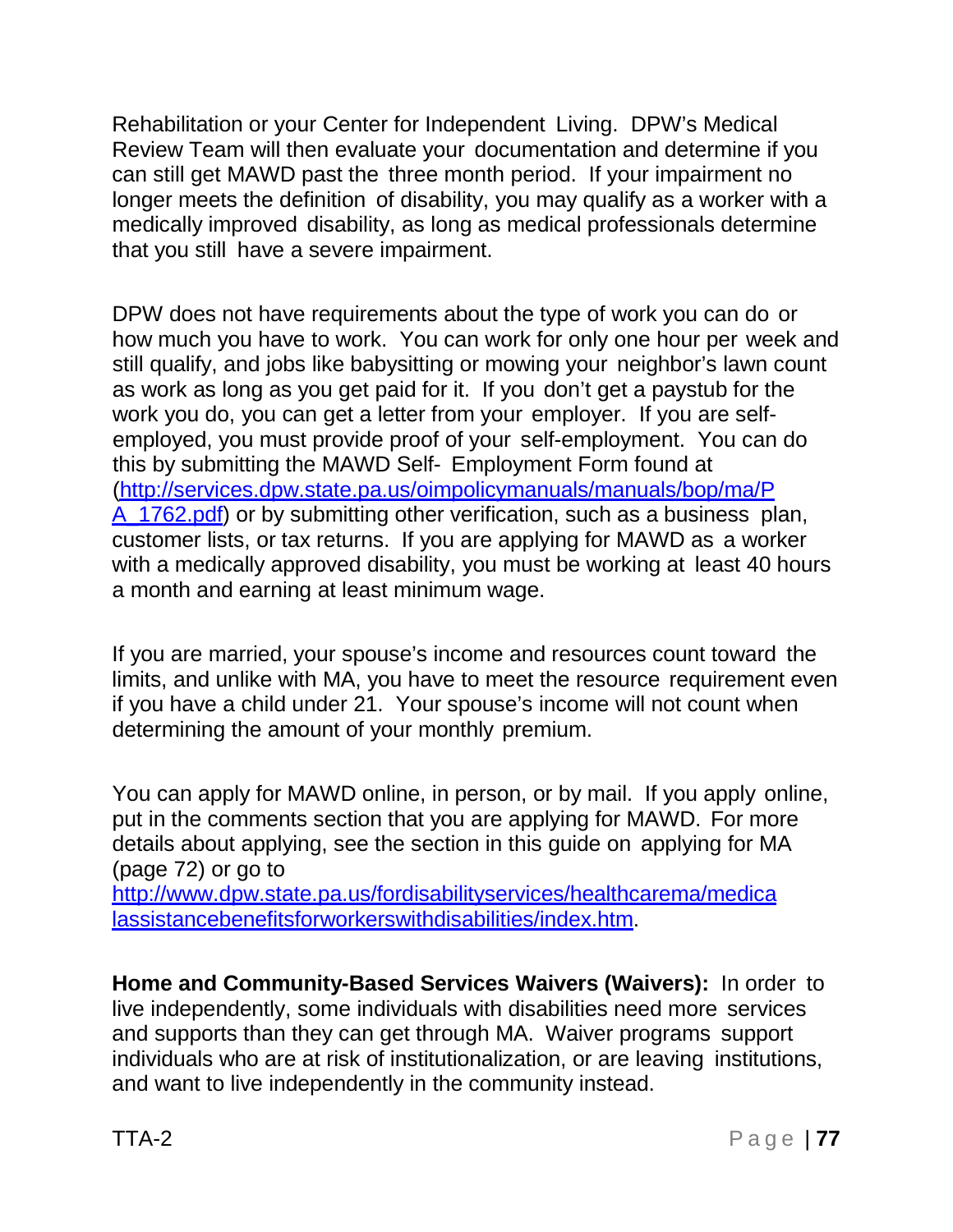There are several different Waivers that may be available to young adults with disabilities, and each one has its own functional eligibility criteria.

There are also income and resource requirements that are the same for all Waivers. In 2014, an individual must have an income of less than \$2,163 per month and resources below \$8,000. It is important to know that getting into a Waiver is not an entitlement. This means that even if you qualify for a Waiver, you might not be able to get it. There are limited funds for Waivers and some may have waitlists or be closed to new applicants. However, once you are enrolled in a Waiver, you are entitled to the covered services that you need, within the limits of the Waiver rules.

The following Waivers may be available to you:

#### **Attendant Care Waiver Eligibility criteria:**

- Ages 18-59;
- Physical impairment lasting 12 months or longer;
- Capable of directing own care, such as selecting and supervising attendants; and
- Certified by a doctor as needing the level of care and services offered in a nursing facility, other than just room and board.
- Overseen by: Office of Long-Term Living (OLTL)
- To apply: Contact the Independent Enrollment Broker, Maximus, at (877) 550-4227.

# **COMMCARE Waiver Eligibility criteria:**

- Age 21 or older;
- Traumatic Brain Injury that results in substantial functional limitations in at least three of the following: mobility, communication, self-care, learning, self-direction, or capacity for independent living; and
- Certified by a doctor as needing the level of care and services offered in a nursing facility, other than just room and board.
- Overseen by: Office of Long-Term Living (OLTL)
- To apply: Contact the Independent Enrollment Broker, Maximus, at (877) 550-4227.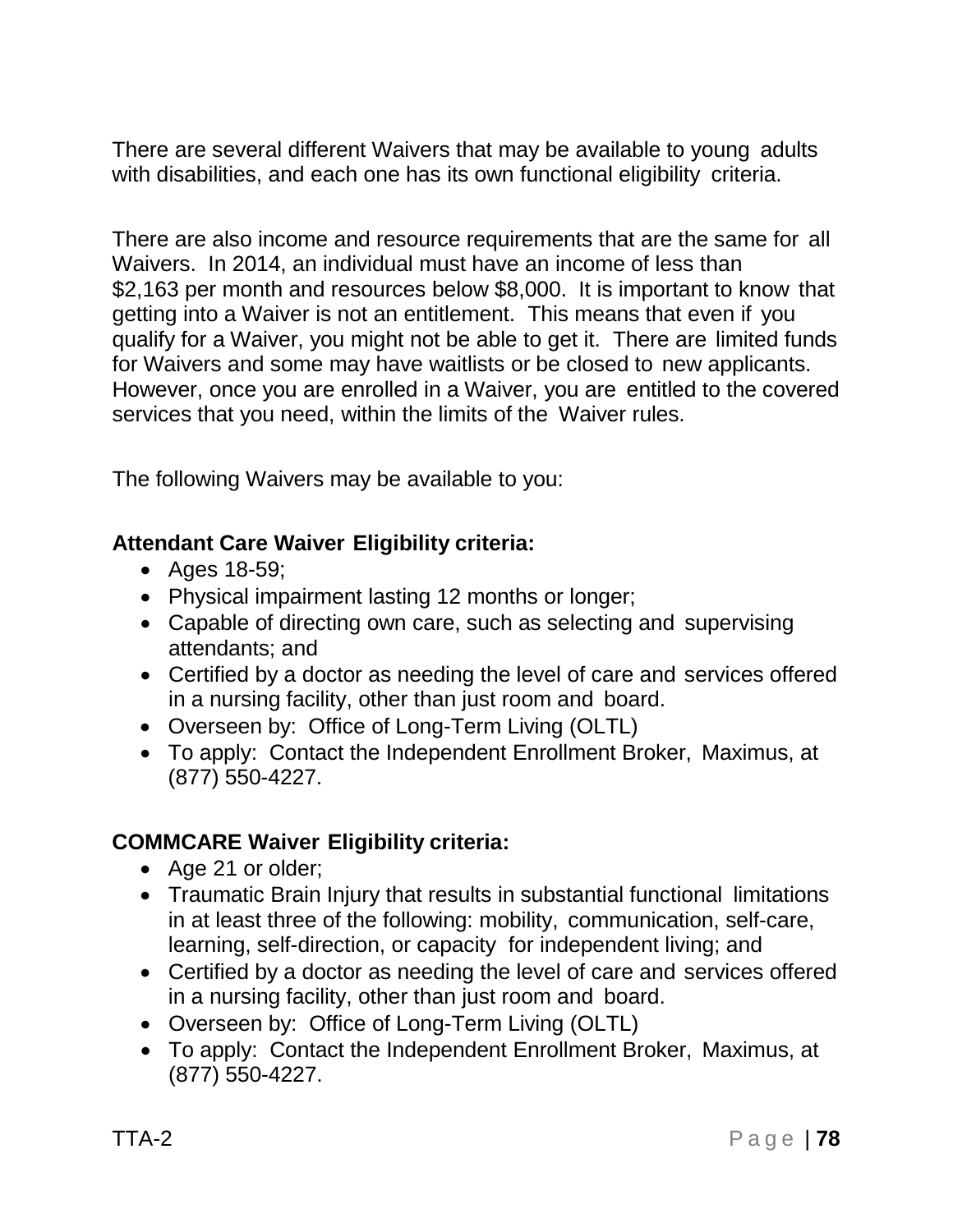# **OBRA Waiver Eligibility criteria:**

- Age 18-59;
- Developmental disability (manifested before age 22 and likely to continue indefinitely);
- Substantial functional limitations in at least three of the following: mobility, communication, self-care, learning, self- direction, or capacity for independent living;
- Primary diagnosis that is not mental health or intellectual disability (though these can be secondary diagnoses); and
- Certified by a doctor as needing the level of care of an Intermediate Care Facility for persons with developmental disabilities, meaning there is a high need for habilitation services.
- Overseen by: Office of Long-Term Living (OLTL)
- To apply: Contact the Independent Enrollment Broker, Maximus, at (877) 550-4227.

# **Independence Waiver Eligibility criteria:**

- Age 18-59;
- Physical disability that is likely to continue indefinitely;
- Substantial functional limitations in at least three of the following: mobility, communication, self-care, learning, self- direction, or capacity for independent living;
- Primary diagnosis that is not mental health or intellectual disability; and
- Certified by a doctor as needing the level of care and services offered in a nursing facility.
- Overseen by: Office of Long-Term Living (OLTL)
- To apply: Contact the Independent Enrollment Broker, Maximus, at (877) 550-4227.

# **Autism Waiver Eligibility criteria:**

- Age 21 or older;
- Autism Spectrum Disorder;
- Significant functional limitations in three or more major life activities, such as communication, learning, mobility, self- care, self-direction, or capacity for independent living;
- Need level of care of Intermediate Care Facility.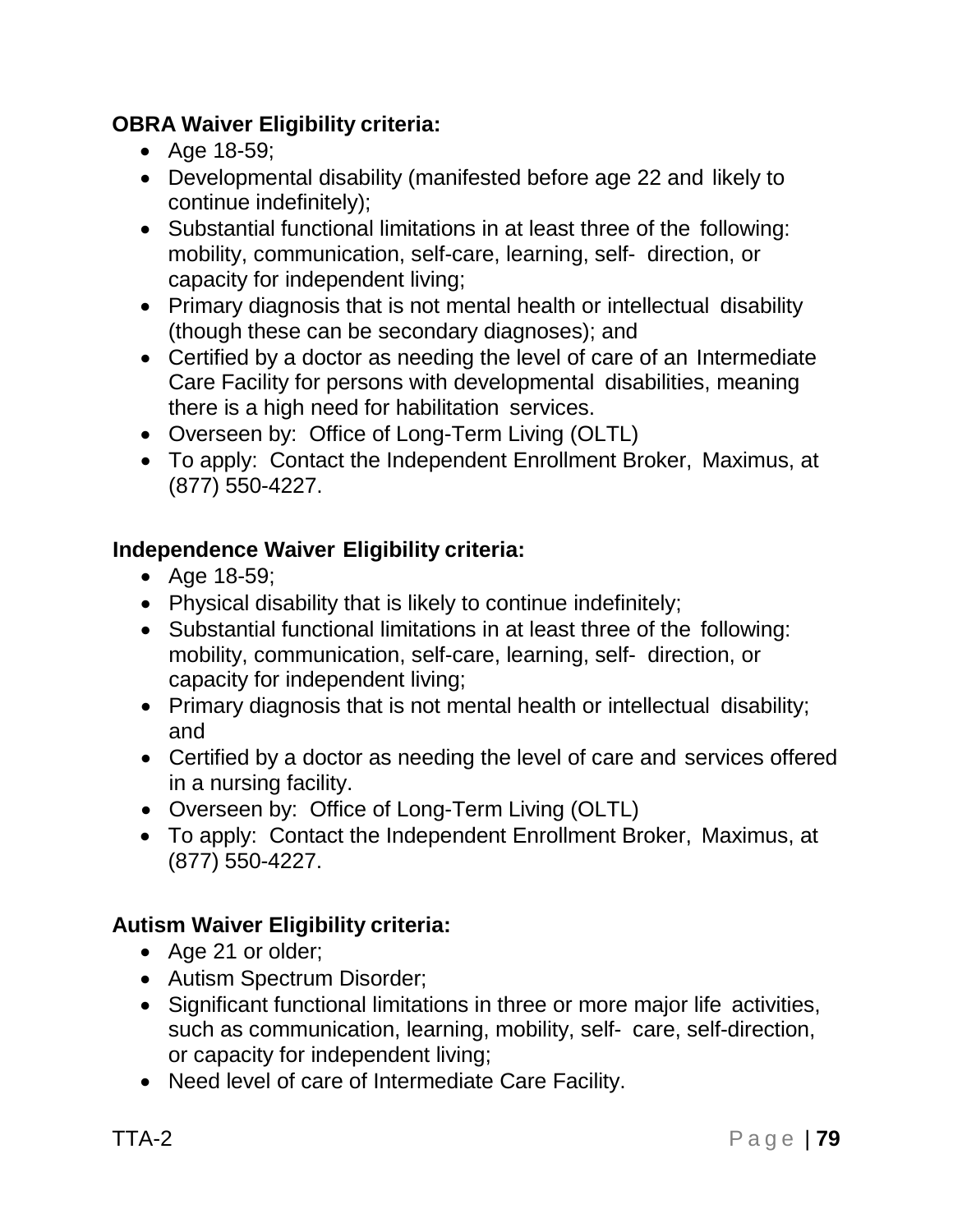- Overseen by: Bureau of Autism Services (BAS)
- To apply: Contact BAS at (866) 539-7689 and leave a message with basic information about the caller and about the person applying for the Waiver.

This is a small waiver. Priority is given to individuals who do not have any kind of long-term care services, such as another Waiver or care in a state hospital or a nursing facility or ICF/ID.

# **AIDS Waiver Eligibility criteria:**

- Age 21 or older;
- Diagnosis of HIV/AIDS; and
- Require hospital or nursing facility level of care.
- Overseen by: Office of Long-Term Living (OLTL)
- To apply: Contact the Independent Enrollment Broker, Maximus, at (877) 550-4227.

## **Person/Family Directed Support (PFDS) Waiver Eligibility criteria:**

- Age 3 or older;
- Diagnosis of an intellectual disability; and
- Needs Intermediate Care Facility level of care, meaning there is a high need for habilitation services.
- Overseen by: Office of Developmental Programs (ODP)
- To apply: Contact ODP at (888) 565-9435.

#### **Consolidated Waiver Eligibility criteria:**

- Age 3 or older;
- Diagnosis of an intellectual disability; and
- Needs Intermediate Care Facility level of care.
- Overseen by: Office of Developmental Programs (ODP)
- To apply: Contact ODP at (888) 565-9435.

If you have questions about how a Waiver works or how to apply or get on a waiting list, call the agency that oversees that Waiver.

# **Part Two – MA Benefits**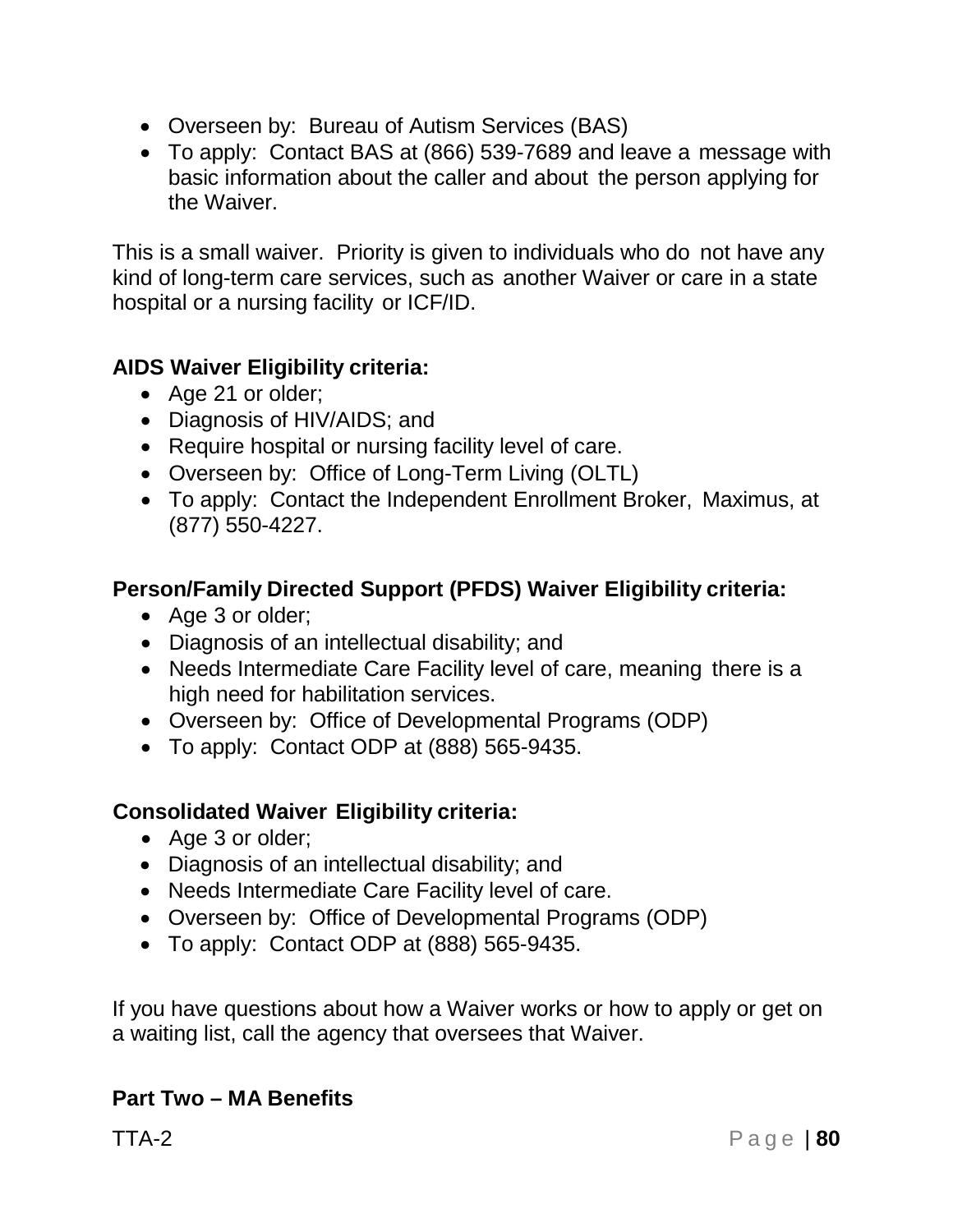**MA Benefits for Adults:** If you are under 21 or you are pregnant, there is no limit to your MA benefits, but for all other adults, your MA will be limited to certain services each year, and the amount, duration, and scope of services may also be limited. If you need services beyond the limits, you or your medical provider can contact DPW to request an exception. You can do this before or after you receive the service.

**EPSDT:** If you are under 21, you qualify for Early and Periodic Screening, Diagnosis, and Treatment (EPSDT). This means that you are entitled to almost any medical care you need, if it is something covered by MA. If the MA program or your MA managed care company does not think you need the care, they must send you a notice explaining their decision and telling you how to appeal the decision.

**Waiver Benefits:** If you have a Waiver, you automatically qualify for MA, and you may be eligible for many additional services not covered by MA that can help you stay in your home or another community-based setting. These extra services can help you fill in the gap when you turn 21 and your MA services become more limited, and many of the Waivers can also provide extra services before you turn 21. A few of the Waivers, such as Autism and Commcare, are only available after age 21, but most are available earlier (see details in previous section). If a service is covered by EPSDT, your Waiver will not cover it, but the Waiver can be used to supplement EPSDT. This means that if you are in a Waiver, but you are under 21 and still eligible for EPSDT, MA will pay for any services that EPSDT normally covers. You can then use your Waiver to pay for services that are not covered by EPSDT, such as supported employment services or home modifications. Below are some examples of services covered by each Waiver.

#### **Attendant Care Waiver**

- Personal assistance services, such as help with bathing and meal preparation;
- Supports coordination;
- Personal emergency response system; and
- Community transition services if you are leaving an institution.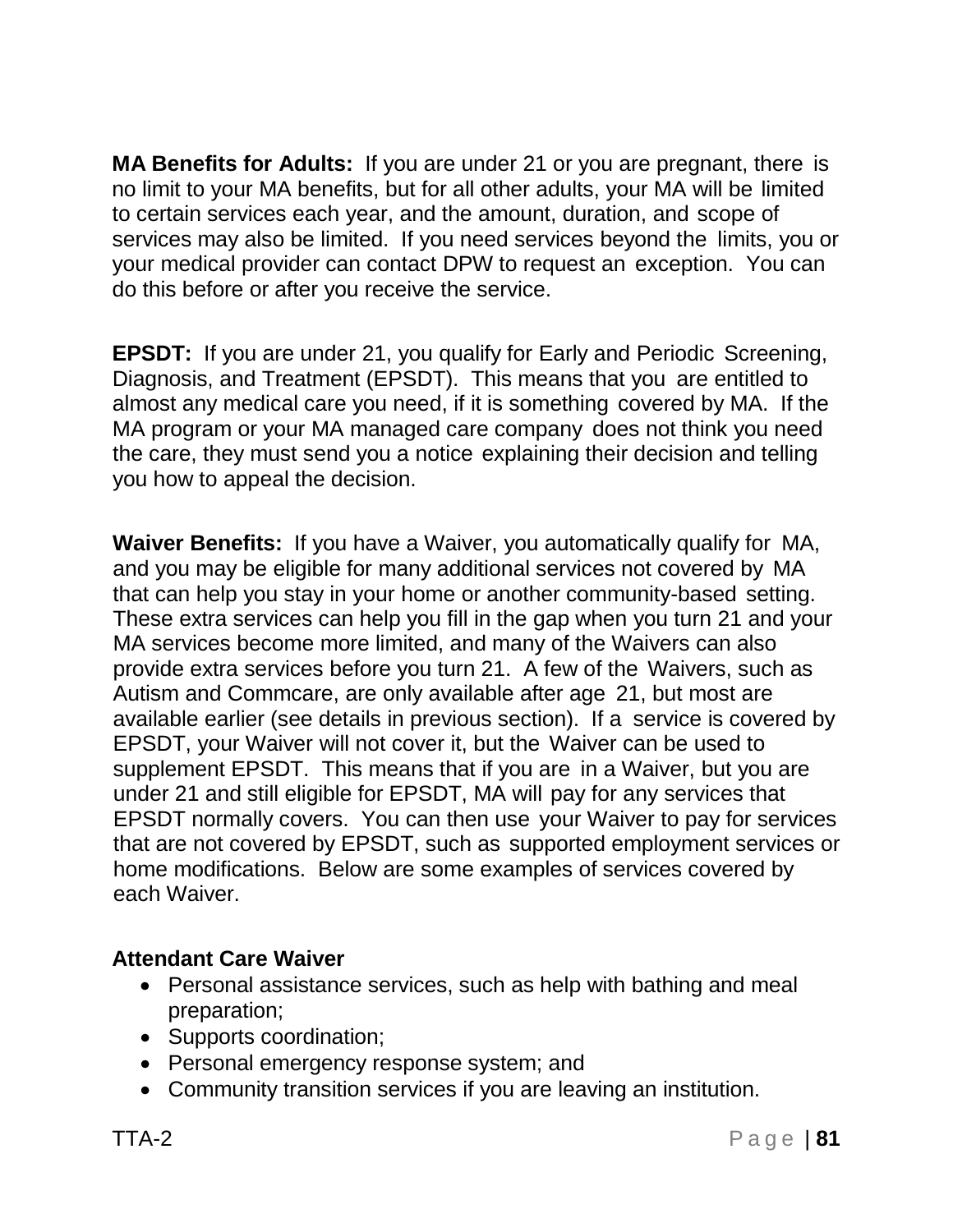#### **COMMCARE Waiver**

- Assistive technology;
- Community integration;
- Counseling;
- Personal assistance services; and
- Service coordination.

#### **OBRA Waiver**

- Assistive technology;
- Community integration;
- Residential habilitation in a community home;
- Personal assistance services;
- Home health services (including nursing services); and
- Supported employment services.

#### **Independence Waiver**

- Assistive technology;
- Community integration;
- Personal assistance services:
- Home health services (including nursing services); and
- Supports coordination.

#### **Autism Waiver**

- Assistive technology;
- Residential habilitation (in a community home);
- Behavioral specialist;
- Community inclusion;
- Family training; and
- Supported employment.

#### **AIDS Waiver**

- Home health aide;
- Nutritional consultation;
- Specialized medical equipment and supplies; and
- Personal assistance services.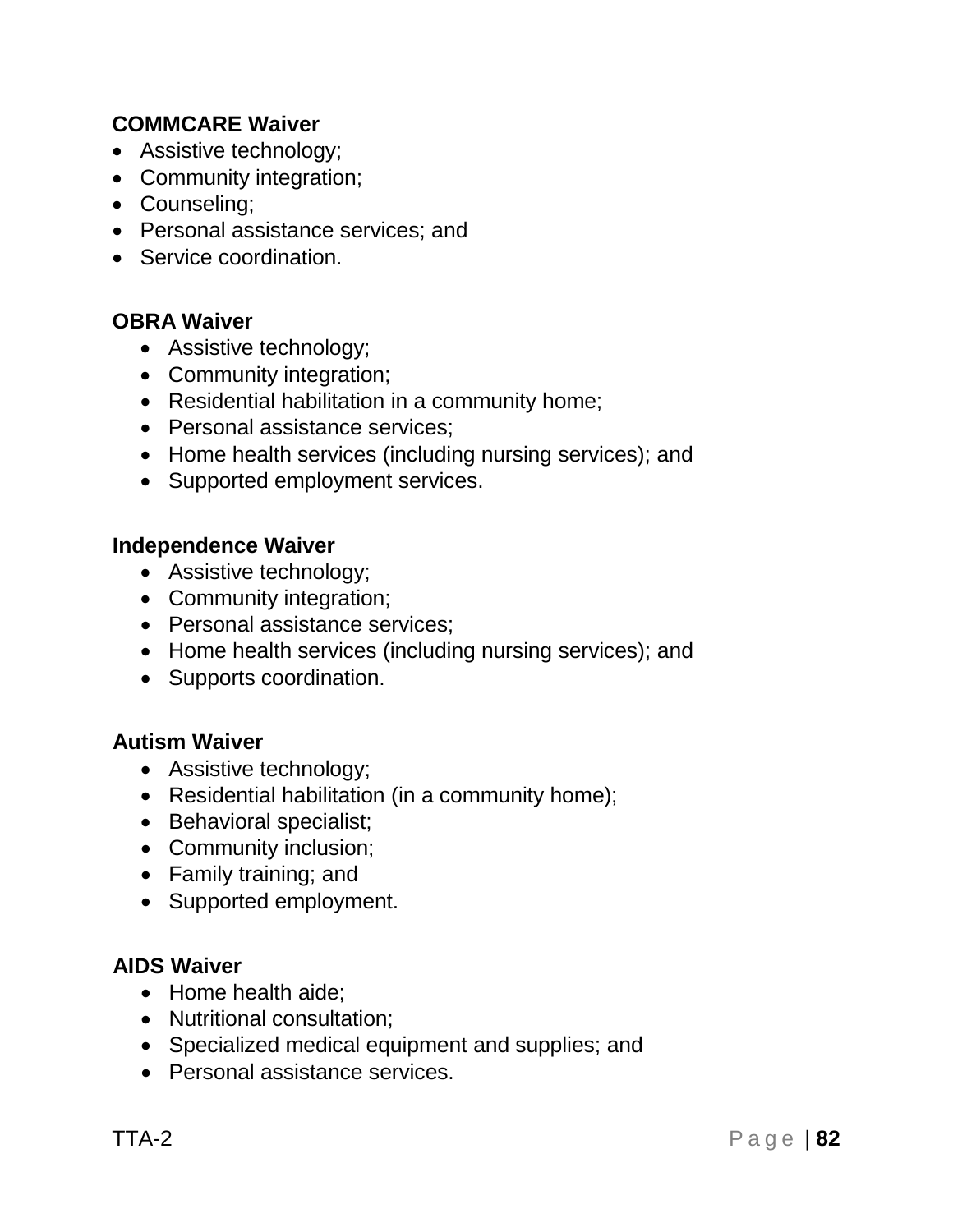#### **Person/Family Directed Support (PFDS) Waiver**

- Adaptive appliances and equipment;
- Respite care;
- Day habilitation;
- Homemaker services;
- Supports coordination; and
- Supported employment.
- NOTE services limited to approximately \$30,000 per year.

#### **Consolidated Waiver**

- Residential habilitation in a community home;
- Day habilitation;
- Adaptive appliances and equipment;
- Homemaker services;
- Supports coordination:
- Supported employment; and
- Home finding.

When you are approved for a Waiver, you will meet with a Supports Coordinator to develop a care plan. The Supports Coordinator should tell you all the services that are available under that particular Waiver, and then you will work together to decide what services you need and how often you will need them. While you will be included in the assessment of your needs, other people's assessments may be considered as well. You will also develop a budget outlining how much your services will cost. You can bring family members and anyone else you choose to your meeting to help provide input on the services you need. You should ask for all the services you think you will need to live safely in the community. Don't leave anything out, because once you finalize your care plan, it is usually in place for one year and can be difficult to change. If the Waiver program does not approve all the services you think you need, you can file an appeal. Once you finish your care plan, your Supports Coordinator will help find providers for the services you need. Some of the Waivers allow family members to be paid for providing some of the services in your care plan. If this is something you would like, ask your Supports Coordinator if it is an option for you.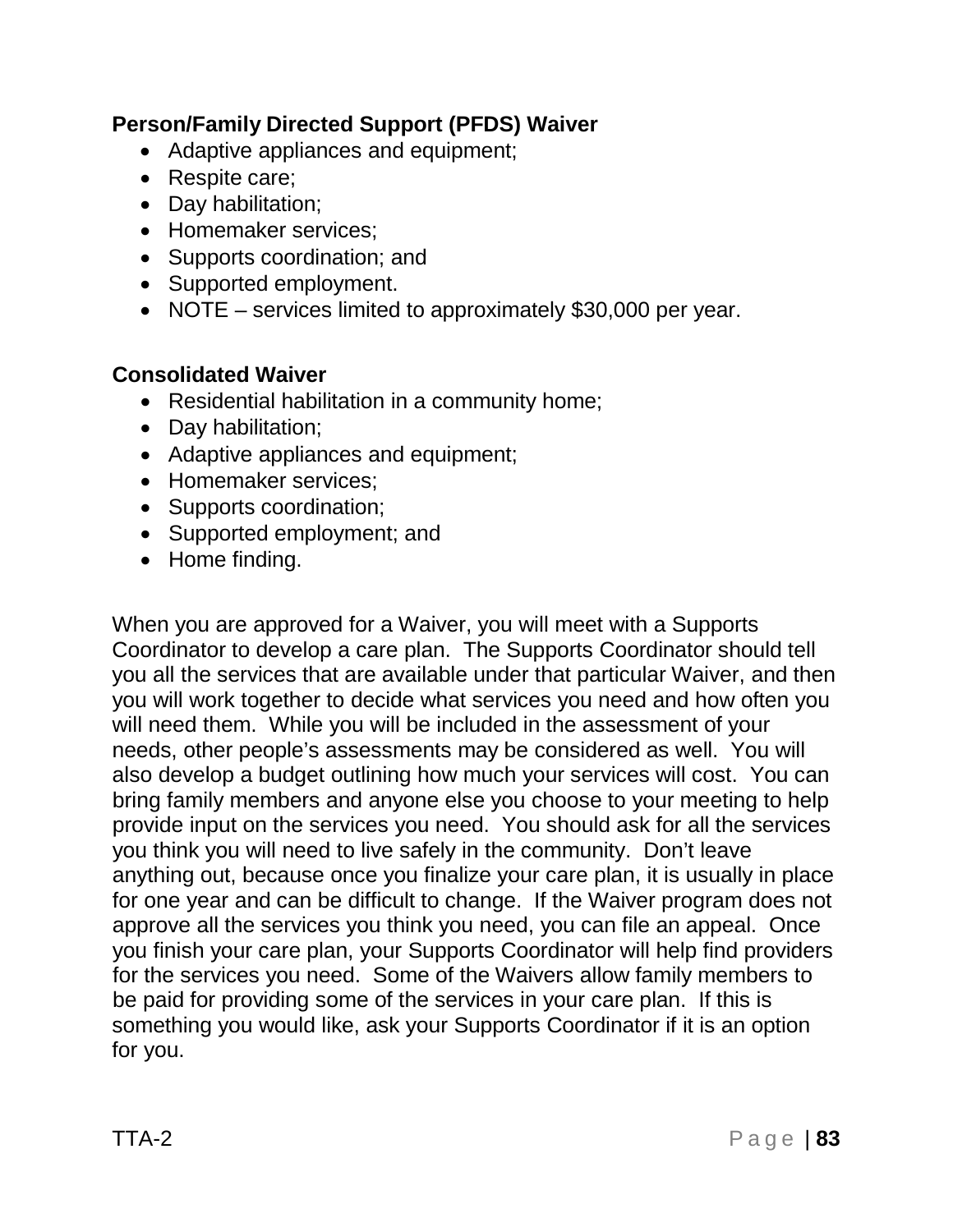**Medical Assistance Transportation Program (MATP):** If you have MA or MAWD, MATP will help you get to and from your health care services. You can use MATP to get to any health care services that are covered by MA, such as doctors' appointments and the pharmacy. MATP can give you a ride to your services, reimburse you for public transportation costs, or reimburse you for mileage if you use your own car or have someone else drive you. You need to use the least costly method of transportation that you can use. Your MATP provider will tell you which to use, based on the information you give when you register and when you call to request transportation.

If MATP gives you a ride, you will normally be picked up at the curb. If you can't get to the curb because of your disability, you need to tell that to MATP when you call for services. You will then be provided with door-todoor service.

In order to use MATP, you need to register. You can do this by calling the MATP provider for your county. You can find phone numbers for your county's MATP provider at [http://matp.pa.gov/CountyContact.aspx.](http://matp.pa.gov/CountyContact.aspx) When you call to register, tell your provider about any special needs you have that may affect what kind of transportation you need. For instance, tell the provider if you use a wheelchair or you can't use public transportation.

#### **Part Three – Copayments**

Adults over the age of 18 may have to pay a copayment for some MA services. You will pay this copayment directly to the provider. Providers can't refuse to provide services if you are unable to pay the copayment, but they can try to collect it from you later.

#### **Part Four – MA and Other Insurance**

MA may be your only insurance, or it may be used to supplement Medicare or private insurance. If you also have Medicare or private insurance, MA will, under many circumstances, cover leftover costs, such as copayments or the cost of services not covered by Medicare or your private insurance.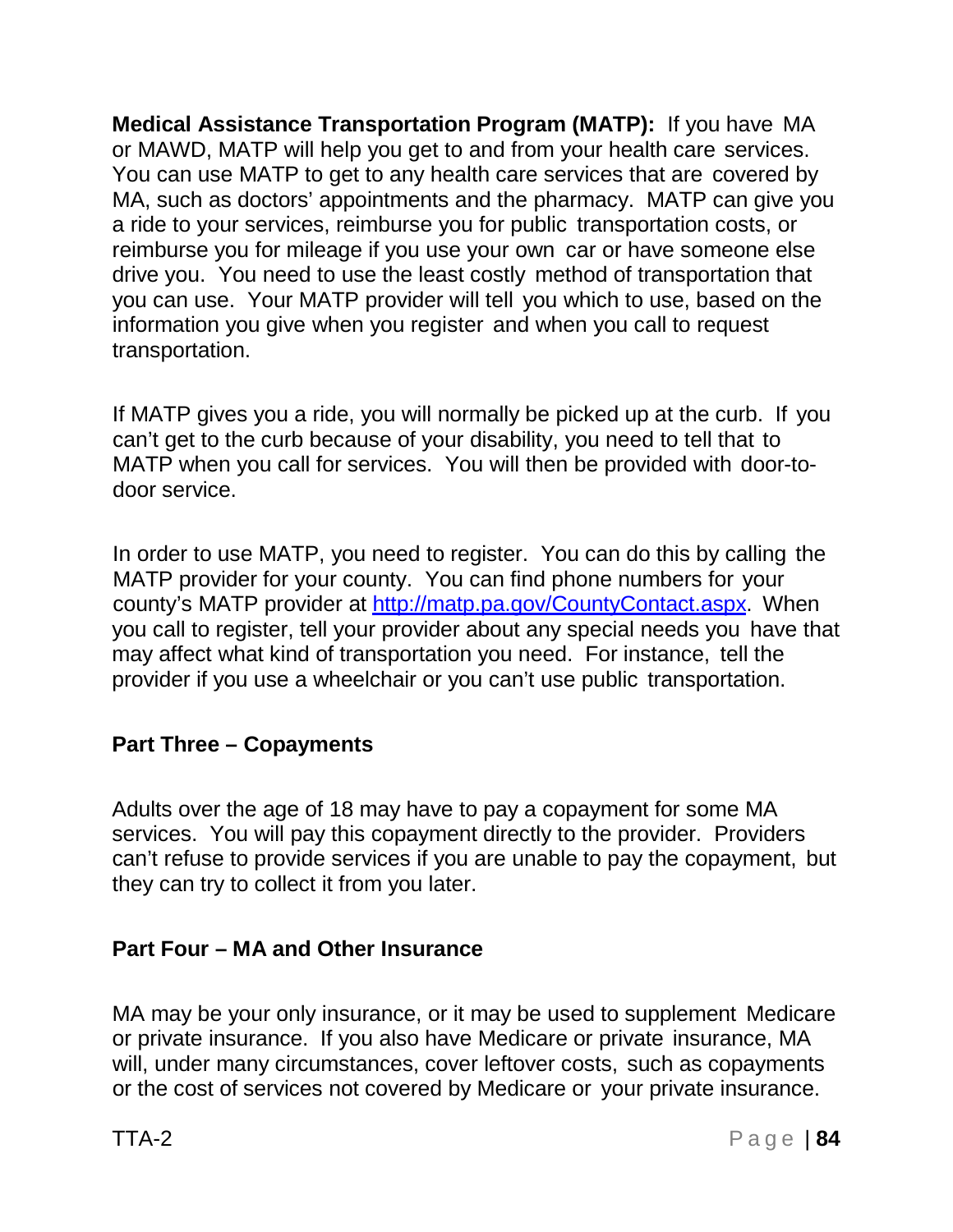MA can also pay your Medicare premiums but will not ordinarily pay private insurance premiums, unless the state requires you to get private insurance. For more on Medicare, see page 83.

# **Part Five – Health Plans**

MA coverage is usually offered through a variety of health plans. There are a few small categories of people whose MA will be provided directly by DPW. Depending on which county you live in, you will be given a choice of at least two physical health plans. Once you are approved for MA, you will be asked to enroll in a physical health plan and choose a primary care physician. If you don't, a health plan and primary care physician will be chosen for you. Each health plan has its own network of providers, so if you have specific doctors or other healthcare providers that you want to use, you should find out which health plans they are enrolled in before you choose a plan. For behavioral health (mental health) services, there is only one health plan in each county, so you will be automatically assigned to that plan. You can find out more about your options, enroll in a health plan, search for covered doctors, and choose a primary care physician at [http://www.enrollnow.net.](http://www.enrollnow.net/) If you have questions, you can contact Enrollment Services at (800) 440-3989 (voice) or (800) 618-4225 (TTY).

# **Part Six – Appeals and Grievances**

**MA and MAWD:** If your application for MA or MAWD is denied, you can appeal to DPW, or if your health plan refuses to cover a medical service, you can appeal to the health plan or to DPW. You should receive a denial letter explaining the reason for the decision. Your denial letter should have instructions on how to file a grievance with your health plan if you have been denied coverage for a service, including how long you have to do so. The denial letter should also have instructions on how to request a fair hearing with DPW, which you must do within 30 days of the decision. If you are appealing because your current services are being terminated, reduced, or changed, you must file your appeal **within 10 days** in order to keep your services while you wait for a decision. If you do not receive a denial letter with instructions, contact your local CAO for assistance. You should send your appeal request by certified mail so you can prove when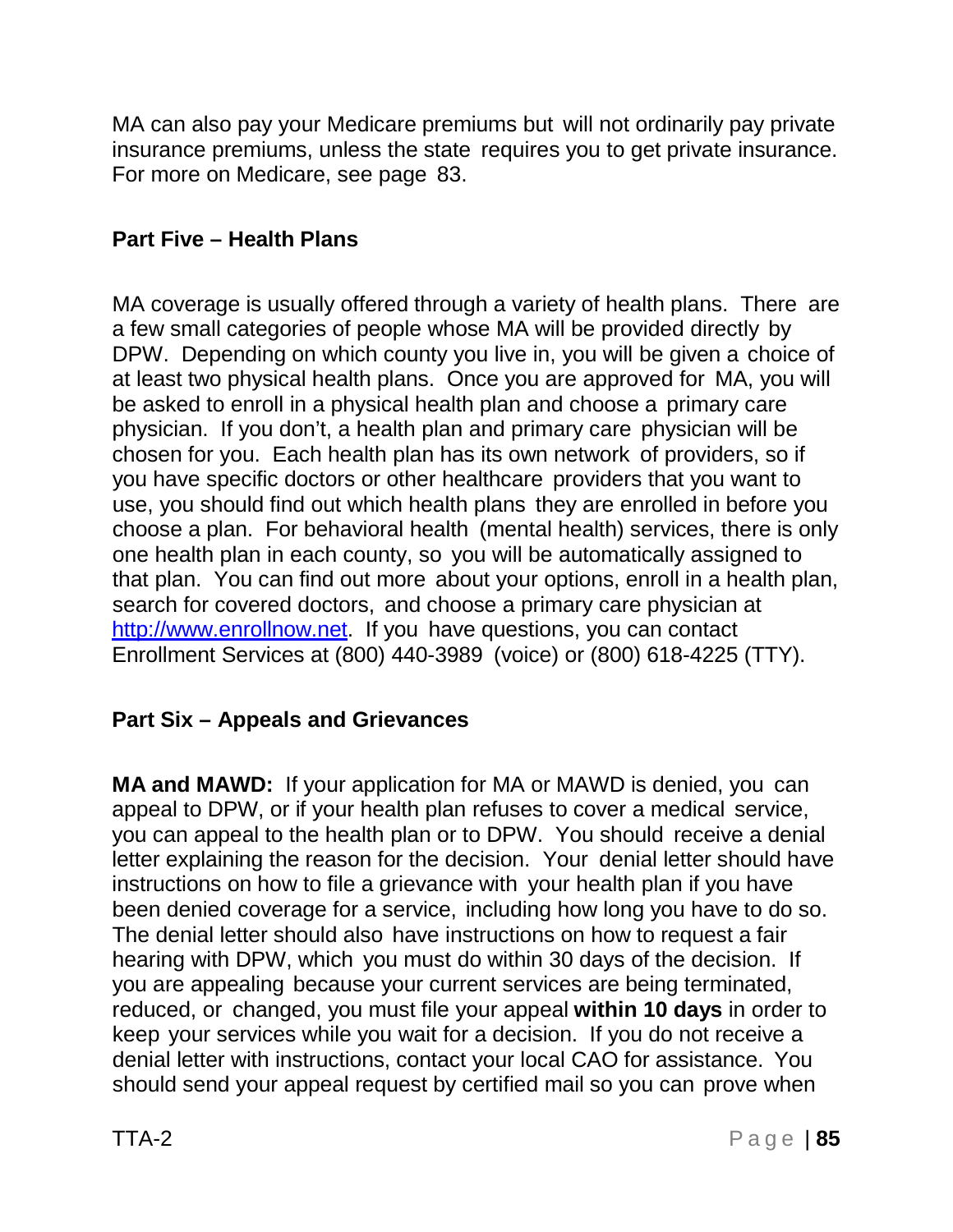you sent it and when it was received.

**Waivers:** If you disagree with a decision related to a Waiver, you can request a fair hearing. There are several reasons why you might want to request a fair hearing. You can request a hearing if:

- Your Waiver application is denied;
- Your Waiver is terminated;
- The services you ask to put in your care plan are denied;
- The services you are getting are terminated, reduced, or changed;
- You are not given a choice of providers for your services or the agency denies your request for a specific provider; or
- There is a delay in putting your Waiver services in place after the Waiver is approved or after you request a change.

When one of these situations occurs, you should receive notice from the state or the agency that made the decision. The notice should have instructions on how to file an appeal. If you do not receive a notice or instructions about appealing, contact the agency you applied to. In most cases, you must file your appeal **within 30 days** of the date the notice is issued. If you are appealing because your services are being terminated, reduced, or changed, you must file your appeal **within 10 days** of the notice if you want your services to continue during the appeal process.

Always put your appeal request in writing and keep a copy for yourself. If you can, send your appeal by certified mail or request a return receipt so you have proof of when you sent it and when it was received.

If you are unhappy about the provision or timeliness of your services, you have a complaint about program eligibility, or you wish to report abuse, neglect, or exploitation, but you don't think you need a fair hearing, you can file a grievance with the agency that oversees your Waiver. You do not need to file a grievance before you can request a fair hearing.

TTA-2 Page | **86** For the Attendant Care, COMMCARE, OBRA, Independence, or AIDS Waivers, file your grievance with the Office of Long-Term Living (OLTL) by calling their helpline at (800) 757-5042. You will receive an initial response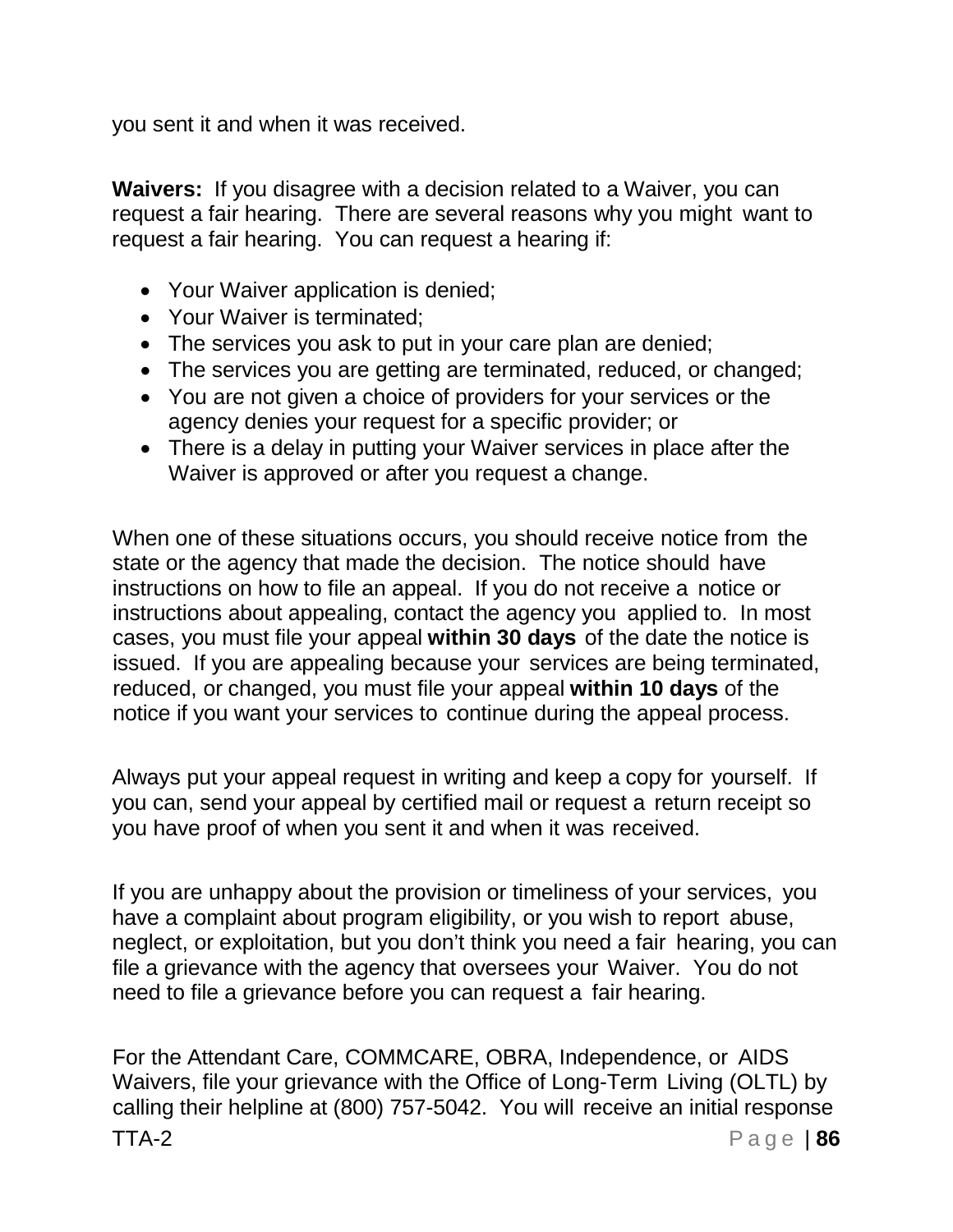within 1 business day.

For the Autism Waiver, file your grievance with the Bureau of Autism Services (BAS) by calling (866) 539-7689. BAS will resolve your complaint within 30 days and notify you of the resolution in writing.

For the PFDS Waiver or Consolidated Waiver, file your grievance with the Office of Developmental Programs (ODP) by calling their customer service line at (888) 565-9435.

## **Medicare**

Medicare is a health insurance program run by the federal government. Medicare is available to people age 65 and older who receive Social Security Retirement benefits and to people under age 65 who receive Social Security Disability Insurance (SSDI). You can get Medicare as a person with a disability after you have been eligible for SSDI for 24 months. This is not necessarily 24 months after you get your first SSDI check – you may have become eligible for SSDI earlier than that. It doesn't matter whether you get SSDI based on your own work history or based on your status as a Disabled Adult Child. The waiting period applies in both situations. There is no waiting period for an individual with amyotrophic lateral sclerosis (ALS), however.

Medicare coverage is broken into four Parts. Each Part covers different services and each has its own procedures for enrolling and its own rules about premiums, deductibles, and coinsurance. You can also enroll in a Medigap policy to cover services your Medicare insurance doesn't cover.

# **Part A: Hospital Insurance**

Part A is Medicare's Hospital Insurance. Together, Part A and Part B are known as "Original Medicare." With Original Medicare, you can use any provider who chooses to accept Original Medicare. Part A covers care in a nursing facility, hospital, or hospice. If you are homebound, it will also cover home health services, such as part-time skilled nursing care.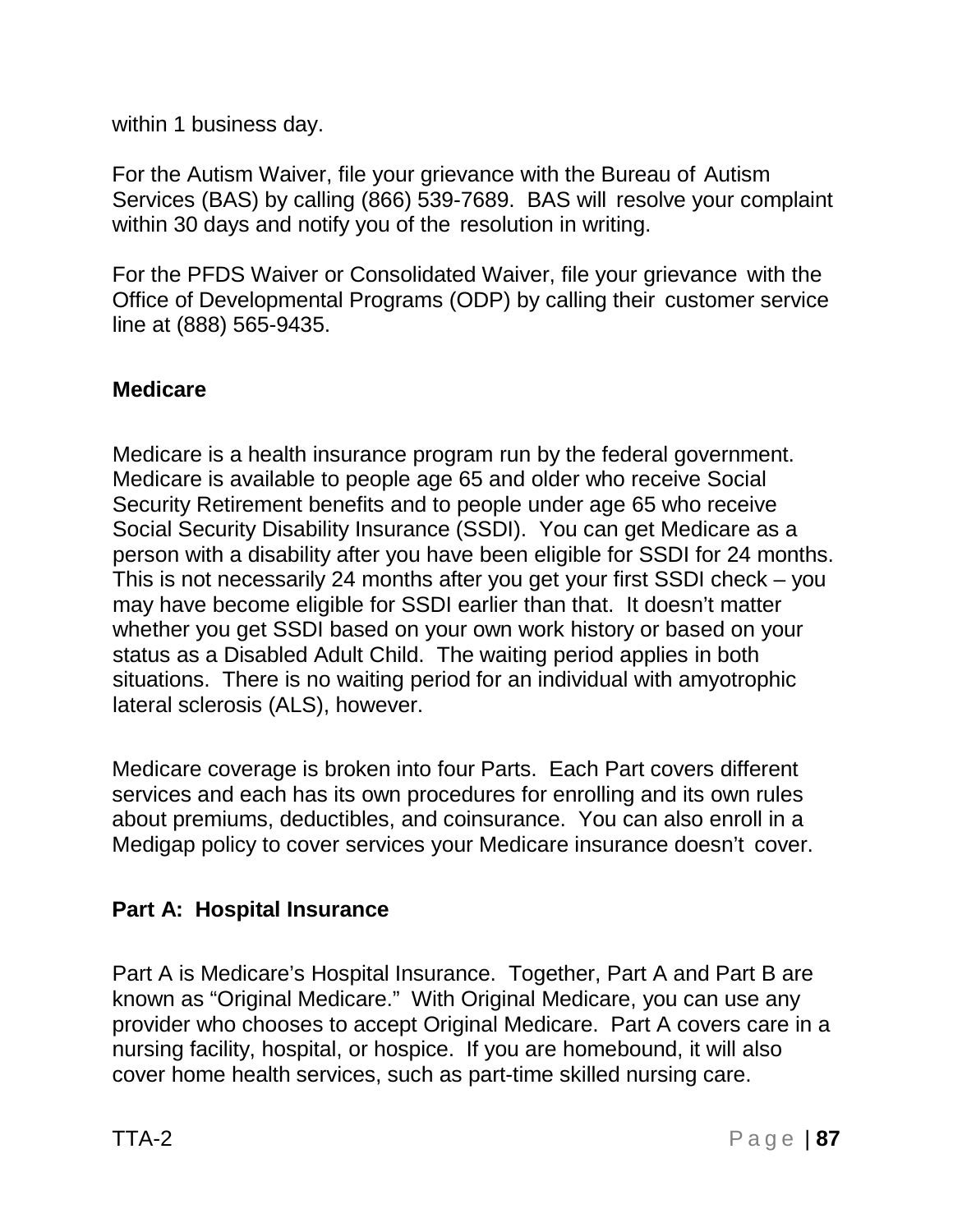If you have worked long enough (or if you get SSDI as a Disabled Adult Child), Medicare Part A is free. Otherwise, you will have to pay a monthly premium. However, if you are a Qualified Medicare Beneficiary (QMB), you are eligible for a "Buy-In" of Medicare Part A. This means that Medical Assistance will pay your Part A premium. If you are a QMB, Medical Assistance will also pay your Part A deductible and coinsurance. For more details about QMB, see page 85 of this guide.

If you are eligible for Medicare based on your SSDI, you will be automatically enrolled in Medicare Part A. You should get a notice a few months before your 24-month waiting period ends letting you know that your Medicare is about to start.

## **Part B: Medical Insurance**

Part B is Medicare's Medical Insurance. Together, Part A and Part B are known as "Original Medicare." With Original Medicare, you can use any provider who chooses to accept Original Medicare. Part B covers preventative services, such as your annual physical exam or vaccinations, and medically necessary services or supplies. A service or supply is "medically necessary" if you need it to diagnose or treat a medical condition and it meets the generally accepted standards of medical practice. This could include things like mental health treatment, lab tests, and durable medical equipment, such as wheelchairs and air-fluidized beds. To find out if your service or supply will be covered by Part B, you can search for it at [http://www.medicare.gov/coverage/your-medicare-coverage.html.](http://www.medicare.gov/coverage/your-medicare-coverage.html)

In some areas, Medicare has a Competitive Bidding Program. If you live in this area, you can only get your durable medical equipment from certain providers. For more information, go to: <http://www.medicare.gov/Supplier/static/SupportTab.asp?activeTab=3&vie> wtype.

If you are eligible for Medicare based on your SSDI, you will be automatically enrolled in Medicare Part B. Medicare Part B has a monthly premium. In 2014, the premium for most people is \$104.90. Because you have to pay a monthly premium for Part B, you don't have to enroll in it.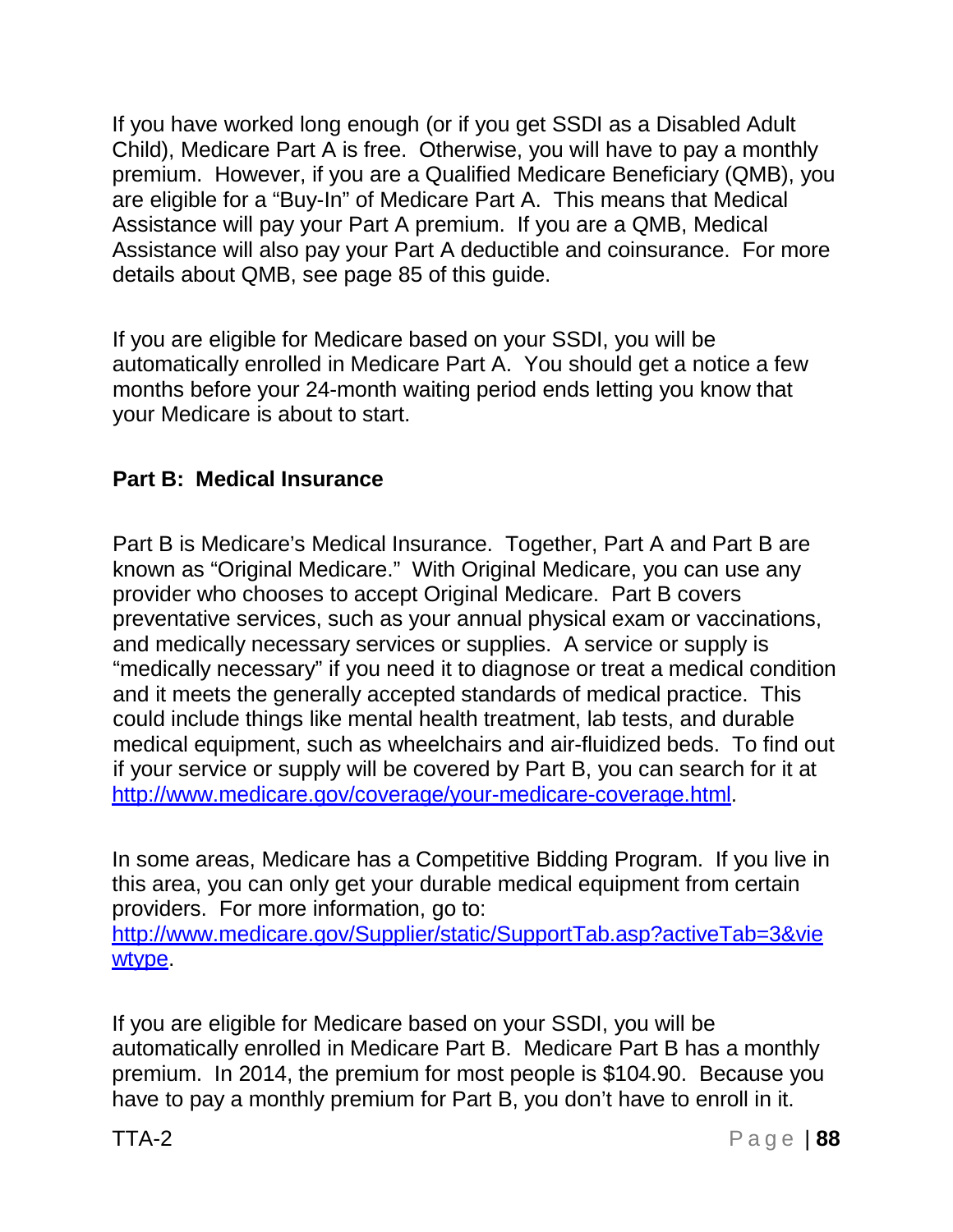You should get a notice a few months before your waiting period ends letting you know that your Medicare coverage is about to start. This notice will include information on how to decline Part B. If you decline Part B, you can sign up for it later. However, there is only a short period of time each year during which you can sign up, and you will probably have to pay a higher premium.

Before you decline Part B, find out if you qualify to have your Part B premium paid by DPW through a Medicare Savings Program (MSP). If you qualify for an MSP, you are eligible for a "Buy-In" of Medicare Part B. This means that DPW will pay your Part B premium. There are three ways to qualify for a Medicare Savings Program:

- **Qualified Medicare Beneficiary (QMB):** To be a QMB, your countable income must be no more than 100% of the Federal Poverty Income Guidelines. In 2014, this means you must have a monthly income of \$973 or less for a one person household. You must also have resources worth no more than \$7,160. If you are under 21, you are pregnant, or you are responsible for the care of a child under 21, you do not need to meet the resource requirement. Anyone who qualifies for SSI or Healthy Horizons Medical Assistance is a QMB. If you meet the requirements for a QMB, DPW will pay your Part B premium. DPW will also pay your Medicare coinsurance/copayments and deductibles.
- **Specified Low-Income Medicare Beneficiary (SLMB):** To be a SLMB, your countable income must be between 100% and 120% of the Federal Poverty Income Guidelines. For 2014, this means you must have a monthly income between \$973 and \$1,167 for a one person household. You must also have assets worth no more than \$7,160. If you meet the requirements for SLMB, DPW will pay your Part B premium.
- **Qualifying Individual (QI-1):** To be a QI-1, your countable income must be between 120% and 135% of the Federal Poverty Income Guidelines. For 2014, this means you must have a monthly income between \$1,167 and \$1,313 for a one person household. You must also have assets worth no more than \$7,160. If you meet the requirements for QI-1, DPW will pay your Part B premium. Note that,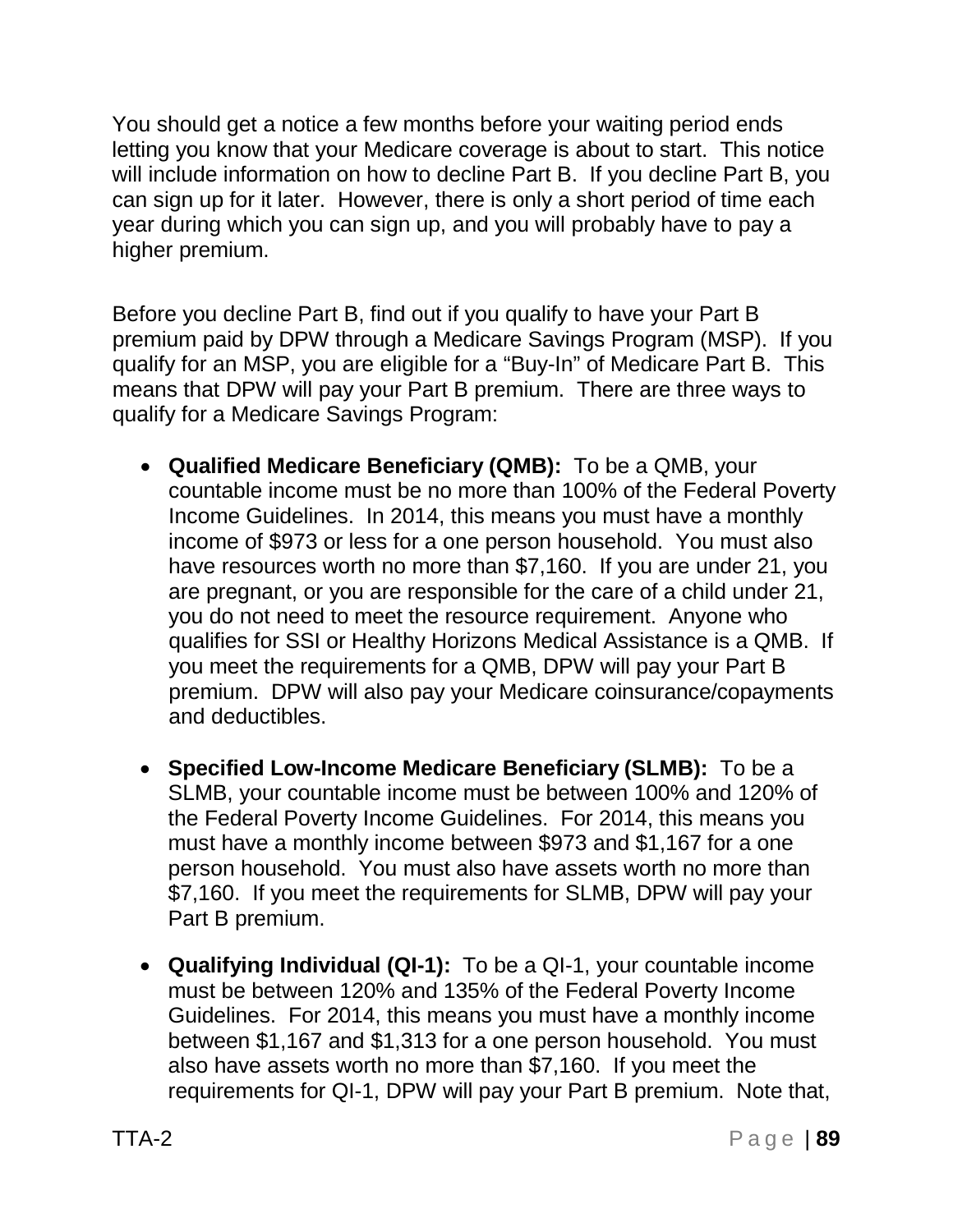unlike the other MSPs, QI-1 status is not an entitlement. This means that if the state runs out of funding for its QI-1 program, it can start to turn away people who are otherwise eligible. It is therefore important to apply for QI-1 benefits early.

You can apply for a Medicare Savings Program online, in person, or by mail.

**Online**: <http://www.compass.state.pa.us/>

**In person**: Go to your local County Assistance Office (CAO). To find your local CAO, visit

<http://www.dpw.state.pa.us/findfacilsandlocs/countyassistanceoffic> econtactinformation/index.htm or call DPW at (800) 692-7462. **By mail**: Download the model application at <http://www.socialsecurity.gov/prescriptionhelp/MSP-Model-> Application-ENG.pdf and mail it to your CAO.

# **Part C: Advantage Plus**

Part C, also known as Medicare Advantage Plans, is Medicare coverage offered through a private health insurance company. If you enroll in Part C, you still have Medicare, but you get your Part A and Part B coverage through the private company. If you decide to get Part C coverage, you will have many health plans to choose from. For most Medicare Advantage Plans, you have to use providers who are in the plan's network of providers. If you go to a provider outside of the plan's network, you may have to pay more, or even all, of the costs. Most Medicare Advantage Plans also require a monthly premium. This premium is **in addition to** your Part B premium. However, it may still be worth it to choose a Medicare Advantage Plan, because they often offer different or additional services. Many Medicare Advantage Plans include prescription drug coverage, so you don't need Part D (more about Part D below). The best option for you will depend on what kinds of services you use most often.

There are a few different types of Medicare Advantage Plans. If you have a disability, you may be interested in a Special Needs Plan. A Special Needs Plan is a type of Medicare Advantage Plan that may be available to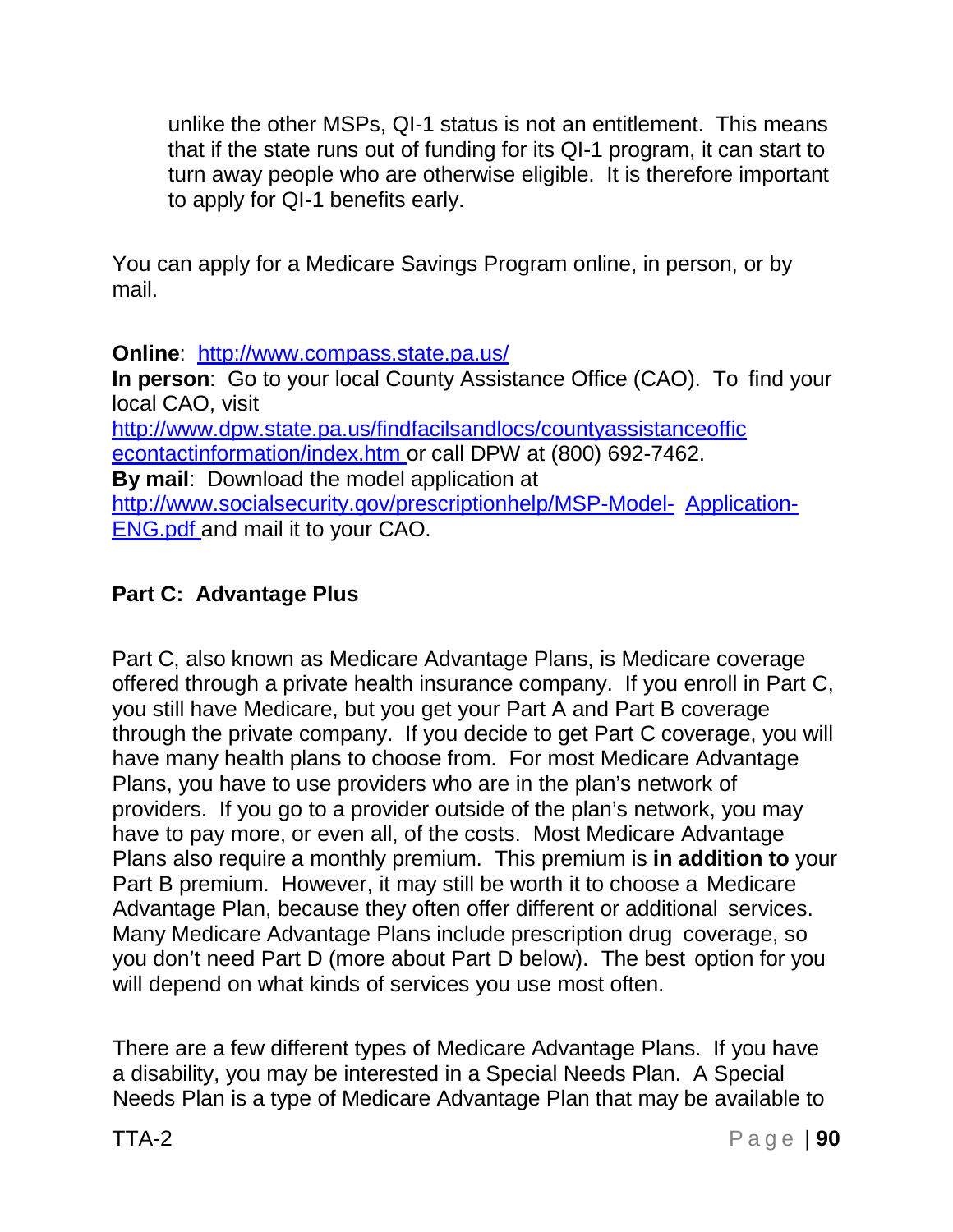you if you meet one of the following three requirements: (1) you live in certain institutions, such as a nursing facility, or you require nursing care at home; (2) you are eligible for both Medicare and Medical Assistance; or (3) you have a qualifying chronic condition. Special Needs Plans are specially designed to meet the needs of people in the specific group they cover. So if you have a qualifying condition and choose a Special Needs Plan that is designed to cover that condition, it may provide better coverage for the services you need than other plans do. All Special Needs Plans include Medicare prescription drug coverage. Each insurance company can choose whether to offer Special Needs Plans and what groups to cover, so the Special Needs Plans available vary depending on where you live. For more information about Special Needs Plans, including a list of qualifying conditions, see [http://www.medicare.gov/sign-up-change-plans/medicare](http://www.medicare.gov/sign-up-change-plans/medicare-)health-plans/medicare-advantage-plans/special-needs-plans-faq.html.

To find and enroll in a Medicare Advantage Plan, including a Special Needs Plan, use the search tool at https:/[/www.medicare.gov/find-a](http://www.medicare.gov/find-a-)plan/questions/home.aspx. You can also enroll by contacting the health plan directly or by calling (800) MEDICARE or (800) 633-4227. You can enroll when you first become eligible for Medicare or during one of two enrollment periods offered each year.

# **Part D: Prescription Drug Plan**

Part D is Medicare's Prescription Drug Plan (sometimes called a PDP). Part D coverage is offered through private health insurance companies that are approved by Medicare. Each health plan will set its own costs and will decide which drugs it will cover, so think carefully about your needs before you pick your plan. To find and enroll in a Prescription Drug Plan, use the search tool at https:/[/www.medicare.gov/find-a-plan/questions/home.aspx.](http://www.medicare.gov/find-a-plan/questions/home.aspx) You can also enroll by contacting the health plan directly or by calling (800) MEDICARE or (800) 633-4227. You can enroll when you first become eligible for Medicare or during one of two enrollment periods offered each year.

You can't get prescription drug coverage through Part C and Part D at the same time. If you are enrolled in a Medicare Advantage Plan (Part C),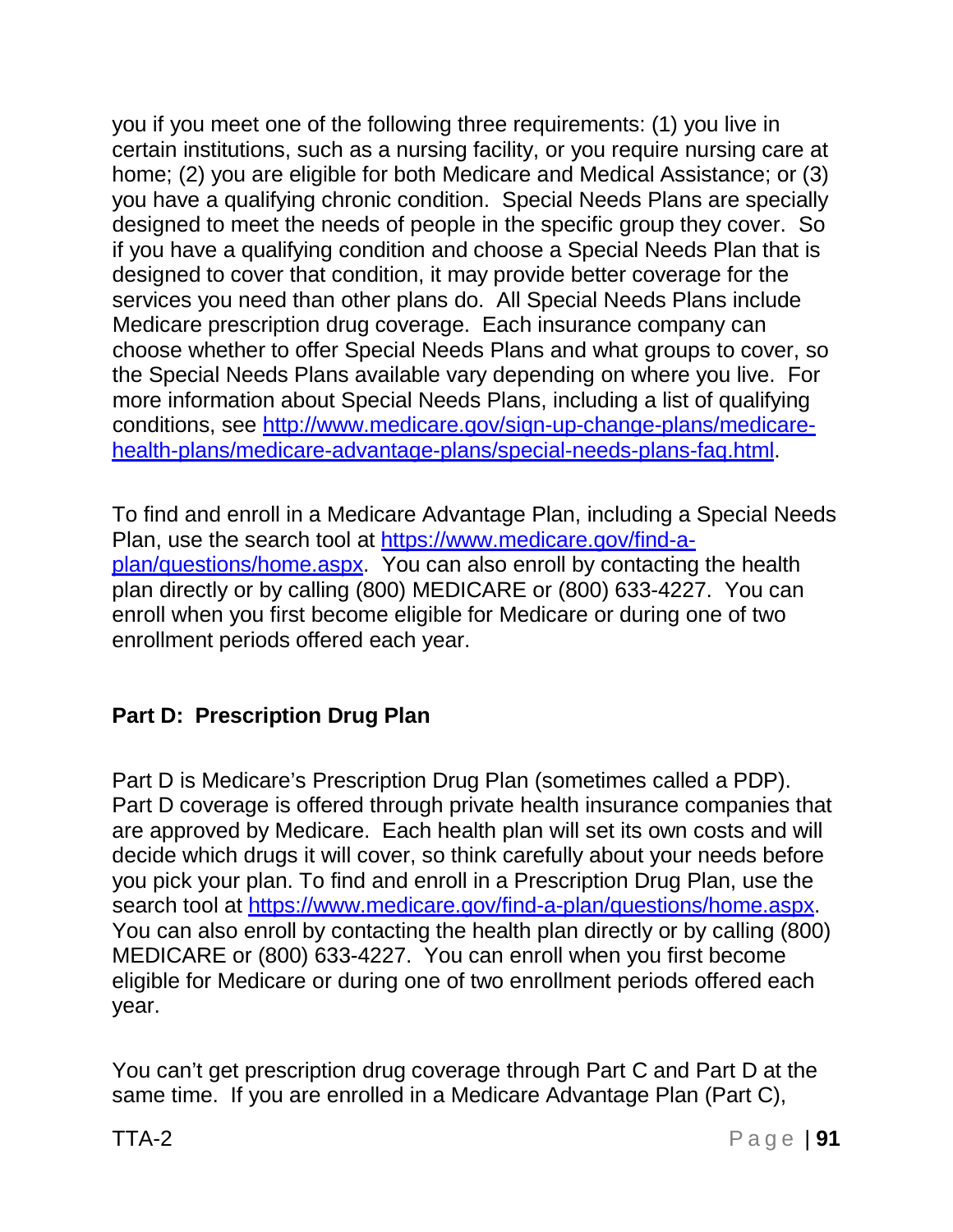including a Special Needs Plan, that already has drug coverage and you enroll in Part D, you will be removed from Part C and returned to Original Medicare.

If you have difficulty paying your prescription drug costs, you may be eligible for a Medicare Part D Low-Income Subsidy, also known as "Extra Help." Extra Help can help you pay your Part D premiums, deductibles, and copayments. If you already have Medical Assistance or a Medicare Savings Program, you automatically qualify for the full subsidy and don't need to apply. If you don't have either of these benefits, you must apply for the subsidy.

To be eligible for a full or partial subsidy through Extra Help, your income must be below 150% of the Federal Poverty Income Guidelines (\$1,459/month for a one-person household in 2014) and your assets must be worth no more than \$13,440.

If you qualify for the full subsidy and are a Medicaid Home and Community-Based Services Waiver (Waiver) participant, you should have no prescription drug copays. For more on Waivers, see page 74 of this guide.

For more information about Extra Help, visit -

http://www.ssa.gov/prescriptionhelp/ To apply online, visit https://secure.ssa.gov/i1020/start. If you would like to apply by mail or in person, call (800) 772-1213 (voice) or (800) 325-0778 (TTY) to request an application or make an appointment.

**Medigap:** A Medigap policy is an optional supplemental insurance that helps pay for costs your Medicare policy doesn't cover, such as copayments, coinsurance, and deductibles. It may also cover additional services not covered under Original Medicare. You purchase your Medigap policy through an approved private company and you pay a monthly premium. To be eligible for a Medigap policy, you must have Parts A and B.

To find a Medigap policy, visit [http://www.medicare.gov/find-a-plan/questions/medigap-home.aspx.](http://www.medicare.gov/find-a-plan/questions/medigap-home.aspx) If you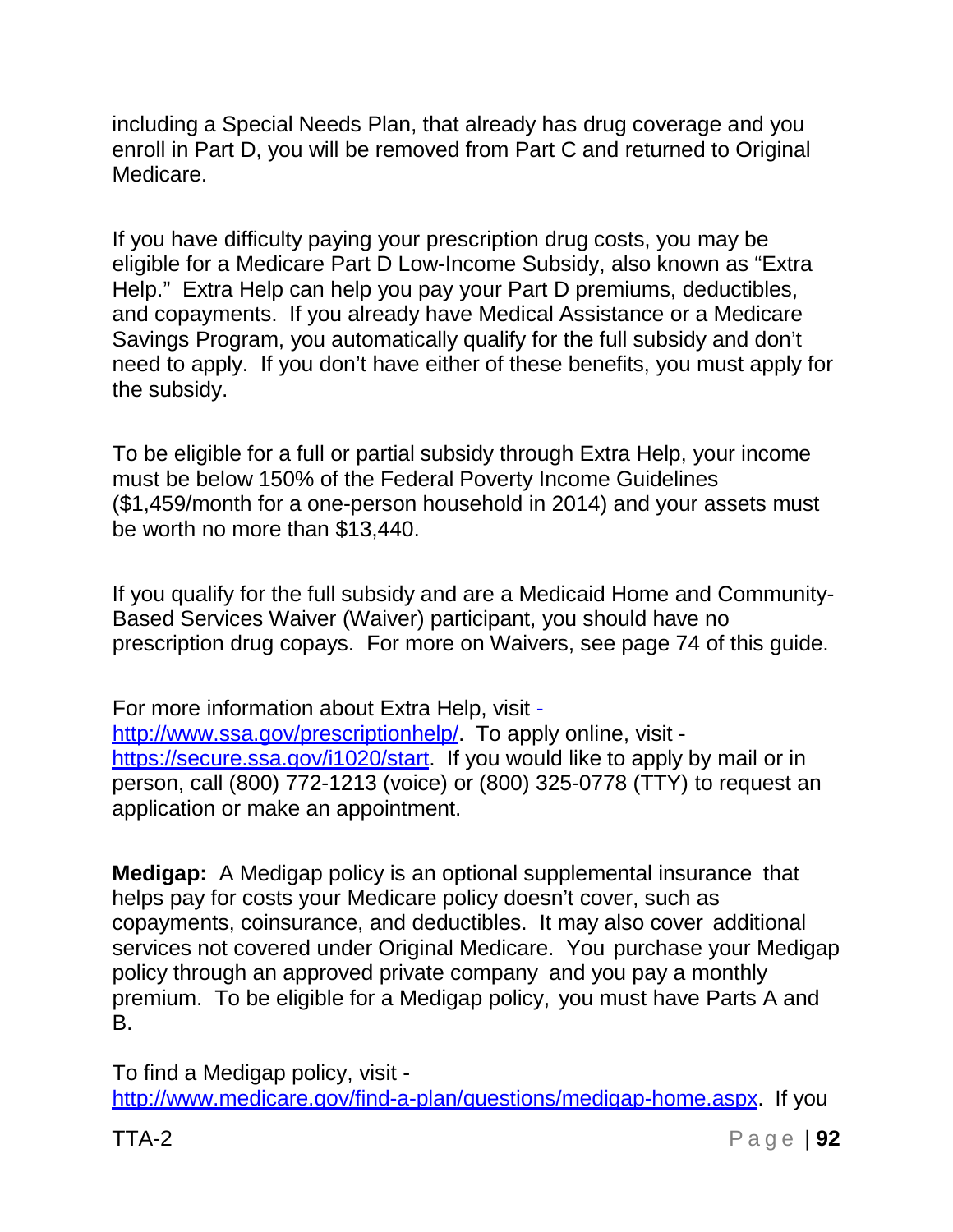have Medicare and Medical Assistance, you may not need a Medigap policy, because Medical Assistance may pay for services that Medicare does not cover.

Medicare is a complicated service and all the options can be overwhelming. You can find answers to many of your questions at the U.S Government's official Medicare website, [http://www.medicare.gov/.](http://www.medicare.gov/) If you need more help, each state offers a free counseling service for people with Medicare. This service is called a State Health Insurance Counseling and Assistance Program (SHIP). Pennsylvania's SHIP is called APPRISE and is run by the Pennsylvania Department of Aging. There is a local APPRISE program in each county that is coordinated by that county's Area Agency on Aging. To find contact information for APPRISE in your county, call the APPRISE hotline at (800) 783-7067.

**Appeals and Grievances:** You have the right to file a grievance or appeal when you don't like something about your Medicare coverage, including when you are denied a service.

**Grievances:** You can file a grievance if you have a complaint about the services you are getting through your Medicare Advantage Plan or your Medicare Drug Plan. For instance, you can file a complaint if you think a Medicare service provider has treated you poorly or if your health plan has bad customer service. Where you file your grievance will depend on what you have a complaint about. For details on filing grievances, visit [http://www.medicare.gov/claims-and-appeals/file-a](http://www.medicare.gov/claims-and-appeals/file-a-)complaint/complaints.html.

**Appeals:** You can file an appeal if you disagree with a decision made by Medicare, your Medicare Advantage Plan, including a Special Needs Plan, or your Medicare Prescription Drug Plan. You can file an appeal if:

- You lose coverage;
- Your health plan denies your request to get a health care service, supply, or prescription drug;
- Your health plan denies your request to pay for a health care service, supply, or prescription drug that you already got; or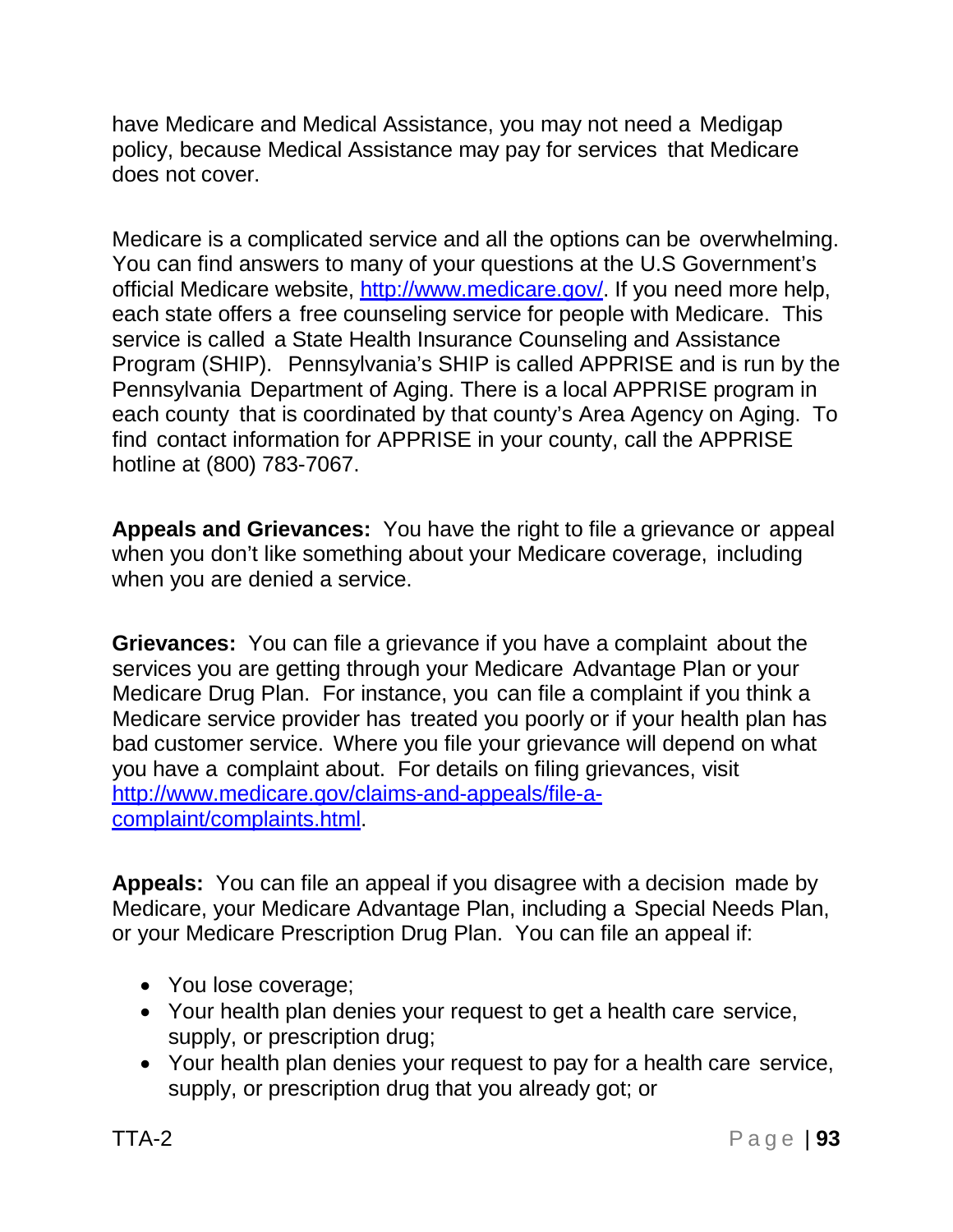• Your plan denies your request to change the amount you have to pay for a prescription drug.

For details on filing an appeal, visit [http://www.medicare.gov/claims-and](http://www.medicare.gov/claims-and-appeals/file-an-)[appeals/file-an-](http://www.medicare.gov/claims-and-appeals/file-an-) appeal/appeals.html.

There are deadlines for filing a grievance or appeal. To find out what the filing deadline is and how to file, check the notice that you receive or contact Original Medicare or your Medicare Advantage Plan. Keep a copy of all notices and everything that you send to Medicare or the Medicare Advantage Plan.

#### **Other Insurance**

If you don't qualify for MA or Medicare, you still have options for getting insurance.

**Insurance Through Your Parents:** Under federal law, if your parents have health insurance that covers dependents, either as an individual or through work, you are eligible to stay on their plan until you turn 26, even if you don't live with them. Under Pennsylvania law, if you are unmarried and you live in Pennsylvania or are a full- time student, you can stay on your parent's work-based insurance plan until you turn 30. To qualify under Pennsylvania's law, you cannot have any dependents and you cannot be eligible for insurance through your own job or school or through MA or Medicare.

**Insurance Through Work:** If you have a job, you may be able to get private insurance through your employer's group plan. If an employer offers health insurance to its employees, the employer usually pays part of the premium, so it will probably be a lot less expensive than an individual policy. If your employer offers health insurance, they can't charge you a higher premium or refuse to give you insurance based on your health status or disability. They can restrict insurance for other reasons, though, such as part-time or full-time status and the length of time you've been at the job.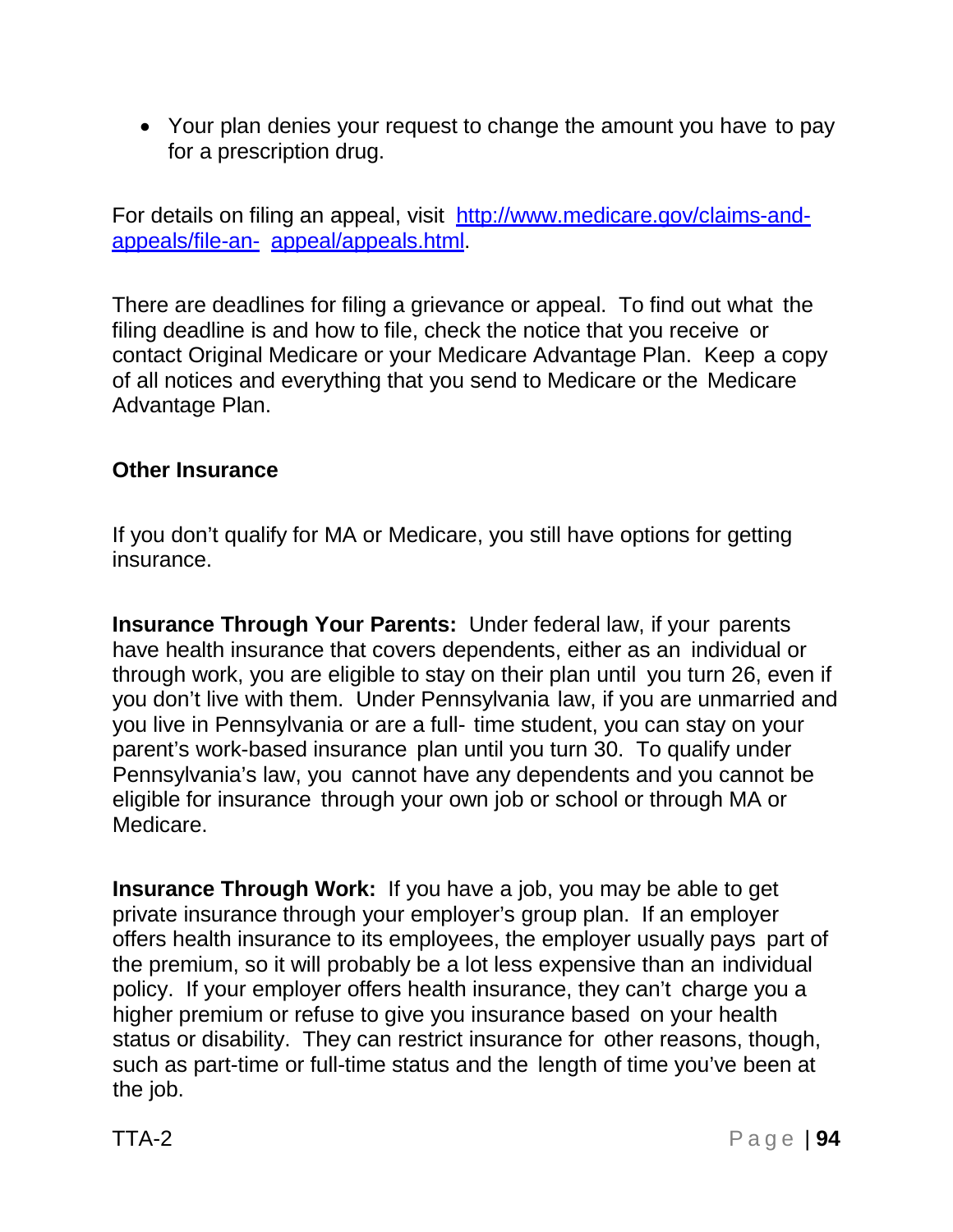**COBRA:** COBRA is a program that lets you keep your work-based group health insurance after you leave your job or if you lose your insurance because you reduce your work hours. There are two kinds of COBRA for Pennsylvania residents:

**Federal COBRA:** Under federal COBRA, you can keep your former employer's group health insurance, but your employer doesn't have to pay for part of it anymore. You pay the entire premium, so it is a lot more expensive. You may also have to pay a small administrative fee. However, since group rates are usually cheaper than individual rates, you will still probably pay less for COBRA than if you get your own private insurance.

You can keep COBRA for up to 18 months, and you may be able to keep it longer if you have a disability. The insurance company can charge you extra during the extended period, though.

You can get COBRA if you are fired or if you leave voluntarily, as long as you aren't fired for gross misconduct. After you lose your coverage, your employer has to give you information telling you how to get COBRA. You can only get federal COBRA if you worked somewhere with 20 or more employees.

**Pennsylvania Mini-COBRA:** PA Mini-COBRA is similar to federal COBRA, but you can get it if you worked somewhere with 2-19 employees. Just like with federal COBRA, you have to pay the full premium and any administrative fees. Mini-COBRA only lasts for 9 months.

Within 30 days of the day you lose your group coverage, your employer has to give you information telling you how to get Mini-COBRA. To get Mini-COBRA, you need to have had your employer's group insurance for the whole three month period before you lost coverage. If you become eligible for Medicare or a new employer's group health insurance, you will lose your Mini-COBRA coverage.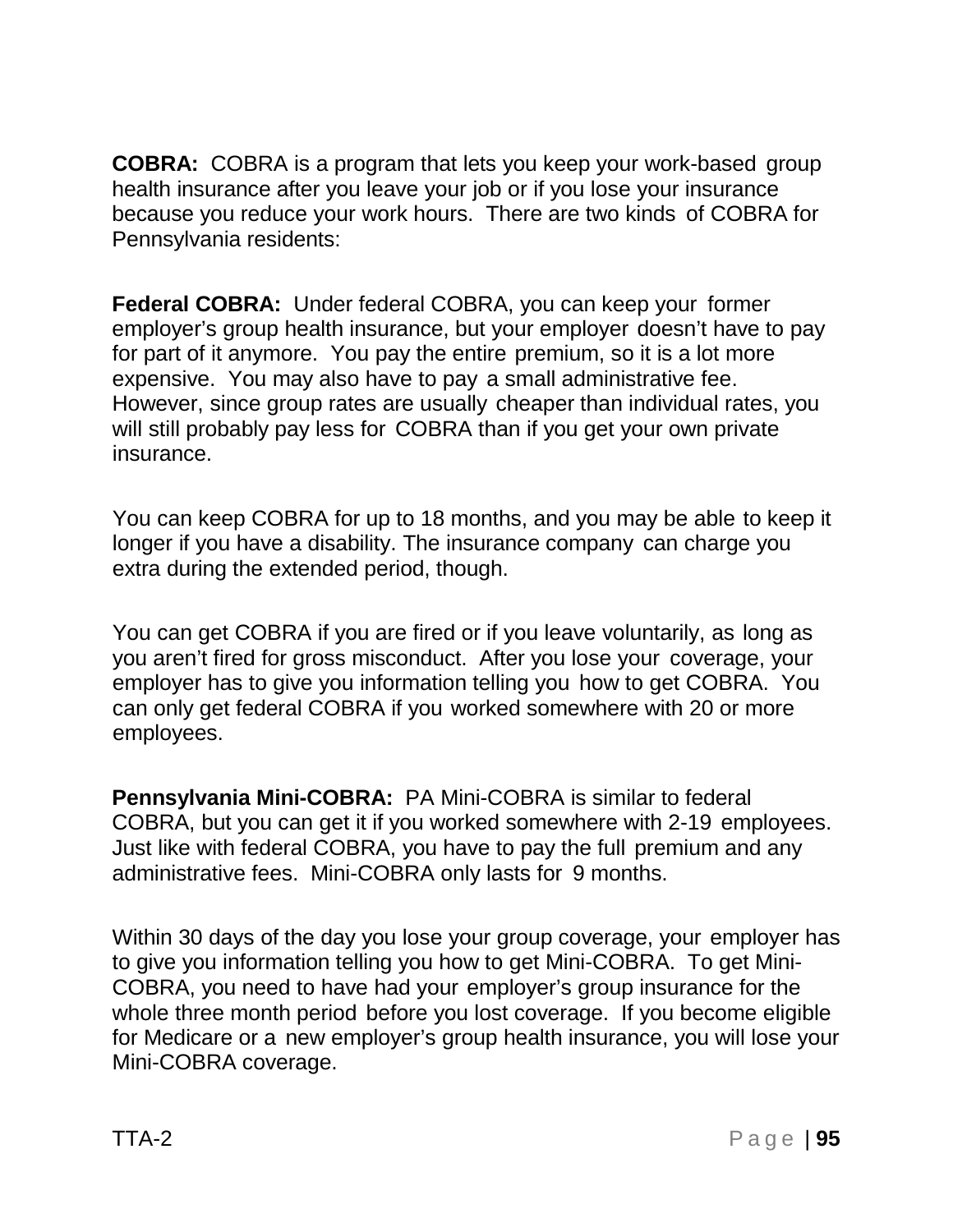**Blue Cross Special Care Insurance:** Special Care is a limited-benefit insurance program for low-income individuals who do not qualify for MA or Medicare. Special Care is not comprehensive – there's a lot it doesn't cover – but it may be worth it if you don't have other options. Special Care has limits on the number of doctor visits and hospital days you can use each year. It does not cover mental health care or prescription drugs, but it does offer a prescription drug discount card to members. Special Care is "guaranteed issue" insurance, meaning you won't be denied coverage based on a pre- existing condition, but services for pre-existing conditions are subject to a waiting period.

Special Care is offered by all five Blue Cross/Blue Shield companies that serve Pennsylvania. Income limits and monthly premiums vary depending on which company you get your Special Care from. This will depend on the county you live in.

#### **Blue Cross of Northeastern Pennsylvania**

**Counties Served:** Bradford, Carbon, Clinton, Lackawanna, Luzerne, Lycoming, Monroe, Pike, Sullivan, Susquehanna, Tioga, Wayne, Wyoming **Income Limit (2014):** \$21,257 for one person **Monthly Premium (2014):** \$146.82 **Contact:** (800) 829-8599 or (866) 280-0486 (TTY) **Apply:** Call for an application or print one at [https://d1tpfj3hind0fx.cloudfront.net/Media/Documents/Non-](https://d1tpfj3hind0fx.cloudfront.net/Media/Documents/Non-%20GroupForms/SpecialCareApp.pdf)[GroupForms/SpecialCareApp.pdf.](https://d1tpfj3hind0fx.cloudfront.net/Media/Documents/Non-%20GroupForms/SpecialCareApp.pdf) Mail your application to: Attention: Non-Group Blue Cross of Northeastern Pennsylvania 19 North Main Street Wilkes-Barre, PA 18711-0302

**Highmark Blue Cross Blue Shield (Western Pennsylvania) Counties Served:** Allegheny, Armstrong, Beaver, Bedford, Blair, Butler, Cambria, Cameron, Centre, Clarion, Clearfield, Crawford, Elk, Erie, Fayette, Forest, Greene, Huntingdon, Indiana, Jefferson, Lawrence, McKean, Mercer, Potter, Somerset, Venango, Warren, Washington, **Westmoreland Income Limit (2014):** \$23,550 for one person **Monthly Premium (2014):** \$178.40 **Contact:** (800) 876-7639 or (800) 862-0709 (TTY)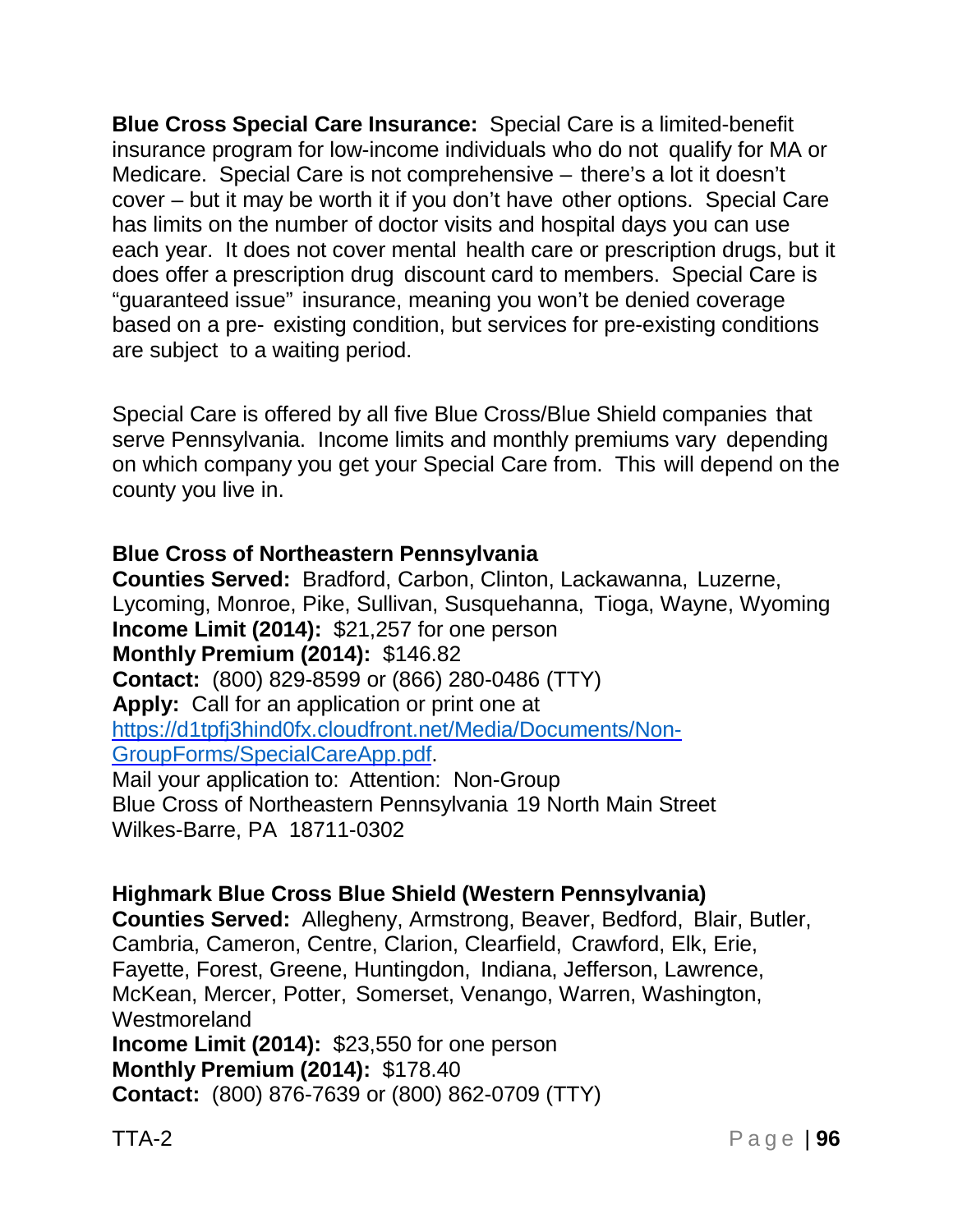**Apply:** Call for an application or print one at https:/[/www.highmarkbcbs.com/pdffiles/enrollment/SpecialCare](http://www.highmarkbcbs.com/pdffiles/enrollment/SpecialCare) HBCBS ApplOnly.pdf Mail your application to: Highmark Blue Cross Blue Shield P.O. Box 382555 Pittsburgh, PA 15250-8555 **Highmark Blue Shield (Central Pennsylvania and the Lehigh Valley) Counties Served:** Adams, Berks, Centre, Columbia, Cumberland, Dauphin, Franklin, Fulton, Juniata, Lancaster, Lebanon, Lehigh, Mifflin, Montour, Northampton, Northumberland, Perry, Schuylkill, Snyder, Union, York **Income Limit (2014):** \$22,980 for one person **Monthly Premium (2014):** \$151.80 **Contact:** (888) 269-8412 or (800) 862-0709 (TTY) **Apply:** Call for an application or print one at https:/[/www.highmarkblueshield.com/pdffiles/enrollment/Special](http://www.highmarkblueshield.com/pdffiles/enrollment/Special) Care HBS ApplOnly.pdf Mail your application to: Highmark Blue Shield P.O. Box 382051 Pittsburgh, PA 15250-8051

**Capital Blue Cross (Central Pennsylvania and the Lehigh Valley) Counties Served:** Adams, Berks, Centre, Columbia, Cumberland, Dauphin, Franklin, Fulton, Juniata, Lancaster, Lebanon, Lehigh, Mifflin, Montour, Northampton, Northumberland, Perry, Schuylkill, Snyder, Union, York **Income Limit (2014):** \$22,980 for one person **Monthly Premium (2014):** \$211.16 **Contact:** (800) 962-2242 or (800) 242-4816 (TTY) **Apply:** Call for an application or print one at https:/[/www.capbluecross.com/NR/rdonlyres/0CDF6667-F1A5-](http://www.capbluecross.com/NR/rdonlyres/0CDF6667-F1A5-) 49F0-8510- B64EFA3F5929/0/ABC65.pdf. Mail your application to: Capital Blue Cross P.O. Box 772612 Harrisburg, PA 17177-2612

**Health Insurance Marketplace (Marketplace):** The Health Insurance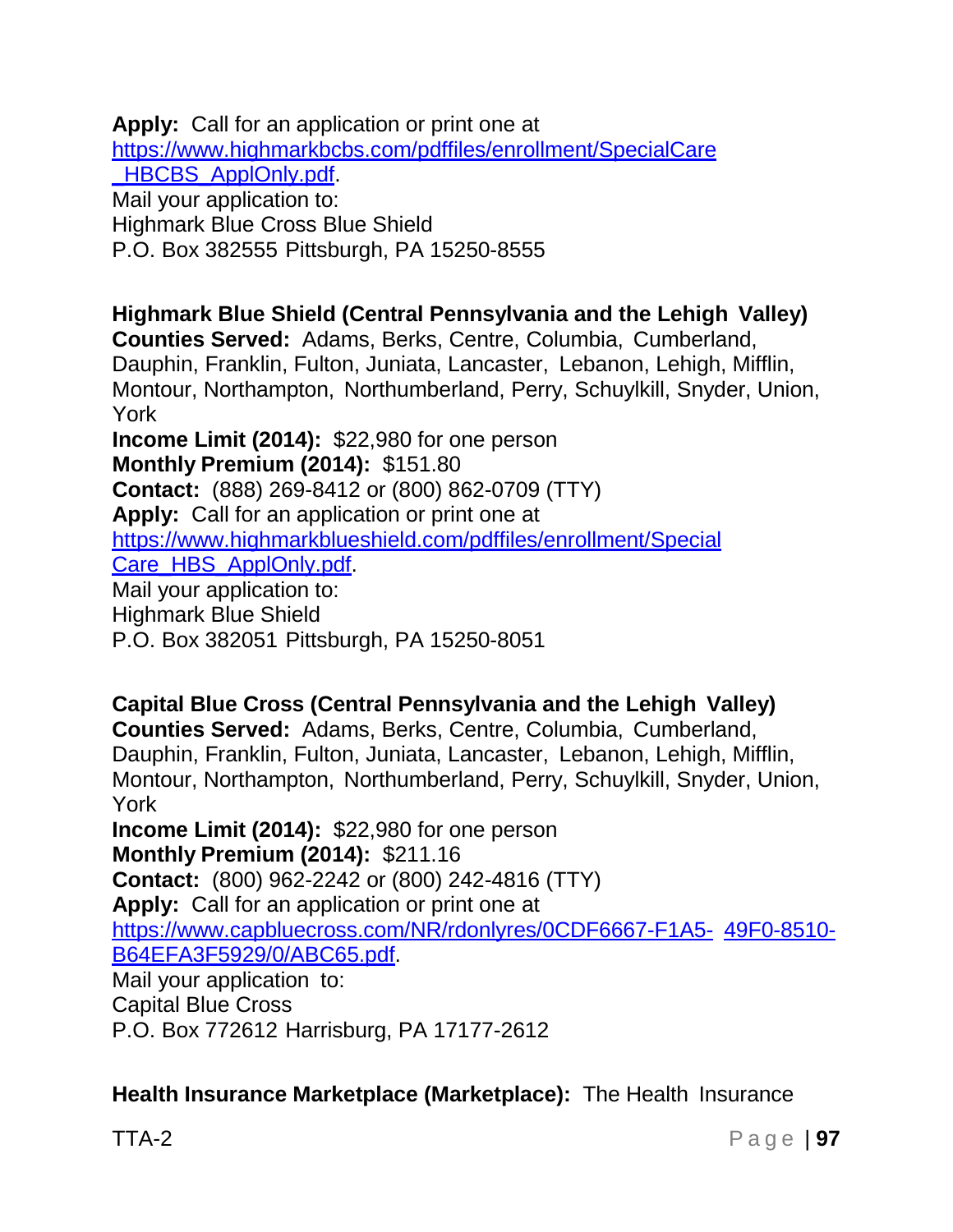Marketplace is a new way to get health insurance that was created by the Affordable Care Act (for more on the Affordable Care Act, see page 95). Through the Marketplace, individuals will be able to complete one application and see a variety of health insurance options available to them. When you complete the application, you'll learn about the plans in your area and find out if you are eligible for lower premiums based on your income. You will also learn if you are eligible for Medical Assistance. Some states will create their own Marketplace (also known as an Exchange), but in Pennsylvania, the Marketplace will be run by the federal government. To learn more about insurance plans available through the Marketplace and apply for coverage, visit

https:/[/www.healthcare.gov/marketplace/individual/.](http://www.healthcare.gov/marketplace/individual/)

**Patient Protection and Affordable Care Act (Affordable Care Act):** The Affordable Care Act is a federal healthcare reform law that was passed in March 2010. The Affordable Care Act made a lot of changes to healthcare and health insurance law. Some of these changes already happened, and some will happen over the next few years. For instance, beginning in 2014, insurance companies will no longer be able to deny coverage for preexisting conditions. The Affordable Care Act will make health insurance mandatory for everyone, except those with very low income who cannot find an affordable plan. It also focuses on reducing the costs of health insurance and on improving standards of care. For more information, visit [http://www.healthcare.gov/law/.](http://www.healthcare.gov/law/)

#### **More Help**

If you have more questions about your insurance rights and resources, Pennsylvania and the federal government both have websites to help:

**Pennsylvania Insurance Department (PID):** PID runs a website providing information about your insurance rights and options in Pennsylvania. You can visit the website at <http://www.pahealthoptions.com/> or contact PID at (877) 881-6388 if you have more questions.

**HealthCare.gov:** HealthCare.gov (http://www.healthcare.gov) is a website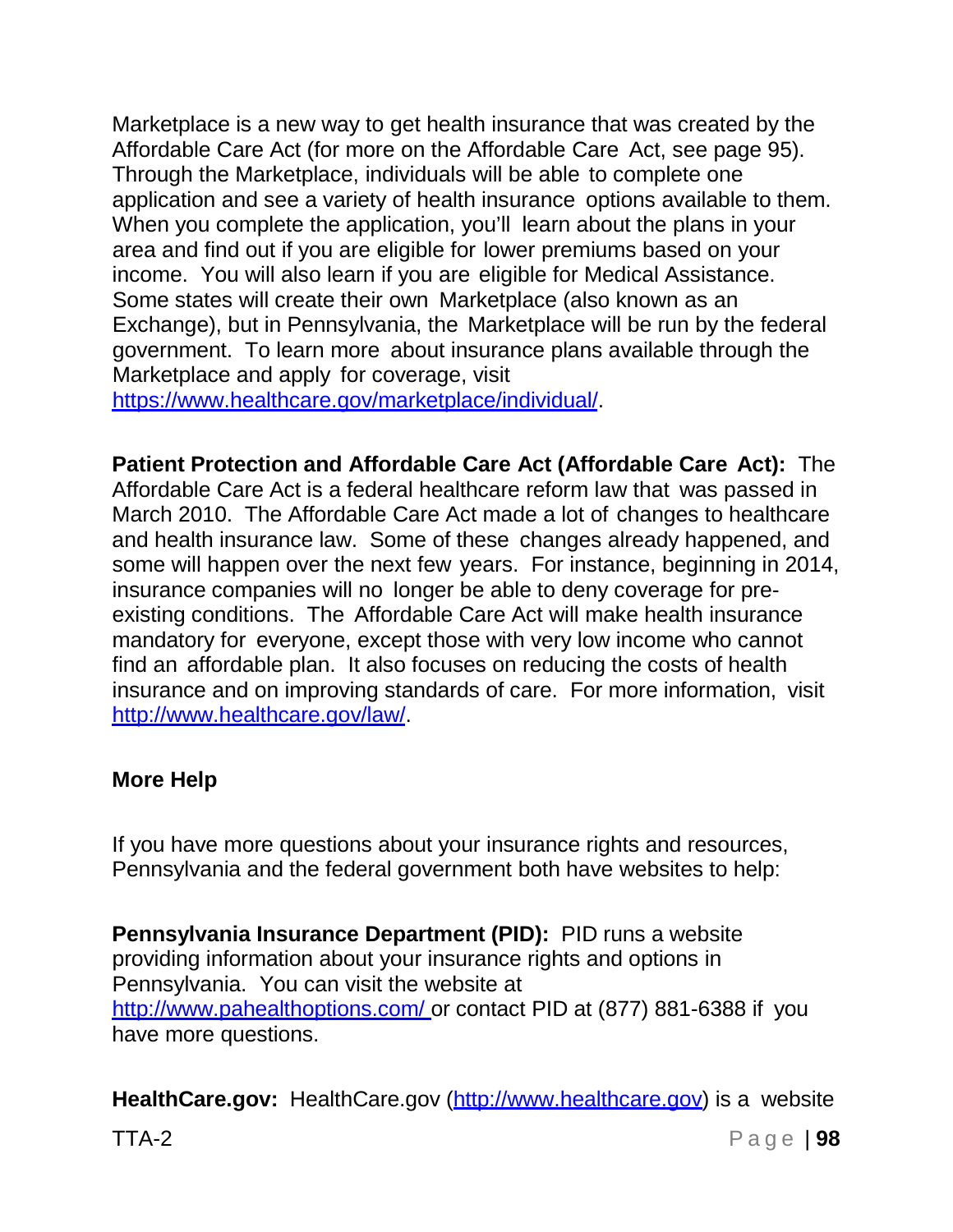created by the federal government to help you find and understand your health insurance options. The website has a lot of information about the Affordable Care Act, the kinds of health insurance you might be eligible for, and how health insurance works. It also has a helpful search engine that lists your health insurance options and can even find information and about private individual insurance plans. To use the search engine, visit [http://finder.healthcare.gov/.](http://finder.healthcare.gov/)

## **Finding Healthcare Services**

Regardless of whether you have health insurance, finding the services you need can be difficult. The following is a list of resources that can help you find healthcare services that are covered by MA or are free or low-cost. To find healthcare providers that are covered by Original Medicare, visit [http://www.medicare.gov/find-a-doctor/provider-search.aspx.](http://www.medicare.gov/find-a-doctor/provider-search.aspx) To find healthcare providers covered by your Medicare Advantage Plan, including a Special Needs Plan, or your private insurance, contact your insurance provider, or visit the health plan's website.

#### **Prescription Drugs**

Many health insurance policies do not cover prescription drugs. If it is hard for you to pay for your prescription drugs, there are some programs that can help you. For help finding and applying for these programs, contact the Pennsylvania Patient Assistance Program Clearinghouse at (800) 955- 0989. You can also learn about these programs from the Partnership for Prescription Assistance. Visit https:/[/www.pparx.org/](http://www.pparx.org/) or call (888) 477-2669 for help. If you don't qualify for one of these programs and still need help, some pharmacies, such as Walmart, Target, and Kmart, offer generic medications at low prices.

# **Assistive Technology**

Assistive technology devices are any items or equipment used to improve or maintain the functional capabilities of a person with a disability. Assistive technology services are services that help you choose, acquire,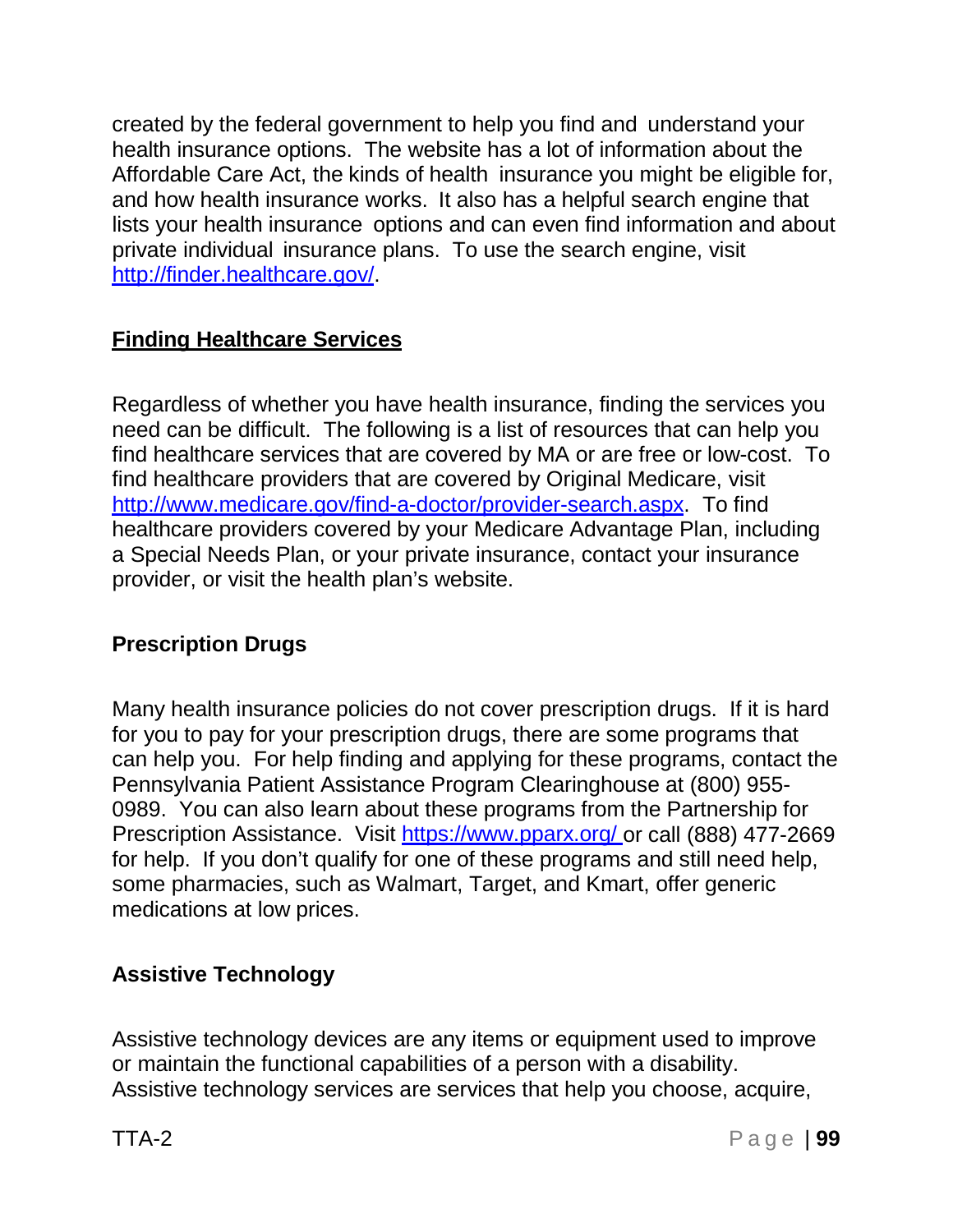or use an assistive technology device. Although assistive technology devices can be high-tech, such as complex computer programs and motorized wheelchairs, they do not have to be. For example, assistive technology devices can include canes, walkers, orthopedic shoe inserts, or adapted spoons that are easier to grasp. They also do not need to be designed specifically for individuals with disabilities. Items that are commonly used by individuals without disabilities, such as computers, may be assistive technology devices if they are used to improve or maintain the functional capabilities of a person with a disability.

Medicare and Medical Assistance cover a lot of the assistive technology that you may need. If you are in a Home and Community-Based Services Waiver (Waiver), your assistive technology may also be covered under your Waiver. For more on Waivers, see page 74 of this guide. Private insurance may also cover assistive technology.

If you do not have insurance, or the assistive technology you need is not covered by your insurance, you may be able to get a no- or low-interest loan through the Pennsylvania Assistive Technology Foundation (PATF). PATF offers two types of loans: mini-loans and low-interest loans. Miniloans range from \$100 to \$1,500 and do not charge interest. For some low-income mini-loan applicants, PATF may provide a grant to cover up to 50% of the amount requested. Low-interest loans start at \$1,500 and have a 3.75% interest rate. If you have good credit, you may be able to borrow up to \$60,000. If you have poor credit or no credit, the PATF Board of Directors may agree to back the loan for you, up to a maximum of \$25,000. For more information and to apply for a loan, visit [http://www.patf.us/.](http://www.patf.us/)

If you need help navigating insurance and other funding options, you can contact the Assistive Technology Resource Center (ATRC) that serves your county. ATRCs are part of the Pennsylvania Initiative on Assistive Technology (PIAT), which is a statewide program dedicated to improving access to assistive technology for individuals with disabilities. Every county in Pennsylvania is served by an ATRC, and most services are offered free of charge. ATRCs can help you figure out how to get funding for assistive technology and can help answer any questions you have about assistive technology. ATRCs may also be able to help you find free or inexpensive previously-owned assistive technology. To determine which ATRC serves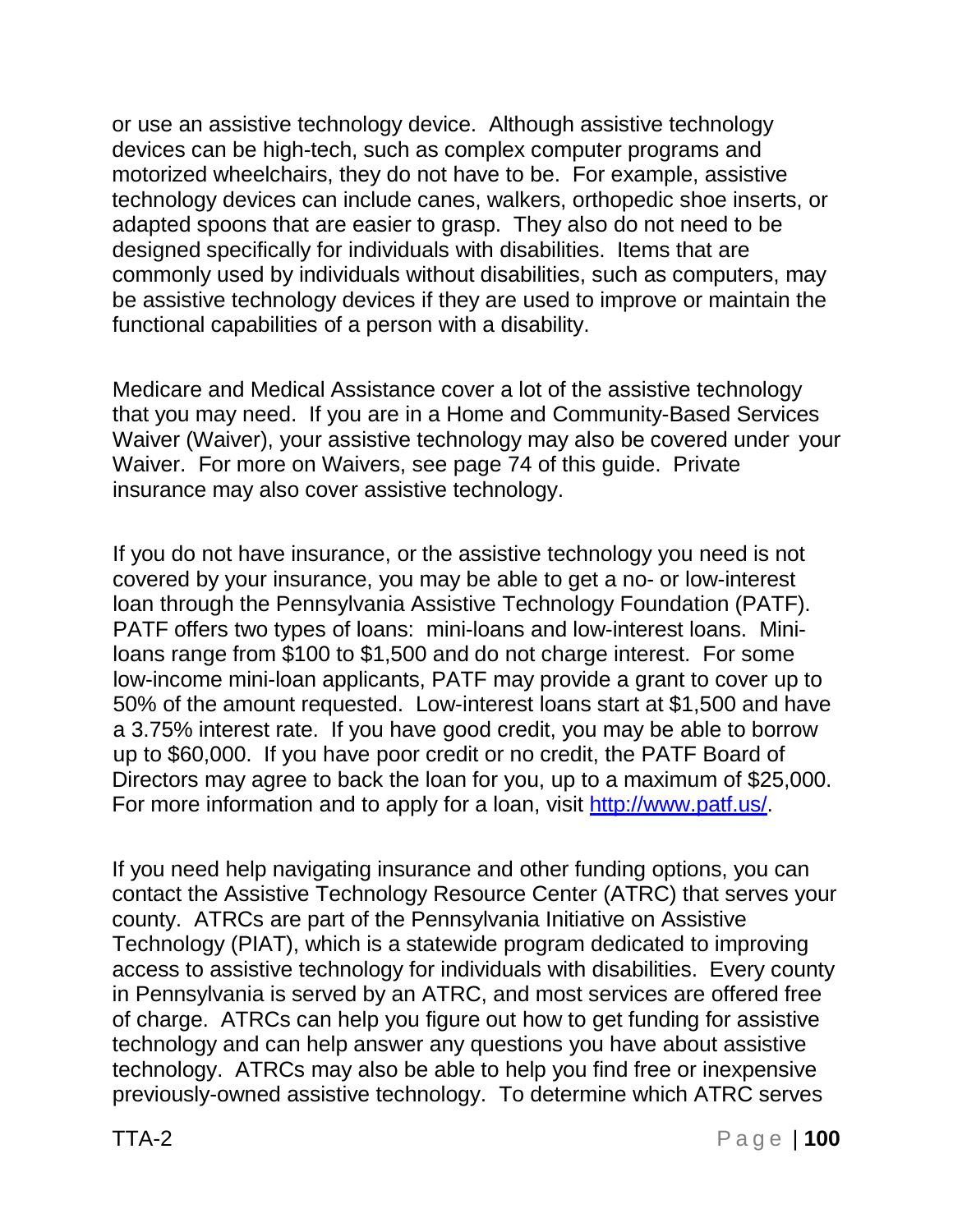your county, visit

[http://disabilities.temple.edu/programs/assistive/atlend/atrc\\_county.shtml#fi](http://disabilities.temple.edu/programs/assistive/atlend/atrc_county.shtml#fi) rstContent.

Contact information for each ATRC can be found at [http://disabilities.temple.edu/programs/assistive/atlend/atrc.shtml#atrc.](http://disabilities.temple.edu/programs/assistive/atlend/atrc.shtml#atrc)

If you think you might benefit from an assistive technology device, but would like to try it out before you invest in one for yourself, your ATRC can arrange a device demonstration to show you exactly how the device works. Device demonstrations are available to people with disabilities and their families. If you want to spend more time getting to know an assistive technology device, you may be able to borrow the device temporarily from Pennsylvania's Assistive Technology Lending Library. The Lending Library is a free service that allows you to try an assistive technology device for a short period to help you decide if you would like to buy one. To use the Lending Library, first search the inventory to see if the equipment you want is available. To search the Lending Library's inventory of available equipment, visit [http://www.ioddev.org/search\\_inventory.php.](http://www.ioddev.org/search_inventory.php) Then visit [http://www.ioddev.org/complete\\_request.php t](http://www.ioddev.org/complete_request.php)o complete and submit the loan request form. Some popular items may have waiting lists. For information [about borrowing](http://disabilities.temple.edu/programs/assistive/atlend/borrow.shtml) and returning equipment from the Lending Library, visit

[http://disabilities.temple.edu/programs/assistive/atlend/borrow.shtml.](http://disabilities.temple.edu/programs/assistive/atlend/borrow.shtml)

#### **Mental Health**

**Mental Health/Intellectual Disabilities (MH/ID) Offices:** Every county in Pennsylvania is served by an MH/ID Office, though not every county uses this name. MH/ID offices do not provide mental healthcare services, but they can assess your need for treatment, and then refer you to local providers and provide funding for some services. The MH/ID office can also help figure out if you are eligible for assistance paying for services. To get assistance, call (800) 692-7462 or find contact information for your local MH/ID office at [http://www.mhdspa.org/Pages/Local-Contacts.aspx.](http://www.mhdspa.org/Pages/Local-Contacts.aspx)

**Medical Assistance Behavioral Health Plans:** If you have Medical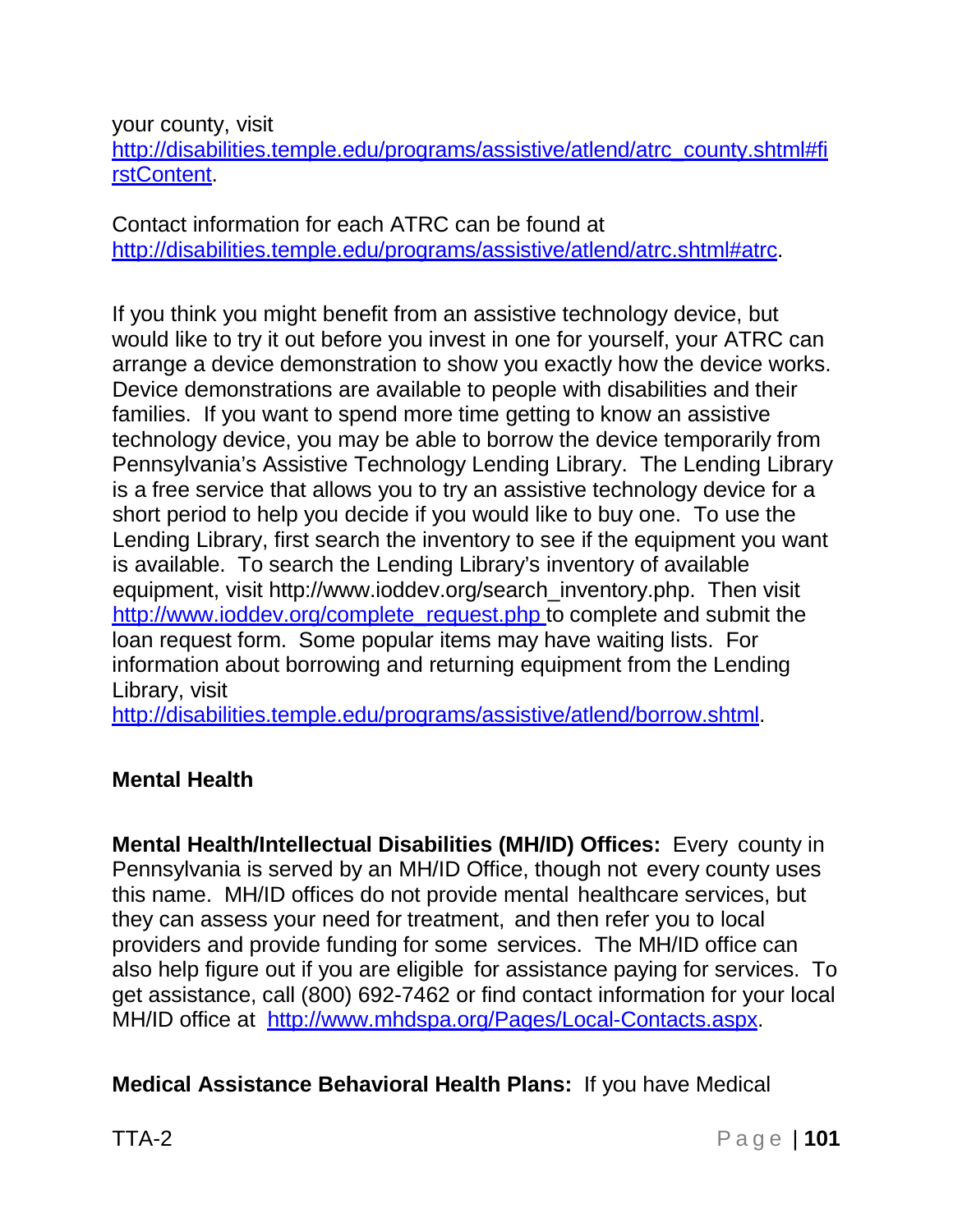Assistance (MA), some mental health and substance abuse treatment services are covered by a managed care behavioral health plan. Each county has one. The behavioral health plan in your county can direct you to mental health services near you that are covered by your MA. To find the phone number of your county's behavioral health plan, visit https:/[/www.enrollnow.net/PASelfService/en\\_US/behav.html.](http://www.enrollnow.net/PASelfService/en_US/behav.html)

**Pennsylvania Network of Care:** The Pennsylvania Network of Care is a website for consumers of mental health services. It is a great resource if you are looking for services in your county, or if you just want more information about mental health conditions and treatments. Visit <http://pa.networkofcare.org/> and select your county from the dropdown menu.

**Substance Abuse and Mental Health Services Administration (SAMHSA):** SAMHSA is a federal agency created to help improve mental health care. SAMHSA has a useful search engine on its website that allows you to search for mental health services near you. This website can be especially helpful if you don't have insurance and need to find low-cost services or services with sliding scale fees. If you click "select services" on the search page, you can search for services with specific requirements. Go to <http://findtreatment.samhsa.gov/MHTreatmentLocator/faces/address> Search.jspx to search for services. You can also call SAMHSA's Treatment Referral Routing Service at (800) 662-HELP (4357). The referral service is available 24 hours a day, 365 days a year.

**Health Resources and Services Administration (HRSA):** See "physical health" section (below).

# **Pennsylvania Association of Community Health Centers (PACHC):**

See "physical health" section (below).

**Medicare.gov:** See "physical health" section (below).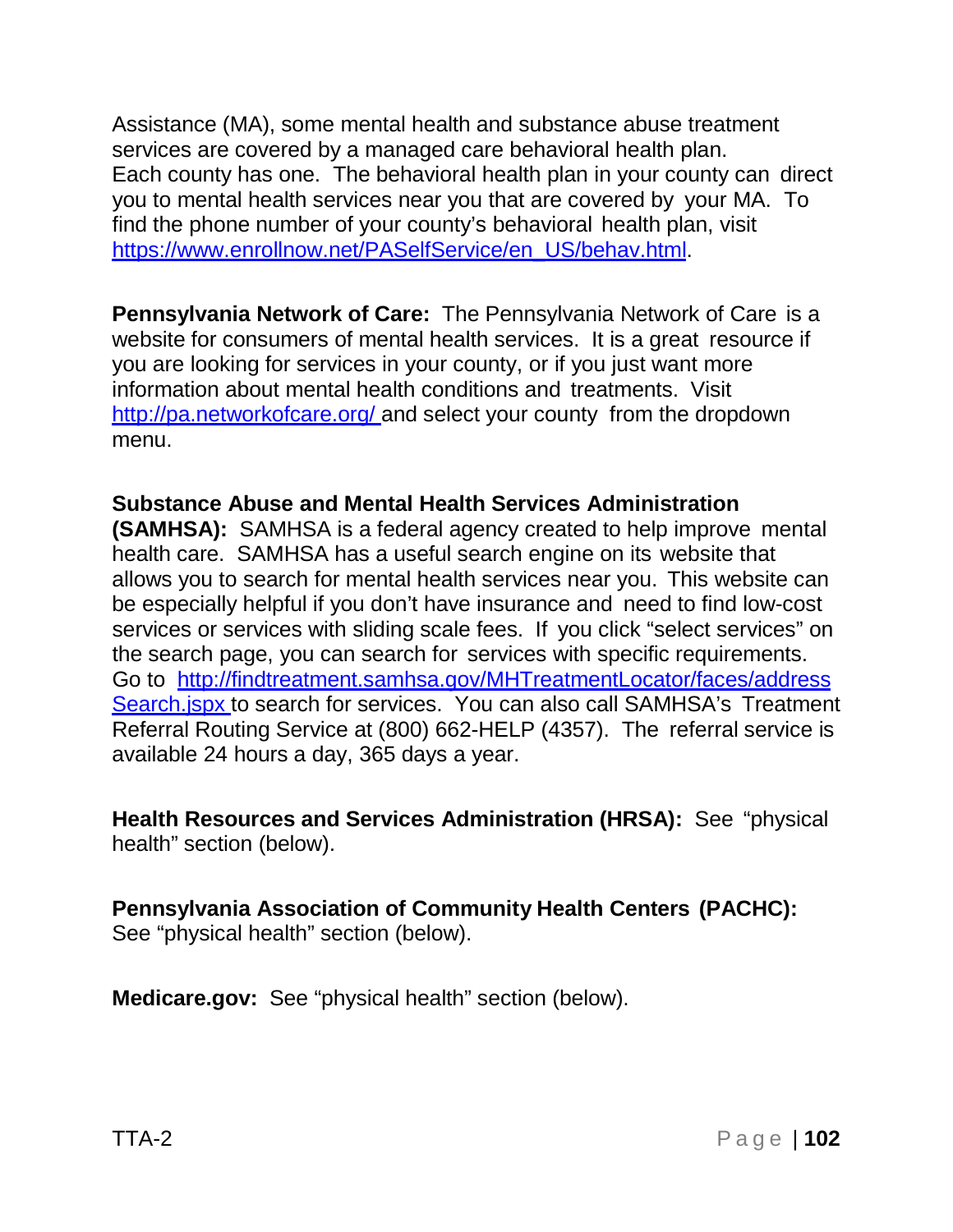#### **Physical Health:**

**Pennsylvania Dental Association (PDA):** The PDA keeps a list of free and low-cost dental clinics in Pennsylvania. This is a great resource, because many insurance plans, including Medicare and MA for adults, provide limited or no dental coverage. To find a clinic near you, go to [http://www.padental.org/Online/Public/Dental\\_Clinic\\_Directory/Online/](http://www.padental.org/Online/Public/Dental_Clinic_Directory/Online/) Directory/Clinic\_Directory.aspx?hkey=d5107b48-f2c6-4320-a75a-54add3393cbe.

**Health Resources and Services Administration (HRSA):** HRSA is part of the U.S. Department of Health and Human Services. HRSA gives grants to health clinics so the clinics can provide reduced fee services to people who need them. Some HRSA-supported clinics also offer mental health services. To find an HRSA-supported clinic, visit [http://findahealthcenter.hrsa.gov/Search\\_HCC.aspx.](http://findahealthcenter.hrsa.gov/Search_HCC.aspx)

## **Pennsylvania Association of Community Health Centers (PACHC):**

The PACHC represents Pennsylvania's Federally Qualified Health Centers (FQHC) and Rural Health Clinics (RHC). FQHCs and RHCs provide primary health care with fees based on your ability to pay. FQHCs often offer dental and behavioral health care as well, but most RHCs do not. There are currently more than 200 FQHCs located in both rural and urban areas in 44 of Pennsylvania's counties and 59 RHCs in rural areas. To search for a health center by county, visit

[http://www.pachc.com/health\\_find.html.](http://www.pachc.com/health_find.html) For a detailed list of [health centers,](http://www.pachc.com/pdfs/CHC%20Directory%202011.pdf) including the services each provides, visit

[http://www.pachc.com/pdfs/CHC%20Directory%202011.pdf.](http://www.pachc.com/pdfs/CHC%20Directory%202011.pdf)

**Medicare.gov:** The U.S. Government's official Medicare website has search engines to help you find doctors, hospitals, and other providers that are covered by Original Medicare. There is also a search engine to find suppliers of covered medical items, such as durable medical equipment. You can find links to each of these search engines at <http://www.medicare.gov/forms-help-and-> resources/find-doctors-hospitalsand-facilities/quality-care-finder.html.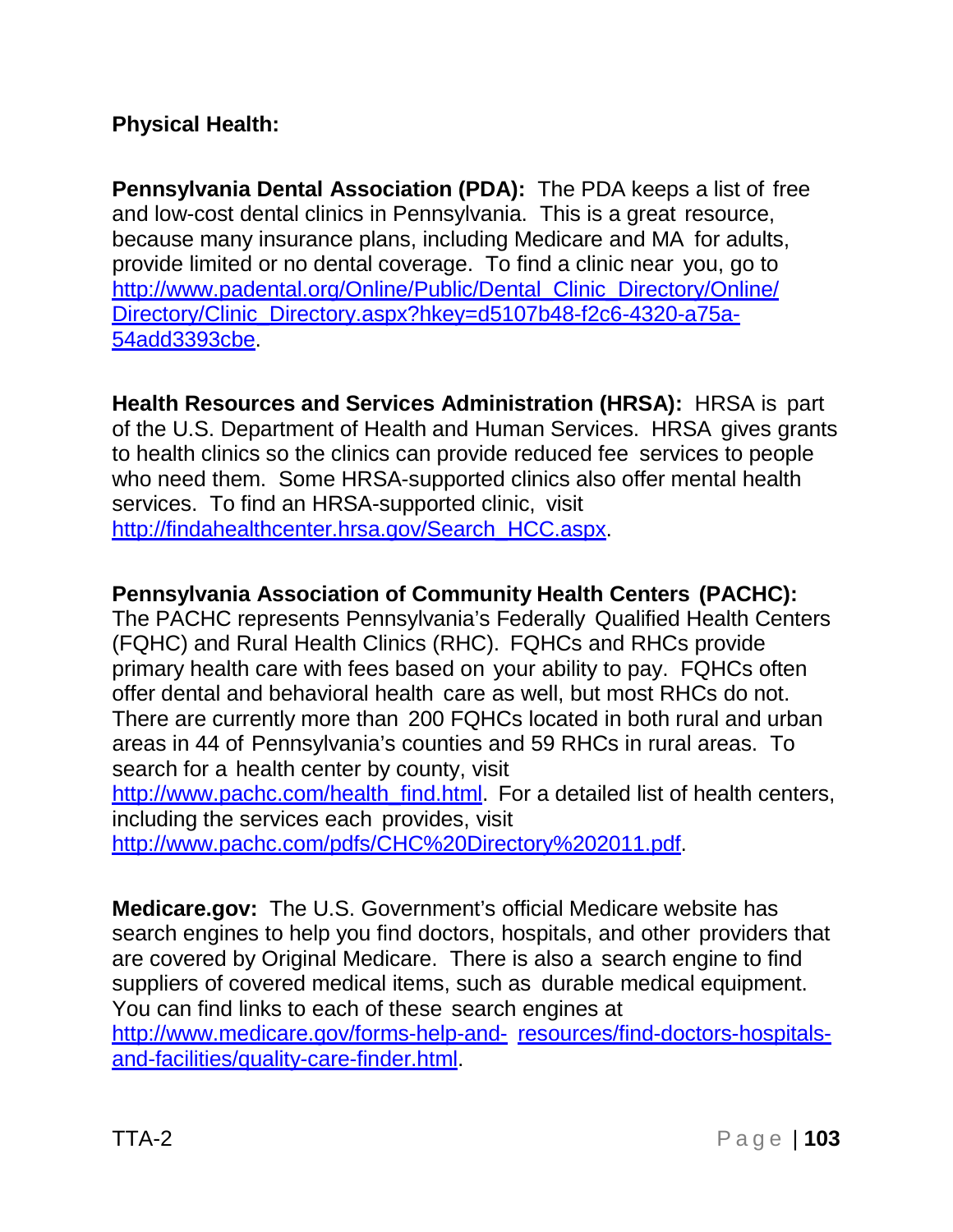**Medical Assistance Providers:** To find a doctor or other provider who is covered by your MA health plan, visit

https:/[/www.enrollnow.net/PASelfService/faces/search.xhtml.](http://www.enrollnow.net/PASelfService/faces/search.xhtml)

Contact your County Assistance Office case manager or your Home and Community-Based Waiver service/supports coordinator if you need help finding a provider.

# **Health Clinic Search Engines**

Several websites offer search engines to help you find free and low-cost health clinics. You can generally find both mental and physical health services on these websites. A few of these websites are listed here:

- NeedyMeds: [http://www.needymeds.org/free\\_clinics.taf](http://www.needymeds.org/free_clinics.taf)
- Partnership for Prescription Assistance:

[http://www.pparx.org/en/prescription\\_assistance\\_programs/free\\_clinic](http://www.pparx.org/en/prescription_assistance_programs/free_clinic) \_finder

• Free Medical Search: <http://www.freemedicalsearch.org/sta/pennsylvania> <http://www.freedentalcare.us/st/pennsylvania>

# **Appendix A: Getting Social Security Benefits**

**SSI and SSDI:** Supplemental Security Income (SSI) and Social Security Disability Insurance (SSDI) are two programs run by the Social Security Administration (SSA) that provide income to people who can't earn enough money because of their disabilities. You don't have to be completely unable to work in order to get Social Security benefits. In fact, SSA encourages recipients of Social Security benefits to at least try working. To make this easier, SSA doesn't always count all of your income when deciding whether you qualify for benefits and how much you should get. For more information about how to keep your benefits while you work, see page 53 of this guide.

**Getting SSI:** If you have a disability, you may have received SSI benefits when you were a child. When you turn 18, though, the eligibility requirements are a little different. To qualify for SSI, you need to meet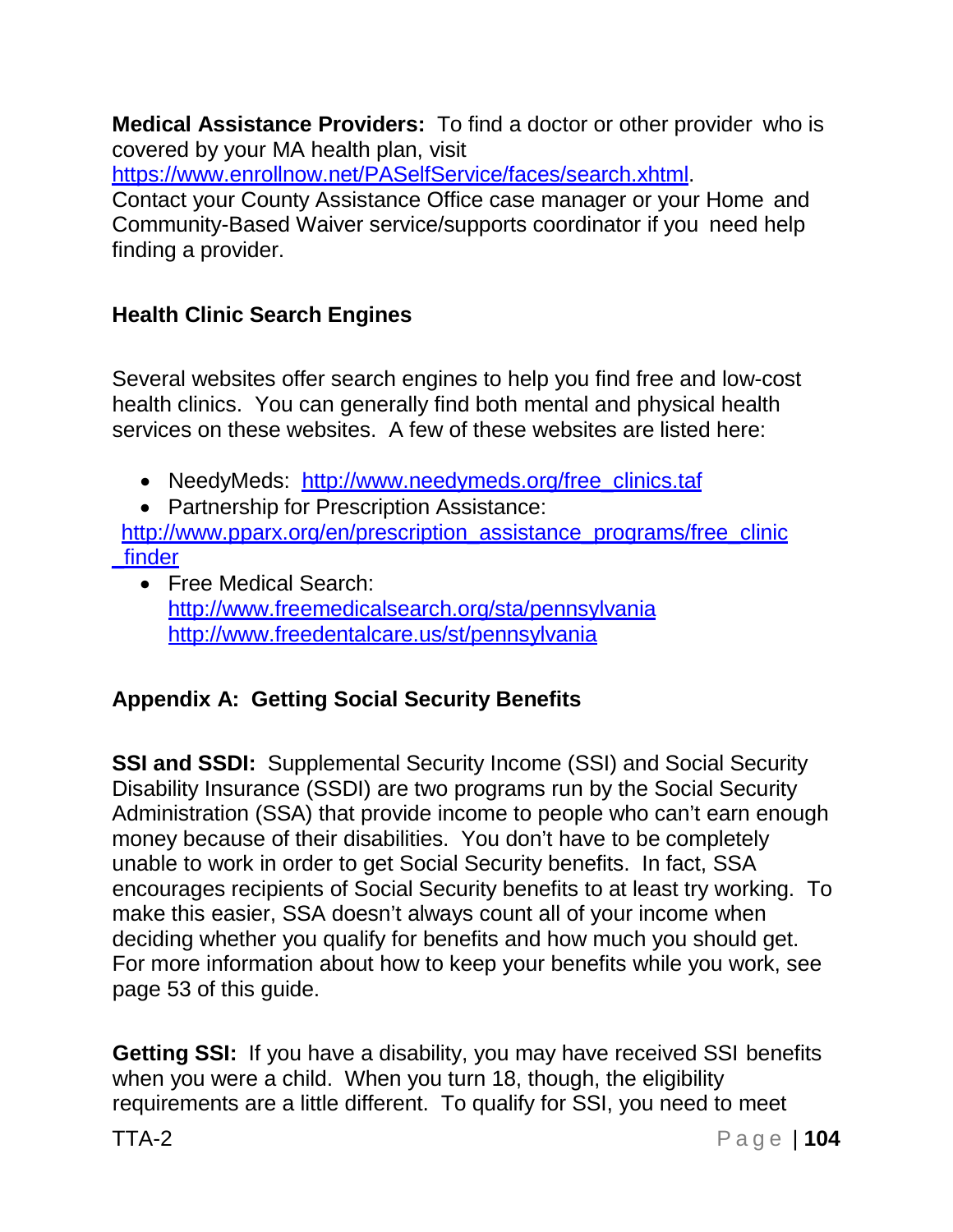certain requirements related to your functioning, your income, and your resources. Even if you got SSI benefits as a child, you may not qualify as an adult because the rules are different. But it also works the other way around: you may be able to get SSI benefits as an adult, even if you didn't have them as a child. For instance, you might not have qualified as a child because your parents made too much money, but once you turn 18, SSA only counts your income and resources, not your family's. If you are receiving SSI benefits when you turn 18, SSA will automatically check to see if you are still eligible. If you are not receiving SSI benefits when you turn 18, you will have to start the application process.

When you are a child, SSA focuses on your functional limitations when deciding whether you have a disability. When you are an adult, SSA focuses on your ability to work. As an adult, SSA determines that you have a disability if:

- You have a physical or mental impairment or a combination of impairments;
- Your impairment meets or is equivalent to the requirements of one of SSA's defined disabilities; and
- Your impairment has lasted or is expected to last for at least 12 months. You don't automatically qualify for SSI benefits if SSA determines that you have a disability. SSA will also look at your income and your assets (such as savings account, stocks, and personal property) to see if there is another way for you to pay your expenses. To qualify for SSI, the total value of your assets has to be less than \$2,000. But SSA won't count all of your assets. For instance, the home you live in and one car don't count as assets for determining SSI eligibility. If you do qualify, the amount of money you get each month will depend on your income.

**Getting SSDI:** When you work, part of your income goes to pay Social Security taxes. SSA uses money from Social Security taxes to give extra income to people whose disabilities stop them from working. This is called SSDI. Most young adults won't qualify for SSDI, because payments are based on money that you earned in the past. However, if you have worked before, you may qualify. For the purposes of SSDI, SSA decides that you have a disability if: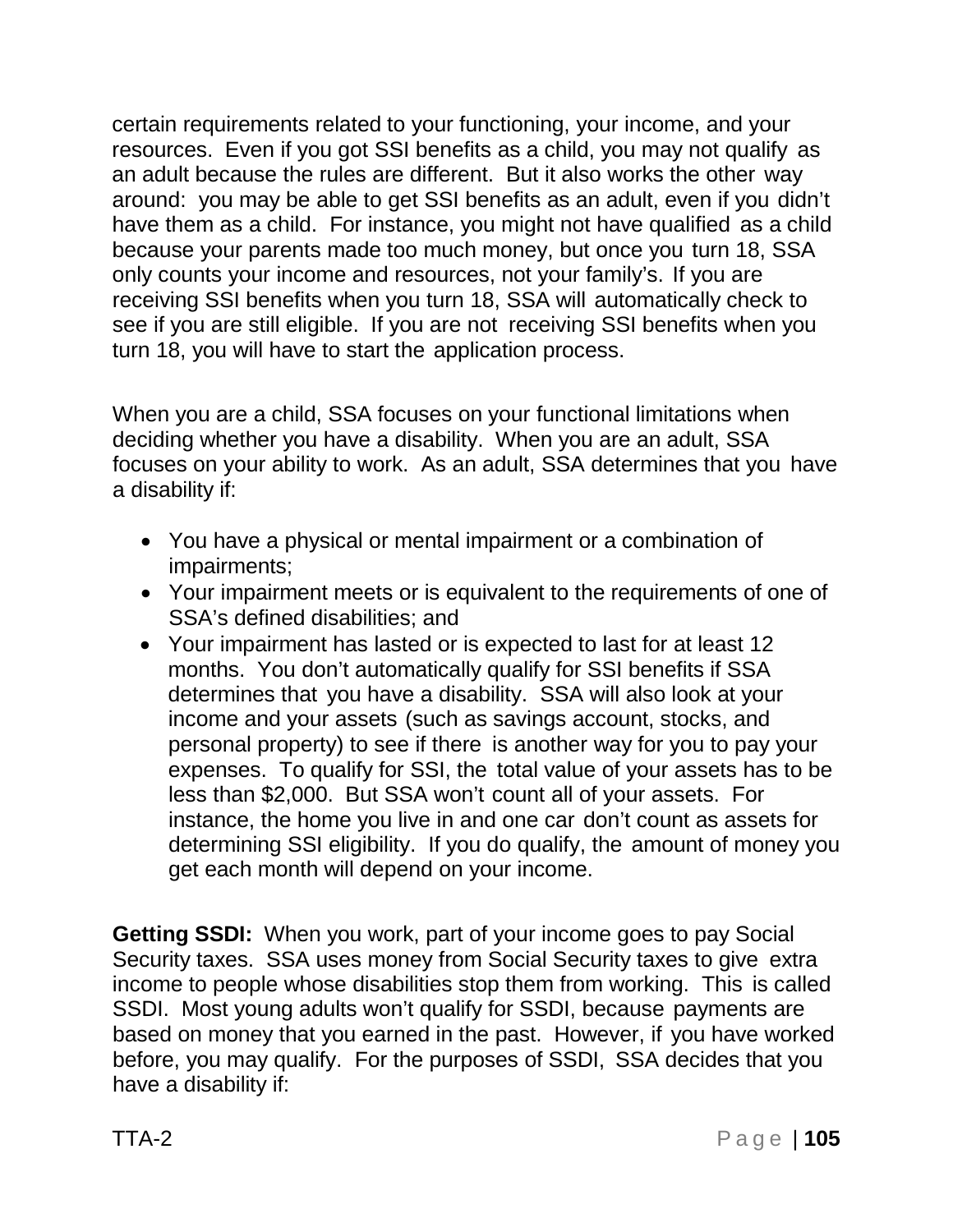- You have a physical or mental impairment or a combination of impairments;
- Your impairment prevents you from engaging in Substantial Gainful Activity (SGA); and
- Your impairment has lasted or is expected to last for at least 12 months.

SSA decides whether you are engaged in SGA based on your income. In 2014, you are engaged in SGA if you earn at least \$1,070 each month (or \$1,800 if you are blind). The number used for determining SGA is based on the amount you earn before taxes are taken out. When deciding whether your impairment prevents you from engaging in SGA, SSA will decide whether you can still do the work that you used to do, and if not, whether you can do any other work. Although your income is used to decide if you qualify for SSDI, it is not used to determine the amount you get each month. Instead, that is based on the amount you've worked and the amount of Social Security taxes you've paid. Also, unlike SSI benefits, SSDI benefits have no asset limits. This means that even if you have a lot of money saved up, you can still qualify for SSDI.

If you have never worked or you haven't worked enough, you may also be able to receive SSDI benefits based on your parents' work history.

This is called a Disabled Adult Child (DAC) benefit, and you may be able to qualify if you have a disability that started before you turned 22. The criteria for deciding if you have a disability are the same as they are for other Social Security benefits. There are two ways to qualify for Disabled Adult Child benefits. The first way is to have a parent who receives Social Security retirement or disability benefits. You can also qualify if one of your parents has died, but worked long enough to qualify for Social Security benefits. A parent includes an adoptive parent and may even include a step-parent or grandparent. Even if you are eligible for SSDI based on your own work history, you should check to see if you qualify for DAC benefits. Since your parents have probably worked longer than you have, you may be eligible for a higher benefit based on their earnings. DAC benefits will usually end if you get married.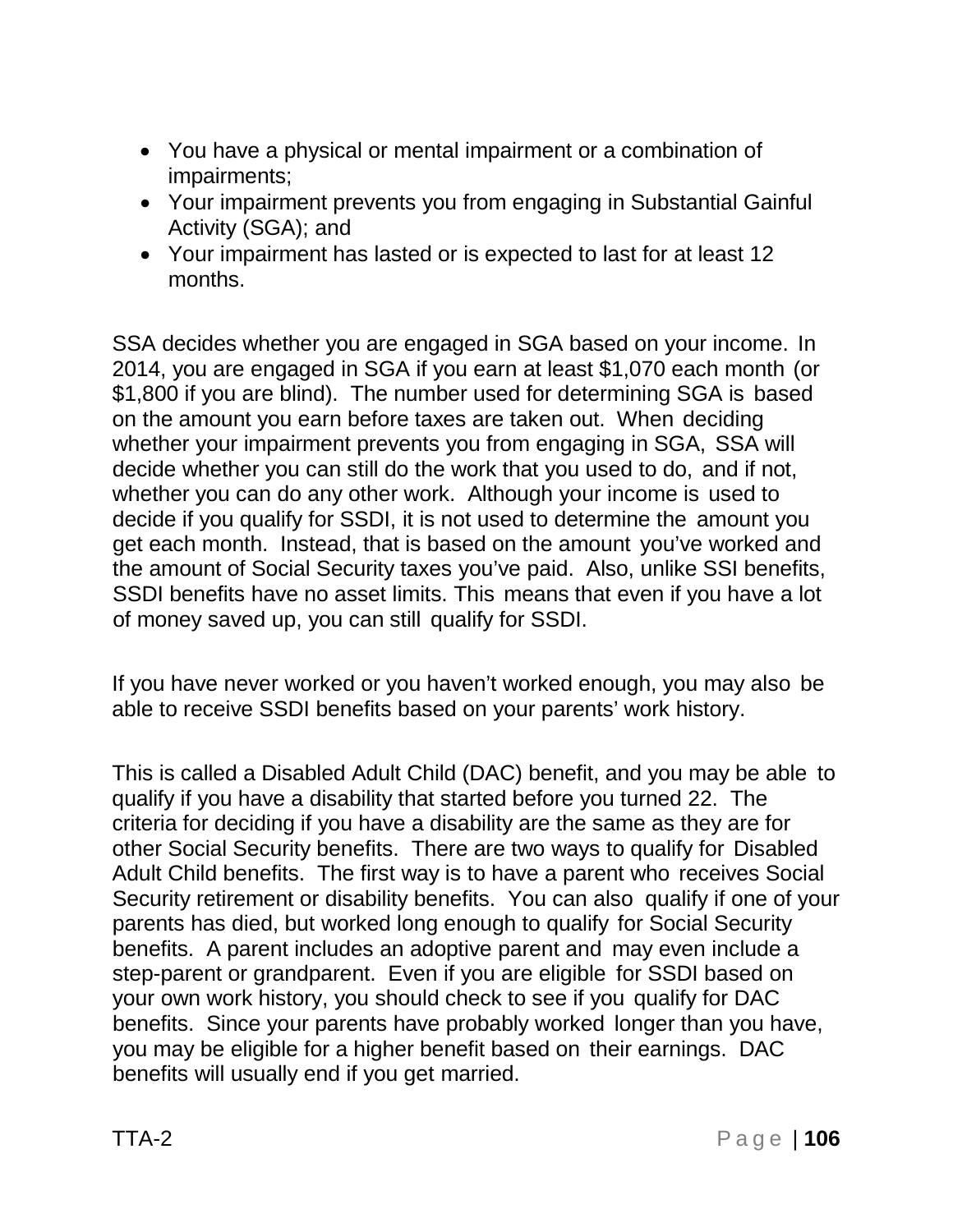SSI benefits are based on need and can only go as high as the maximum benefit set by the federal government. SSDI benefits are based on past earnings and have a much higher maximum. Therefore, you should always check to see if you qualify for both programs, because your benefit under one may be higher than under the other.

When you apply for either SSI or SSDI, you will need to supply contact information for any medical providers who have treated you, including any hospitals you went to for emergency treatment. You don't have to request records from your medical providers. SSA will do that for you. But it may speed up the process if you can give SSA any records you already have.

You can apply for SSDI online at <http://ssa.gov/applyfordisability/> or you can make an appointment at your local Social Security Office. To apply for SSI or for SSDI based on Disabled Adult Child status, you have to go to your Social Security Office. To make an appointment, call (800) 772- 1213 (voice) or (800) 325-0778 (TTY). You will need to know your Social Security number to make an appointment. When you make your appointment, ask for a list of things you should bring with you. If you are going to apply in person, you can help speed up the process by filling out the Adult Disability Report online at

https://secure.ssa.gov/apps6z/radr/radr-fi.

**Appeals:** If your application for SSI or SSDI is denied, or if SSA stops your benefits, you can appeal. You must file your appeal in writing within 60 days of receiving your denial letter. SSA assumes that you will receive the letter 5 days after they send it, so your appeal should be filed within 65 days of the date on the letter.

There are two types of appeals: medical and non-medical.

**Medical:** If your claim is denied because SSA decides that you do not have a disability, you can file your appeal online at https://secure.ssa.gov/apps6z/iAppeals/ap001.jsp. Make sure you have your Notice of Decision. Your Notice of Decision should be titled "Notice of Disapproved Claim" or "Notice of Reconsideration." If you don't want to appeal online, you can call SSA toll free at (800) 772-1213 (voice) or (800)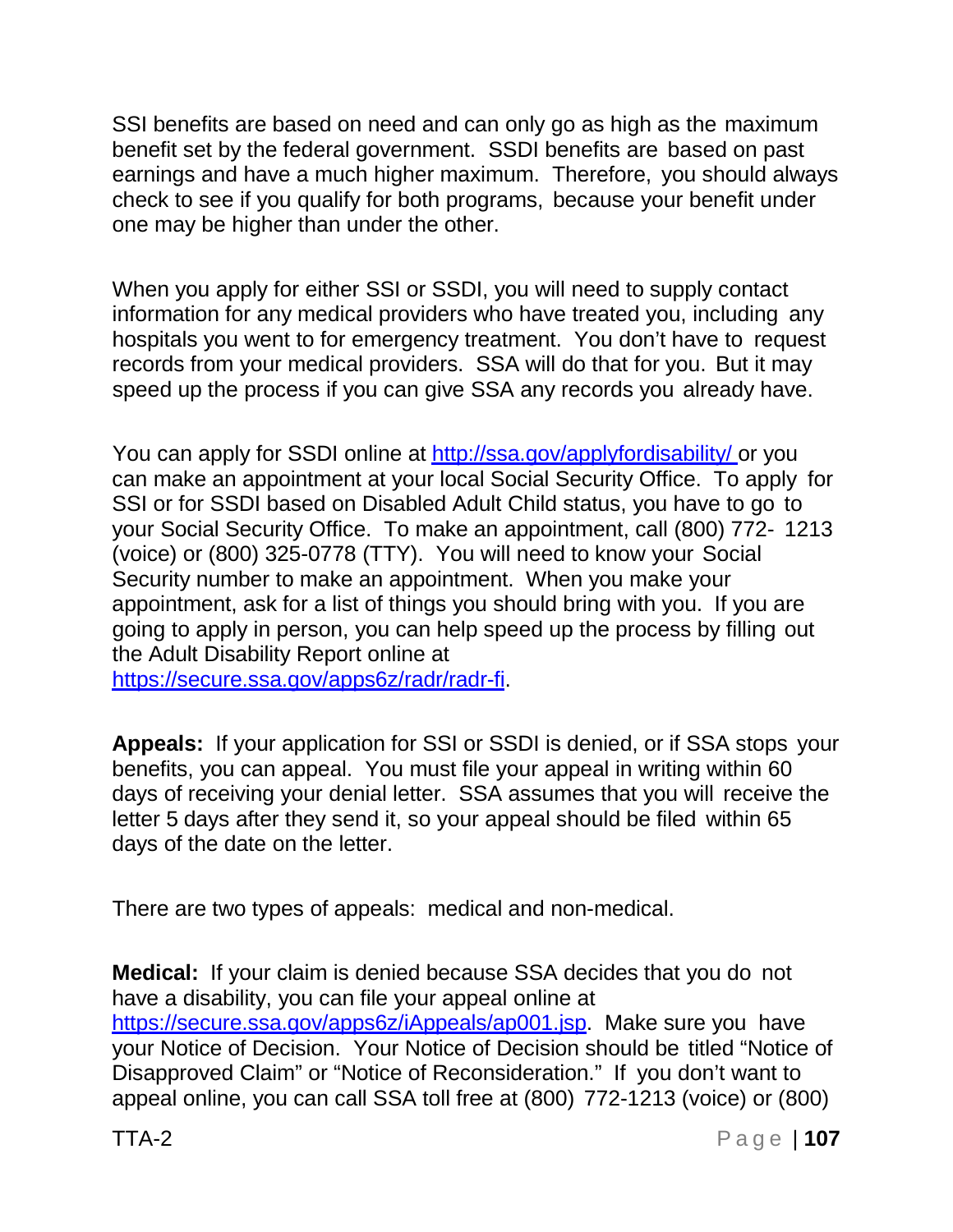325-0778 (TTY) or contact your local Social Security Office and explain that you want to appeal but don't want to use the online form. Or you can file by mail. To file by mail, you will need three forms:

- Request for Reconsideration [\(http://www.ssa.gov/online/ssa-](http://www.ssa.gov/online/ssa-%20561.pdf)[561.pdf\)](http://www.ssa.gov/online/ssa-%20561.pdf),
- Disability Report Appeal [\(http://www.ssa.gov/online/ssa-3441.pdf\),](http://www.ssa.gov/online/ssa-3441.pdf)) and
- Authorization to Disclose Information to the SSA [\(http://www.ssa.gov/online/ssa-827.pdf\).](http://www.ssa.gov/online/ssa-827.pdf))

Once you have completed all three forms, mail them to your local Social Security Office. To find your local Social Security Office, call SSA's toll free number (800-772-1213 (voice) or 800-325-0778 (TTY)) or visit https://secure.ssa.gov/apps6z/FOLO/fo001.jsp.

**Non-medical:** You file a non-medical appeal if your claim was denied for any other reason. Some non-medical reasons for denial are that SSA decides your income is too high or you didn't work long enough to get SSDI. You can't file a non-medical appeal online. To file a non-medical appeal, fill out the Request for Reconsideration [\(http://www.ssa.gov/online/ssa-561.pdf\)](http://www.ssa.gov/online/ssa-561.pdf)) and mail it to your local Social Security Office.

If you file your appeal by mail, go to the post office and get a receipt so you can prove when you sent it. If you need help filing your appeal, you can call SSA's toll free number. You can also get help from an attorney or another representative. Your attorney or representative may charge a fee for representing you, but they can only collect this fee if they win your case. SSA sets a limit on how much your attorney or representative can charge. If your request for reconsideration is denied and you want to keep appealing, you should get an attorney to assist you.

#### **Appendix B: Legal Assistance Resources**

**Disability Rights Pennsylvania (DRP):** DRP is Pennsylvania's Protection and Advocacy System. The federal government requires every state to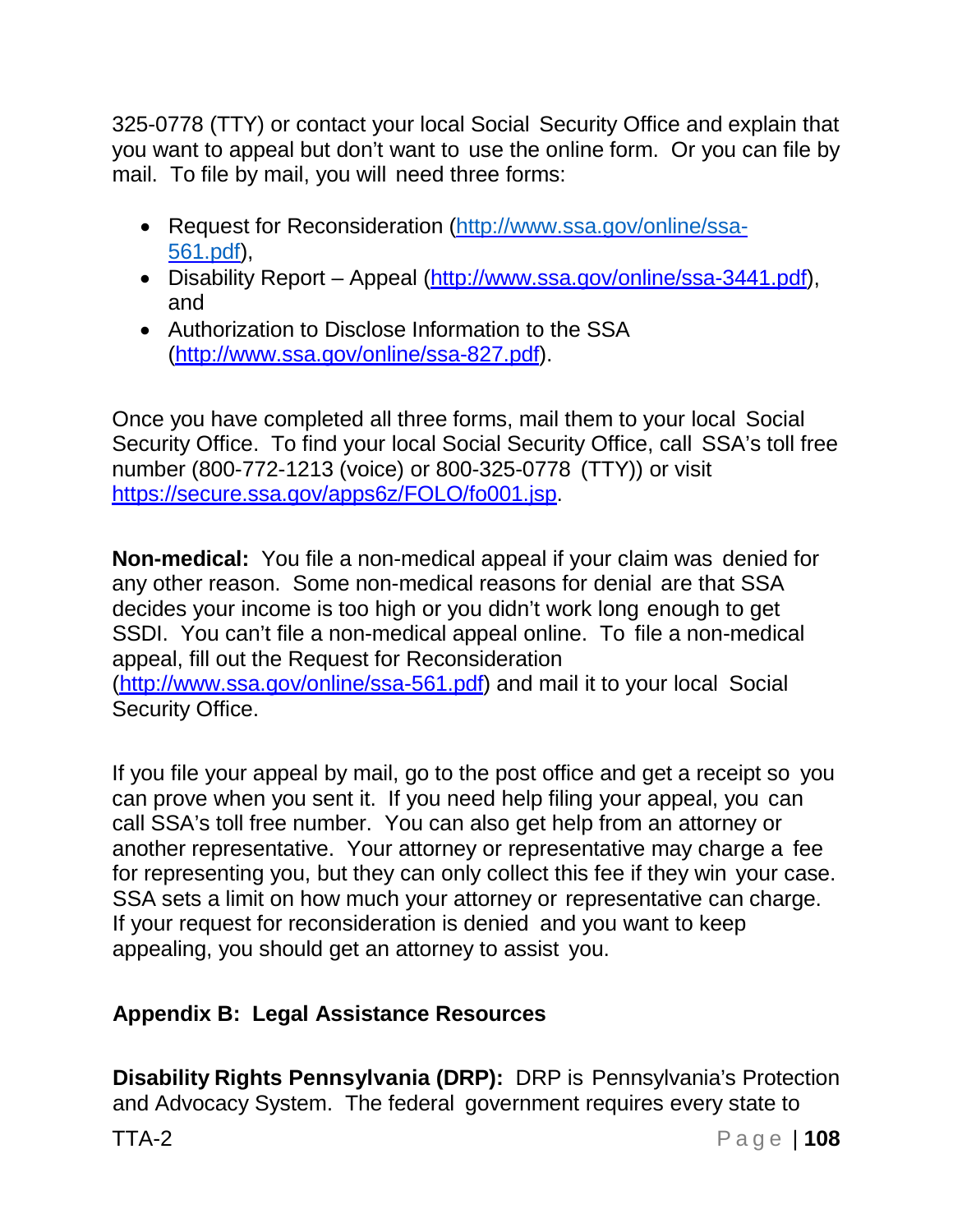have a Protection and Advocacy System that works to protect and advance the rights of individuals with disabilities. DRP can help with questions about legal rights, discrimination, access to services, abuse and neglect, and other disability-related issues. DRP has limited resources and will select cases based on the organization's priorities and the kind of impact the case could have on the larger community of individuals with disabilities in Pennsylvania. While DRP cannot represent everyone who calls, anyone who has a disability or calls on behalf of an individual with a disability can get information about their rights, as well as assistance with self-advocacy and referrals to other organizations and resources. DRP also has a number of helpful publications, which can be found at https:/[/www.disabilityrightspa.org/publications/.](http://www.disabilityrightspa.org/publications/) DRP has offices in Pittsburgh, Harrisburg, and Philadelphia, but serves clients in all of Pennsylvania. You can contact DRP by email at

[intake@disabilityrightspa.org o](mailto:intake@disabilityrightspa.org)r by phone at (800) 692-7443 (voice) or (877) 375-7139 (TDD). Depending on the type of question you have, either an attorney or an advocate will return your call.

**Client Assistance Program (CAP):** CAP assists and advocates for individuals with disabilities when they are receiving or seeking services from programs funded under federal law, such as the Office of Vocational Rehabilitation, Blindness and Visual Services, and Centers for Independent Living. CAP can also assist you if you are facing employment discrimination. All CAP services are free, regardless of your income. CAP has offices in Philadelphia and Camp Hill, Pennsylvania, but provides services everywhere in the state. You can contact CAP at [info@equalemployment.org](mailto:info@equalemployment.org) or call the office closest to you. For the Camp Hill office, call (800) 323-6060, extension 140. For the Philadelphia office, call (888) 745-2357. For more information about CAP, visit [http://www.equalemployment.org/.](http://www.equalemployment.org/)

**Pennsylvania Health Law Project (PHLP):** PHLP provides legal advice and representation to individuals who are having problems with a publiclyfunded healthcare program, such as Medical Assistance or Medicare. Most of PHLP's clients have low income, but this is not required. All PHLP services are free, regardless of income. PHLP has offices in Pittsburgh, Harrisburg, and Philadelphia, but serves clients in all of Pennsylvania. To get services from PHLP, call their Helpline at (800) 274-3258 or email [staff@phlp.org.](mailto:staff@phlp.org) When you call the helpline, you will reach a voicemail box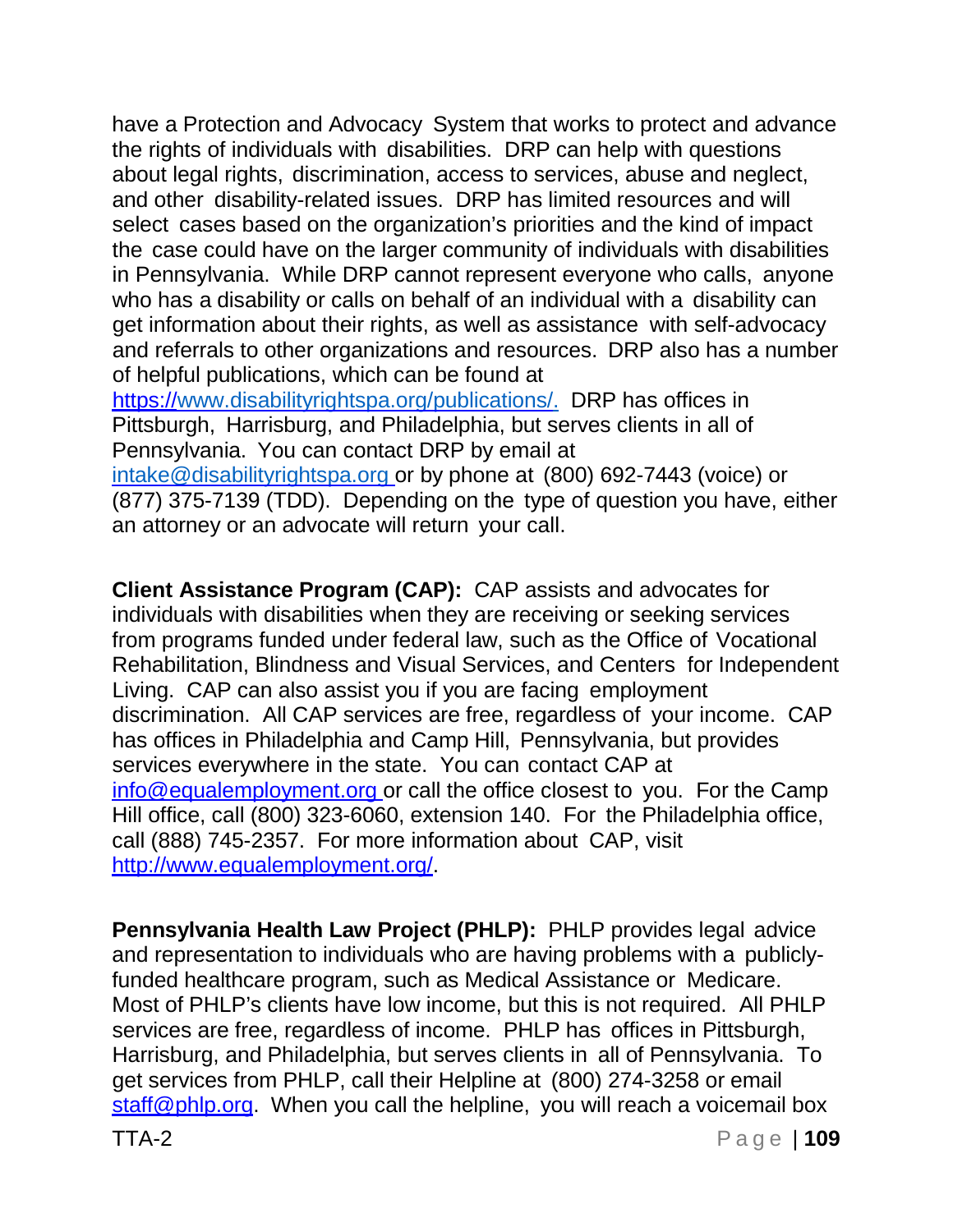where you can leave a brief message about your problem. Be sure to leave your name and phone number so someone from PHLP can call you back. PHLP also has a helpful website with lots of valuable information about healthcare, which you can find at [http://www.phlp.org/home](http://www.phlp.org/home-page/resources)[page/resources.](http://www.phlp.org/home-page/resources)

**Legal Clinic for the Disabled (LCD):** LCD provides free legal representation to low-income individuals in Southeastern Pennsylvania (Philadelphia, Bucks, Chester, Delaware, and Montgomery Counties) who have physical disabilities or are deaf or hard of hearing. To be eligible for free legal services from LCD, your income must be no higher than 150% of the Federal Poverty Income Guidelines (\$17,505 per year for a single person in 2014). LCD provides advice and legal representation in most civil matters, including protection from abuse, access to healthcare, child custody, wills, and landlord-tenant disputes. LCD does not assist with criminal matters or personal injury cases. To request assistance from LCD, call the intake line at (215) 587-3350. The intake line is only available on Wednesdays from 9:30am to 3:30pm. For more information about LCD, visit [http://www.lcdphila.org/.](http://www.lcdphila.org/)

**American Civil Liberties Union of Pennsylvania (ACLU):** The ACLU represents clients whose civil rights have been violated in Pennsylvania. This includes clients who have faced discrimination based on their disability. The ACLU has limited resources and cannot assist everyone who requests help. The ACLU has offices in Pittsburgh and Philadelphia, but serves clients in all of Pennsylvania. To request help from the ACLU, you can call their intake hotline or mail an intake form. The ACLU does not accept walk-in clients or requests via email. To reach the Philadelphia office, call (877) 745-2258. To reach the Pittsburgh office, call (877) 744- 2258. You can find which office serves your county and download an intake form at

[http://www.aclupa.org/files/6513/1404/6695/intakequestionnaire.pdf.](http://www.aclupa.org/files/6513/1404/6695/intakequestionnaire.pdf)

**Legal Aid:** Legal Aid programs provide civil legal advice and representation to low income clients. They can help with many different matters, including several disability-related issues, such as Medical Assistance, Medicare, and Social Security benefits. You do not need to have a disability to get services from a Legal Aid program, but you do need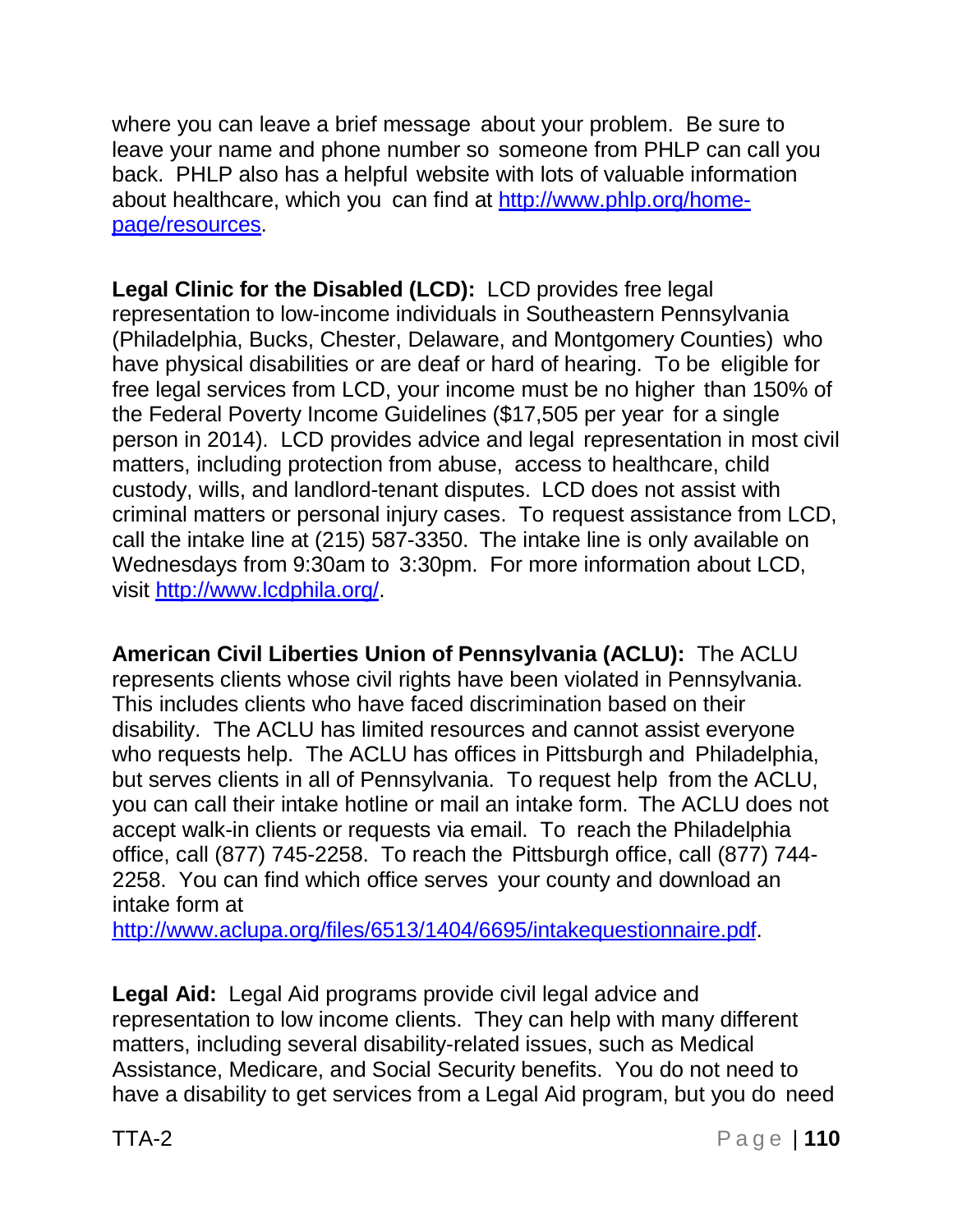to meet certain income requirements. There are nine Legal Aid programs covering all 67 counties in Pennsylvania. To find the program that serves your county, visit

[http://www.palegalaid.net/resources/clients/legalhelpfinder.](http://www.palegalaid.net/resources/clients/legalhelpfinder)

**Law School Clinics:** Many law schools have clinics that offer free legal services to low income community members. The services are provided by law students working under the supervision of a licensed attorney. The following is a list of contact information for some of the law school clinics in Pennsylvania:

- Pitt Law Health Law Clinic, Pittsburgh (412) 648-1300
- Penn Law Civil Practice Clinic, Philadelphia (215) 898-8427
- Temple Legal Aid Office, Philadelphia (215) 204-1800
- Penn State Community Law Clinic, Carlisle (717) 243-2968
- Widener Law Civil Law Clinic, Harrisburg (717) 541-0320
- Villanova Civil Justice Clinic, Villanova (610) 519-5894

**Bar Association Lawyer Referral Services:** If you do not qualify for free legal assistance through one of the nonprofits listed above, and you would like help finding a private attorney, you can contact the Lawyer Referral Service offered through your county's Bar Association. Lawyer Referral Services can direct you to attorneys who work on the type of problem you are having. In many counties, attorneys who work with the Lawyer Referral Service agree to give initial consultations for free or for a low fee. If you live in one of the counties listed below, contact the lawyer referral service for that county. If your county is not listed, contact the Pennsylvania Bar Association Lawyer Referral Service at (800) 692-7375 or (717) 238-6807. You can learn more about many of these programs by looking up your county's Bar Association website.

- Allegheny County: (412) 261-5555
- Beaver County: (724) 728-4888
- Berks County: (610) 375-4591
- Blair County: (814) 693-3090
- Bucks County: (888) 991-9922
- Butler County: (724) 841-0130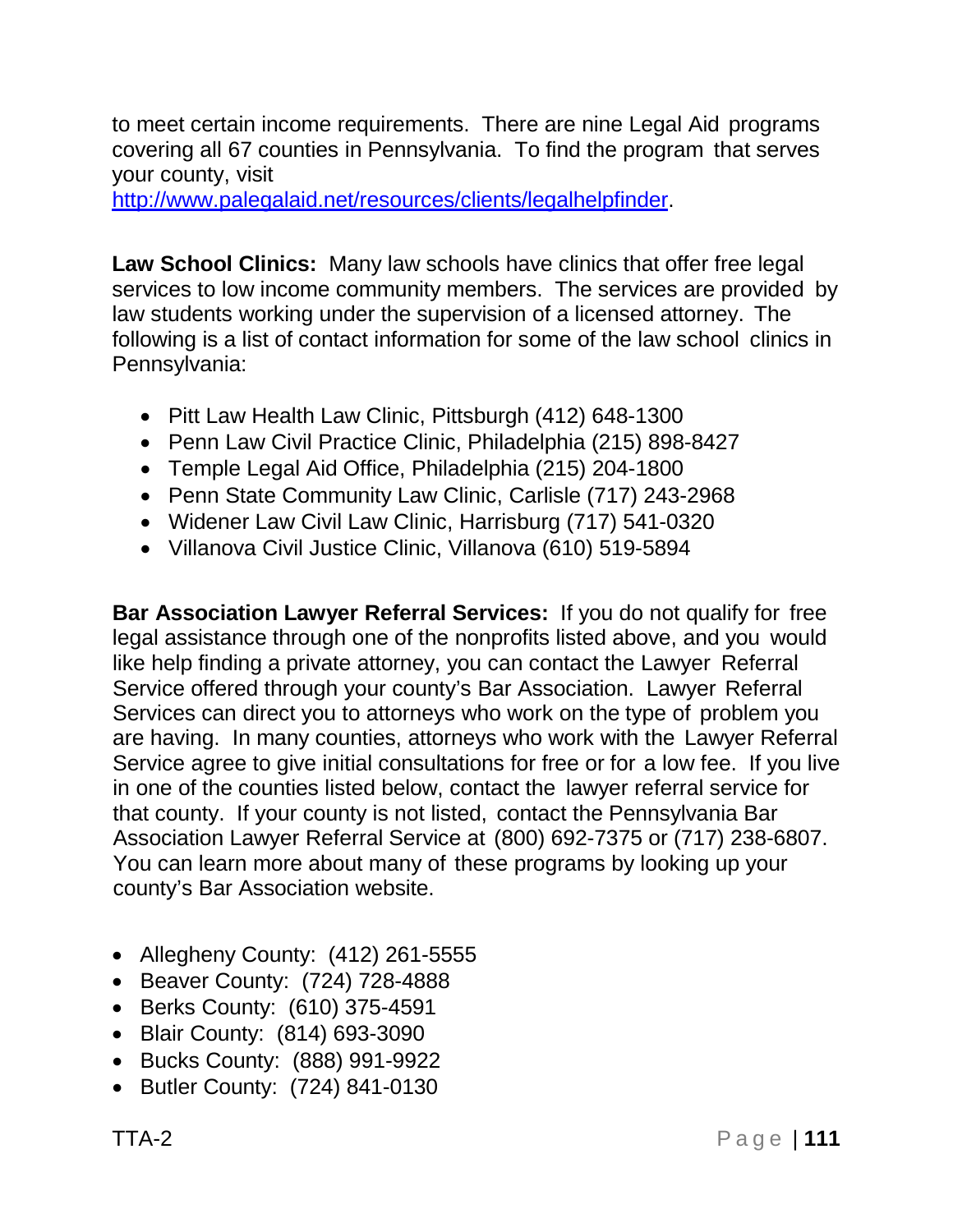- Carbon County: (610) 379-4950
- Chester County: (610) 429-1500
- Cumberland County: (717) 249-3166 or (800) 990-9108
- Dauphin County: (717) 232-7536
- Delaware County: (610) 566-6625, extension 221
- Erie County: (814) 459-4411
- Lackawanna County: (570) 969-9600
- Lancaster County: (717) 393-0737
- Lehigh County: (610) 433-7094
- Luzerne County: (570) 822-6029
- Mercer County: (724) 342-3111
- Monroe County: (570) 424-7288
- Montgomery County: (610) 279-9660, extension 201
- Northampton County: (610) 258-6333
- Philadelphia County: (215) 238-6333
- Washington County: (724) 225-6710
- Westmoreland County: (724) 834-8490
- York County: (717) 854-8755

## **Contact Information**

If you need more information or need help, please contact Disability Rights Pennsylvania (DRP) at 800-692-7443 (voice) or 877-375-7139 (TDD). The email address is: [intake@disabilityrightspa.org.](mailto:intake@disabilityrightspa.org.)

The mission of Disability Rights Pennsylvania is to advance, protect, and advocate for the human, civil, and legal rights of Pennsylvanians with disabilities. Due to our limited resources, Disability Rights Pennsylvania cannot provide individual services to every person with advocacy and legal issues. Disability Rights Pennsylvania prioritizes cases that have the potential to result in widespread, systemic changes to benefit persons with disabilities. While we cannot provide assistance to everyone, we do seek to provide every individual with information and referral options.

**IMPORTANT: This publication is for general informational purposes only. This publication is not intended, nor should be construed, to create an attorney-client relationship between Disability Rights Pennsylvania and any person. Nothing in this publication should be**